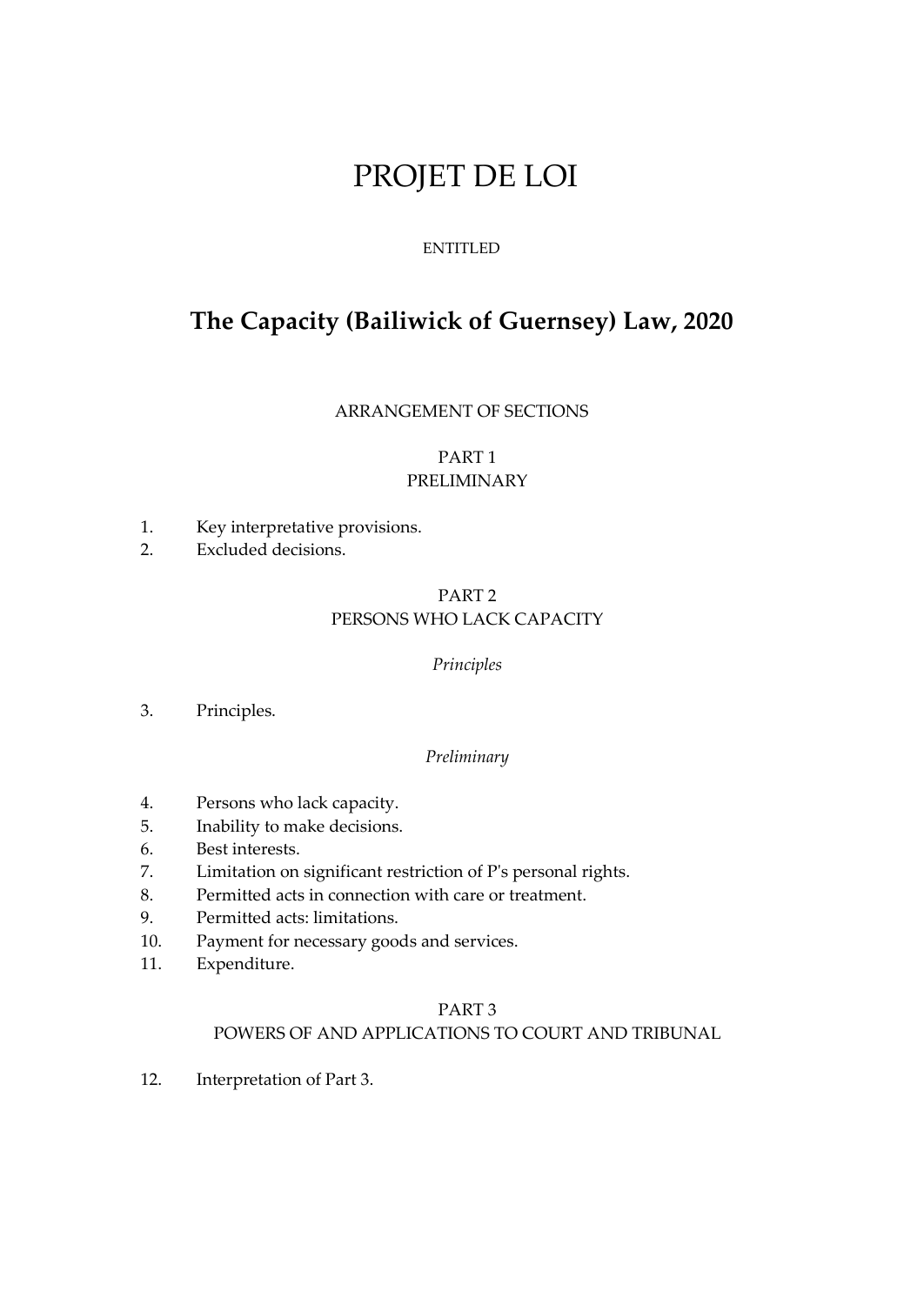## *General powers of the Court*

- 13. Power to make declarations.
- 14. Power to make decisions: general.
- 15. Section 14 powers: health and welfare.
- 16. Section 14 powers: property and financial affairs.

## *General powers of the Tribunal*

- 17. Power to make declarations.
- 18. Power to make decisions: general.
- 19. Section 18 powers: health and welfare.
- 20. Power of Tribunal to refer matters to the Court.

## *Applications to the Court and Tribunal*

21. Applications to the Court and the Tribunal.

## PART 4 LASTING POWERS OF ATTORNEY

#### *General*

- 22. Lasting powers of attorney.
- 23. Creation etc. of lasting powers of attorney.
- 24. Appointment of attorneys.
- 25. Restrictions
- 26. Gifts.
- 27. Limitation on power to dispose of real property.
- 28. Register of Lasting Powers of Attorney.
- 29. Protection of attorneys and others if no power created or power terminated.

## *Powers of Court in relation to lasting powers of attorney*

- 30. Powers of Court relating to validity.
- 31. Powers of Court relating to operation.

## *Miscellaneous*

- 32. Interpretation.
- 33. Disclosure of information or documents.
- 34. Liability of Her Majesty's Greffier.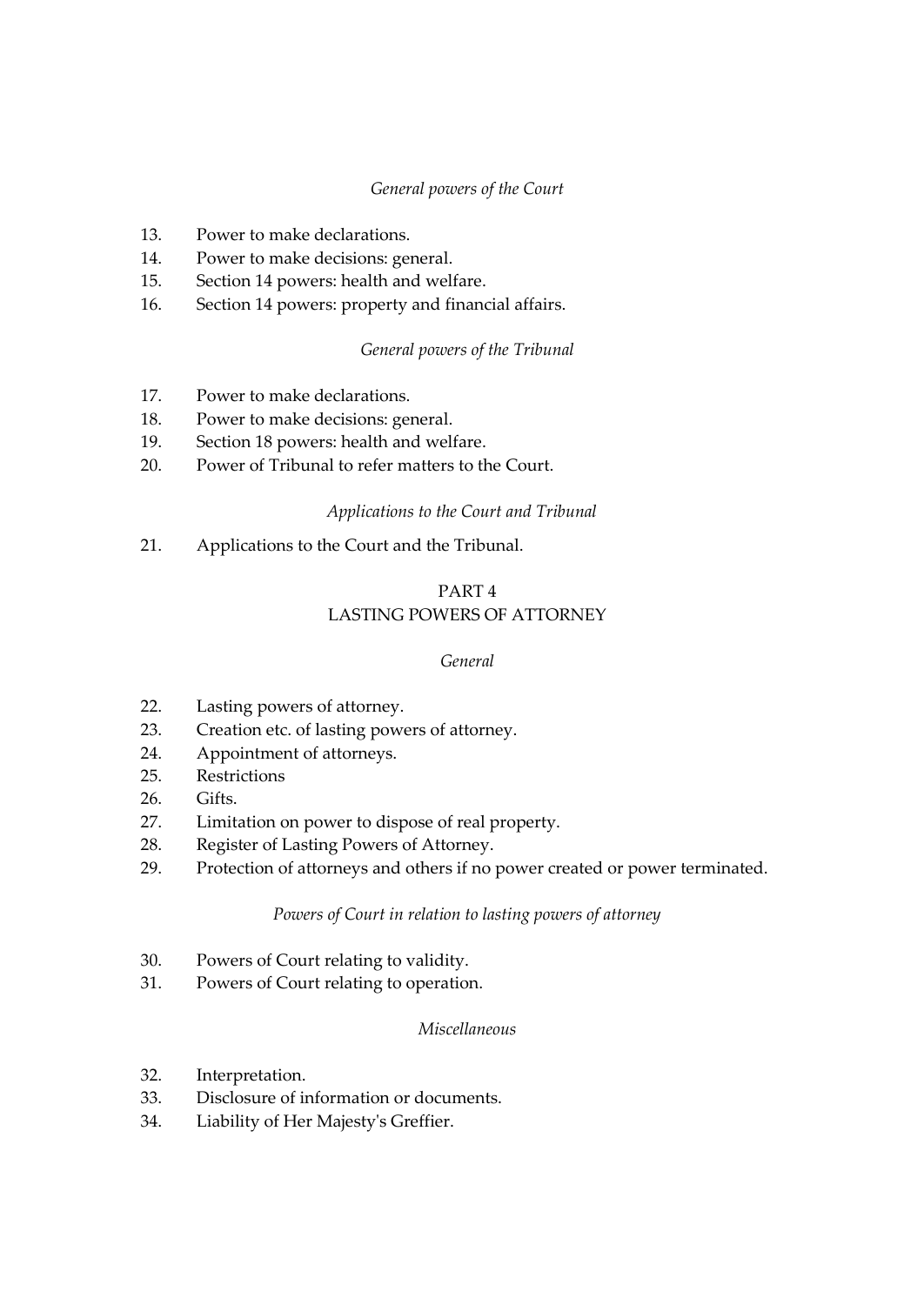## PART 5 ADVANCE DECISIONS TO REFUSE TREATMENT

- 35. Advance decisions.
- 36. Making etc. advance decisions.
- 37. Effect of advance decisions.
- 38. Validity and applicability of advance decisions.

#### PART 6

## ADVANCED CARE PLANS

- 39. Advanced care plans.
- 40. Making etc. advanced care plans.

#### PART 7

## INDEPENDENT CAPACITY REPRESENTATIVES

- 41. Arrangements and appointments.
- 42. Functions.
- 43. Serious medical treatment.
- 44. Provision of accommodation.
- 45. Safeguarding and other cases.
- 46. Person subject to protective authorisation scheme.

## PART 8

## PROTECTIVE AUTHORISATION SCHEME

- 47. Significant restriction of a person's personal rights.
- 48. Capacity Professionals.
- 49. Protective authorisation.
- 50. Qualifying requirements.

#### *Requirements and assessments*

- 51. The age requirement.
- 52. The capacity (functional) requirement.
- 53. The significant restriction requirement.
- 54. The cognitive impairment (diagnostic) requirement.
- 55. The contrary decisions requirement.
- 56. The best interests requirement.
- 57. Assessments.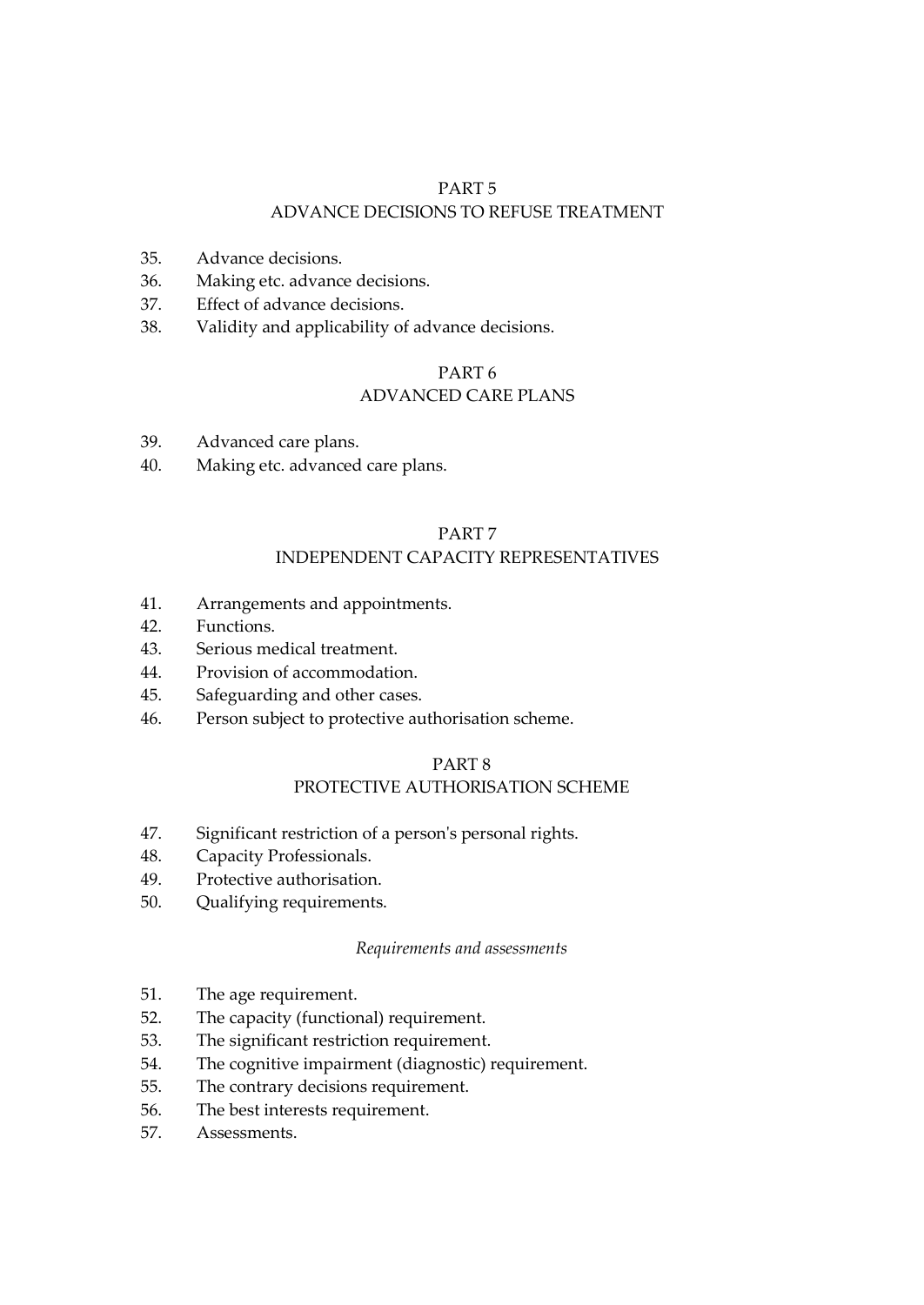#### *Processes*

- 58. Protective authorisation process A.
- 59. Protective authorisation process B.
- 60. Protective authorisation process C.
- 61. Power of Capacity Professional to extend protective authorisation granted by prescribed person under process C.
- 62. Portability of protective authorisation.
- 63. Suspension of protective authorisation.
- 64. Variation of protective authorisation.
- 65. Cessation of protective authorisation.
- 66. Renewal of protective authorisation.
- 67. Consultation.

#### *Reassessment and challenge*

- 68. Power and duty of Capacity Professional to re-assess the qualifying requirements.
- 69. Challenge to protective authorisation.
- 70. Referral of protective authorisation.

#### *Representatives*

71. Person's representative.

#### *General*

72. Amendment of this Part.

#### PART 9 SAFEGUARDING

73. Safeguarding.

## PART 10 GENERAL PROVISIONS

#### *Research*

74. Research: power to make Ordinances.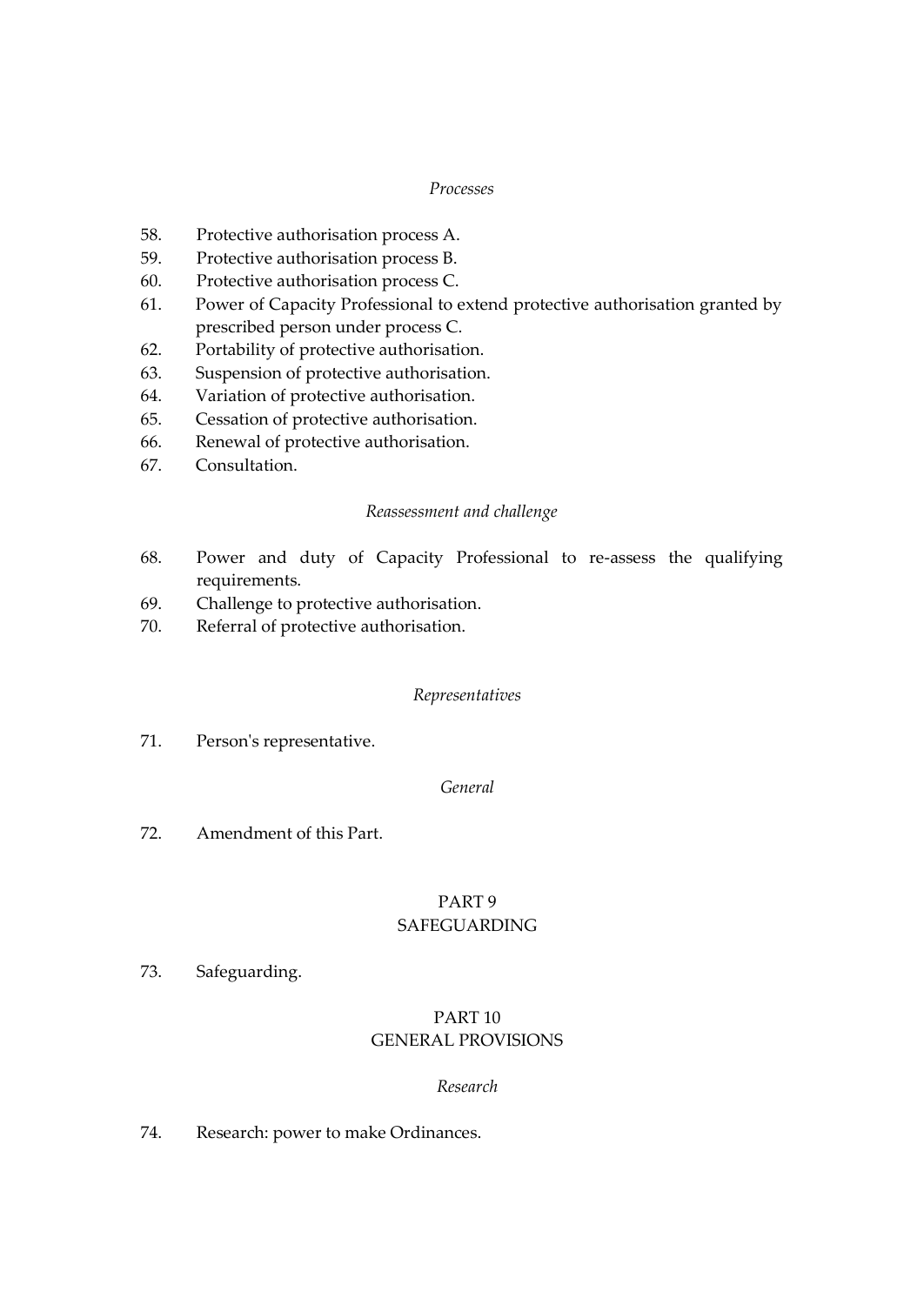## *Criminal provisions*

- 75. Ill-treatment or neglect.
- 76. Effect on criminal law.

## *General*

- 77. Disclosure.
- 78. Power to carry Law into effect by Ordinance.
- 79. Savings and transitional provisions, etc.
- 80. Code of practice.
- 81. Laying of regulations.
- 82. Special provisions governing application of regulations and codes of practice to Sark.
- 83. Rules of court.

## *Miscellaneous*

- 84. Citation.
- 85. Commencement.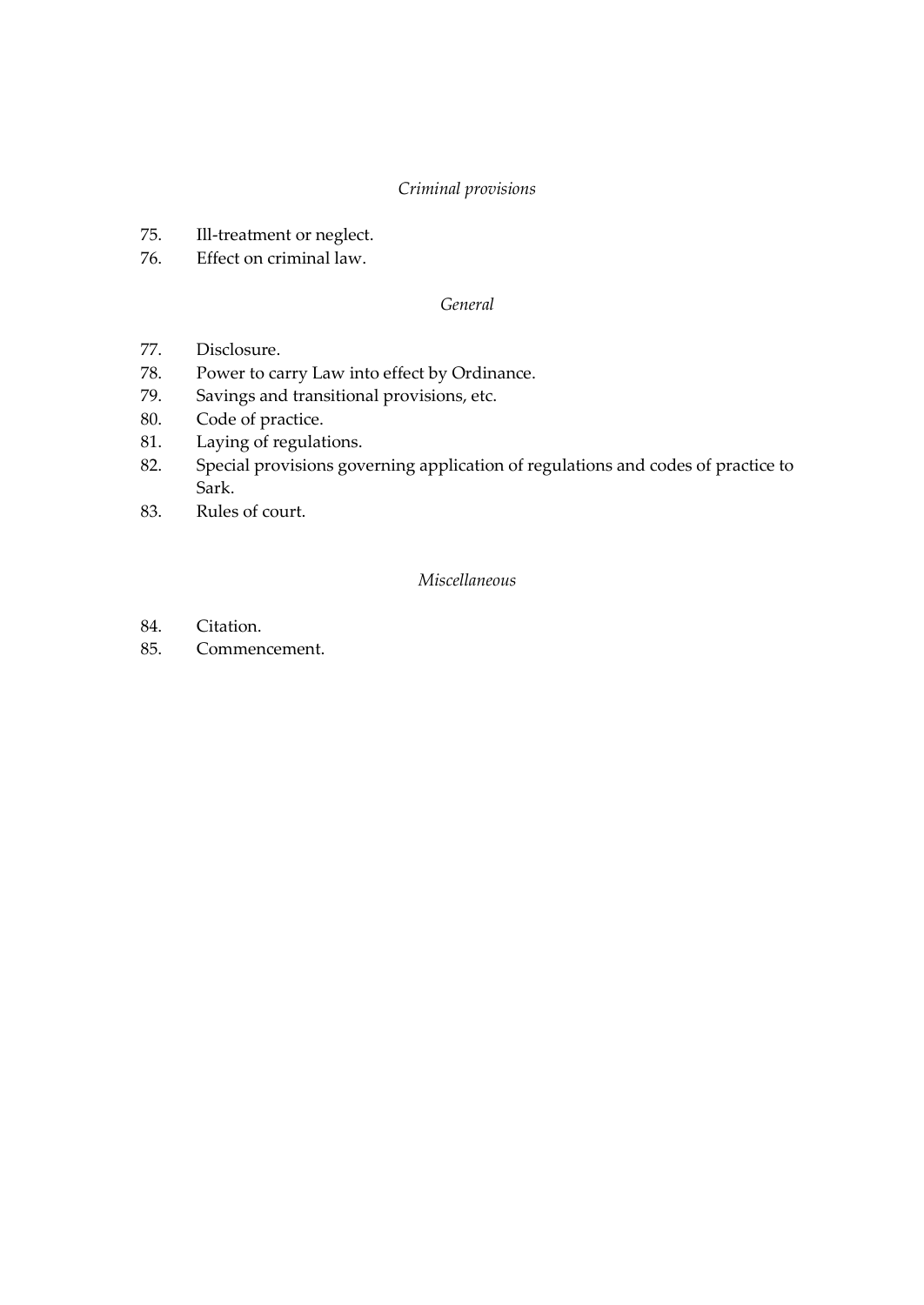# PROJET DE LOI

## ENTITLED

## **The Capacity (Bailiwick of Guernsey) Law, 2020**

**THE STATES**, in pursuance of their Resolution of the 16th March, 2016 **a** , of the

<sup>27</sup>th February, 2020**<sup>b</sup>** and of the 22nd April, <sup>2020</sup>**<sup>c</sup>** , have approved the following provisions which, subject to the Sanction of Her Most Excellent Majesty in Council, shall have force of law throughout the Bailiwick of Guernsey.

## PART 1

## PRELIMINARY

#### **Key interpretative provisions.**

**1.** (1) In this Law, and in any Ordinance or subordinate legislation made under this Law, unless the context otherwise requires -

"**advanced care plan**" has the meaning given in section 39,

"**advance decision**" has the meaning given in section 35(1),

**<sup>a</sup>** Article III of Billet d'État No. VII (Vol. II) of 2016.

**b** Article VI of Billet d'État No. V of 2020.

**<sup>c</sup>** Article VII of Billet d'Etat No. X of 2020.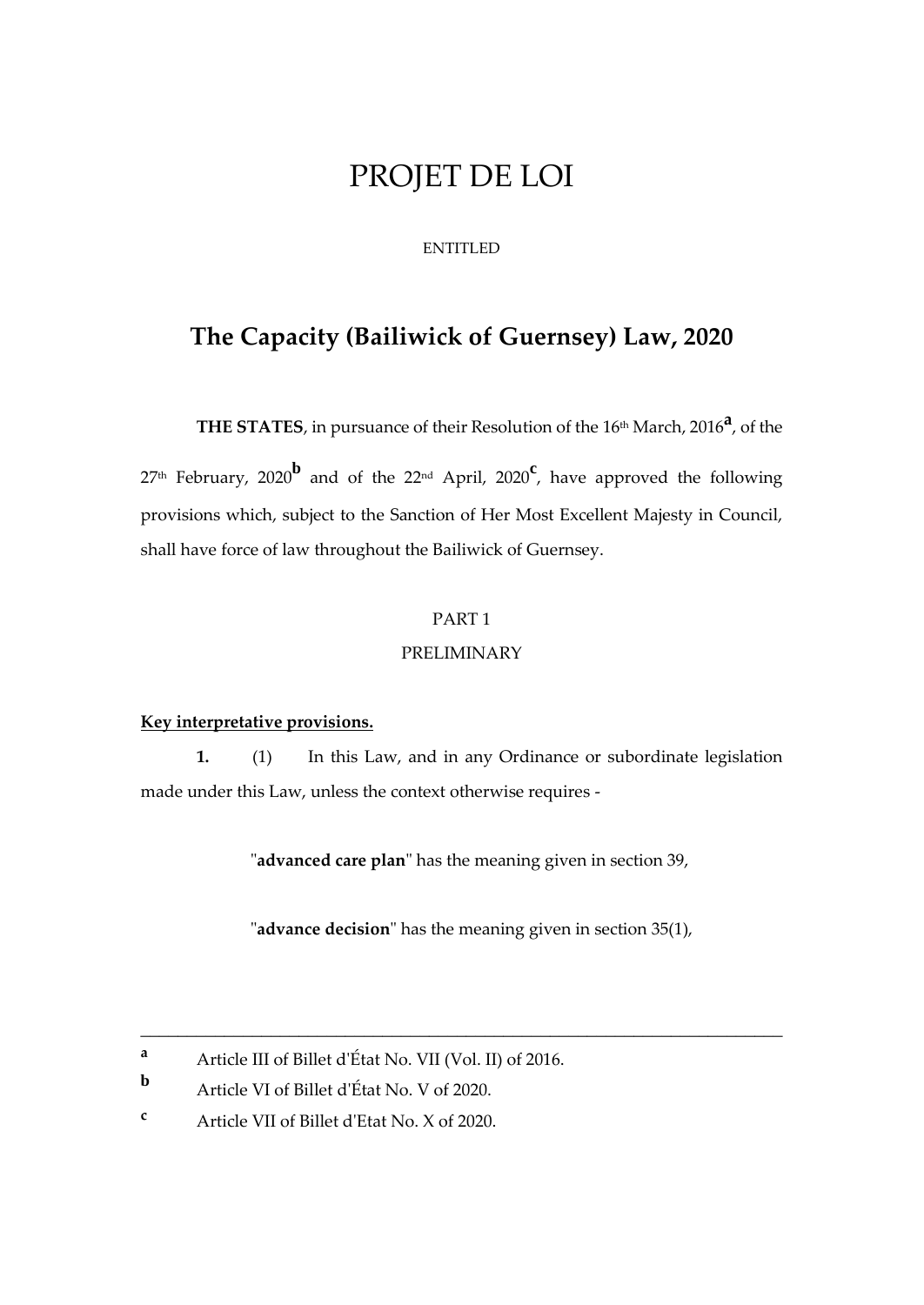"**attorney**", in relation to a lasting power of attorney, has the meaning given in section 22,

"**Bailiwick**" means the Bailiwick of Guernsey,

## "**bankrupt**" means -

- (a) that a declaration of insolvency has been made in respect of a person by the Royal Court under the Loi ayant rapport aux Débiteurs et à la Renonciation, 1929**d**,
- (b) that a Commissioner or Committee of Creditors has been appointed by the Royal Court under that Law to supervise or secure a person's estate,
- (c) that a person's affairs have been declared to be in a state of "*désastre*" at a meeting of that person's arresting creditors held before a Commissioner of the Royal Court,
- (d) that an interim vesting order has been made against a person in respect of any of that person's real property in the Bailiwick, or
- (e) that a composition, compromise or arrangement with creditors has been entered into in respect of a person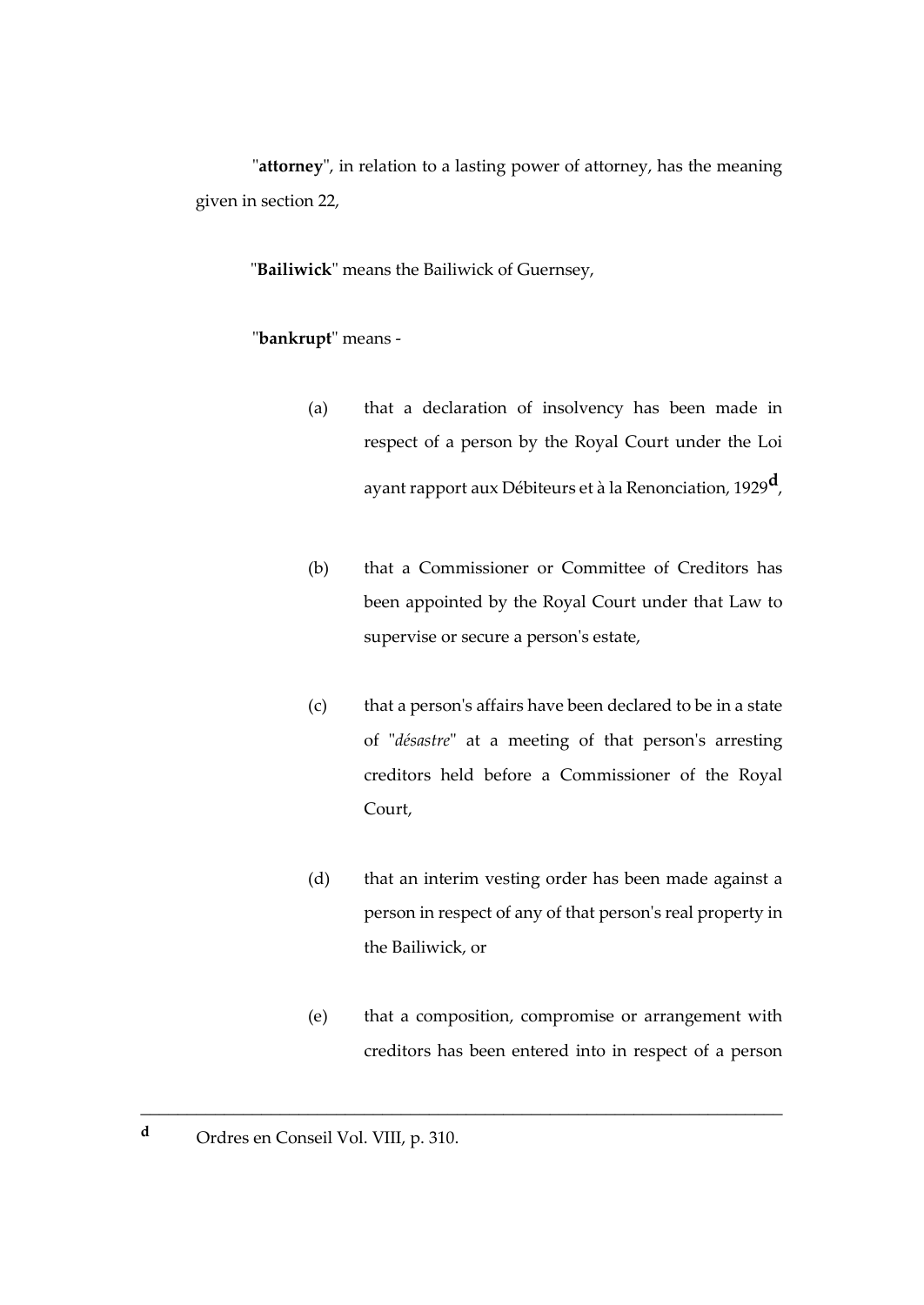whereby that person's creditors will receive less than 100 pence in the pound,

"**Capacity Professional**" has the meaning given in section 48,

"**Chief Pleas**" means the Chief Pleas of Sark,

"**Committee**" means the States of Guernsey Committee for Health and Social Care,

"**grantor**", in relation to a lasting power of attorney, has the meaning given in section 21,

"**guardian**" means a *curateur*, *tuteur* or other guardian,

"**health record**" has the meaning given in section 92 of the Data Protection (Bailiwick of Guernsey) Law, 2017,

"**the Human Rights Convention**" has the same meaning as "**the Convention**" in the Human Rights (Bailiwick of Guernsey) Law, 2000**<sup>e</sup>** ,

"**ICR**" has the meaning given in section 41,

"**Island authority**" means the States of Guernsey, the States of Alderney or the Chief Pleas of Sark, and includes any committee thereof,

**<sup>e</sup>** Order in Council No. XIV of 2000; as amended by No. I of 2005; Ordinance No. XXXVII of 2001, No. XXXIII of 2003, No. XX of 2015 and No. IX of 2016; and G.S.I. No. 27 of 2006. See also Ordinance No. XXXIII of 2009 and No. XX of 2015.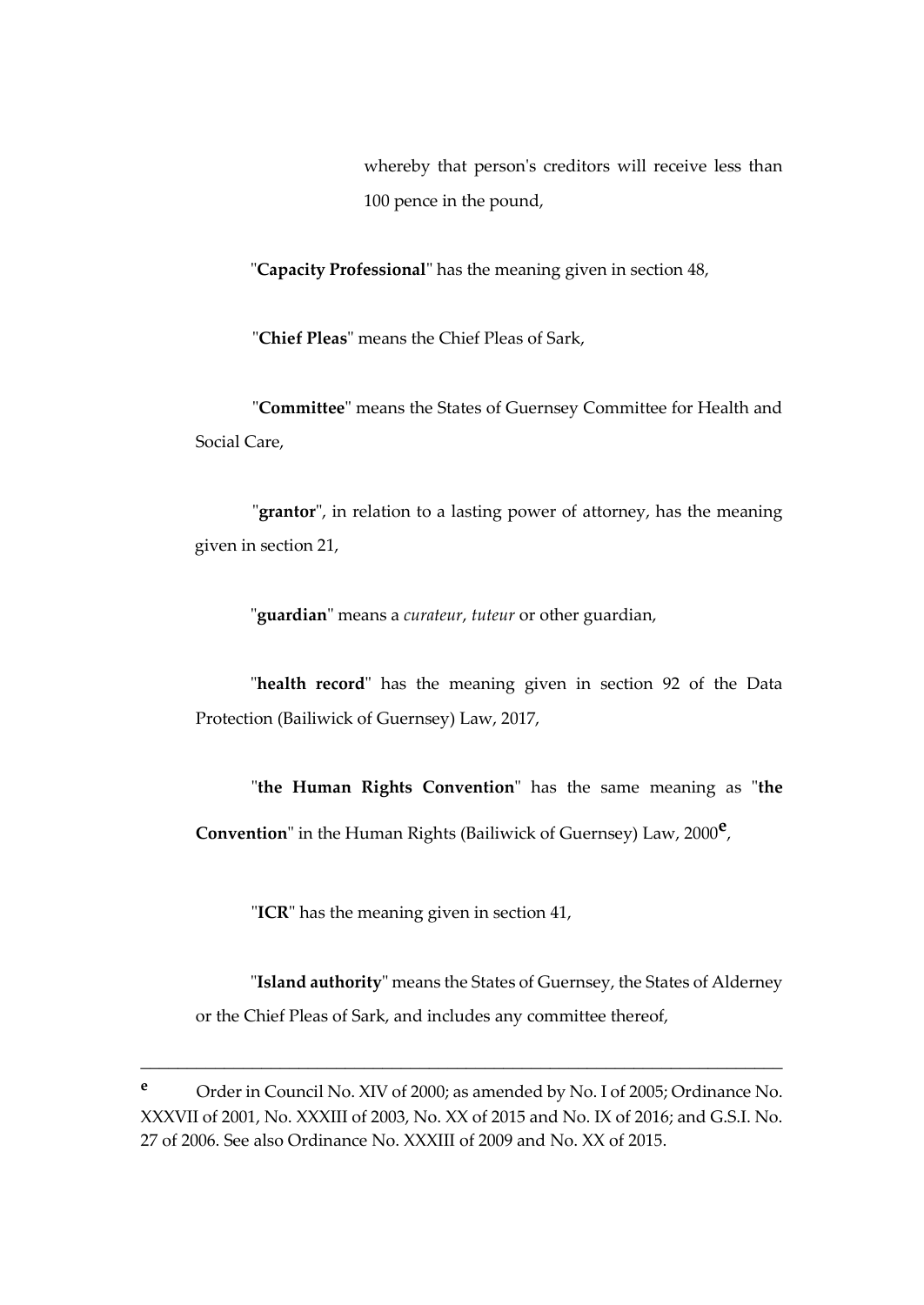"**lasting power of attorney**" has the meaning given in section 21,

"**life-sustaining treatment**" means treatment which in the view of a person providing health care for the person concerned is necessary to sustain life,

"**Mental Health Law**" means the Mental Health (Bailiwick of Guernsey) Law, 2010**<sup>f</sup>** ,

"**P's representative**" has the meaning given in section 71,

"**parental responsibility**" has the same meaning as in section 5 of the Children (Guernsey and Alderney) Law, 2008<sup>g</sup> or section 4 of the Children (Sark) Law, 2016**<sup>h</sup>** (as the case may be),

"**permitted act**" has the meaning given in section 8,

"**prescribed**" means prescribed by regulations made by the Committee,

"**property**" includes any thing in action and any interest in real or personal property,

**<sup>f</sup>** Order in Council No. XV of 2011.

**<sup>g</sup>** Order in Council No. XIV of 2009; as amended by No. IV of 2018; Ordinance No. XI and No. XLVIII of 2009; No. XX of 2015; No. IX of 2016; and No. VI of 2017.

**h** Order in Council No.VIII of 2016; as amended by Ordinance No. IX of 2016; and by Sark Ordinance No. I of 2017.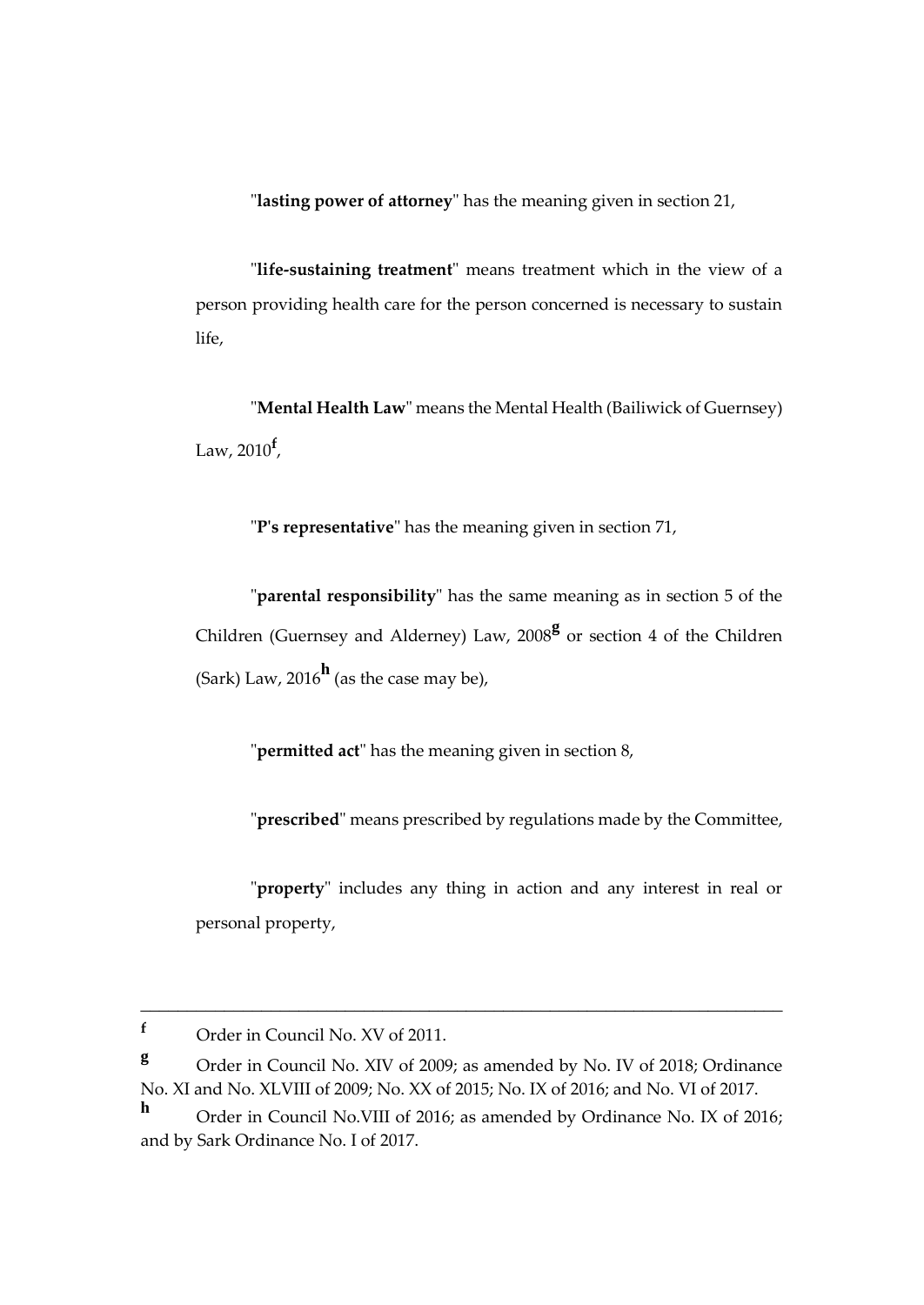"**protective authorisation**" has the meaning given in section 49,

"**public authority**" has the same meaning as in the Human Rights (Bailiwick of Guernsey) Law, 2000,

"**the qualifying requirements**" has the meaning given in section 50,

"**Royal Court**" means the Royal Court sitting as an Ordinary Court,

"**relevant instrument**" has the meaning given in s.22(2)(b),

"**significant restriction**" has the definition given in section 47,

"**States**" means the States of Deliberation,

"**treatment**" includes a diagnostic or other procedure,

"**Tribunal**" means the Mental Health and Capacity Review Tribunal,

"**uniform scale**" means the uniform scale set out in the Uniform Scale of Fines (Bailiwick of Guernsey) Law, 1989**<sup>i</sup>** , and

"**will**" includes codicil.

**i** Ordres en Conseil Vol. XXXI, p.278; amended by Order in Council No. XVIII of 2009 and No. IV of 2018; Ordinance No. XXII of 1998, No. XXIX of 2006 and No. XXIX of 2013.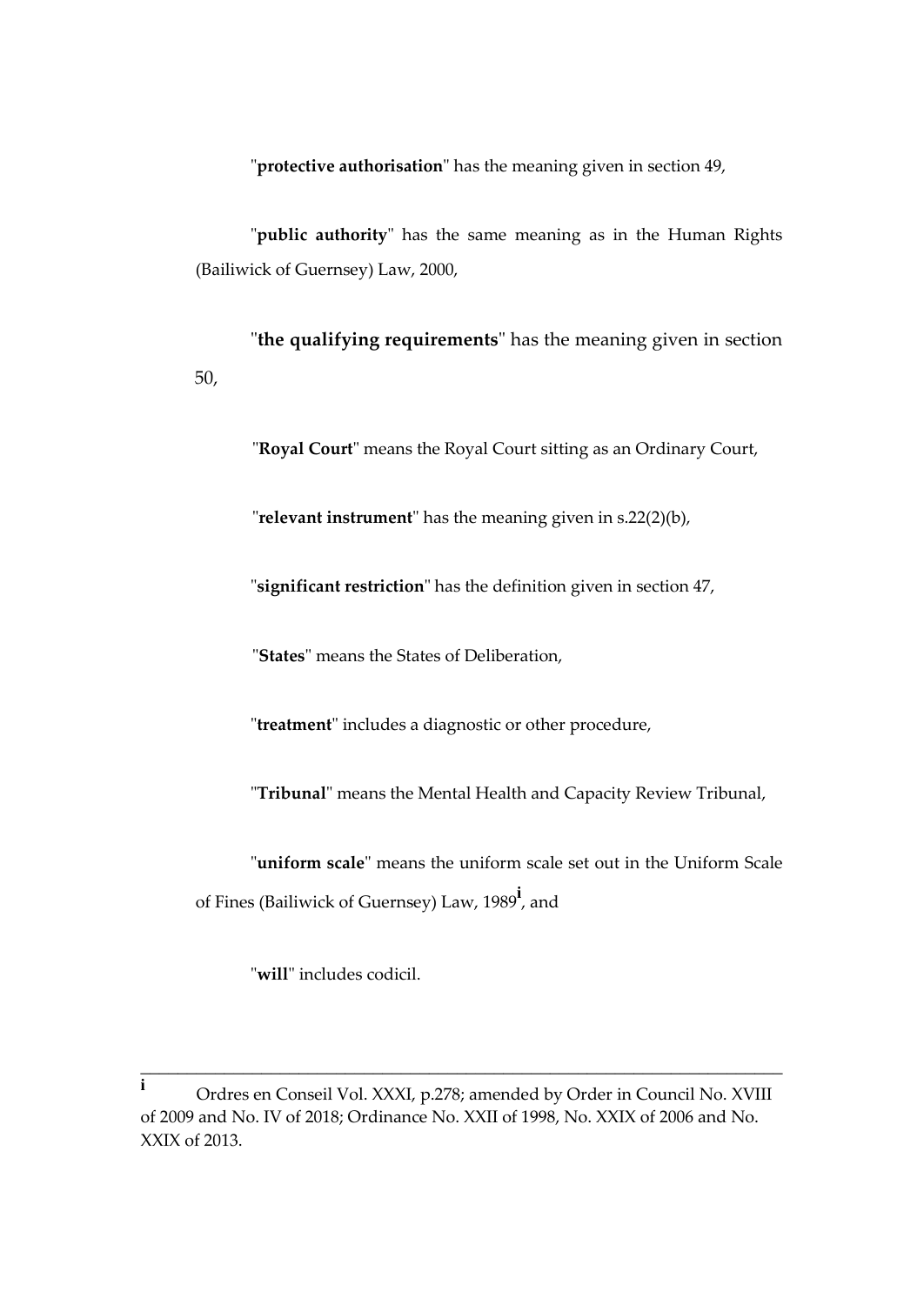(2) For the purposes of this Law, a person ("**D**") restrains another person ("**P**") if D -

- (a) uses, or threatens to use, physical, mechanical or chemical restraint, or any other type of force, on P to secure the doing of an act which P resists,
- (b) restricts, or threatens to restrict, P's freedom of movement (including, but not limited to, isolation, seclusion or segregation), whether or not P resists, or
- (c) authorises another person to do any thing set out in paragraph (a) or (b);

Provided that D does more than merely restrain P if D's act would be a significant restriction of P's personal rights.

 $(3)$  In subsection  $(2)$  -

"**physical restraint**" means the use of physical contact which is intended to prevent, restrict or subdue movement of any part of P's body,

"**mechanical restraint**" means the use of a device which is -

> (a) intended to prevent, restrict or subdue movement of any part of P's body, and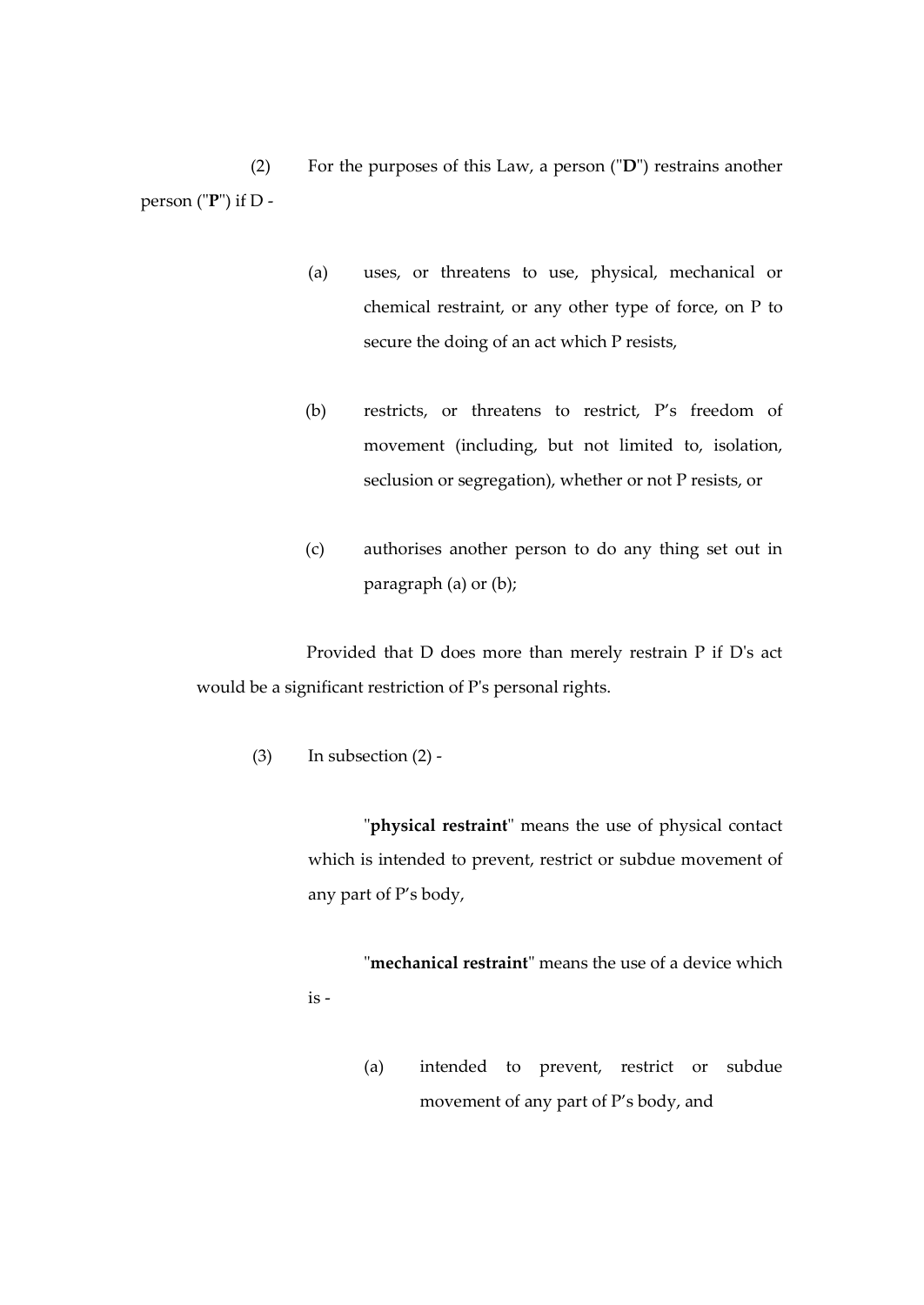(b) for the primary purpose of behavioural control, and

"**chemical restraint**" means the use of medication which is -

- (a) intended to prevent, restrict or subdue movement of any part of P's body, and
- (b) for the primary purpose of behavioural control.

(4) In this Law, references to making decisions, in relation to an attorney under a lasting power of attorney or a guardian appointed by the court, include, where appropriate, acting on decisions made.

(5) The States may by Ordinance amend the definitions in subsections (1) to (3).

## **Excluded decisions.**

**2.** (1) Nothing in this Law permits a decision on any of the following to be made on behalf of a person ("**P**") -

- (a) giving consent to
	- (i) a marriage or civil partnership,
	- (ii) have sexual relations,
	- (iii) a decree of divorce being granted or an order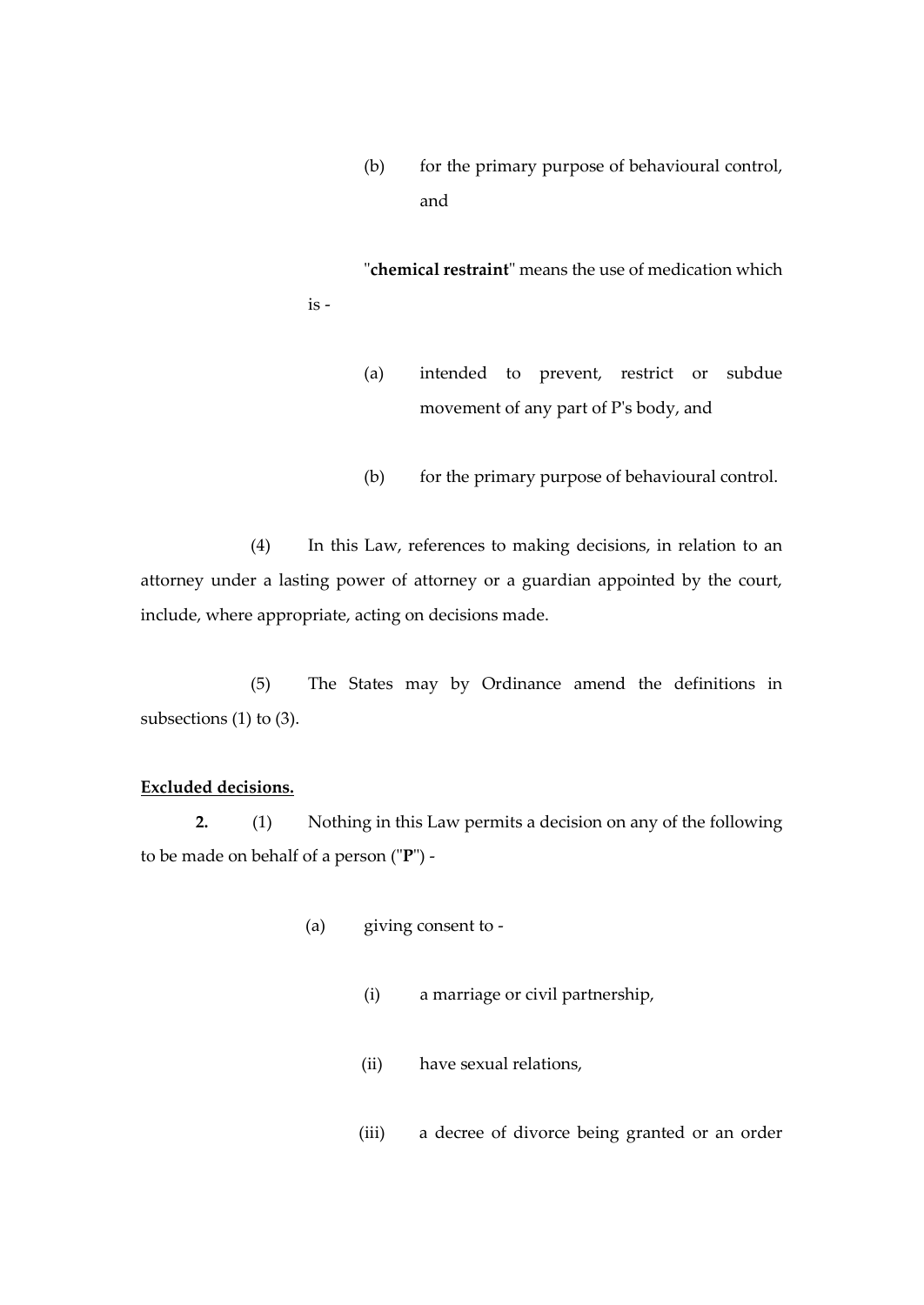dissolving a civil partnership being made,

- (iv) P's child being placed for adoption by the Committee or any other adoption agency,
- (v) the making of an adoption order in relation to  $P's$ child,
- (vi) sterilisation or fertility treatment, and
- (vii) participation in a high risk financial investment,
- (b) discharging P's parental responsibilities in matters not relating to a child's property, and
- (c) voting at an election for any public office or at any referendum.
- (2) Nothing in this Law authorises any person
	- (a) to give P treatment for mental disorder, or
	- (b) to consent to P being given treatment for mental disorder,

if, at the time when it is proposed to treat P, P's treatment is regulated by Part VIII of the Mental Health Law.

(3) For the purposes of this section -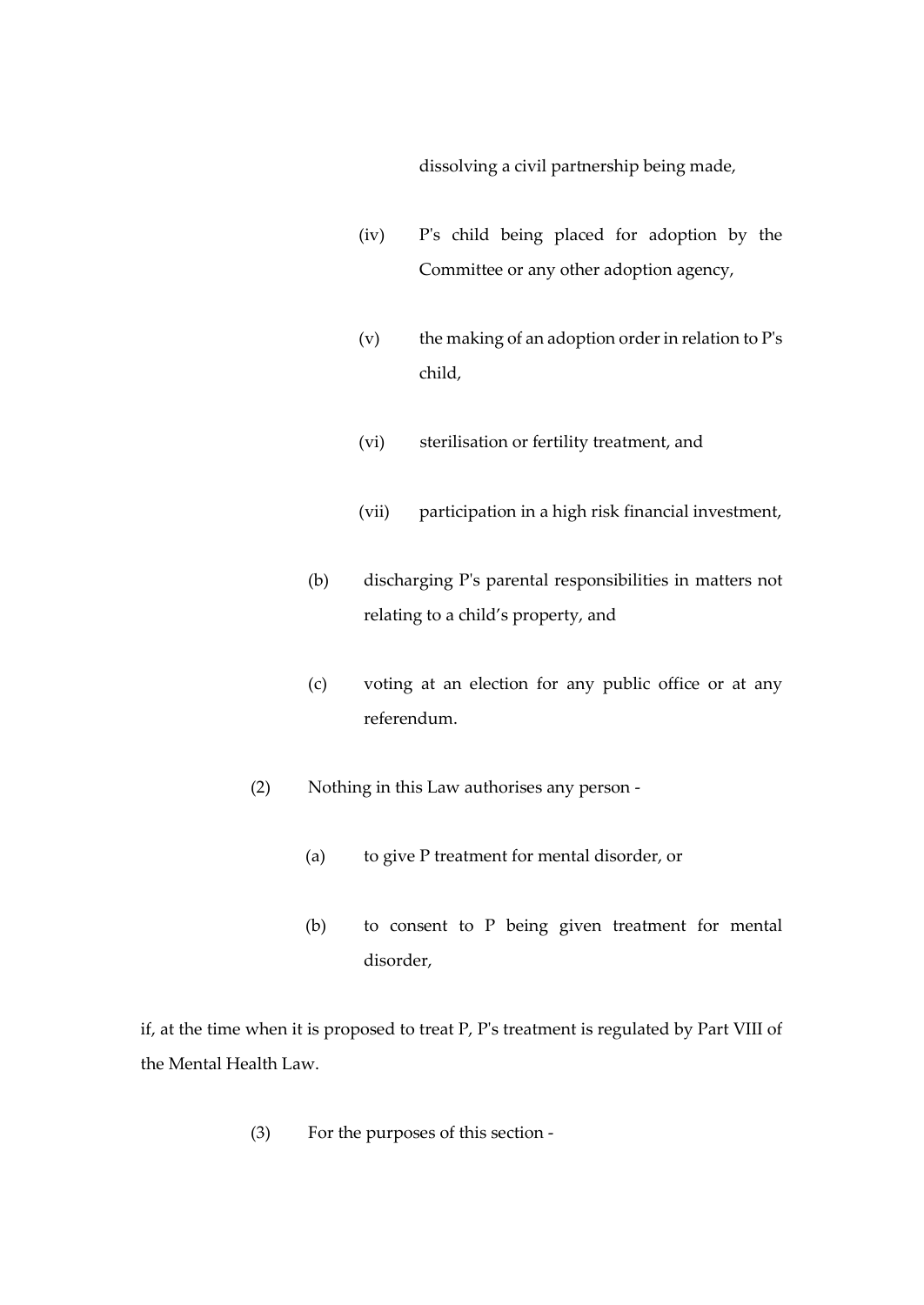- (a) "**mental disorder**" and "**treatment**" have the same meaning as in the Mental Health Law,
- (b) "**high risk financial investment**" means a financial investment by a person which a reasonable observer would consider to be a high risk taking into account all relevant factors including -
	- (i) that person's financial circumstances,
	- (ii) the likelihood that the original investment could be substantially reduced,
	- (iii) that person's previous history of investment, and
	- (iv) any wishes on that investment previously expressed by that person whilst that person had capacity to make the investment, and
- (c) "**referendum**" means any referendum carried out under any enactment.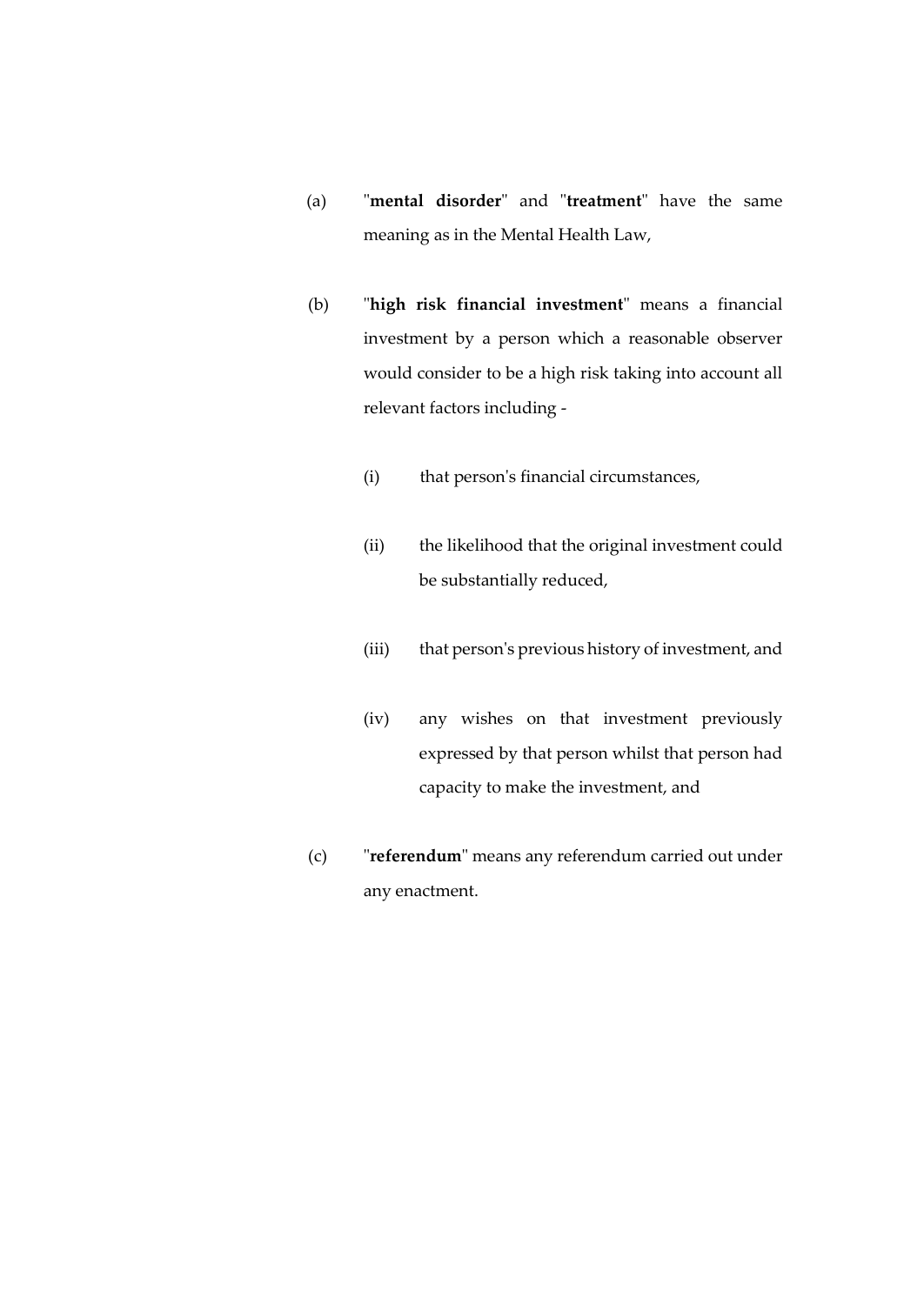#### PART 2

## PERSONS WHO LACK CAPACITY

## *Principles*

#### **Principles.**

- **3.** The following principles apply for the purposes of this Law
	- (a) a person ("**P**") must be assumed to have capacity unless it is established that P lacks capacity,
	- (b) P is not to be treated as unable to make a decision
		- (i) unless all practicable steps to help P to do so have been taken without success, nor
		- (ii) merely because P makes an unwise decision,
	- (c) an act done, or decision made, under this Law for or on behalf of P must be done, or made, in P's best interests, and
	- (d) before the act is done, or the decision is made, regard must be had to whether the purpose for which it is needed can be as effectively achieved in a way that is less restrictive of P's rights and freedom of action.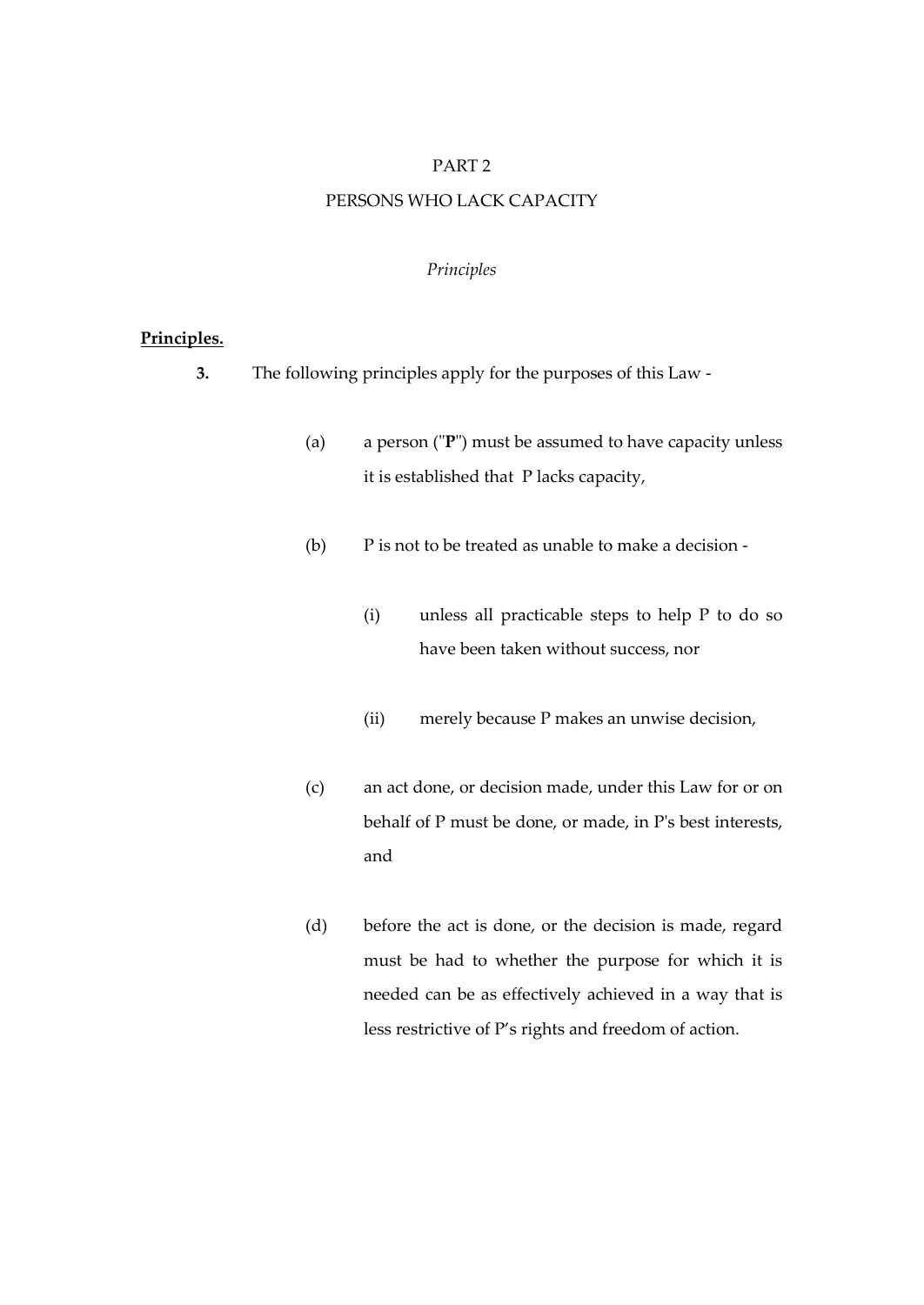#### *Preliminary*

## **Persons who lack capacity.**

**4.** (1) For the purposes of this Law, a person ("**P**") lacks capacity in relation to a matter if, at the material time -

- (a) P is unable to make a decision in relation to the matter, and
- (b) P's inability is due to an impairment of, or a disturbance in the functioning of, the mind or brain, whether the impairment or disturbance is permanent or temporary.

(2) A lack of capacity cannot be established merely on the basis of an unjustified assumption by reference to factors including (but not limited to) -

- (a) P's age, gender, sexuality, disability, race or appearance, or
- (b) P's condition or an aspect of P's behaviour.

(3) In proceedings under this Law or any other enactment, any question whether P lacks capacity within the meaning of this Law must be decided on the balance of probabilities.

(4) Subject to section 16(3), no power which a person ("**D**") may exercise under this Law -

(a) in relation to P who lacks capacity, or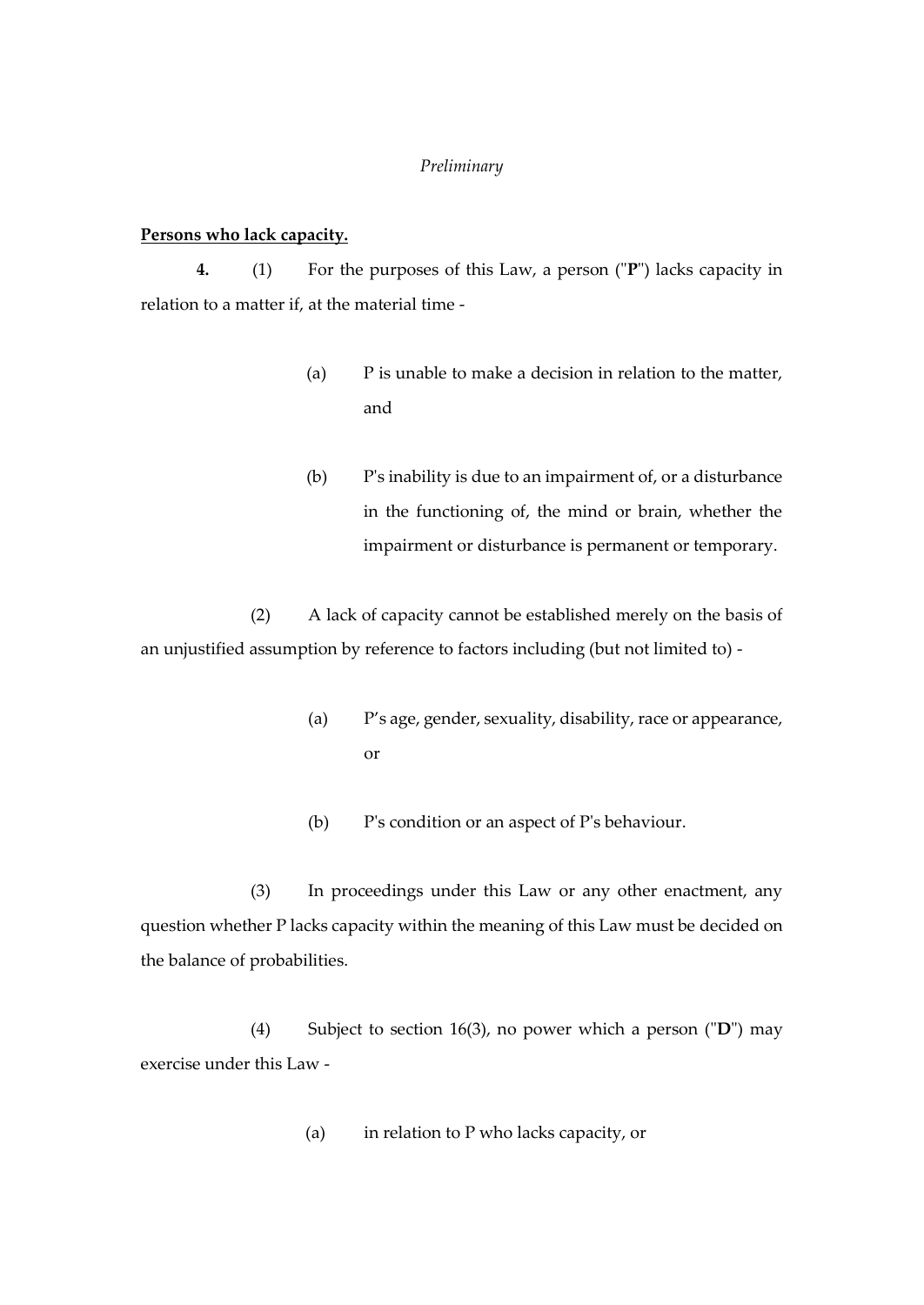(b) where D reasonably thinks that P lacks capacity,

is exercisable in relation to a person under 16.

#### **Inability to make decisions.**

**5.** (1) For the purposes of section 4(1), a person ("**P**") is unable to make a decision if P is unable -

- (a) to understand the information relevant to the decision,
- (b) to retain that information,
- (c) to use or weigh that information as part of the process of making the decision, or
- (d) to communicate P's decision (whether by talking, using sign language or any other means).
- (2) For the purposes of
	- (a) subsection (1), the information relevant to a decision includes information about the reasonably foreseeable consequences of -
		- (i) deciding one way or another, or
		- (ii) failing to make the decision,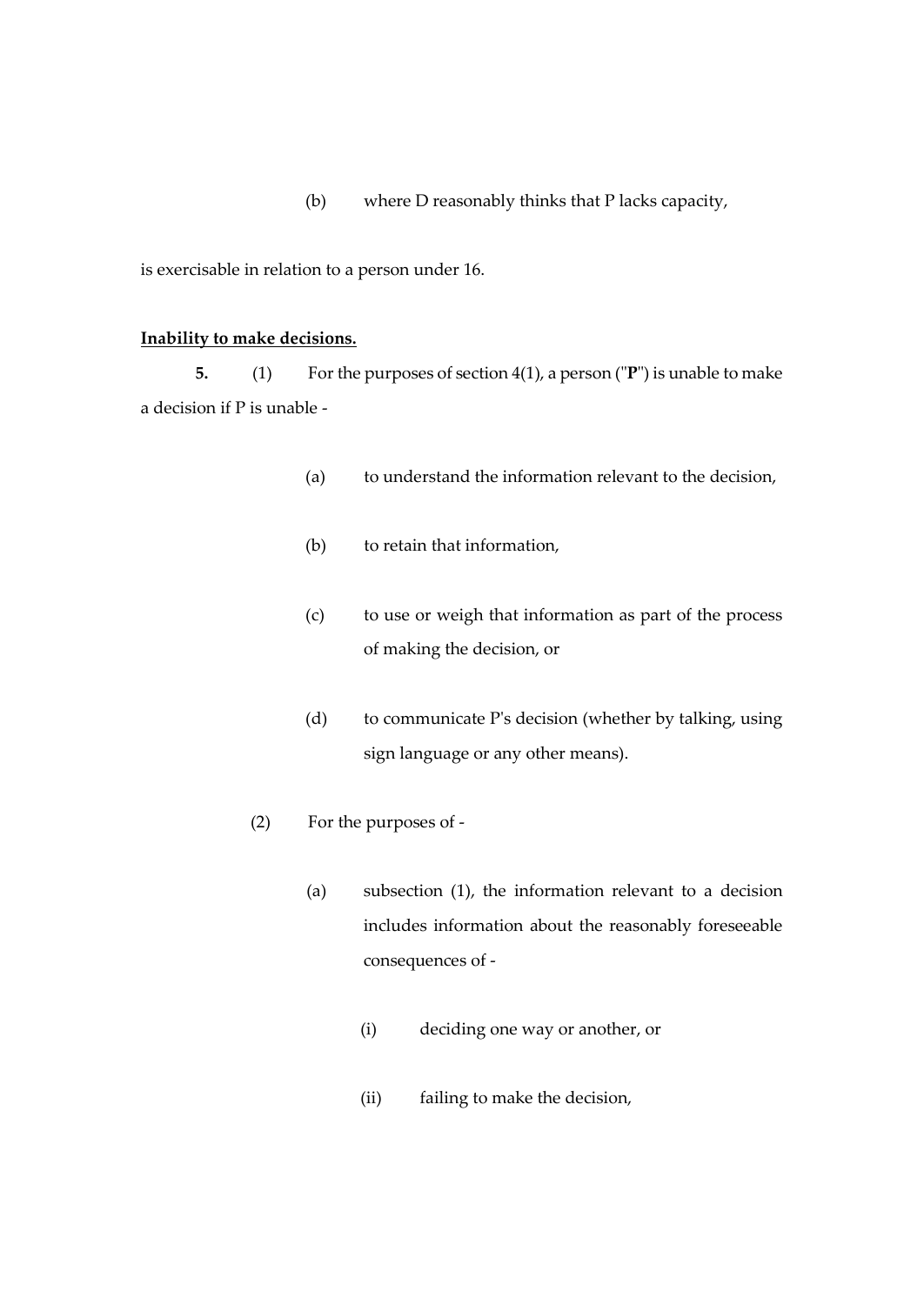- (b) subsection  $(1)(a)$ , P is not to be regarded as unable to understand the information relevant to a decision if P is only able to understand it, or an explanation of it, given to P in a way that is appropriate to P's needs and circumstances (including using simple language, visual aids or any other means), and
- (c) subsection  $(1)(b)$ , the fact that P is able to retain the information relevant to a decision for a short period only does not prevent P from being regarded as able to make the decision.

## **Best interests.**

**6.** (1) In determining for the purposes of this Law what is in the best interests of a person ("**P**"), the person making the determination ("**D**") -

- (a) must, so far as reasonably practicable, permit and encourage P to participate, or to improve P's ability to participate, as fully as possible in any act done for P and any decision affecting P,
- (b) must not make it merely on the basis of an unjustified assumption about what might be in P's best interests, by reference to factors including (but not limited to) -
	- (i) P's age, gender, sexuality, disability, race or appearance, or
	- (ii) P's condition or an aspect of P's behaviour, and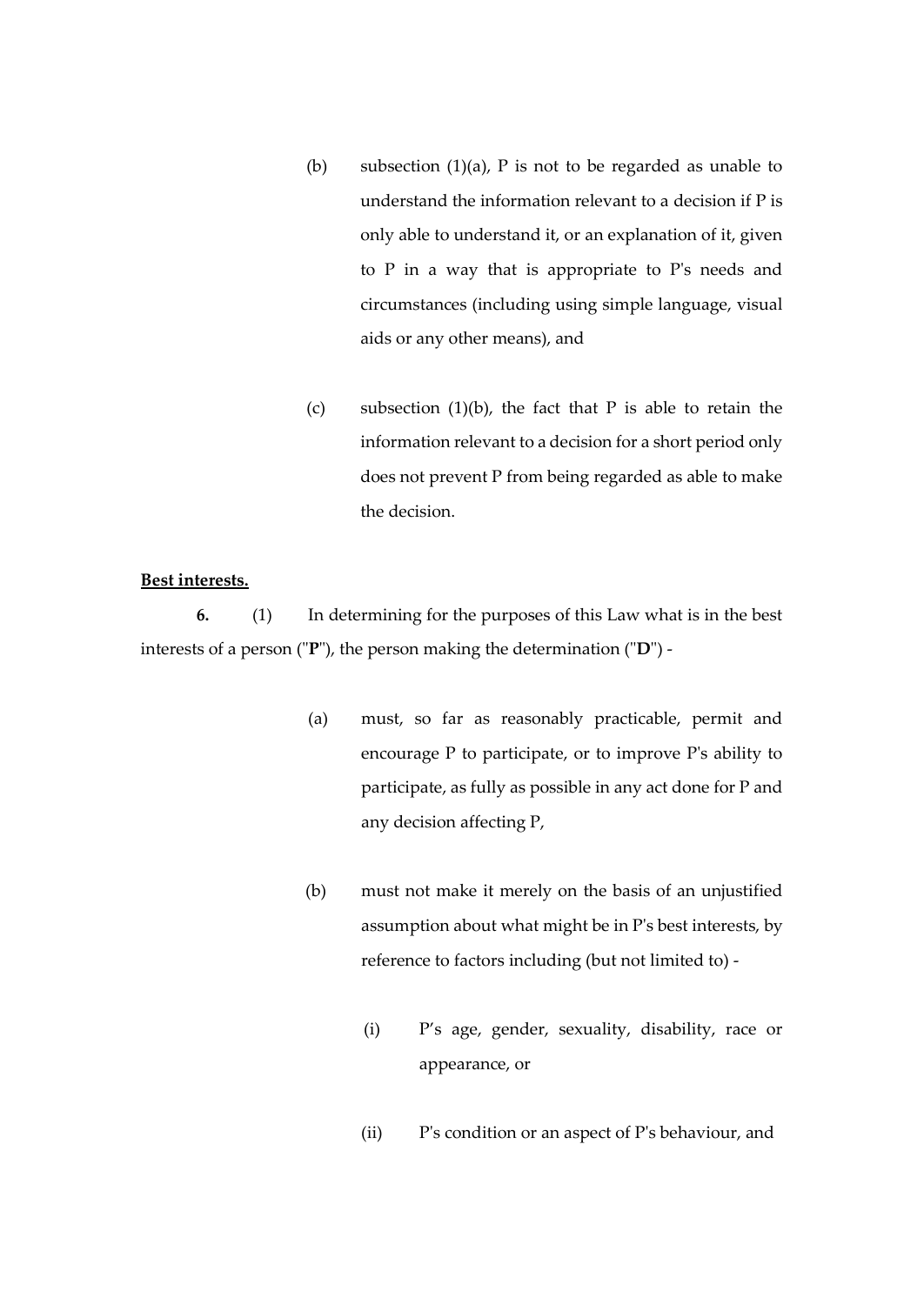- (c) must consider all the relevant information and circumstances and, in particular -
	- (i) D must consider
		- (A) whether it is likely that P will at some time have capacity in relation to the matter in question, and
		- (B) if it appears likely that P will have capacity, when that is likely to be,
	- (ii) where the determination relates to lifesustaining treatment, D must not, in considering whether the treatment is in P's best interests, be motivated by a desire to bring about P's death,
	- (iii) D must consider, so far as is reasonably ascertainable -
		- (A) P's past and present wishes and feelings (and, in particular, any relevant written statement made by P when P had capacity), and
		- (B) the beliefs and values that would be likely to influence P's decision if P had capacity, and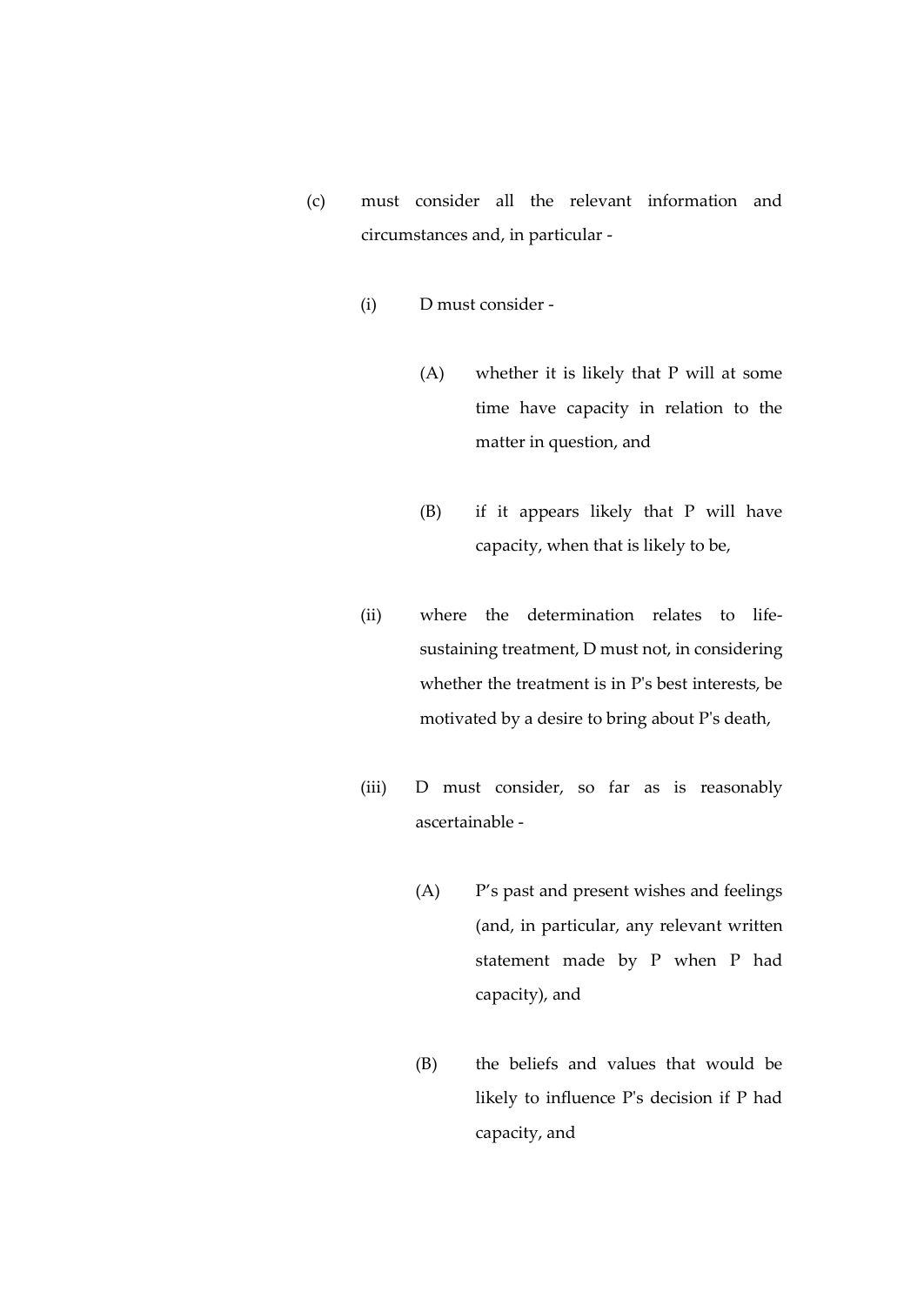- (C) any other factor that D reasonably believes that P would consider relevant, and
- (iv) D must take into account, if it is practicable and appropriate to consult them, the views of -
	- (A) anyone named by P as someone to be consulted on the matter in question or on matters of that kind,
	- (B) anyone engaged in caring for P or interested in P's welfare,
	- (C) any attorney under a lasting power of attorney granted by P, and
	- (D) any guardian appointed for the person by a court,

as to what would be in P's best interests and, in particular, as to the matters mentioned in subparagraph (iii).

(2) The duties imposed by subsection (1) also apply in relation to the exercise of any powers which are exercisable -

(a) under a lasting power of attorney, or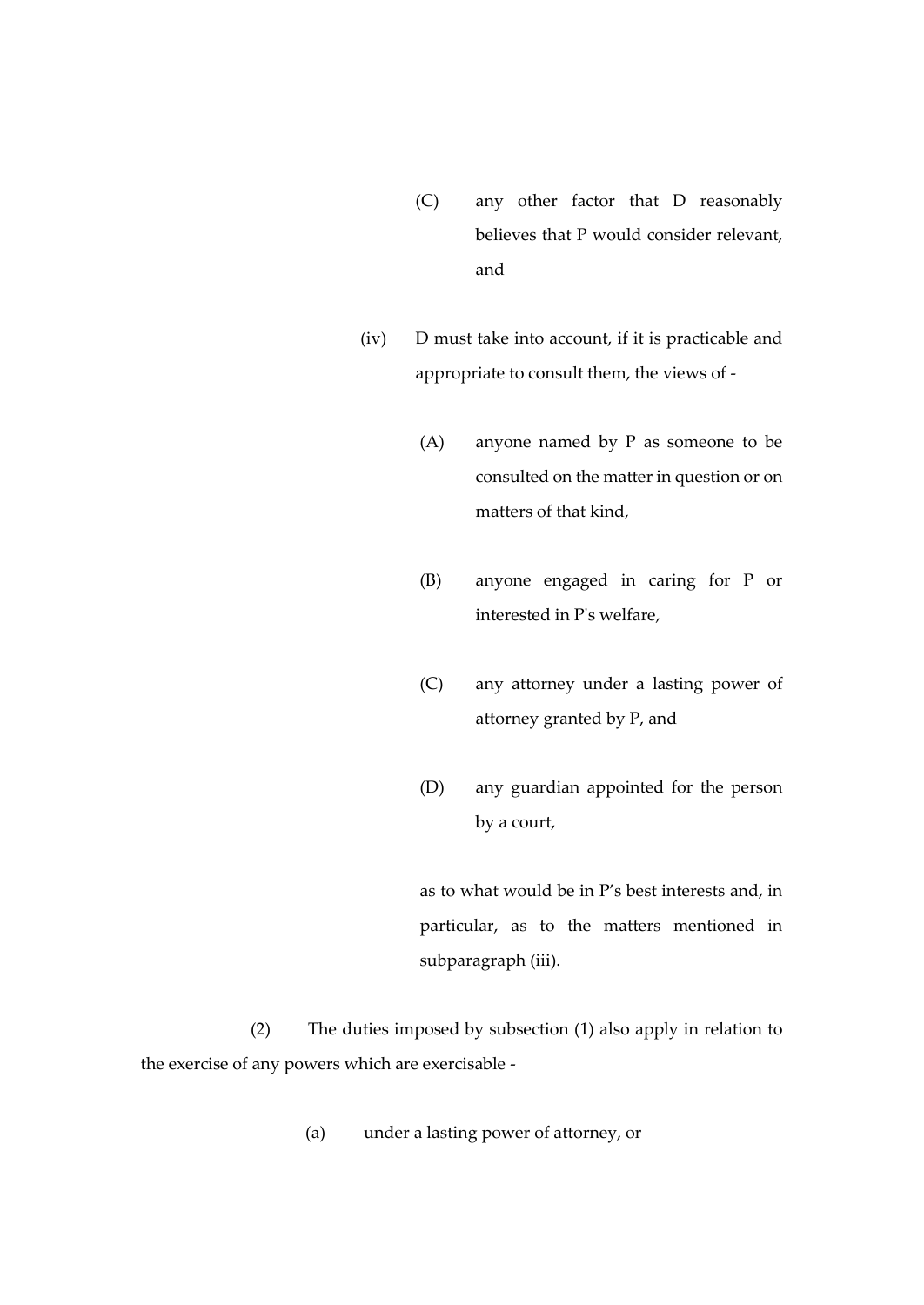(b) by a person under this Law who reasonably believes that another person lacks capacity.

(3) In the case of an act done, or a decision made, by a person other than a court having jurisdiction in relation to that act or decision, there is sufficient compliance with this section if (having complied with the requirements of subsection (1)) D reasonably believes that what D does or decides is in the best interests of P.

(4) For the purposes of subsection (1), "**relevant information and circumstances**" means the information and circumstances -

- (a) of which D is aware, and
- (b) which it would be reasonable to regard as relevant.

(5) For the avoidance of doubt, nothing in this section prevents P from being placed out of the jurisdiction where it is necessary and proportionate to do so, having regard to P's needs and any relevant circumstances.

### **Limitation on significant restriction of P's personal rights.**

**7.** (1) Subject to the provisions of this section, this Law does not authorise a person ("**D**") to significantly restrict the personal rights of another person ("**P**").

(2) D is authorised to significantly restrict P's personal rights if, by doing so, D is giving effect to a relevant decision of the Court.

(3) D is authorised to significantly restrict P's personal rights if the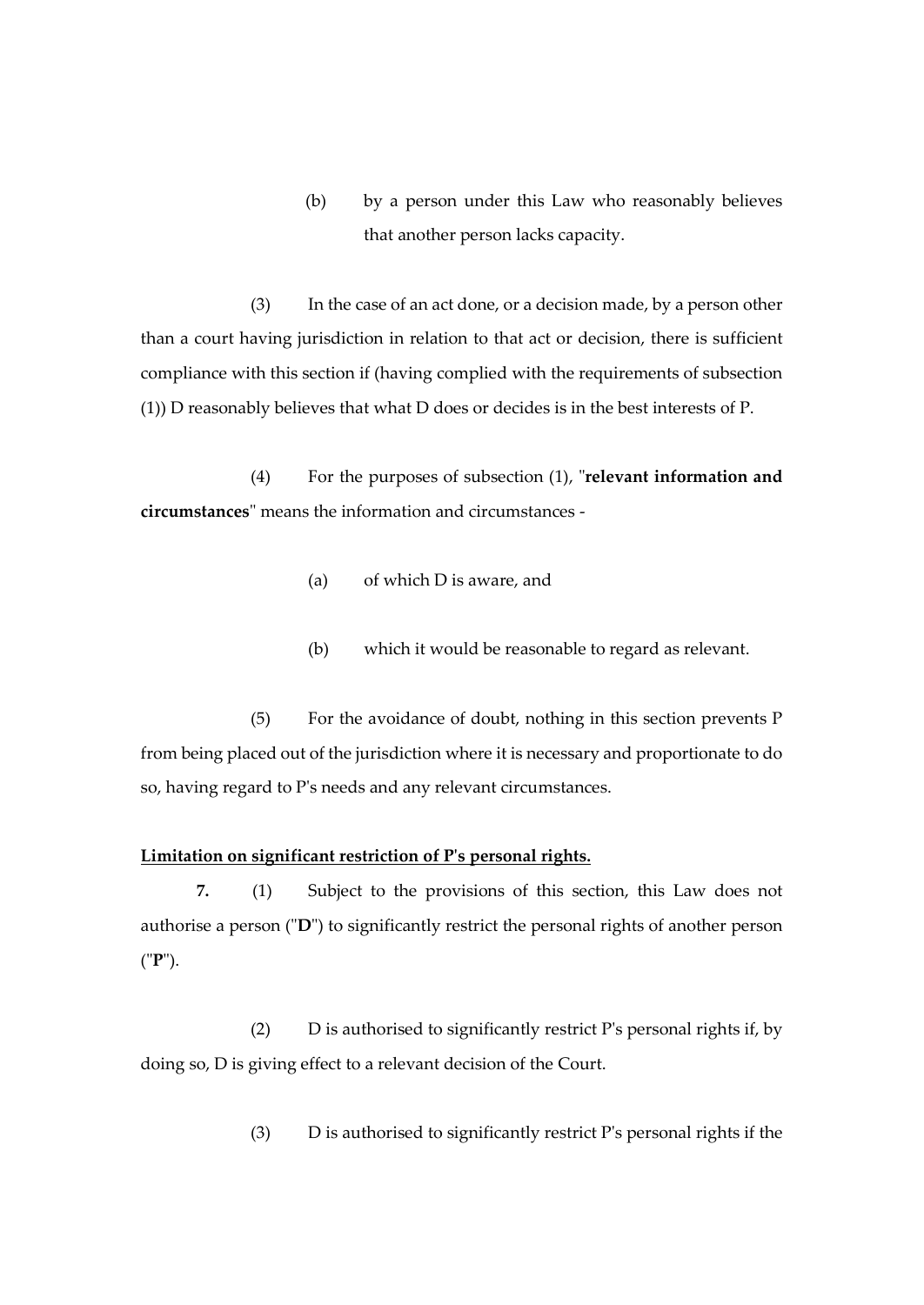restriction is authorised under Part 8.

(4) D is authorised to significantly restrict P's personal rights while a decision as respects any relevant issue is sought from the Court if -

- (a) there is a question about whether D is authorised to significantly restrict P's personal rights under subsection (2) or (3),
- (b) the significant restriction
	- (i) is wholly or partly for the purpose of
		- (A) giving P life-sustaining treatment, or
		- (B) doing any vital act, or
	- (ii) consists wholly or partly of
		- (A) giving P life-sustaining treatment, or
		- (B) doing any vital act, and
- (c) the significant restriction is necessary in order to
	- (i) give the life-sustaining treatment, or
	- (ii) do the vital act.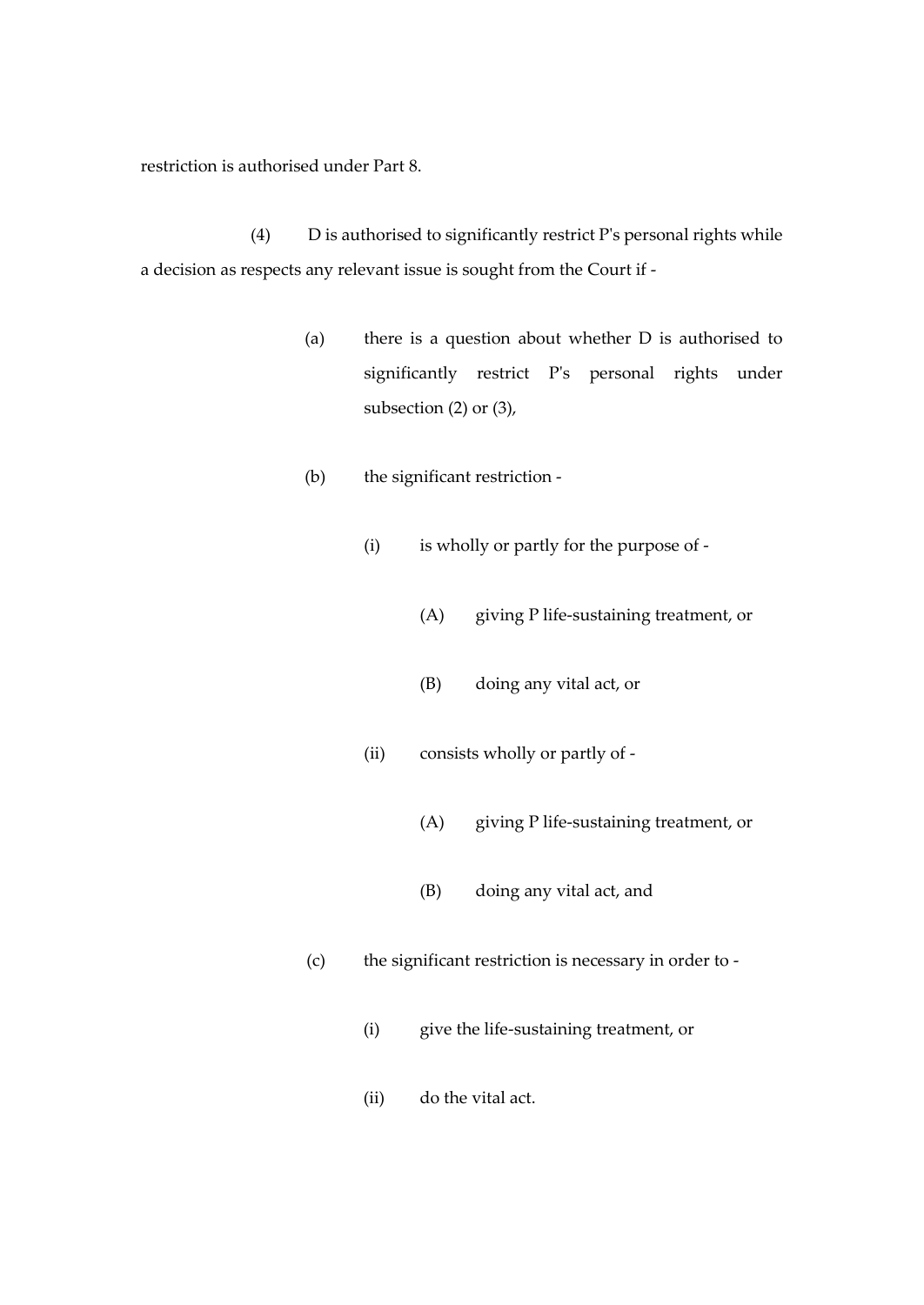- (5) For the purposes of this section
	- (a) "**a relevant decision of the Court**" is a decision made by an order under section 14(2) in relation to a matter concerning P's health and welfare, and
	- (b) a "**vital act**" is any act which the person doing it reasonably believes to be necessary to prevent a serious deterioration in P's condition.

#### **Permitted acts in connection with care or treatment.**

**8.** (1) Where a person ("**D**") does an act in connection with the care or treatment of another person ("**P**"), subsection (2) applies to that act (a "**permitted act**") if -

- (a) before doing the act, D takes reasonable steps to establish whether P lacks capacity in relation to the matter in question, and
- (b) when doing the act, D reasonably believes that
	- (i) P lacks capacity in relation to the matter, and
	- (ii) it will be in P's best interests for the act to be done.

(2) Subject to subsection (3), D does not incur any liability in relation to the permitted act that D would not have incurred if P had -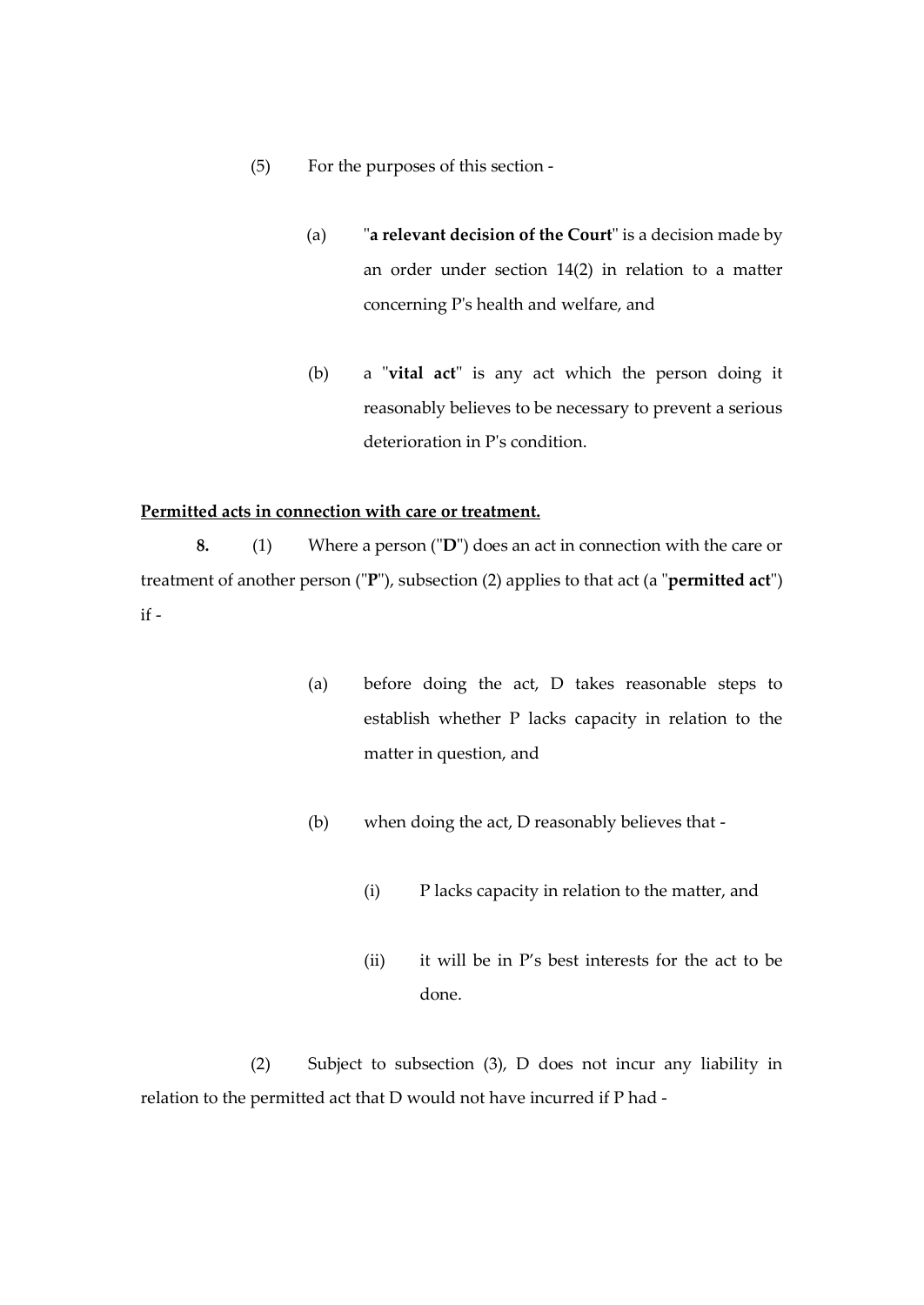- (a) had capacity to consent in relation to the matter, and
- (b) consented to D's doing the act.
- (3) Nothing in this section
	- (a) excludes D's civil liability for loss or damage, or D's criminal liability, resulting from D's negligence in doing the permitted act, or
	- (b) affects the operation of sections 35 to 38 (advance decisions to refuse treatment).

#### **Permitted acts: limitations.**

**9.** (1) If D does an act that is intended to restrain P, it is not a permitted act unless -

- (a) D reasonably believes that it is necessary to do the act in order to prevent harm to P, and
- (b) the act is a proportionate response to
	- (i) the likelihood of P's suffering harm, and
	- (ii) the seriousness of that harm.

(2) Subject to subsection (3), an act is not a permitted act if it conflicts with a decision made by -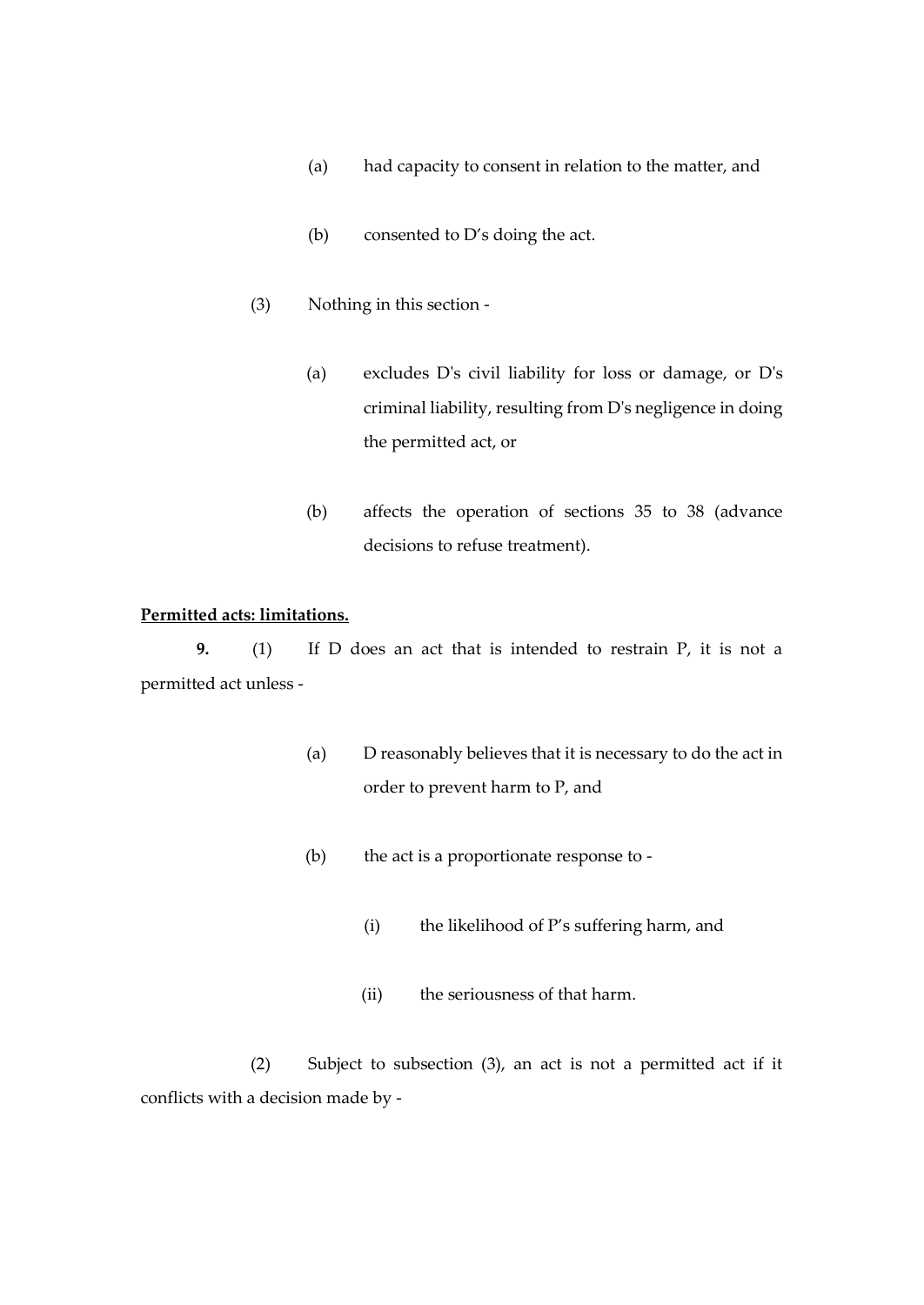- (a) an attorney under a lasting power of attorney granted by P, or
- (b) a guardian appointed for P by a court in the Bailiwick,

within the scope of the authority of the attorney or guardian (as the case may be).

- (3) Subsection (2) does not prevent a person
	- (a) providing life-sustaining treatment, or
	- (b) doing any act which that person reasonably believes to be necessary to prevent a serious deterioration in P's condition,

while a decision as respects any relevant issue is sought from the Court.

## **Payment for necessary goods and services.**

**10.** (1) If necessary goods or services are supplied to a person ("**P**") who lacks capacity to contract for the supply, P must pay a reasonable price for them.

(2) For the purposes of this section -

"**necessary**" means suitable to P's condition in life and to P's actual requirements at the time when the goods or services are supplied, and

"**services**" includes accommodation.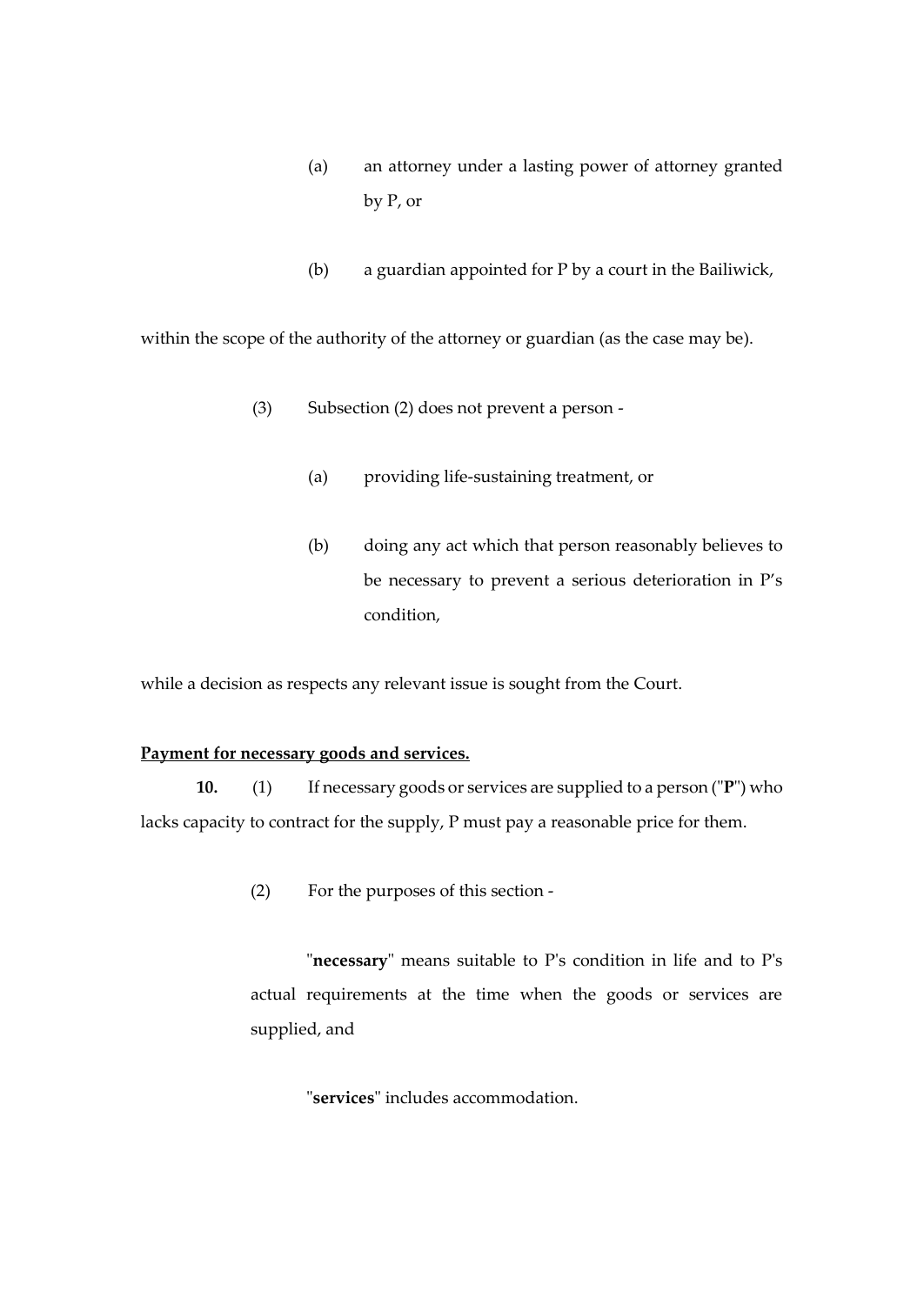## **Expenditure.**

- **11.** (1) If a permitted act involves expenditure, it is lawful for D
	- (a) to pledge P's credit for the purpose of the expenditure, and
	- (b) to apply money in P's possession for meeting the expenditure.
	- (2) If the expenditure is borne for  $P$  by  $D$ , it is lawful for  $D$  -
		- (a) to reimburse himself out of money in P's possession, or
		- (b) to be otherwise indemnified by P.

(3) Subsections (1) and (2) do not affect any power under which (apart from those subsections) a person -

- (a) has lawful control of P's money or other property, and
- (b) has power to spend money for P's benefit.

## PART 3

## POWERS OF AND APPLICATIONS TO COURT AND TRIBUNAL

## **Interpretation of Part 3.**

**12.** For the purposes of this Part, "**Court**" means the Royal Court sitting as an Ordinary Court.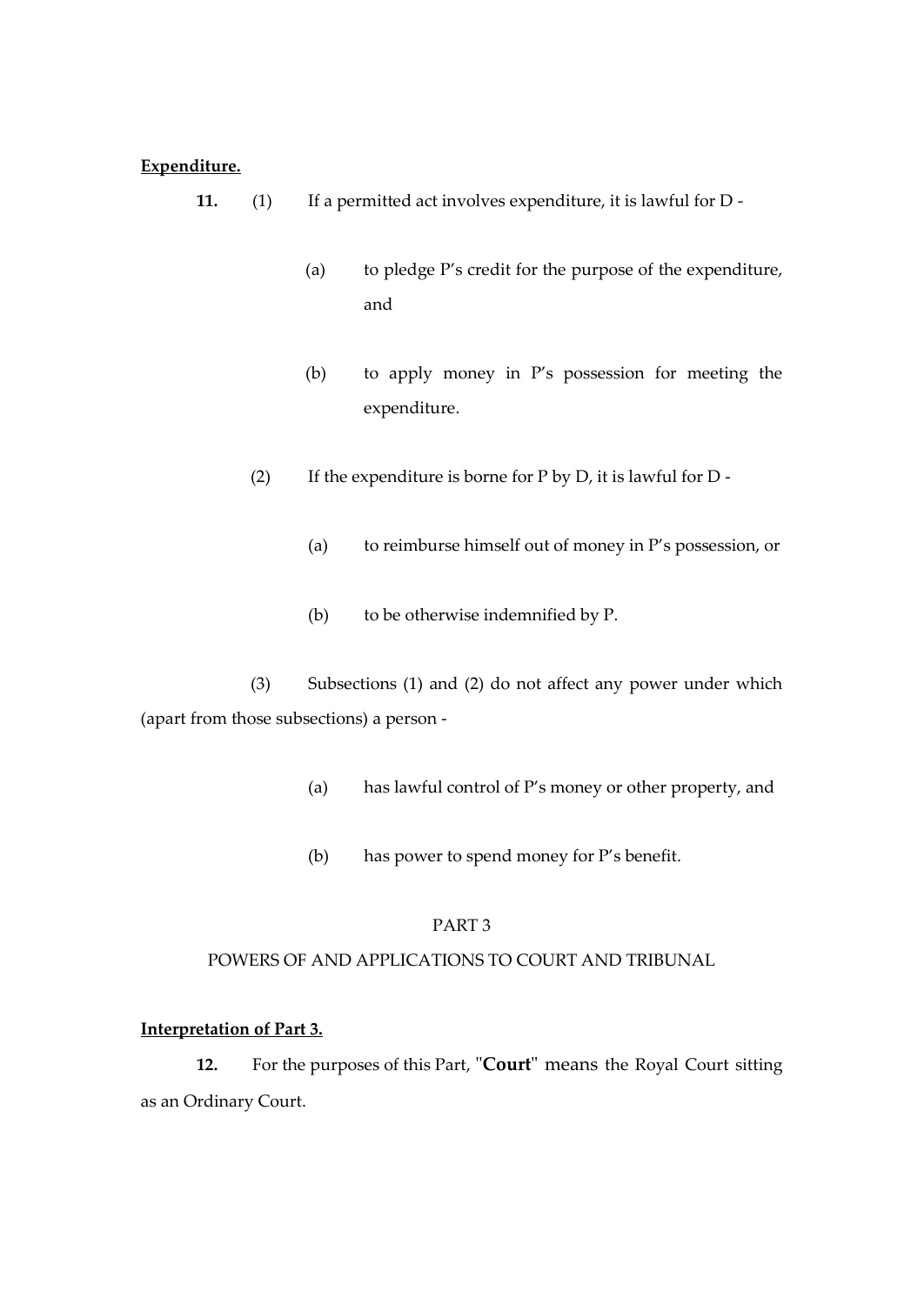#### *General powers of the Court*

#### **Power to make declarations.**

- **13.** (1) The Court may make declarations as to
	- (a) whether a person ("**P**") has or lacks capacity to make a decision specified in the declaration,
	- (b) whether P has or lacks capacity to make decisions on such matters as are described in the declaration, and
	- (c) the lawfulness or otherwise of any act done, or yet to be done, in relation to P.

(2) For the purposes of this section, an "**act**" includes an omission and a course of conduct.

## **Powers to make decisions: general.**

**14.** (1) This section applies if a person ("**P**") lacks capacity in relation to a matter or matters concerning -

- (a) P's health and welfare, or
- (b) P's property and financial affairs.

(2) The Court may, by making an order, make any decision on P's behalf in relation to any matter falling within subsection (1).

(3) The powers of the Court under this section are subject to the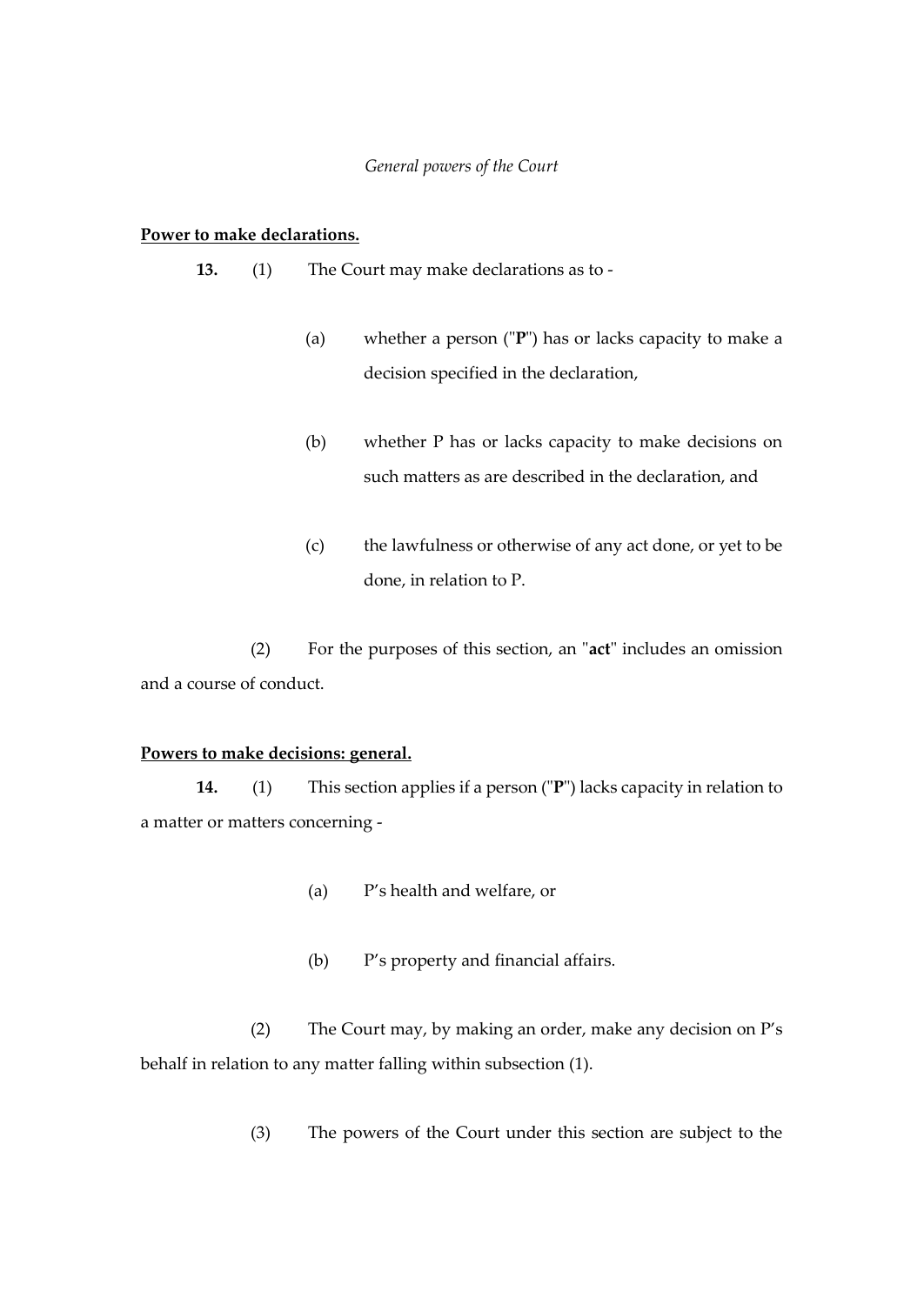provisions of this Law and, in particular, to sections 3 (the principles) and 6 (best interests).

(4) The Court may make such further orders or give such directions as it thinks necessary or expedient for giving effect to, or otherwise in connection with, an order made by it under subsection (2).

(5) Without prejudice to section 6, the Court may make an order or give any directions on such terms as it considers are in P's best interests, even though no application is before the Court for an order or directions on those terms.

(6) An order of the Court (including any directions) may be varied or discharged by a subsequent order.

(7) Nothing in this Part limits the power of the Court -

- (a) to order, authorise or secure the doing of any thing, or
- (b) to make orders and give directions or authorities,

under the Third Schedule to the Mental Health Law.

(8) For the avoidance of doubt, the Court may, pending the determination of an application to it in relation to P, make an order or give directions in respect of any matter if -

> (a) there is a reason to believe that P lacks capacity in relation to that matter,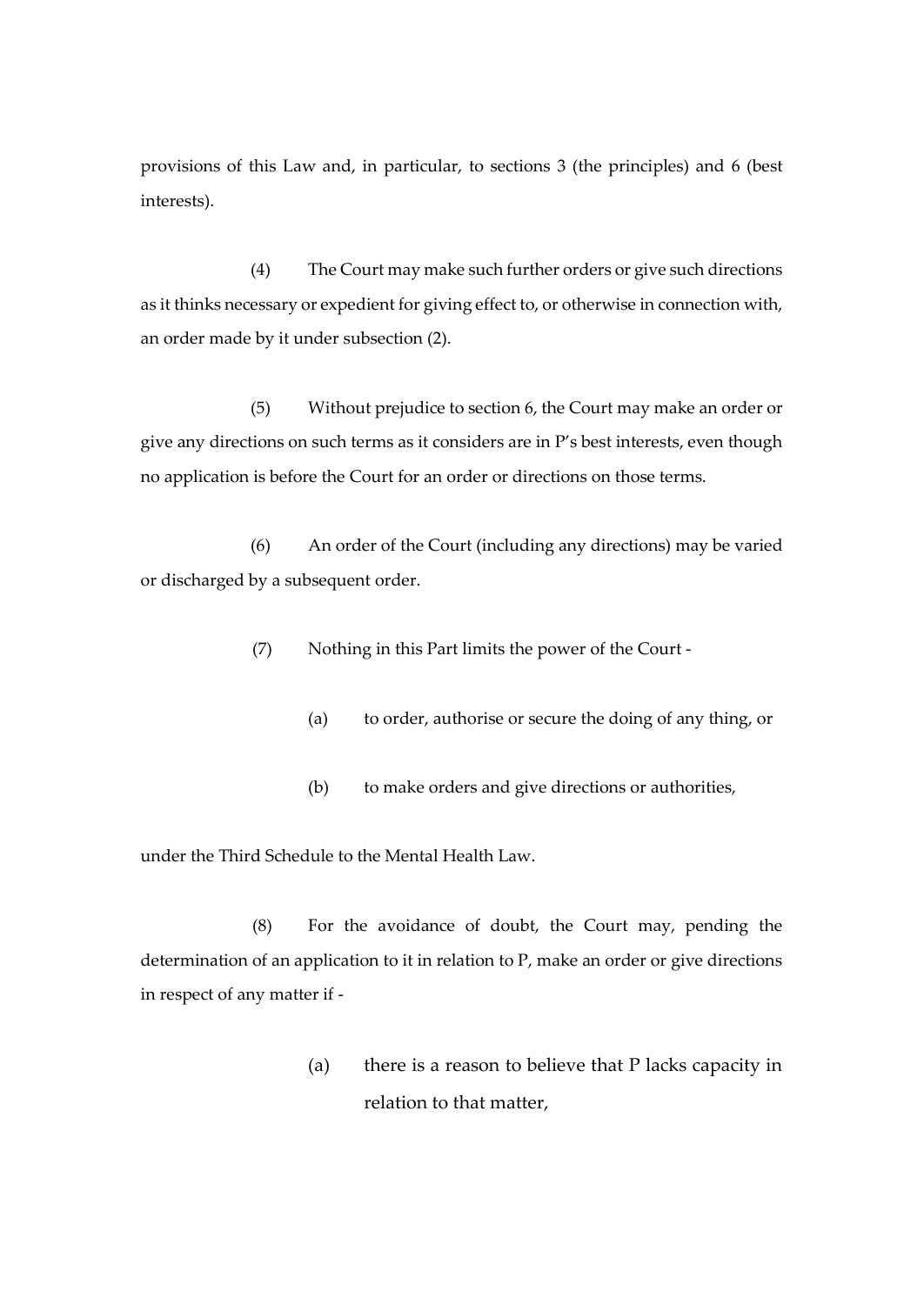- (b) the matter is one to which its powers under this Law extend, and
- (c) it is in P's best interests to make the order, or give the directions, without delay.

## **Section 14 powers: health and welfare.**

**15.** Without prejudice to the generality of section 14, the Court's powers under that section as respects P's health and welfare extend in particular to -

- (a) deciding where P is to live,
- (b) deciding what contact, if any, P is to have with any specified persons,
- (c) making an order prohibiting a named person from having contact with P,
- (d) giving or refusing consent to the carrying out or continuation of a treatment by a person providing health care for P,
- (e) giving a direction that a person responsible for P's health care that would allow a different person to take over that responsibility, and
- (f) making any order in relation to a protective authorisation made in accordance with Part 8.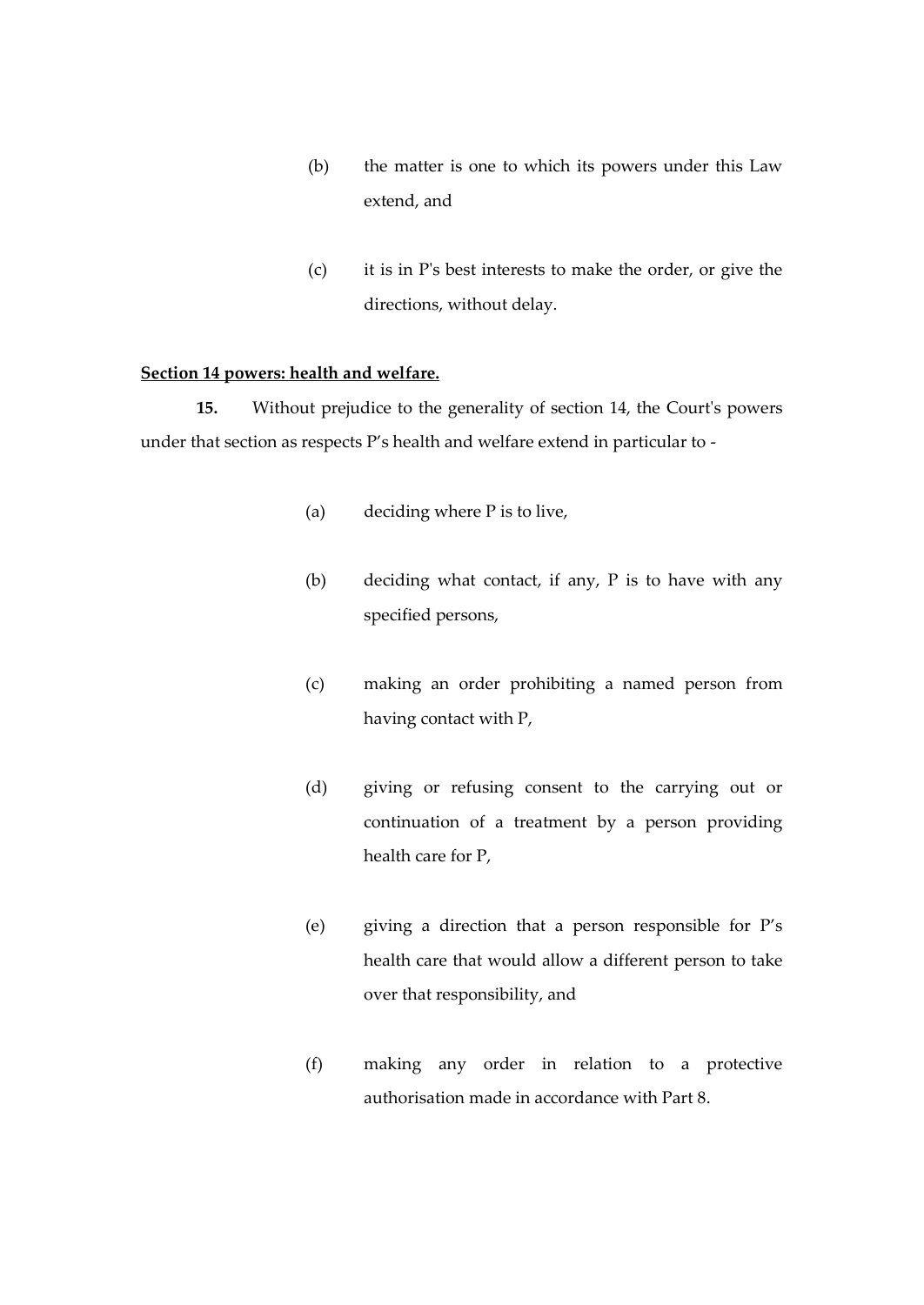#### **Section 14 powers: property and financial affairs.**

**16.** (1) Without prejudice to the generality of section 14, the Court's powers under that section as respects P's property and financial affairs extend in particular to -

- (a) the control and management of P's property,
- (b) the sale, exchange, charging, gift or other disposition of P's property,
- (c) the acquisition of property in P's name or on P's behalf,
- (d) the carrying on, on P's behalf, of any profession, trade or business,
- (e) the taking of a decision which will have the effect of dissolving a partnership of which P is a member,
- (f) the carrying out of any contract entered into by P,
- (g) the discharge of P's debts,
- (h) the discharge of any of P's obligations, whether legally enforceable or not,
- (i) the settlement of any of P's property, whether for P's benefit or for the benefit of others,
- (j) the execution for P of a will,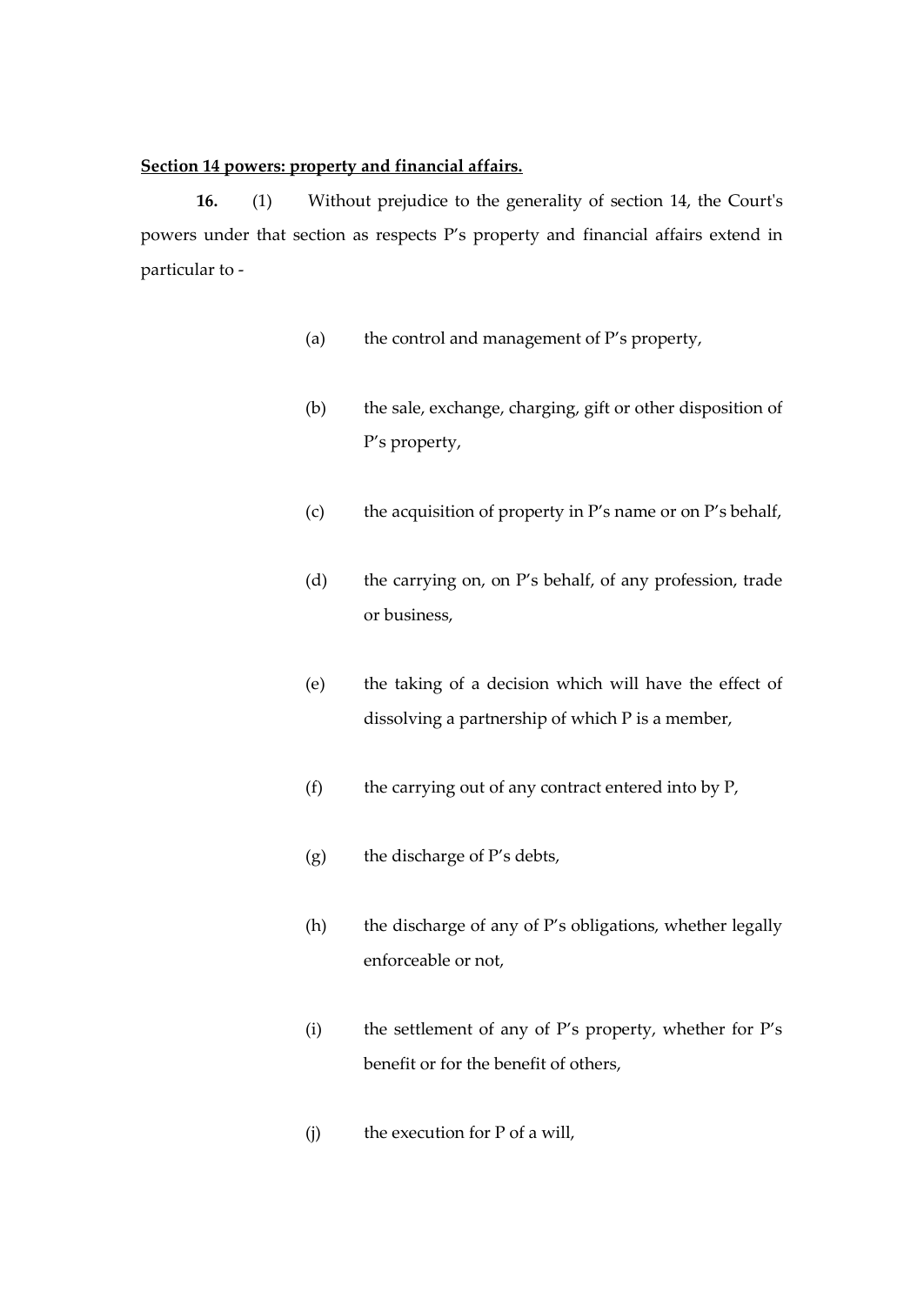- (k) the exercise of any power (including a power to consent) vested in P whether beneficially or as trustee or otherwise, and
- (l) the conduct of legal proceedings in P's name or on P's behalf.

(2) No will may be made under subsection  $(1)(j)$  at a time when P has not reached 18.

(3) The powers under section 14 as respects any other matter relating to P's property and financial affairs may be exercised even though P has not reached 16, if the Court considers it likely that P will still lack capacity to make decisions in respect of that matter when P reaches 16.

### *General powers of the Tribunal*

## **Power to make declarations.**

- **17.** (1) The Tribunal may make declarations as to
	- (a) whether a person ("**P**") has or lacks capacity to make a decision specified in the declaration,
	- (b) whether P has or lacks capacity to make decisions on such matters as are described in the declaration, and
	- (c) the lawfulness or otherwise of any act done, or yet to be done, in relation to P.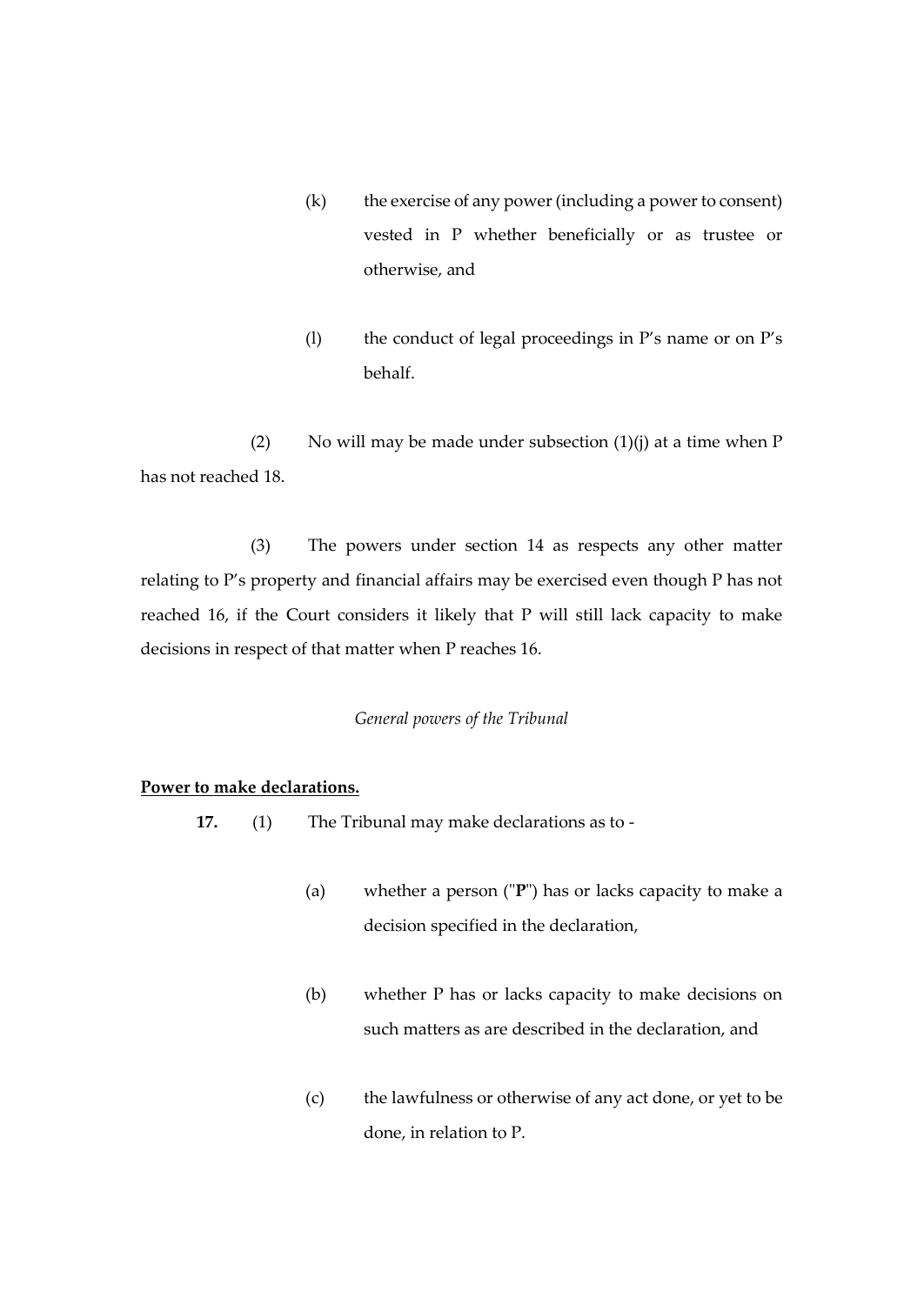(2) For the purposes of this section, an "**act**" includes an omission and a course of conduct.

#### **Powers to make decisions: general.**

**18.** (1) This section applies if a person ("**P**") lacks capacity in relation to a matter concerning P's health and welfare.

(2) The Tribunal may, by making an order, make any decision on P's behalf in relation to any matter falling within subsection (1).

(3) The powers of the Tribunal under this section are subject to the provisions of this Law and, in particular, to sections 3 (the principles) and 6 (best interests).

(4) The Tribunal may make such further orders or give such directions as it thinks necessary or expedient for giving effect to, or otherwise in connection with, an order made by it under subsection (2).

(5) Without prejudice to section 6, the Tribunal may make any order or give any directions on such terms as it considers are in P's best interests, even though no application is before the tribunal for an order or directions on those terms.

(6) An order of the Tribunal (including any directions) may be varied or discharged by a subsequent order.

(7) The States may by Ordinance make provision to extend the power of the Tribunal to make decisions in relation to any matter concerning P's property and financial affairs.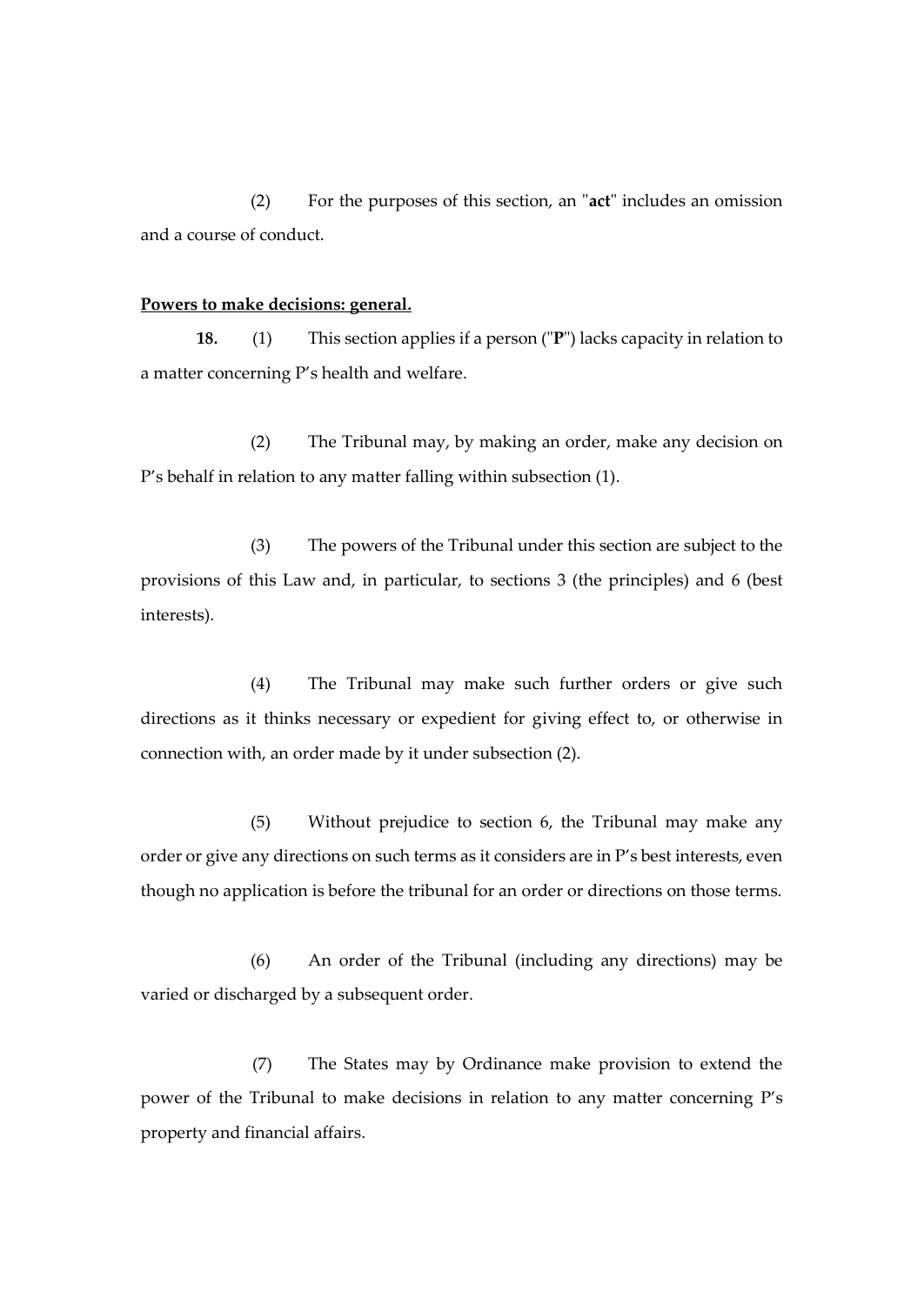(8) For the avoidance of doubt, the Tribunal may, pending the determination of an application to it in relation to P, make an order or give directions in respect of any matter if -

- (a) there is a reason to believe that P lacks capacity in relation to that matter,
- (b) the matter is one to which its powers under this Law extend, and
- (c) it is in P's best interests to make the order, or give the directions, without delay.

#### **Section 18 powers: health and welfare.**

**19.** (1) Without prejudice to the generality of section 18, the Tribunal's powers under that section as respects P's health and welfare extend in particular to -

- (a) deciding where P is to live,
- (b) deciding what contact, if any, P is to have with any specified persons,
- (c) making an order prohibiting a named person from having contact with P,
- (d) giving or refusing consent to the carrying out or continuation of a treatment by a person providing health care for P, and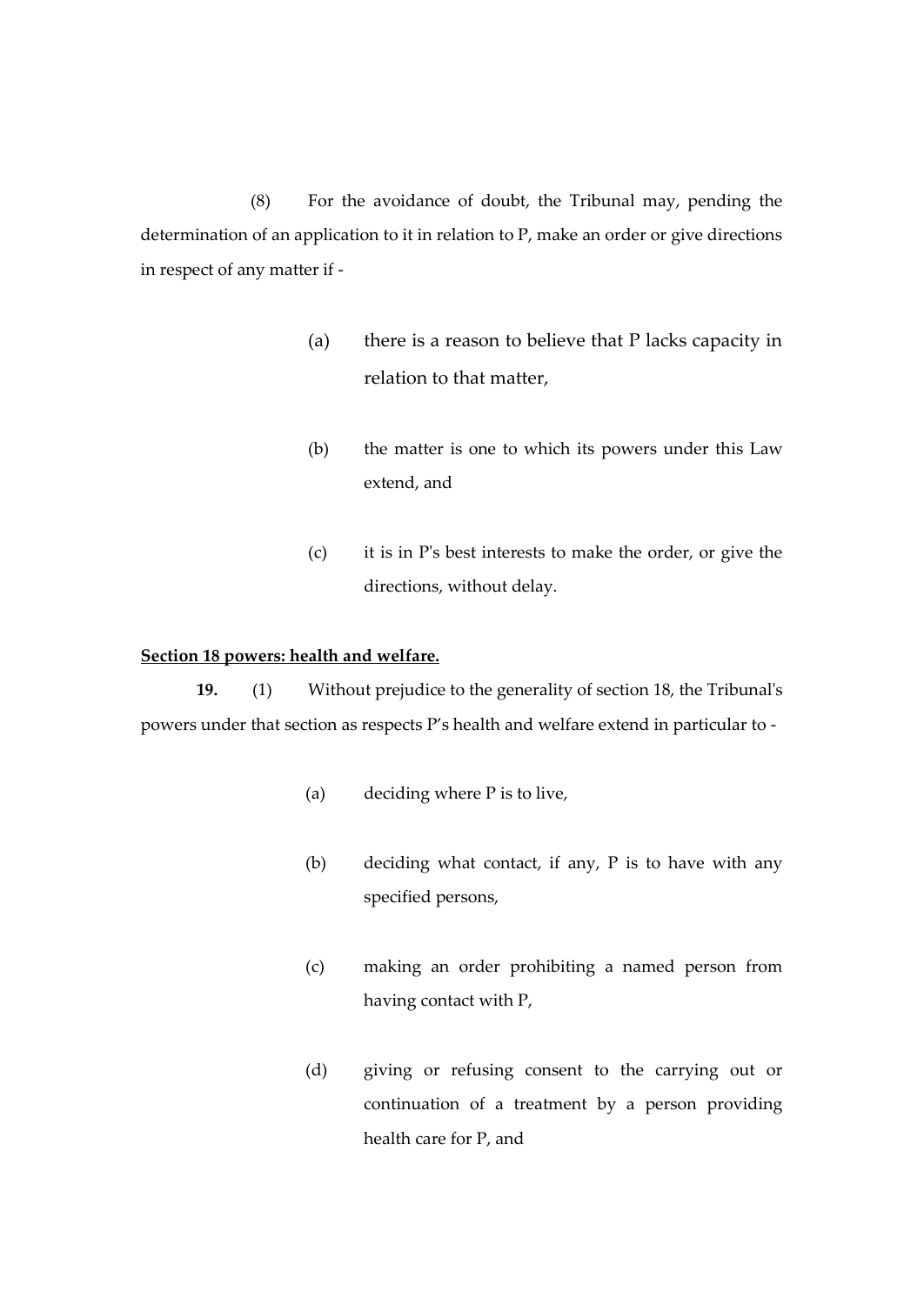- (e) giving a direction that a person responsible for P's health care allow a different person to take over that responsibility, and
- (f) making any order in relation to a protective authorisation made in accordance with Part 8.

(2) When making a decision in a matter concerning P's health and welfare, the Tribunal may also make any ancillary decision but only if it is ancillary to a decision on P's health and welfare in relation to -

- (a) the control and management of P's property,
- (b) the carrying out of any contract entered into by P,
- (c) the discharge of P's debts,
- (d) the discharge of any of P's obligations, whether legally enforceable or not, and
- (e) any other matter which is ancillary to a decision taken in relation to P's health and welfare.

## **Power of Tribunal to refer matters to the Court.**

**20.** (1) The Tribunal may refer any matter to the Court where the Tribunal thinks it is in the interests of justice to do so in such manner and within such period as may be prescribed by rules of court.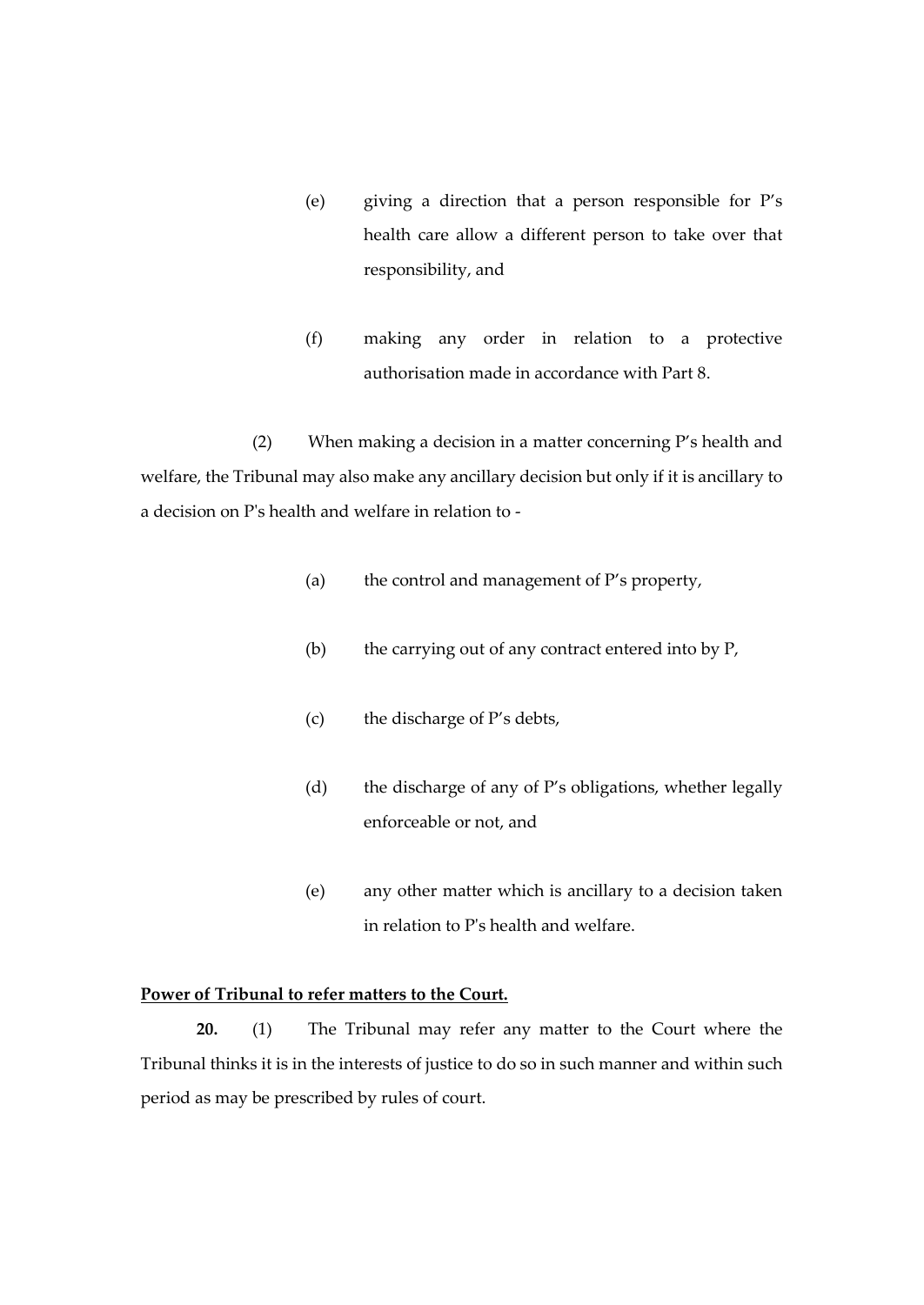(2) For the avoidance of doubt, on a reference to the Court sitting under this section, that Court has the powers set out in sections 13 to 16.

- (3) For the purposes of this section
	- (a) the Tribunal may be constituted by a single member of the Tribunal sitting alone, and
	- (b) for the avoidance of doubt, that member may sit outside the Bailiwick in order to exercise those powers.

#### *Applications to the Court and Tribunal*

#### **Applications to the Court and Tribunal.**

**21.** (1) No permission is required for an application to the Court or the Tribunal for the exercise of any of their powers under this Law -

- (a) by a person who lacks, or is alleged to lack, capacity,
- (b) if such a person has not reached 18, by anyone with parental responsibility for that person,
- (c) by the grantor or attorney under a lasting power of attorney to which the application relates,
- (d) by a guardian appointed by a court for a person to whom the application relates,
- (e) by a person named in an existing order of the Court or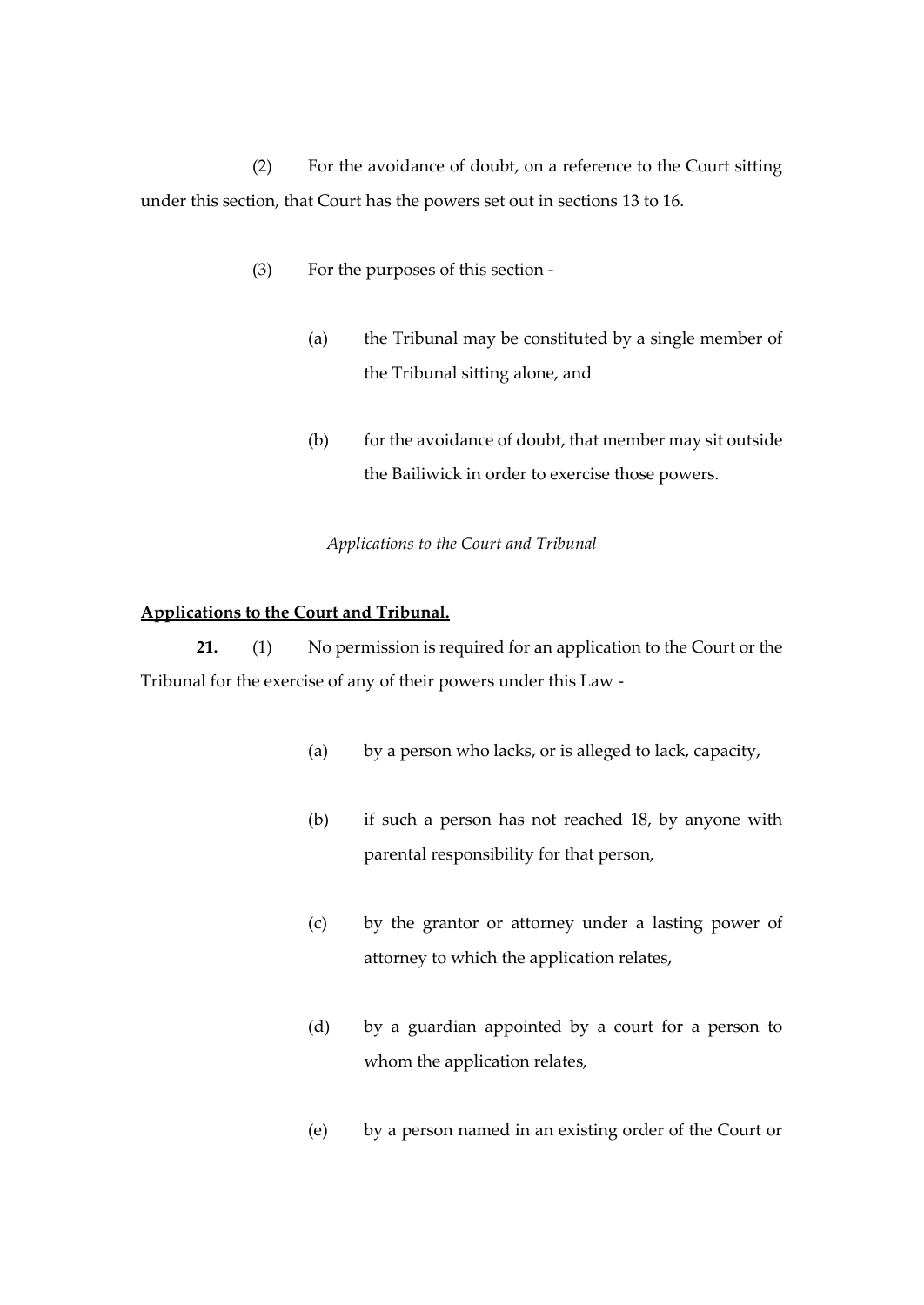the Tribunal, if the application relates to the order,

- (f) by P's Representative under section 69, or
- (g) by an ICR under section 69,

but any application must be made in accordance with rules of court made under section 83.

(2) Subject to any rules of court, permission is required for any other application to the Court or the Tribunal.

(3) In deciding whether to grant permission, the Court or the Tribunal must, in particular, have regard to -

- (a) the applicant's connection with the person to whom the application relates,
- (b) the reasons for the application,
- (c) the benefit to the person to whom the application relates of a proposed order or directions, and
- (d) whether the benefit can be achieved in any other way.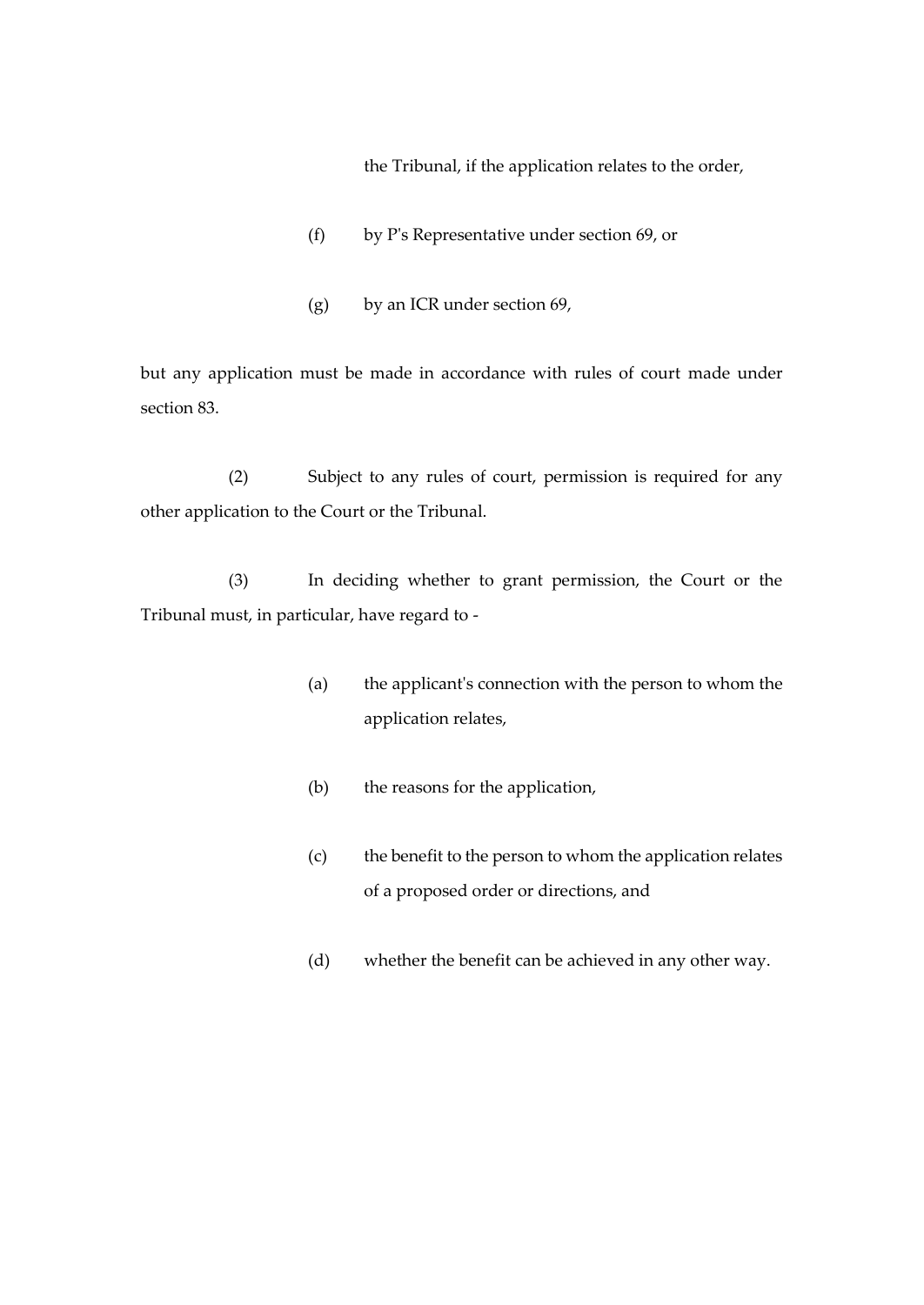# PART 4

# LASTING POWERS OF ATTORNEY

# *General*

#### **Lasting powers of attorney.**

**22.** (1) A lasting power of attorney is a power of attorney under which the grantor ("**P**") confers on the attorney ("**A**") authority to make decisions about all or any of the following -

- (a) P's health and welfare or specified matters concerning P's health and welfare, and
- (b) P's property and financial affairs or specified matters concerning P's property and financial affairs,

and which includes authority to make such decisions in circumstances where P no longer has capacity.

(2) For the avoidance of doubt, the authority conferred by a lasting power of attorney is subject to -

- (a) the provisions of this Law and, in particular, sections 3 (the principles) and 6 (best interests), and
- (b) any conditions or restrictions specified in the instrument conferring the authority (the "**relevant instrument**").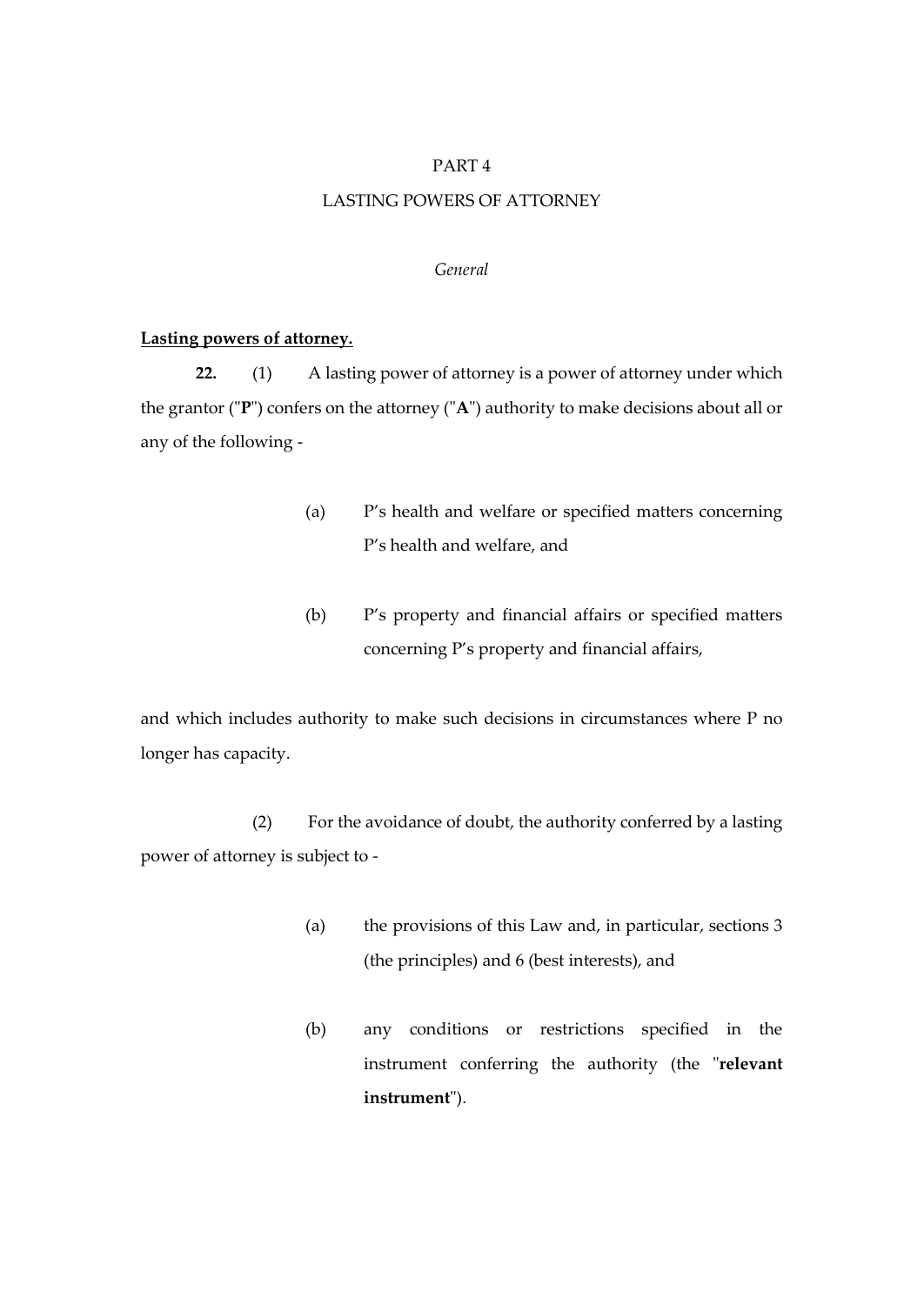# **Creation etc. of lasting powers of attorney.**

**23.** (1) The States may by Ordinance make such provision as they think fit in relation to lasting powers of attorney.

(2) Without limiting the power contained in subsection (1), the States may, in particular, provide for -

- (a) the creation, registration, activation, amendment, suspension, revocation and review of lasting powers of attorney,
- (b) the content of relevant instruments, and
- (c) the creation and punishment of offences for contravention of any provision of this Part or the Ordinance.

# **Appointment of attorneys.**

- **24.** (1) An A must be
	- (a) if the power relates to P's health and welfare, an individual who has reached 18, or
	- (b) if the power relates to P's property and financial affairs, either such an individual or a person holding a full fiduciary licence for the purposes of the Regulation of Fiduciaries, Administration Businesses and Company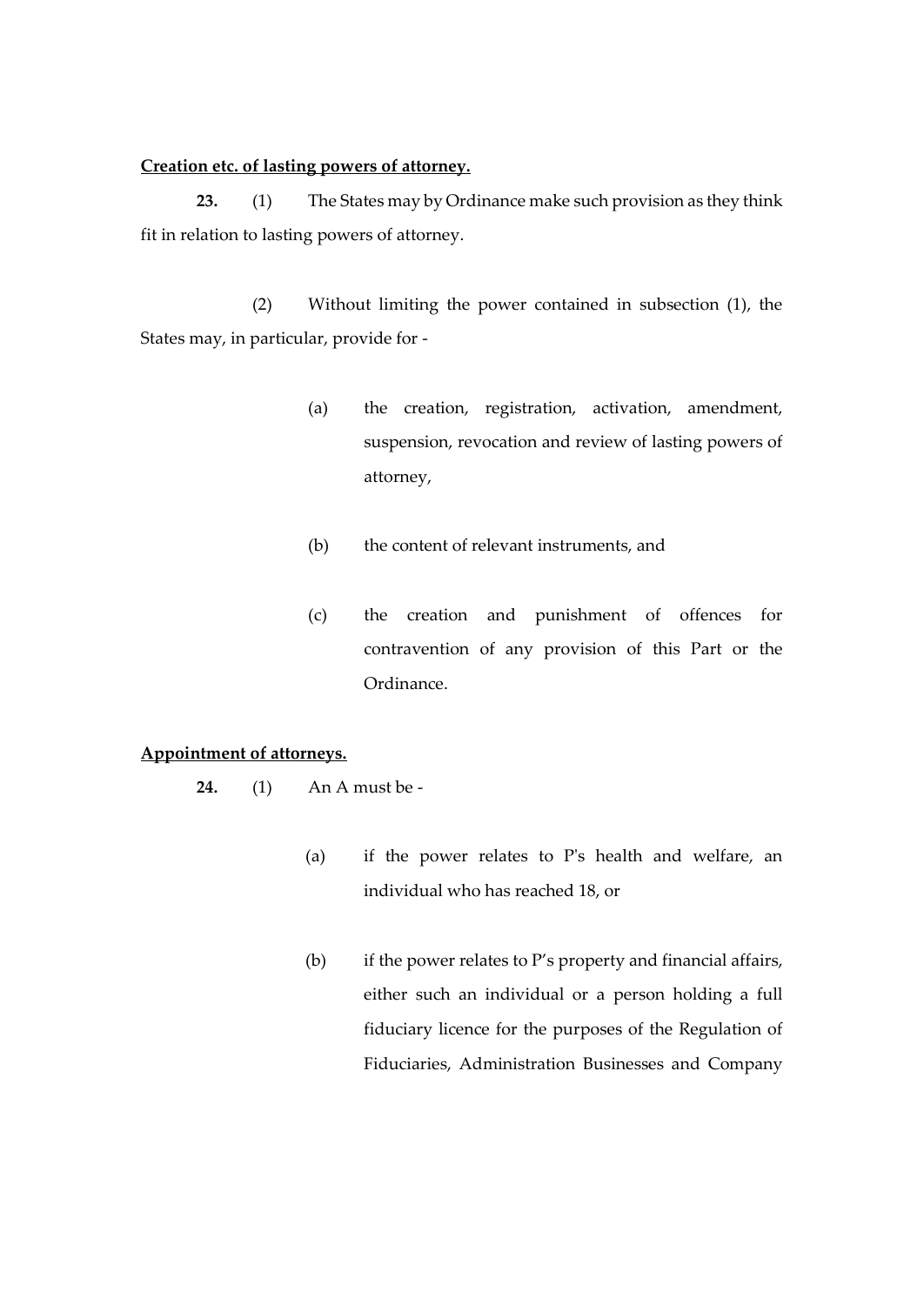Directors, etc. (Bailiwick of Guernsey) Law, 2000**<sup>j</sup>** .

(2) An individual who is bankrupt may not be appointed as A under a lasting power of attorney in relation to P's property and financial affairs where

- (a) the declaration, appointment or order was made, or
- (b) the composition, compromise or arrangement was entered into,

(as may be applicable having regard to the definition of "**bankrupt**") not less than 10 years before the appointment as A is made.

(3) Subsections (4) to (7) apply in relation to an instrument under which two or more persons are to act as As of a lasting power of attorney.

(4) The instrument may appoint them to act -

(a) jointly,

-

- (b) jointly and severally, or
- (c) jointly in respect of some matters and jointly and severally in respect of others.

\_\_\_\_\_\_\_\_\_\_\_\_\_\_\_\_\_\_\_\_\_\_\_\_\_\_\_\_\_\_\_\_\_\_\_\_\_\_\_\_\_\_\_\_\_\_\_\_\_\_\_\_\_\_\_\_\_\_\_\_\_\_\_\_\_\_\_\_\_

**j** Order in Council No. I of 2001; there are amendments not relevant to this enactment.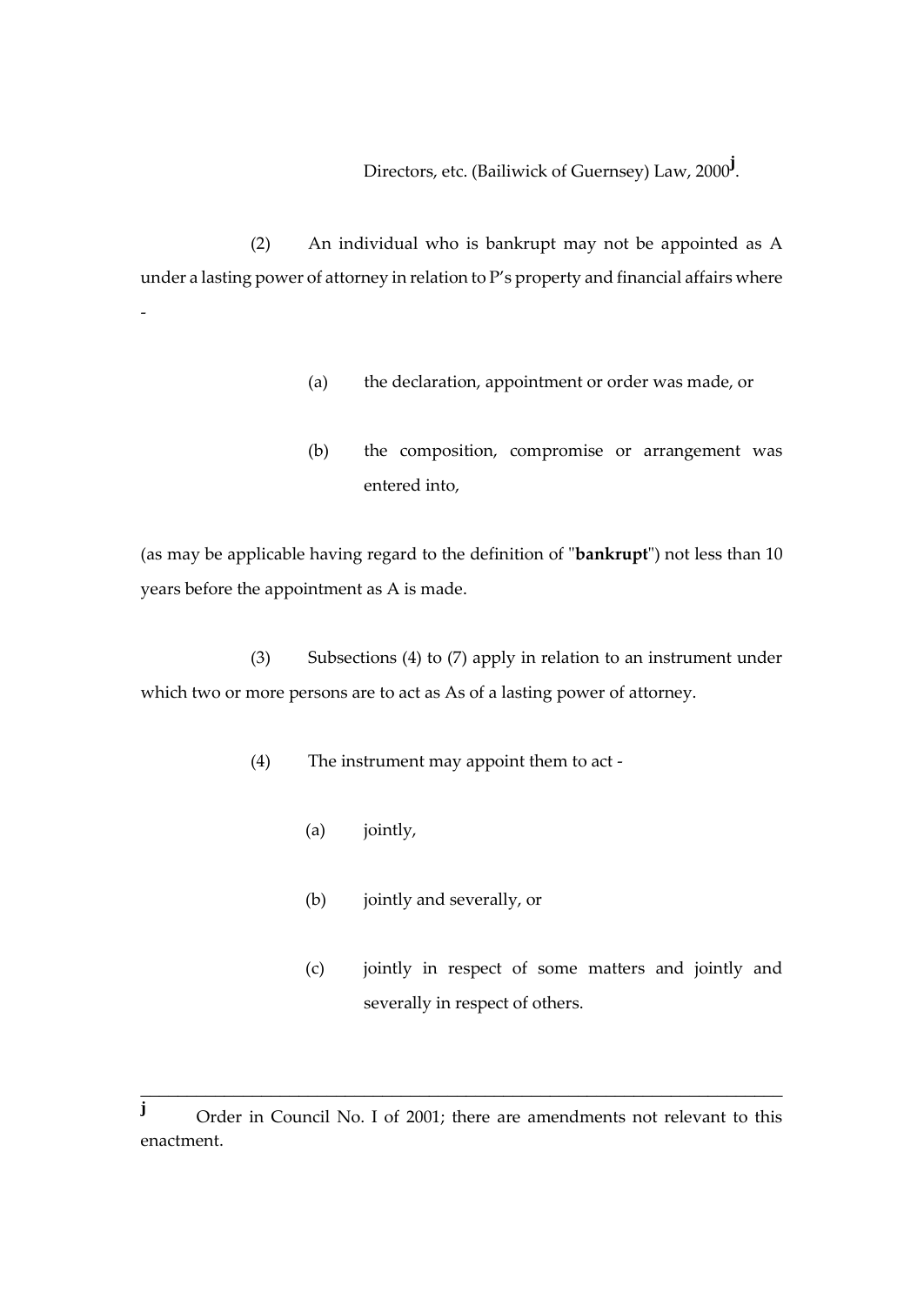(5) To the extent to which it does not specify whether they are to act jointly or jointly and severally, the instrument is to be assumed to appoint them to act jointly.

(6) If they are to act jointly, a failure, as respects one of them, to comply with the requirements of subsection (1) or (2) prevents a lasting power of attorney from being created.

(7) If they are to act jointly and severally, a failure, as respects one A, to comply with the requirements of subsection (1) or (2) -

- (a) prevents the appointment taking effect in that A's case, but
- (b) does not prevent a lasting power of attorney from being created in the case of the other A.
- (8) An instrument used to create a lasting power of attorney
	- (a) cannot give A power to appoint a substitute or successor, but
	- (b) may itself appoint a person to replace A on the occurrence of an event set out in an Ordinance made under section 23 which has the effect of terminating A's appointment.

# **Restrictions.**

**25.** (1) A lasting power of attorney does not authorise A or, if more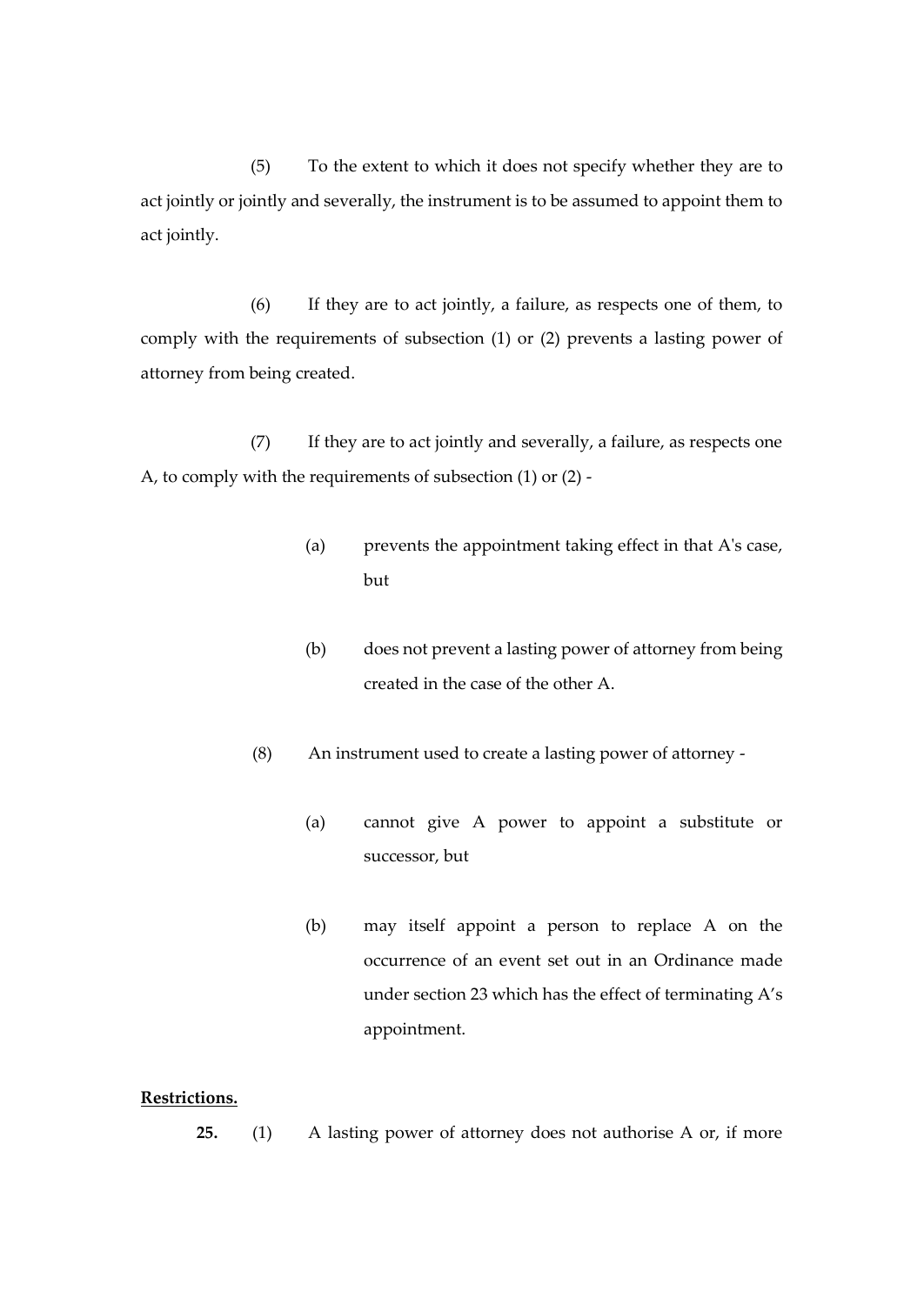than one, any A to do an act that is intended to restrain P, unless -

- (a) P lacks, or A reasonably believes that P lacks, capacity in relation to the matter in question,
- (b) A reasonably believes that it is necessary to do the act in order to prevent harm to P, and
- (c) the act is a proportionate response to
	- (i) the likelihood of P's suffering harm, and
	- (ii) the seriousness of that harm.

(2) Where a lasting power of attorney authorises A to make decisions about P's health and welfare, the authority -

- (a) does not extend to making such decisions in circumstances other than those where P lacks, or A reasonably believes that P lacks, capacity,
- (b) does not permit A to consent to the grant of a protective authorisation under Part 8,
- (c) is subject to sections 35 to 38 (advance decisions), and
- (d) subject to subsection (3), extends to giving or refusing consent to the carrying out or continuation of a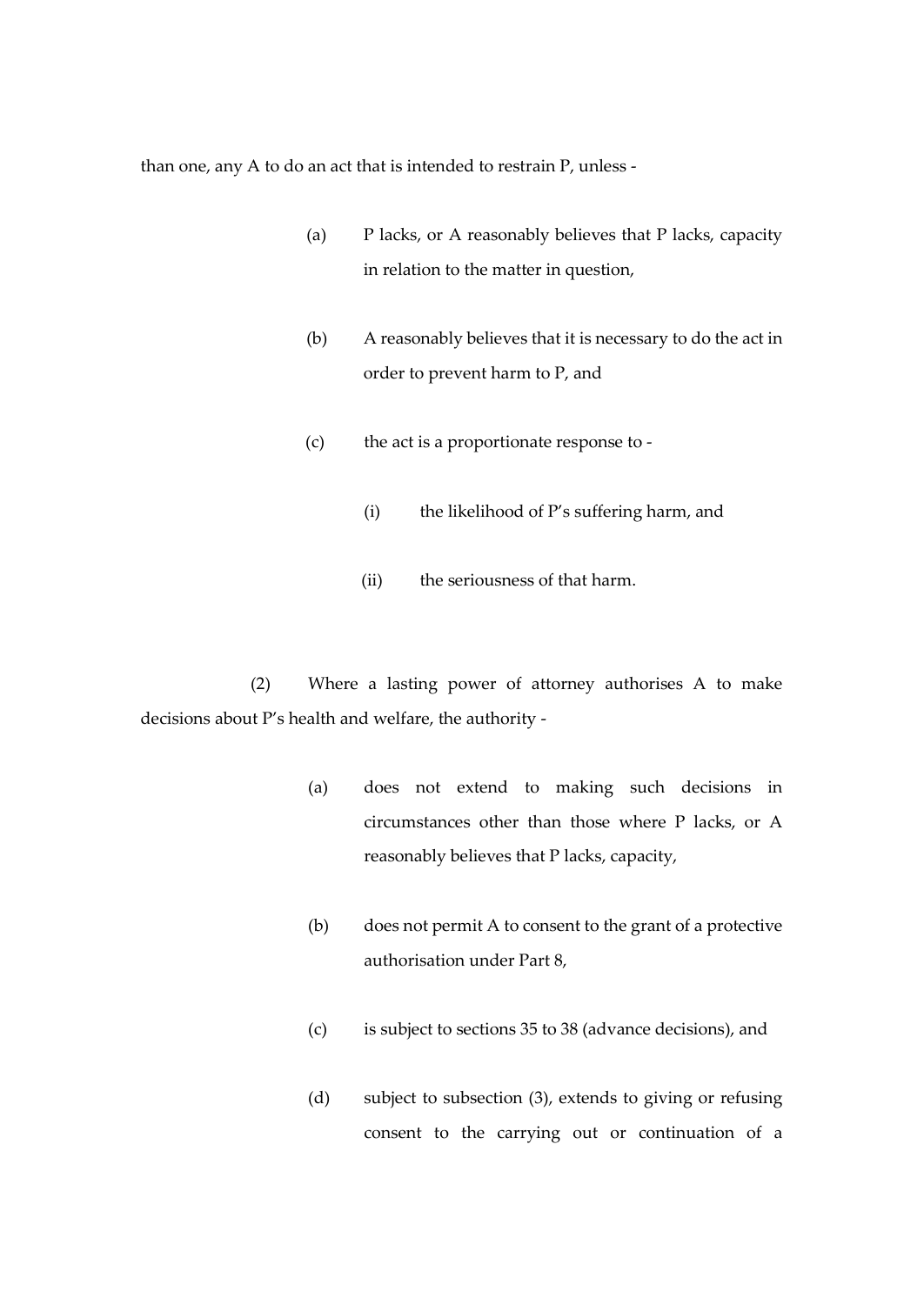treatment by a person providing health care for P.

- (3) Subsection  $(2)(d)$  -
	- (a) does not authorise the giving or refusing of consent to the carrying out or continuation of life-sustaining treatment, unless the relevant instrument contains express provision to that effect, and
	- (b) is subject to any conditions or restrictions in the relevant instrument.

# **Gifts.**

**26**. (1) Where a lasting power of attorney confers authority to make decisions about P's property and financial affairs, it does not authorise A (or, if more than one, any A) to dispose of P's property by making gifts except to the extent permitted by subsection (2).

(2) Subject to any conditions or restrictions in the instrument, A may make gifts -

- (a) on customary occasions to persons (including A) who are related to or connected with P, or
- (b) to any charity to whom P made or might have been expected to make gifts,

if the value of each such gift is not unreasonable having regard to all the circumstances and, in particular, the size of P's estate.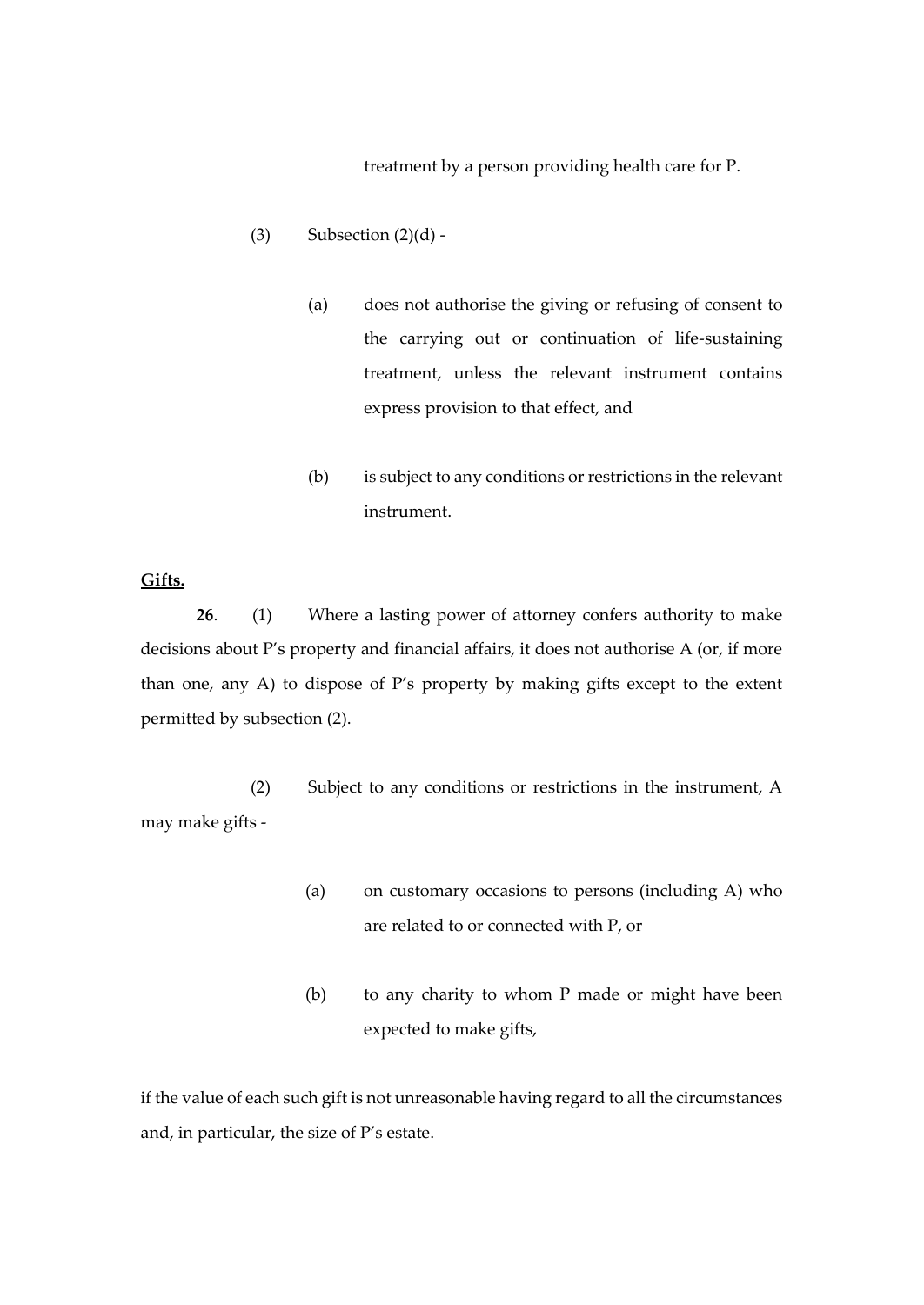(3) For the purposes of subsection (2)(a), "**customary occasion**" means -

- (a) the occasion or anniversary of a birth, a marriage or the formation of a civil partnership, or
- (b) any other occasion on which presents are customarily given within families or among friends or associates.

### **Limitation on power to dispose of real property.**

**27.** (1) Where -

- (a) A proposes to dispose of P's real property (whether for value or otherwise), and
- (b) P does not have capacity to consent to that disposal,

A may only dispose of that real property in accordance with the provisions of an Ordinance made under section 23.

(2) Where A disposes of P's real property other than in accordance with the provisions of an Ordinance made under section 23, A is guilty of an offence and is liable -

> (a) on summary conviction, to imprisonment for a term not exceeding 2 years or a fine not exceeding level 5 on the uniform scale, or both,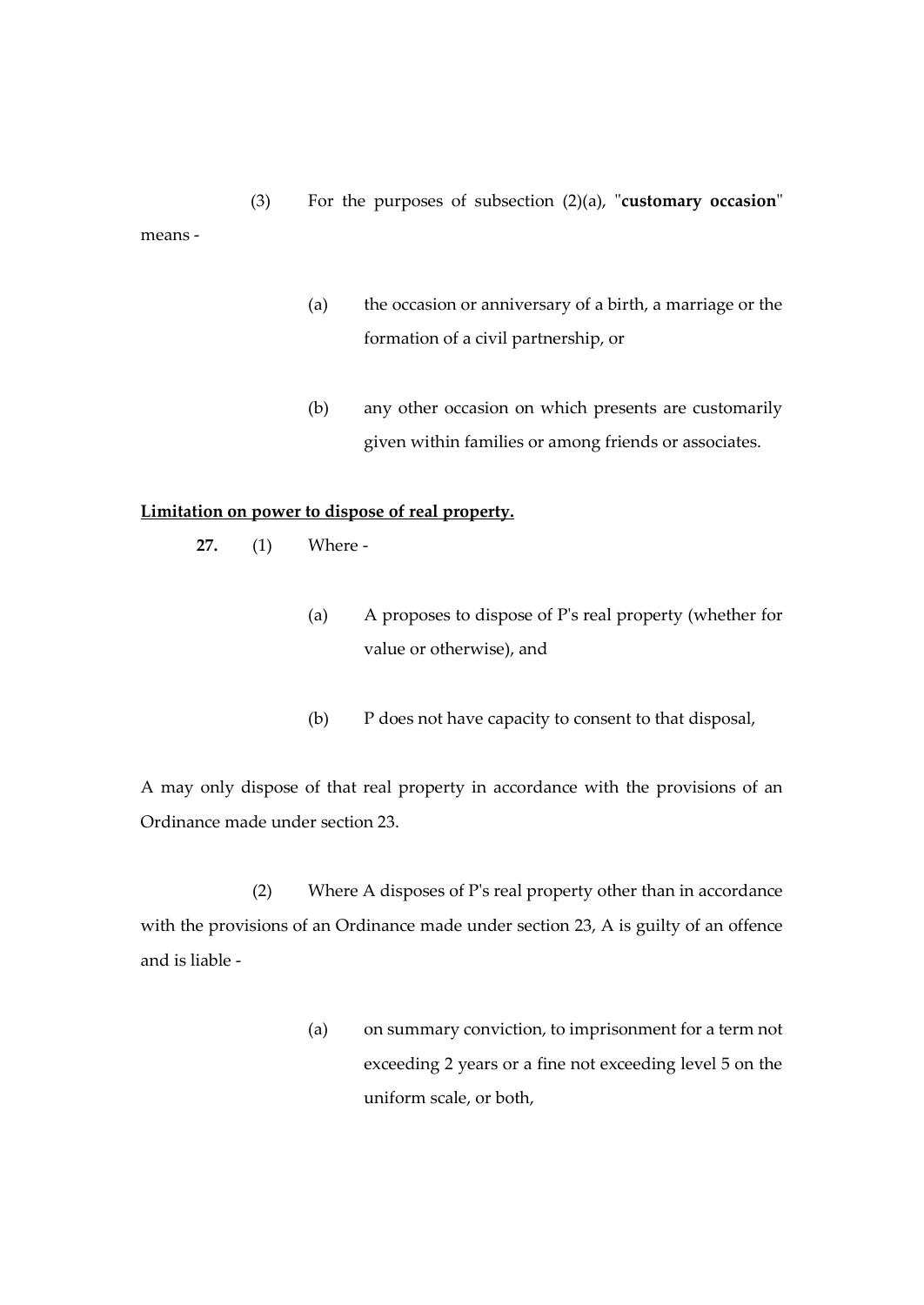(b) on conviction on indictment, to imprisonment for a term not exceeding 10 years or a fine, or both.

# **Register of Lasting Powers of Attorney.**

**28.** (1) Her Majesty's Greffier shall establish and maintain a register to be called the Register of Lasting Powers of Attorney ("**the Register**").

- (2) The Register
	- (a) need not be kept in documentary form, and
	- (b) shall include the following details in relation to each lasting power of attorney -
		- (i) whether the lasting power of attorney relates to health and welfare, property and financial affairs, or both (as the case may be),
		- (ii) the name and address of each A, and
		- (iii) any other prescribed information.

(3) Subject to such circumstances as may be prescribed, in which Her Majesty's Greffier may impose a prohibition or restriction on the publication or communication of information appearing on, or relating to, any entry on the Register, Her Majesty's Greffier shall, on payment of the prescribed fee, supply copies and extracts (certified or uncertified) of any entry in it.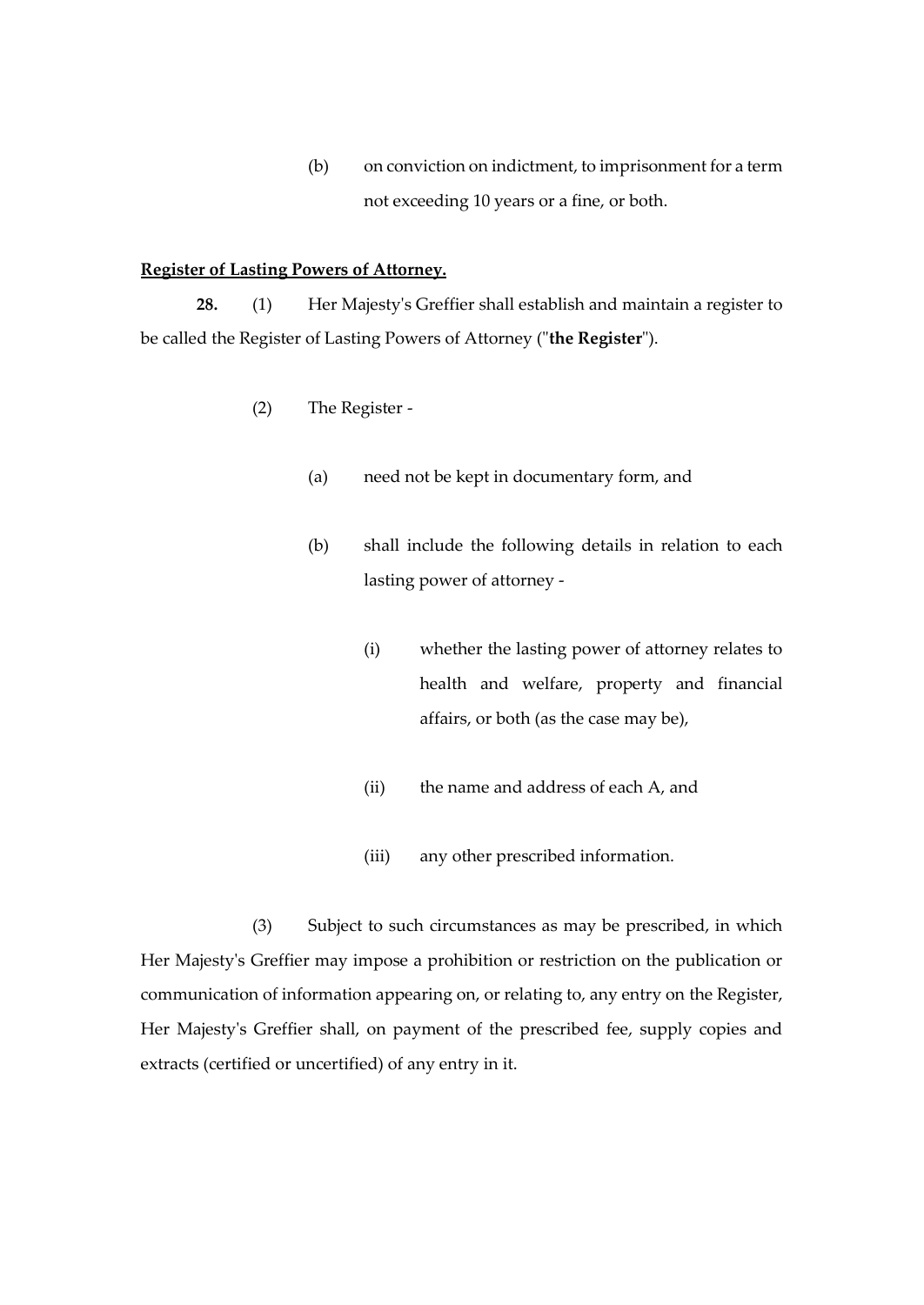#### **Protection of attorneys and others if no power created or power terminated.**

- **29.** (1) Subsections (2) and (3) apply if a lasting power of attorney
	- (a) was purported to be created, but
	- (b) for any reason, was not created,

regardless of the time of the act or transaction in question.

(2) An A who acts in purported exercise of the power does not incur any liability (to P or any other person) because of the non-existence of the power unless at the time of acting A -

- (a) knows that a lasting power of attorney was not created, or
- (b) is aware of circumstances which, if a lasting power of attorney had been created, would have terminated A's authority to act as an attorney.

(3) Any transaction between A and another person is, in favour of that person, as valid as if the power had been in existence, unless at the time of the transaction that person has knowledge of a matter referred to in subsection (2).

(4) If the interest of a purchaser depends on whether a transaction between A and the other person was valid by virtue of subsection (3), it is conclusively presumed in favour of the purchaser that the transaction was valid if -

(a) the transaction was completed within 12 months of the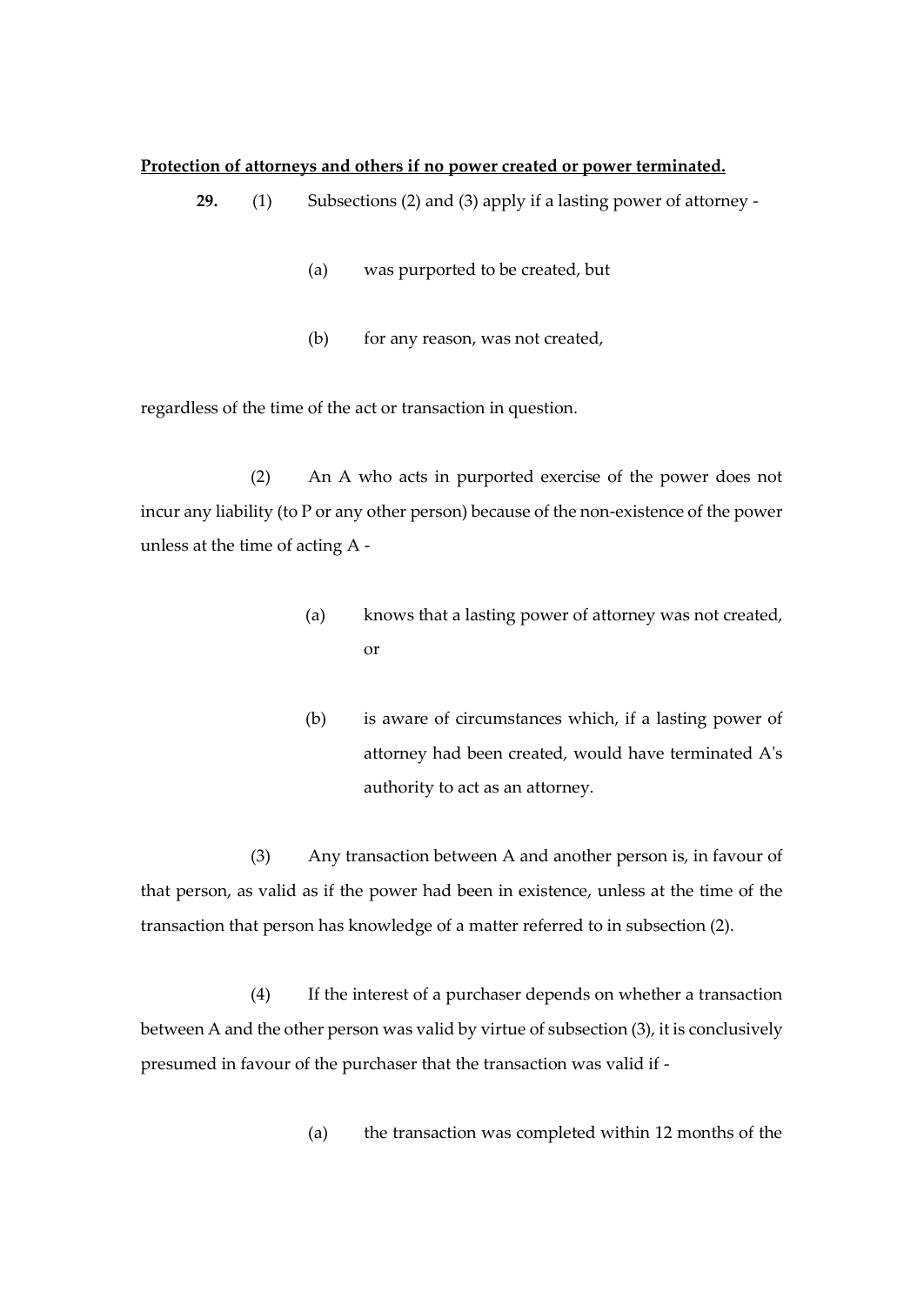date on which the lasting power of attorney was created, or

(b) the other person makes a sworn declaration, before or within 3 months after the completion of the purchase, that the other person had no reason at the time of the transaction to doubt that A had authority to dispose of the property which was the subject of the transaction.

(5) A "**sworn declaration**" for the purposes of subsection (4)(b) means a declaration made under oath or by affirmation before a notary public or other person entitled to administer oaths.

#### *Powers of Court in relation to lasting powers of attorney*

### **Powers of Court relating to validity.**

- **30.** (1) This section and section 31 apply if
	- (a) a person ("**P**") has executed or purported to execute an instrument with a view to creating a lasting power of attorney, or
	- (b) a lasting power of attorney has been created by P.
	- (2) The Court may determine any question relating to
		- (a) whether one or more of the requirements for the creation of a lasting power of attorney have been met, or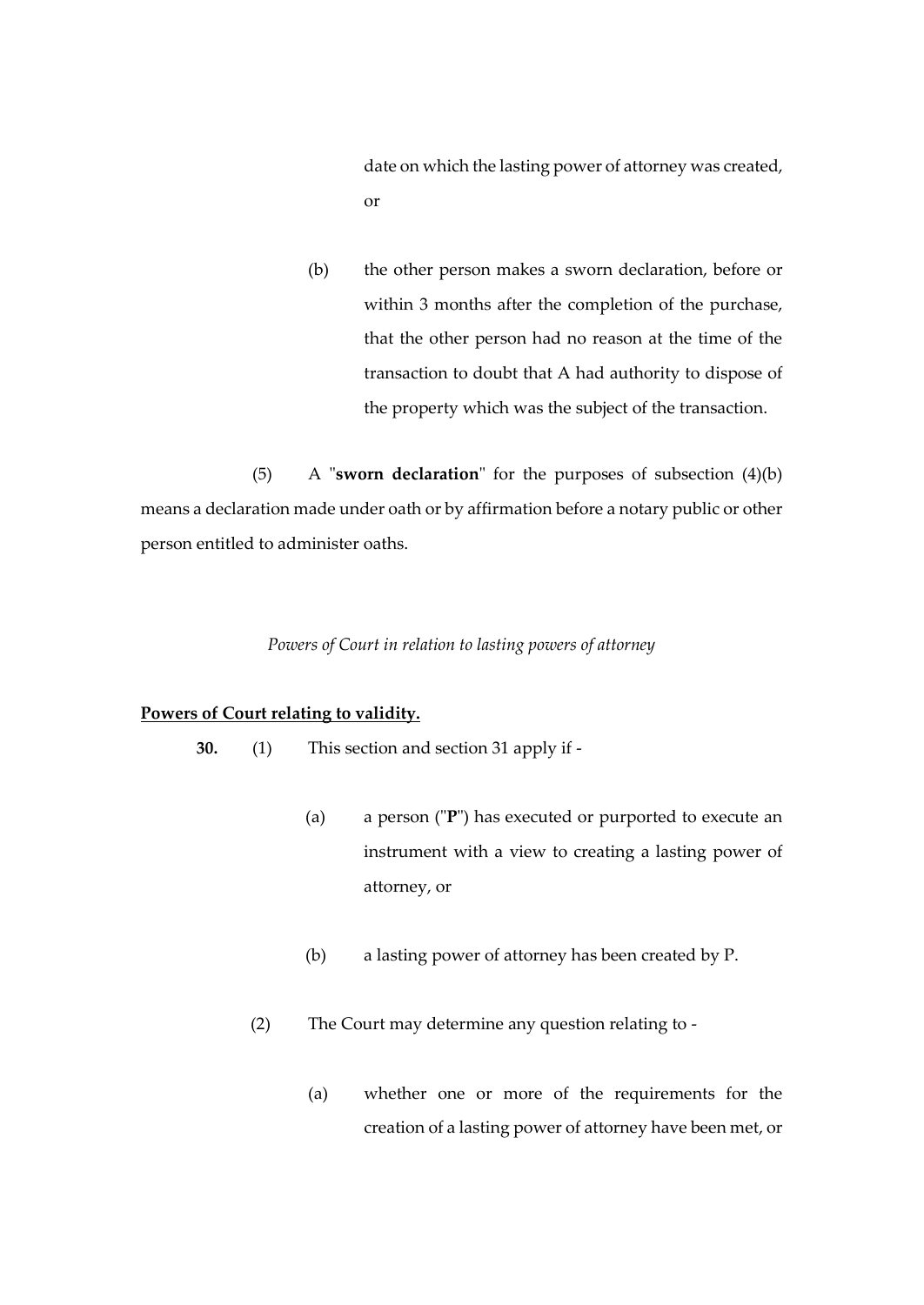- (b) whether the power has been revoked or otherwise come to an end.
- (3) Subsection (4) applies if the Court is satisfied
	- (a) that fraud or undue pressure was used to induce  $P -$ 
		- (i) to execute an instrument for the purpose of creating a lasting power of attorney, or
		- (ii) to create a lasting power of attorney, or
	- (b) that an A under a lasting power of attorney
		- (i) has behaved, or is behaving, in a way that contravenes A's authority or is not in P's best interests, or
		- (ii) proposes to behave in a way that would contravene A's authority or would not be in P's best interests.
- (4) The Court may
	- (a) direct that any act required to create the lasting power of attorney is not to be done, or
	- (b) if P lacks capacity to do so, revoke the lasting power of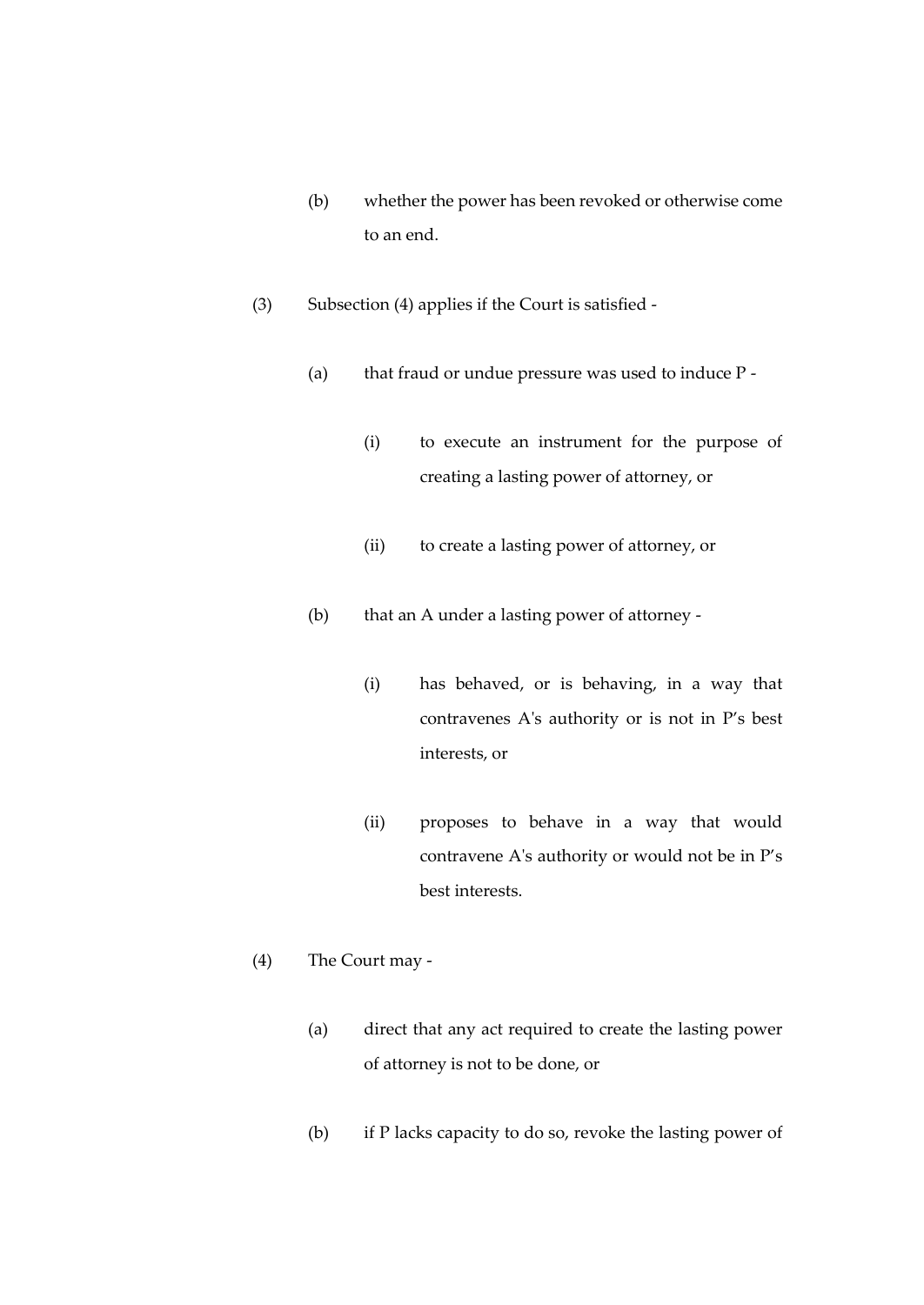#### attorney.

(5) If there is more than one A, the Court may under subsection (4)(b) revoke the instrument or the lasting power of attorney so far as it relates to any A.

# **Powers of Court relating to operation.**

**31.** (1) The Court may determine any question as to the meaning or effect of a lasting power of attorney or an instrument purporting to create one.

- (2) The Court may
	- (a) give directions with respect to decisions
		- (i) which A has authority to make, and
		- (ii) which P lacks capacity to make,
	- (b) give any consent or authorisation to act which A would have to obtain from P if P had capacity to give it.
- (3) The Court may, if P lacks capacity to do so
	- (a) give directions to A with respect to the rendering by A of reports or accounts and the production of records kept by A for that purpose,
	- (b) require A to supply information or produce documents or things in A's possession as attorney,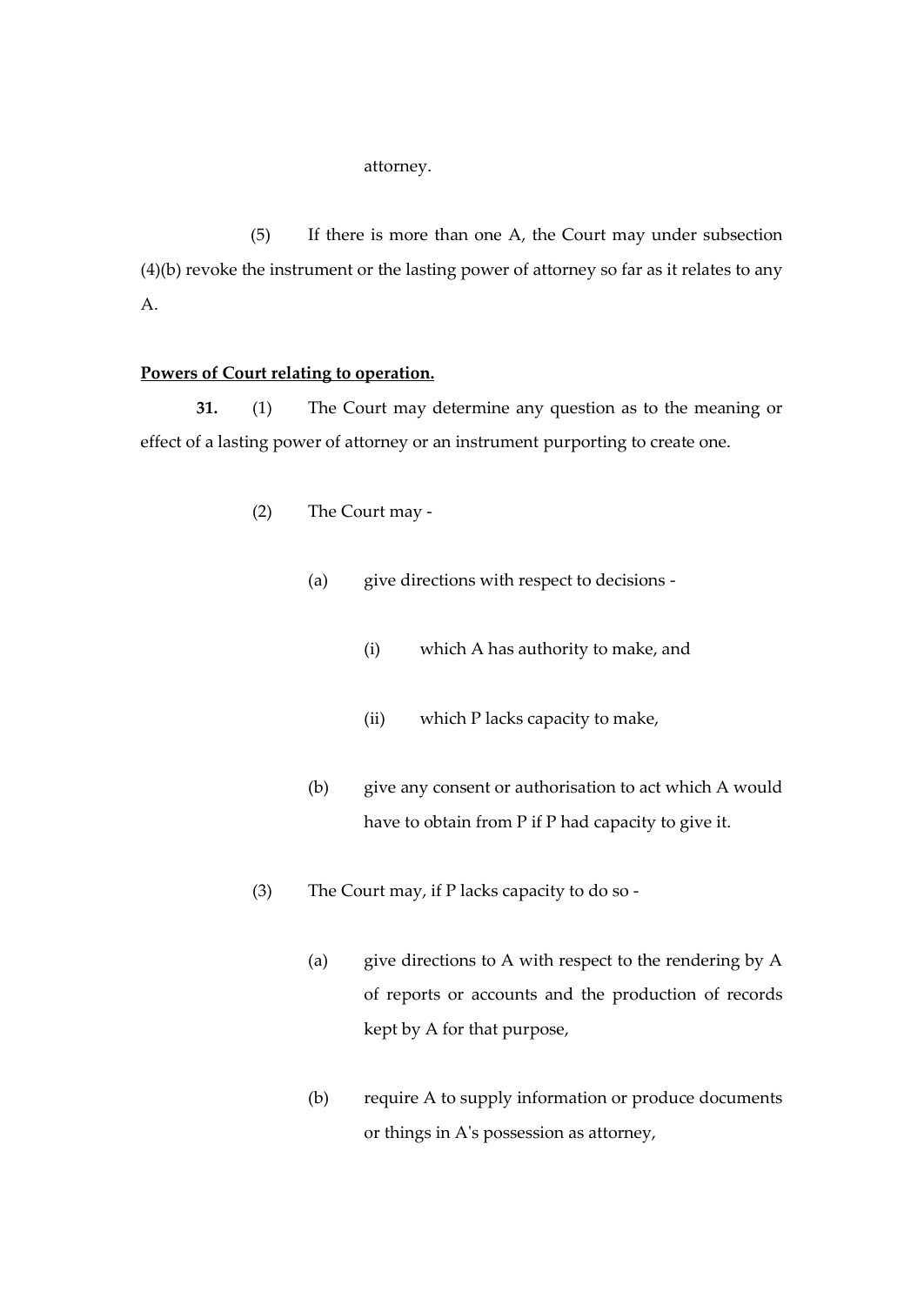- (c) give directions with respect to A's remuneration or expenses,
- (d) relieve A wholly or partly from any liability which A has or may have incurred on account of a breach of A's duties as attorney.

(4) The Court may authorise the making of gifts which are not within section 26(2) (permitted gifts).

#### *Miscellaneous*

# **Interpretation of Part 4.**

**32.** (1) For the purposes of this Part –

- (a) "**A**" means an attorney appointed under a lasting power of attorney, and
- (b) except for section 30 and 31, "**P**" means the grantor of the power of attorney.

(2) Where two or more As are appointed under a lasting power of attorney, references to an attorney or "**A**" are to all As or any A, unless the contrary intention appears.

(3) For the purposes of this Part, "**the Committee**" includes any person appointed or otherwise directed by the Chief Pleas of Sark, or one of its committees, to deal with safeguarding matters.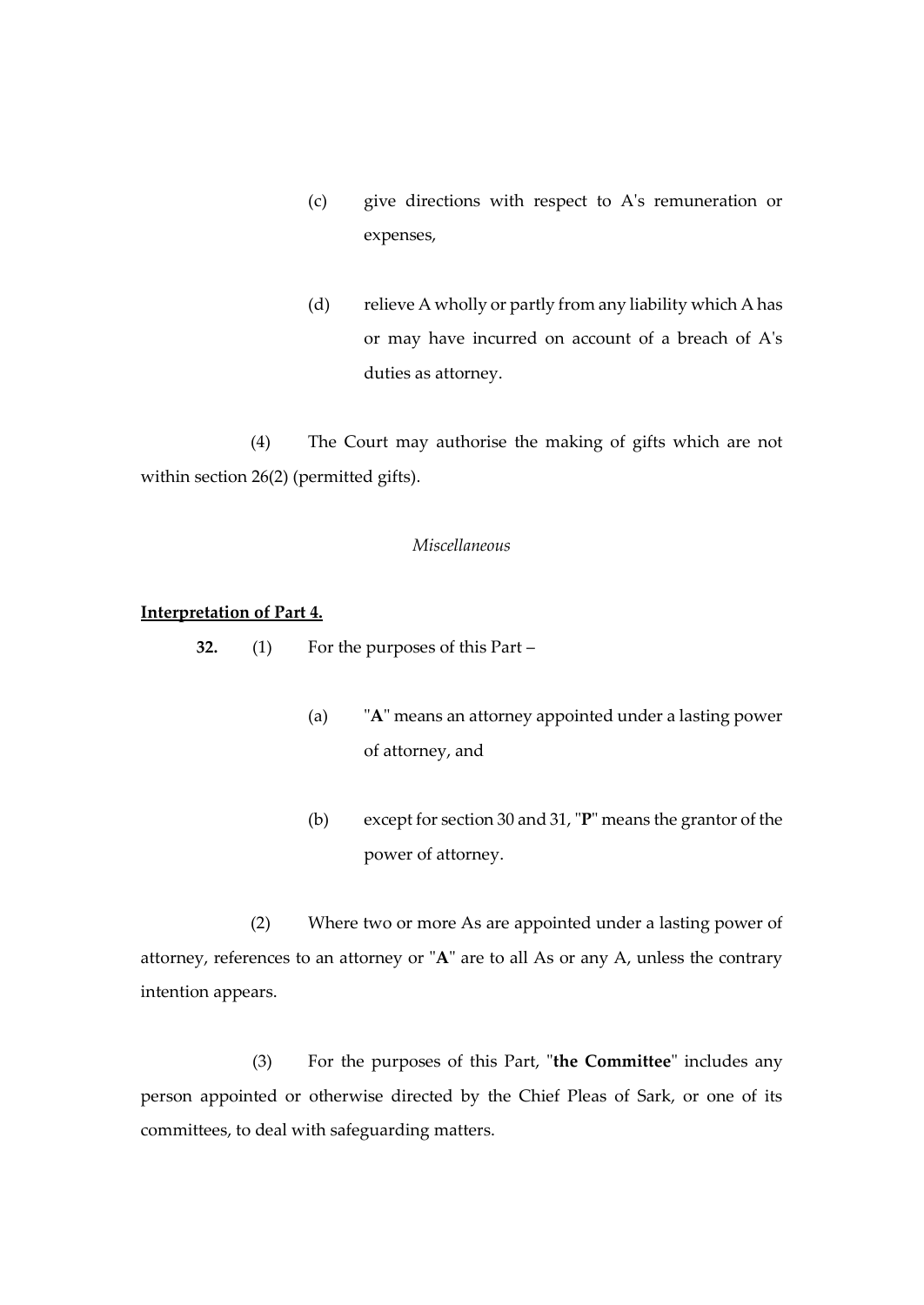# **Disclosure of information or documents.**

**33.** (1) Without prejudice to any other power of disclosure -

- (a) Her Majesty's Greffier may disclose to the Committee, and
- (b) the Committee may disclose to Her Majesty's Greffier,

any information or documents provided for the purposes of this Part where the Greffier or the Committee (as the case may be) believes that such disclosure is necessary in order to safeguard P or P's interests.

(2) Except as provided by subsection (3), the supply of information under this section is to be taken not to breach any restriction on the disclosure of information (however arising or imposed).

(3) This section does not authorise the doing of anything that contravenes the Data Protection (Bailiwick of Guernsey) Law, 2017**<sup>k</sup>** .

# **Liability of Her Majesty's Greffier.**

**34.** No liability shall be incurred by Her Majesty's Greffier, or any person responsible to Her Majesty's Greffier, in respect of anything done or omitted to be in the discharge or purported discharge of any of their functions under this Part or under any Ordinance made under section 22, unless the thing was done or omitted to be done in bad faith.

\_\_\_\_\_\_\_\_\_\_\_\_\_\_\_\_\_\_\_\_\_\_\_\_\_\_\_\_\_\_\_\_\_\_\_\_\_\_\_\_\_\_\_\_\_\_\_\_\_\_\_\_\_\_\_\_\_\_\_\_\_\_\_\_\_\_\_\_\_

**<sup>k</sup>** No. VI of 2018; as amended by No. IV of 2018; Ordinance Nos. X and XI of 2008 and No. I of 2019; and G.S.I. No. 21 of 2019.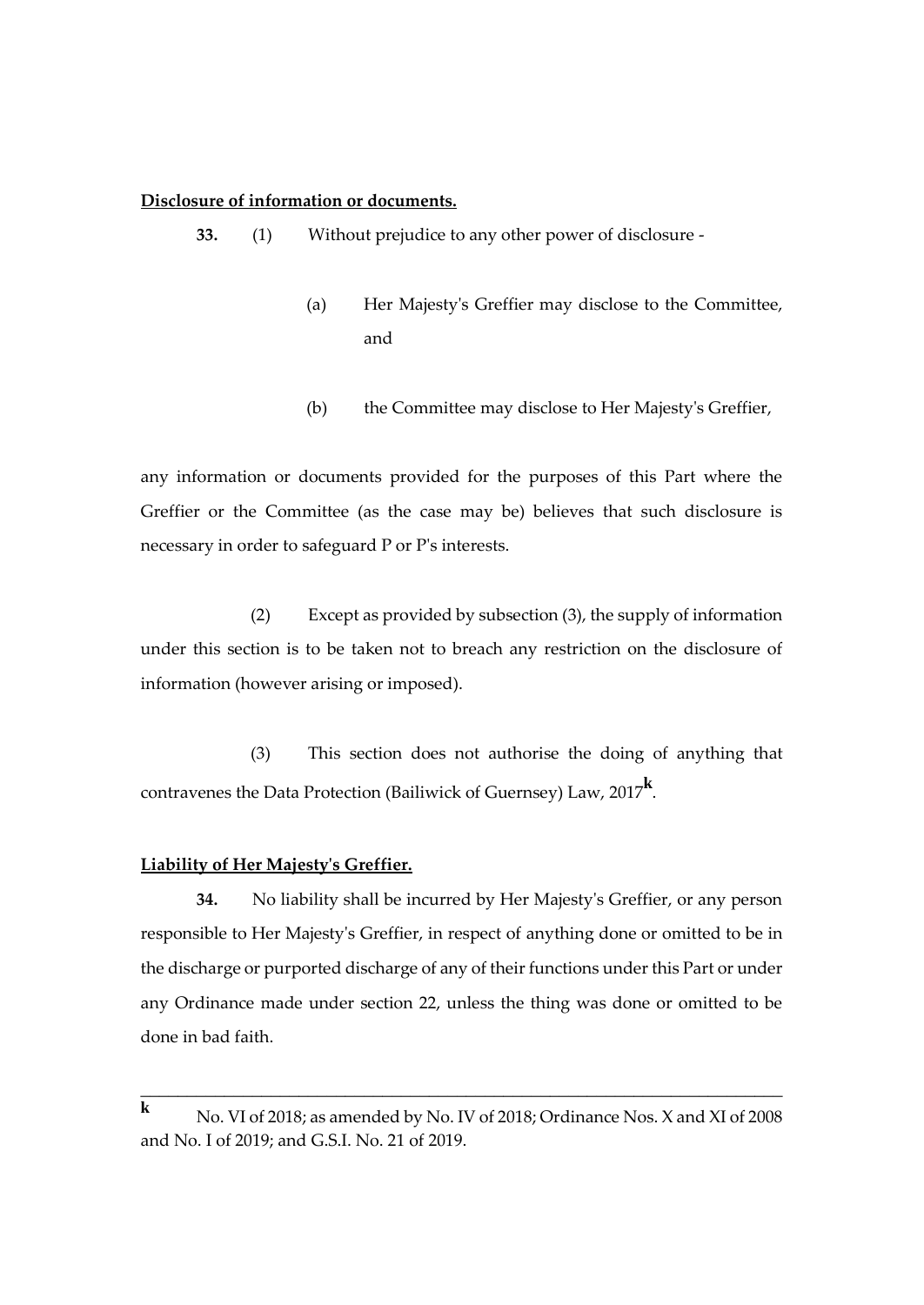# PART 5

# ADVANCE DECISIONS TO REFUSE TREATMENT

#### **Advance decisions.**

**35.** (1) An advance decision to refuse treatment (an "**advance decision**") is a decision made by a person ("**P**") that if -

- (a) at a later time and in such circumstances as P may specify, a specified treatment is proposed to be carried out or continued by a person providing health care for P, and
- (b) at that time P lacks capacity to consent to the carrying out or continuation of the treatment,

the specified treatment is not to be carried out or continued.

(2) For the purposes of subsection  $(1)(a)$ , a decision may be regarded as specifying a treatment or circumstances even though expressed in layman's terms.

# **Making etc. advance decisions.**

**36.** (1) P may make an advance decision if, at the time of making the decision, P -

- (a) has reached 16 years of age,
- (b) has the capacity to make that decision, and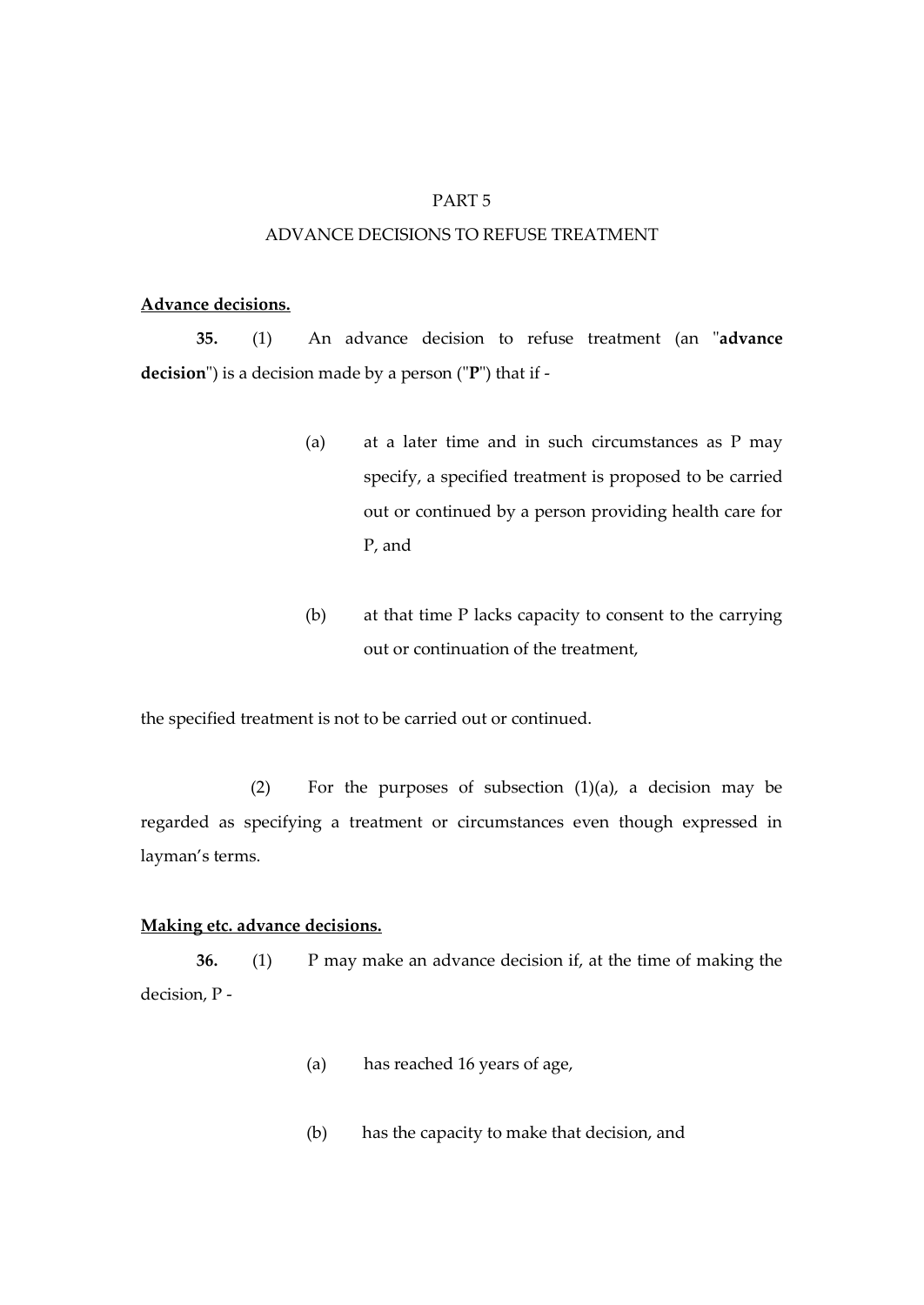- (c) is not placed under undue pressure to make that decision.
- (2) An advance decision must be made in
	- (a) the prescribed form, or
	- (b) a written document including the same information as set out in the prescribed form,

and must be signed by P.

(3) P may amend or revoke an advance decision at any time when P has capacity to do so by using -

- (a) the prescribed form, or
- (b) a written document including the same information as set out in the prescribed form,

which is signed by P.

- (4) For the avoidance of doubt
	- (a) any reference in this section to a form or document being "**signed by P**" includes a reference to another person signing that form or document in P's presence and at P's direction,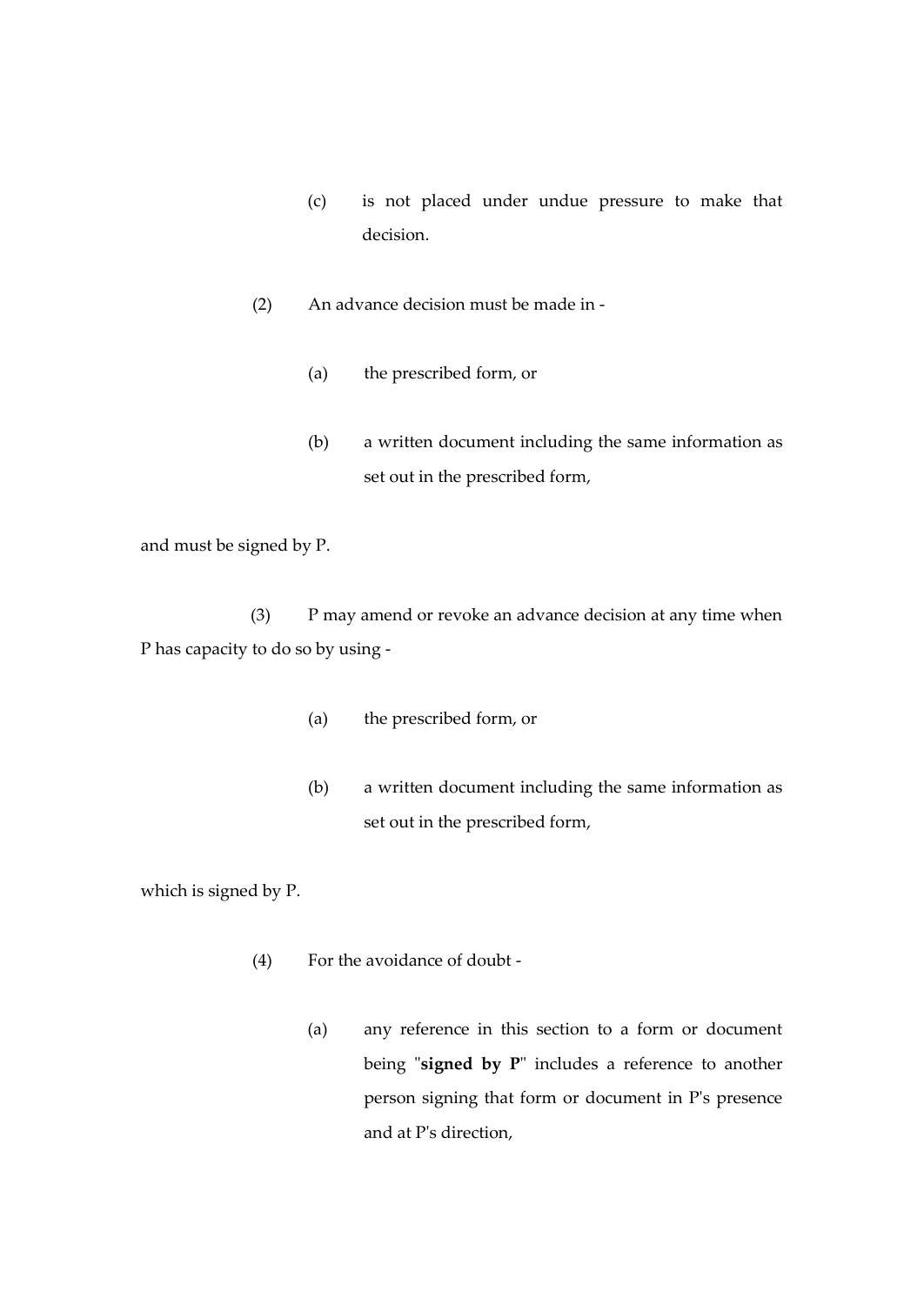- (b) an advance decision must be witnessed by another person only if it relates (in full or in part) to lifesustaining treatment,
- (c) where an advance decision must be witnessed
	- (i) P must
		- (A) sign, or
		- (B) where another person signs the form or document in P's presence and at P's direction, acknowledge that signature on,

that form or document in the presence of the witness, and

(ii) the witness must sign that form or document, or acknowledge that signature, in P's presence.

# **Effect of advance decisions.**

- **37.** (1) If P has made an advance decision which is
	- (a) valid (in accordance with section 38(1)), and
	- (b) applicable to a treatment (in accordance with section 38(3) or (4) as appropriate),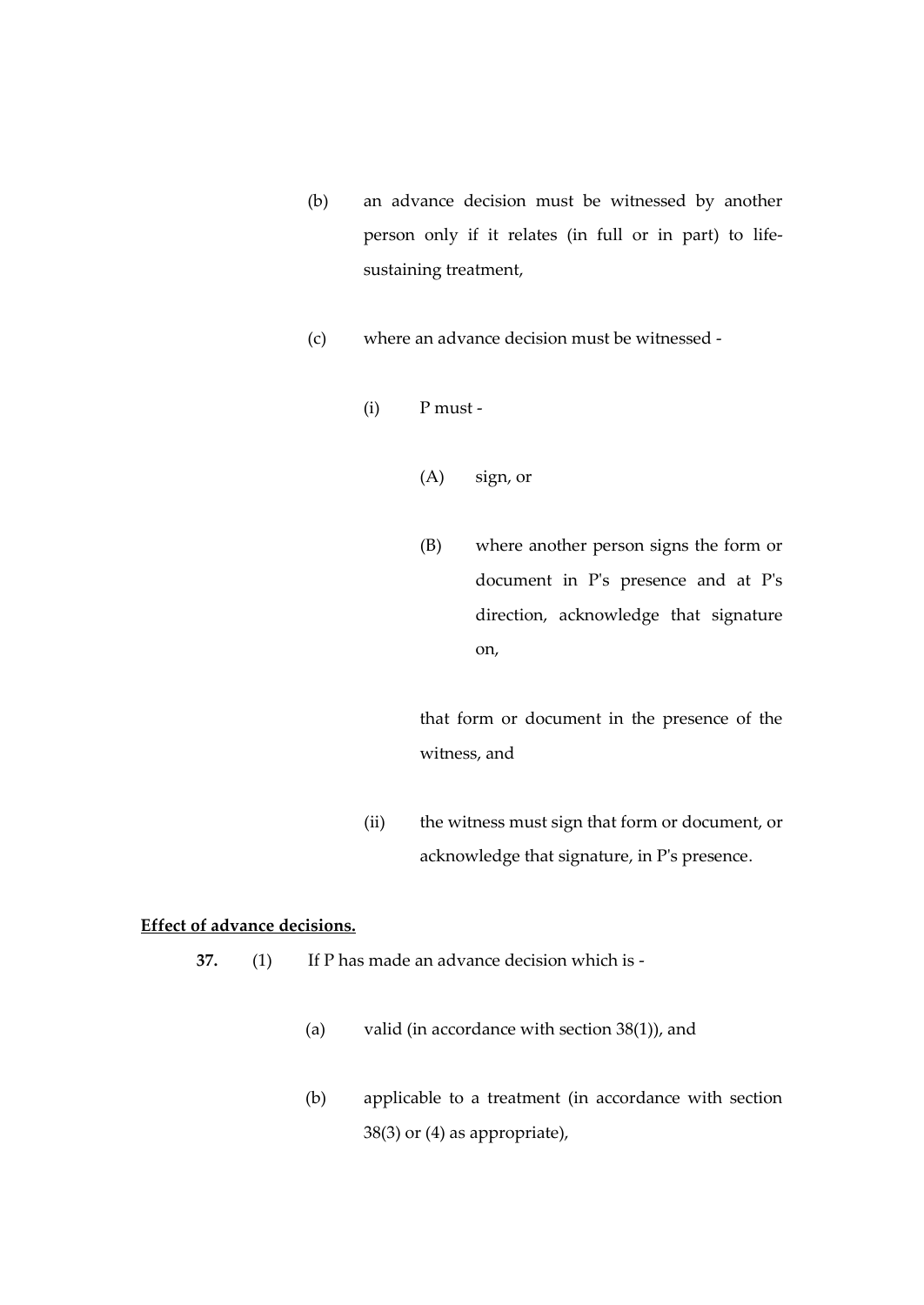the decision has effect as if P had made it, and had had capacity to make it, at the time when the question arises whether the treatment should be carried out or continued.

(2) A person will only incur liability for carrying out or continuing the treatment if, at the time, that person -

- (a) is satisfied that an advance decision exists which is valid and applicable to the treatment, and
- (b) carries out or continues that treatment nonetheless.

(3) A person does not incur liability for the consequences of withholding or withdrawing a treatment from P if, at the time, that person reasonably believes that an advance decision exists which is valid and applicable to the treatment.

(4) The relevant court may make a declaration as to whether an advance decision -

- (a) exists,
- (b) is valid, and
- (c) is applicable to a treatment.
- (5) Nothing in an apparent advance decision stops a person
	- (a) providing life-sustaining treatment, or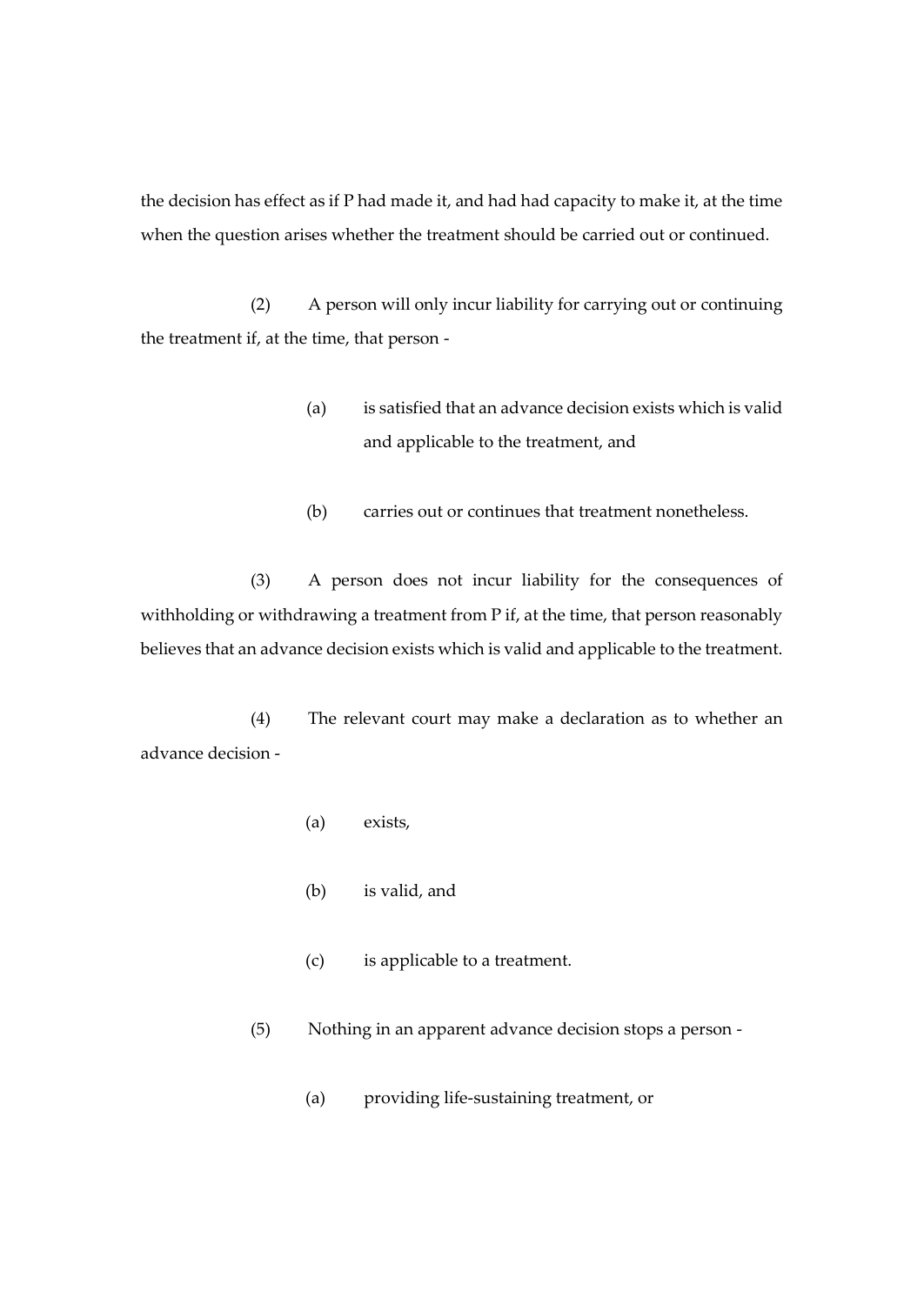(b) doing any act that the person reasonably believes to be necessary to prevent a serious deterioration in P's condition,

while a declaration as respects any relevant issue is sought from the relevant court.

(5) Unless the context requires otherwise, for the purposes of this section, "**relevant court**" means -

- (a) in respect of Alderney, the Court of Alderney,
- (b) in respect of Sark, the Court of the Seneschal, and
- (c) in any other case, the Royal Court sitting as an Ordinary Court.

#### **Validity and applicability of advance decisions.**

- **38.** (1) An advance decision is not valid if P
	- (a) has revoked the decision at a time when P had capacity to do so,
	- (b) has, under a lasting power of attorney created after the advance decision was made, conferred authority on the attorney (or, if more than one, any of them) to give or refuse consent to the treatment to which the advance decision relates, or
	- (c) has done anything else clearly inconsistent with the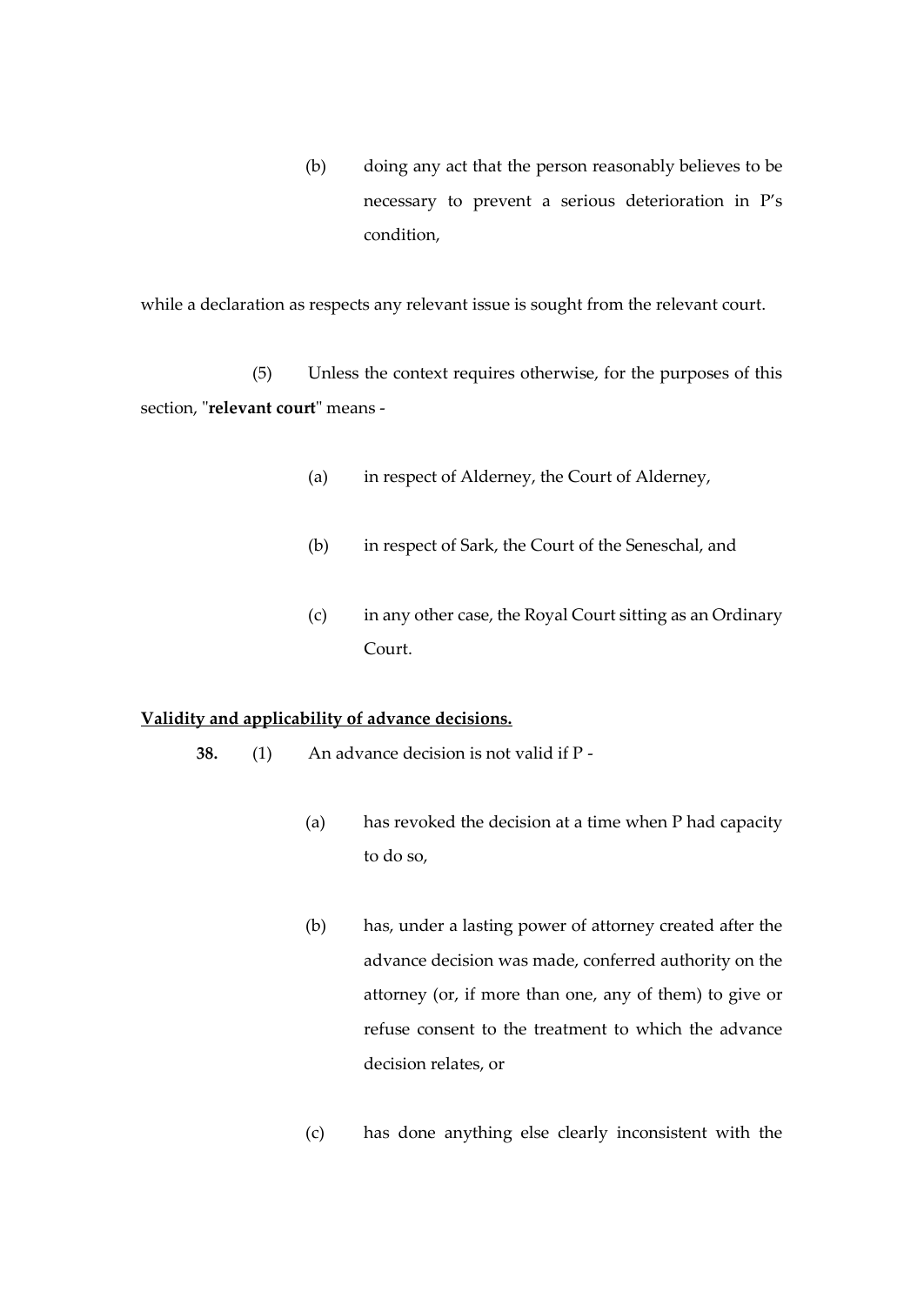advance decision remaining P's fixed decision while P had capacity.

(2) The existence of any lasting power of attorney other than one of a description mentioned in subsection (1)(b) does not prevent the advance decision from being regarded as valid and applicable.

(3) An advance decision is not applicable to the treatment in question if -

- (a) at the material time P has capacity to give or refuse consent to it,
- (b) that treatment is not the treatment specified in the advance decision,
- (c) any circumstances specified in the advance decision are absent, or
- (d) there are reasonable grounds for believing that circumstances exist which P did not anticipate at the time of the advance decision and which would have affected P's decision had P anticipated them.

(4) An advance decision is not applicable to life-sustaining treatment unless -

> (a) the decision is verified by a statement by  $P$  to the effect that it is to apply to that treatment even if P's life is at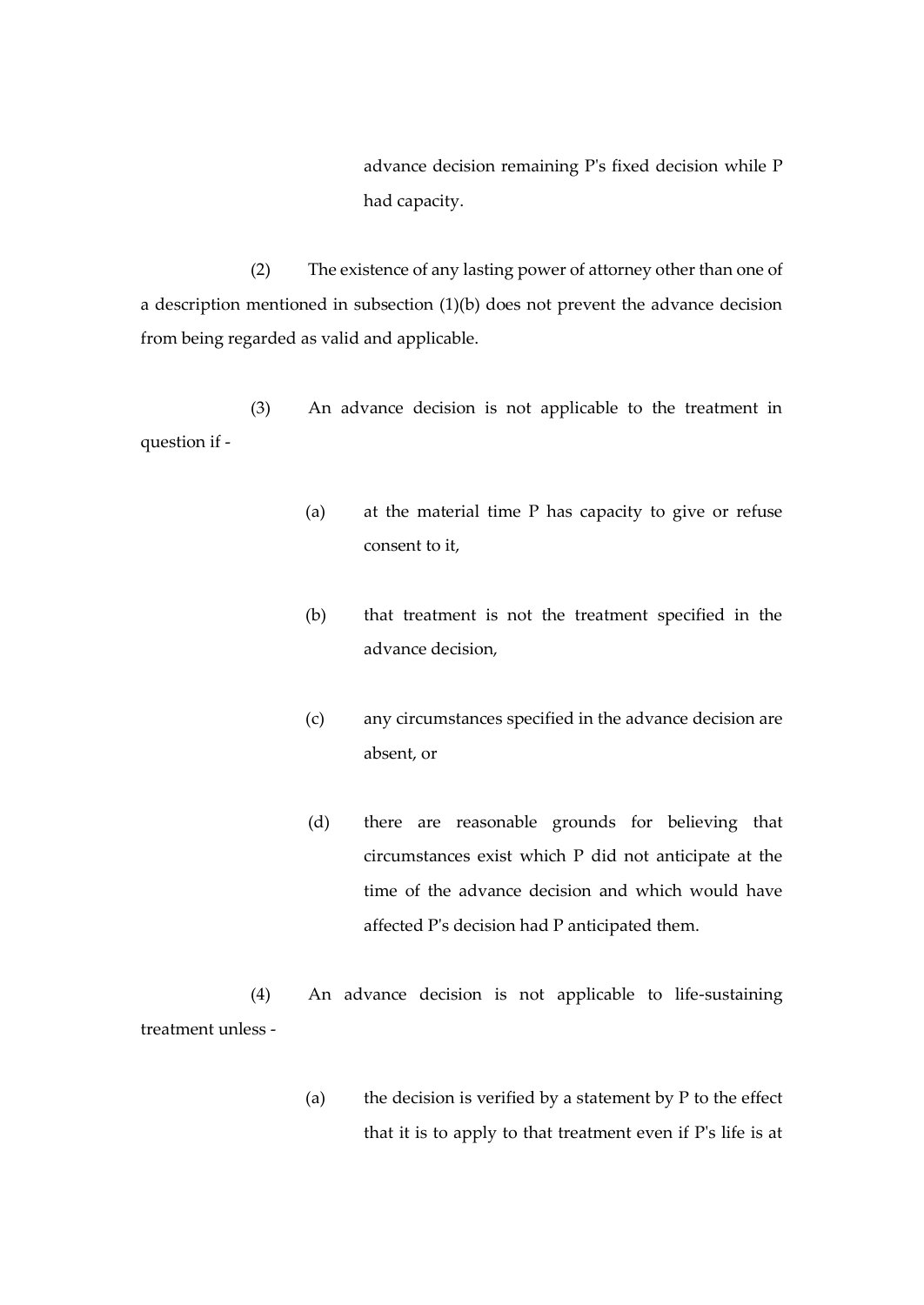risk, and

- (b) a prescribed person has signed the advance decision to confirm that P has been given appropriate advice (including but not limited to) advice in relation to -
	- (i) the specified treatment,
	- (ii) the consequences of P's decision, and
	- (iii) other possible treatment options available for the medical condition which is proposed to be treated by the specified treatment.

#### PART 6

# ADVANCED CARE PLANS

#### **Advanced care plans.**

**39.** (1) An advanced care plan is an expression of the wishes and preferences of a person ("**P**") in relation to -

- (a) P's future care, health and welfare, including but not limited to -
	- (i) where P would like care to be provided,
	- (ii) how P would like care to be provided,
	- (iii) whether P objects to care being provided in a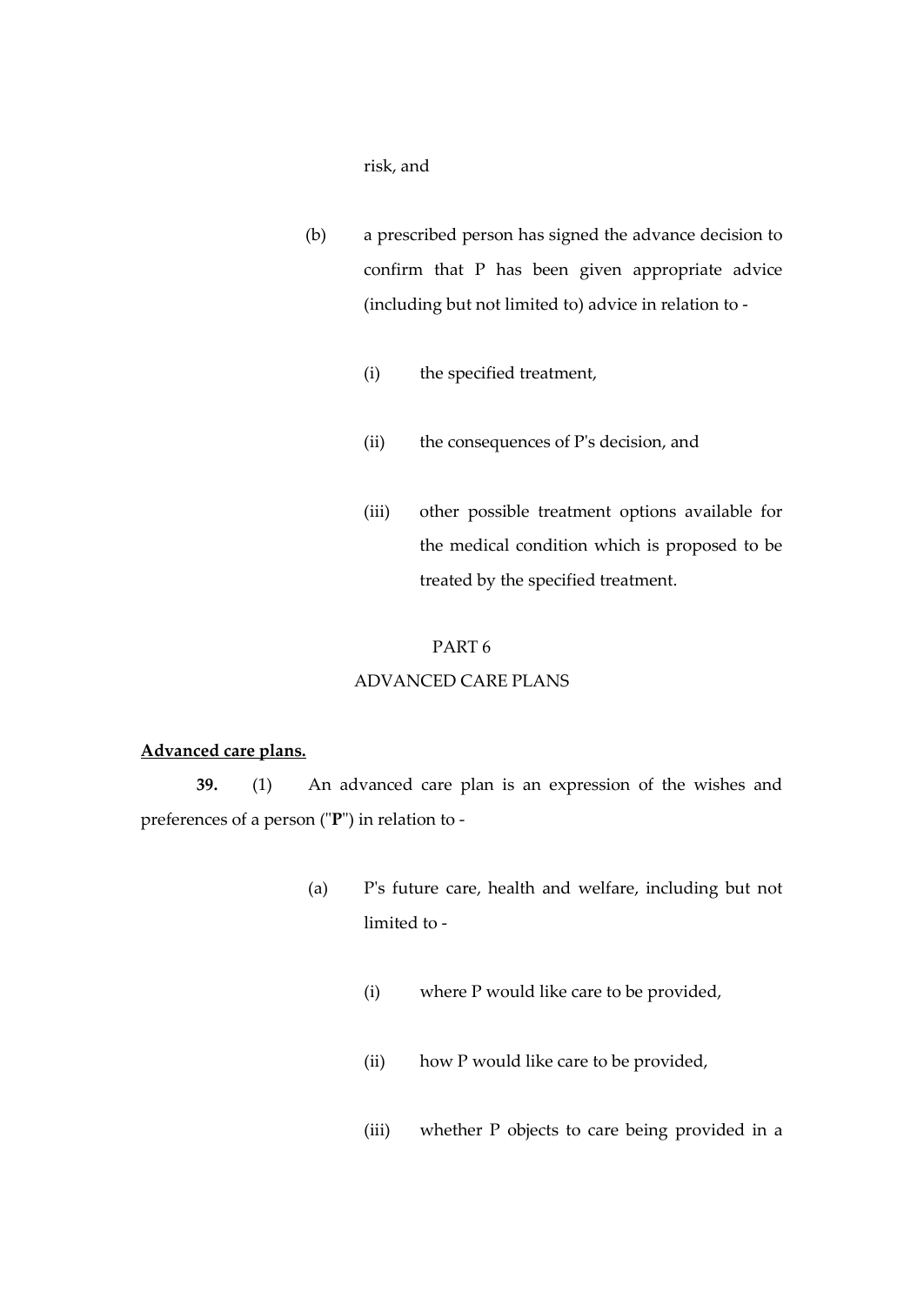way which might require a protective authorisation under Part 8,

- (iv) who should be consulted in relation to any decisions about P's care,
- (v) any religious, spiritual or ethical views which P would wish to be respected when care is provided, and
- (vi) any other wishes and preferences in relation to P's care, health and welfare, and
- (b) any wishes and preferences relating to end of life care and associated arrangements (including but not limited to funeral arrangements and transplantation of human tissue),

and for the purposes of this subsection, "**care**" is to be given its widest possible meaning.

- (2) An advanced care plan
	- (a) shall be taken into account by a decision maker, or other person carrying out an assessment, when considering P's best interests, but
	- (b) for the avoidance of doubt, is not binding on any decision maker or person carrying out an assessment.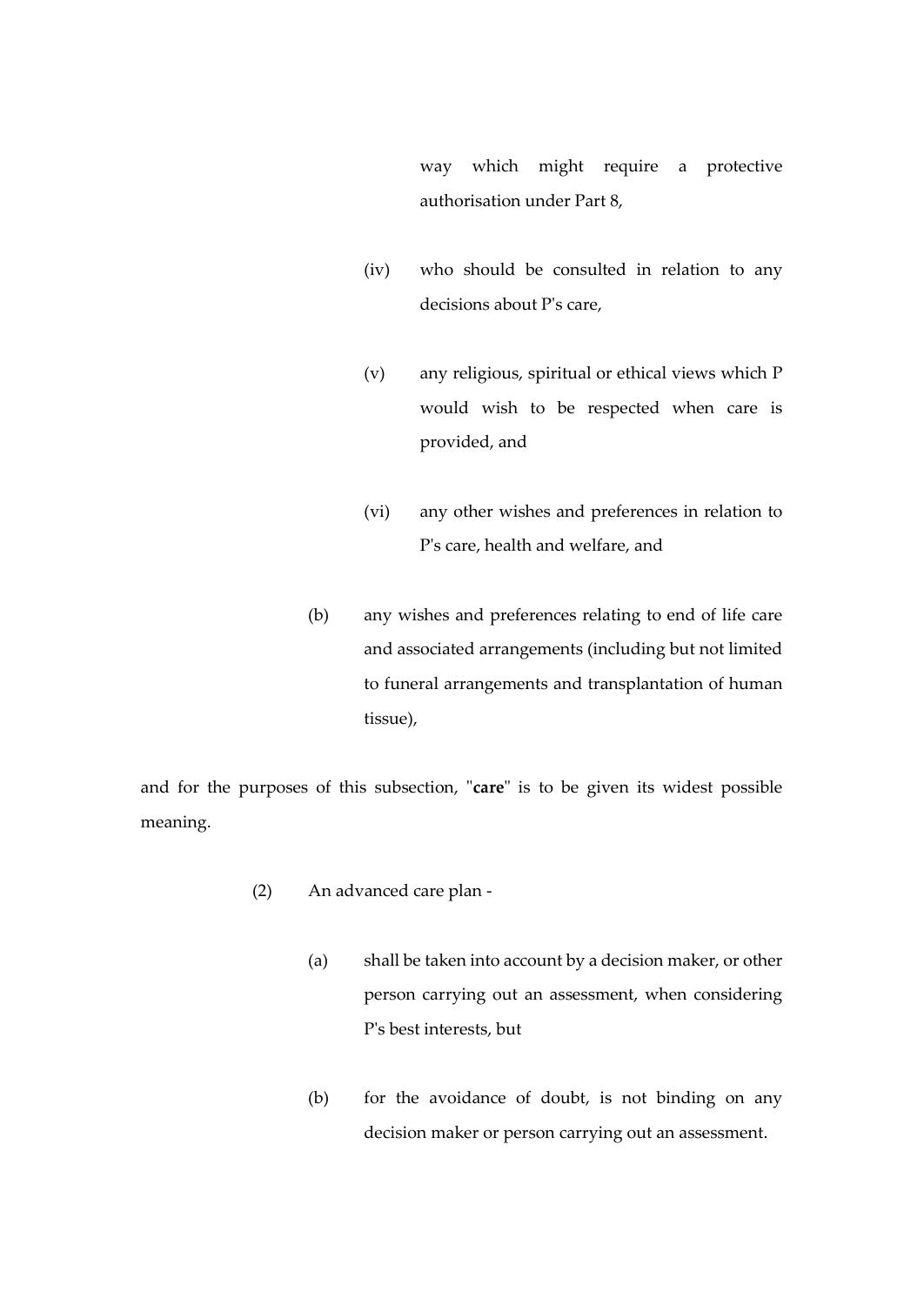# **Making etc. advanced care plans.**

**40.** (1) P may make an advanced care plan if, at the time of making the decision, P -

- (a) has reached 16 years of age,
- (b) has the capacity to make decisions of the type contained in the advanced care plan, and
- (c) is not placed under undue pressure by another person to make that decision.
- (2) An advanced care plan must be made in
	- (a) the prescribed form, or
	- (b) a written document including the same information as set out in the prescribed form,

and must be signed by P.

(3) P may amend or revoke an advanced care plan at any time when P has capacity to do so by using -

- (a) the prescribed form, or
- (b) a written document including the same information as set out in the prescribed form,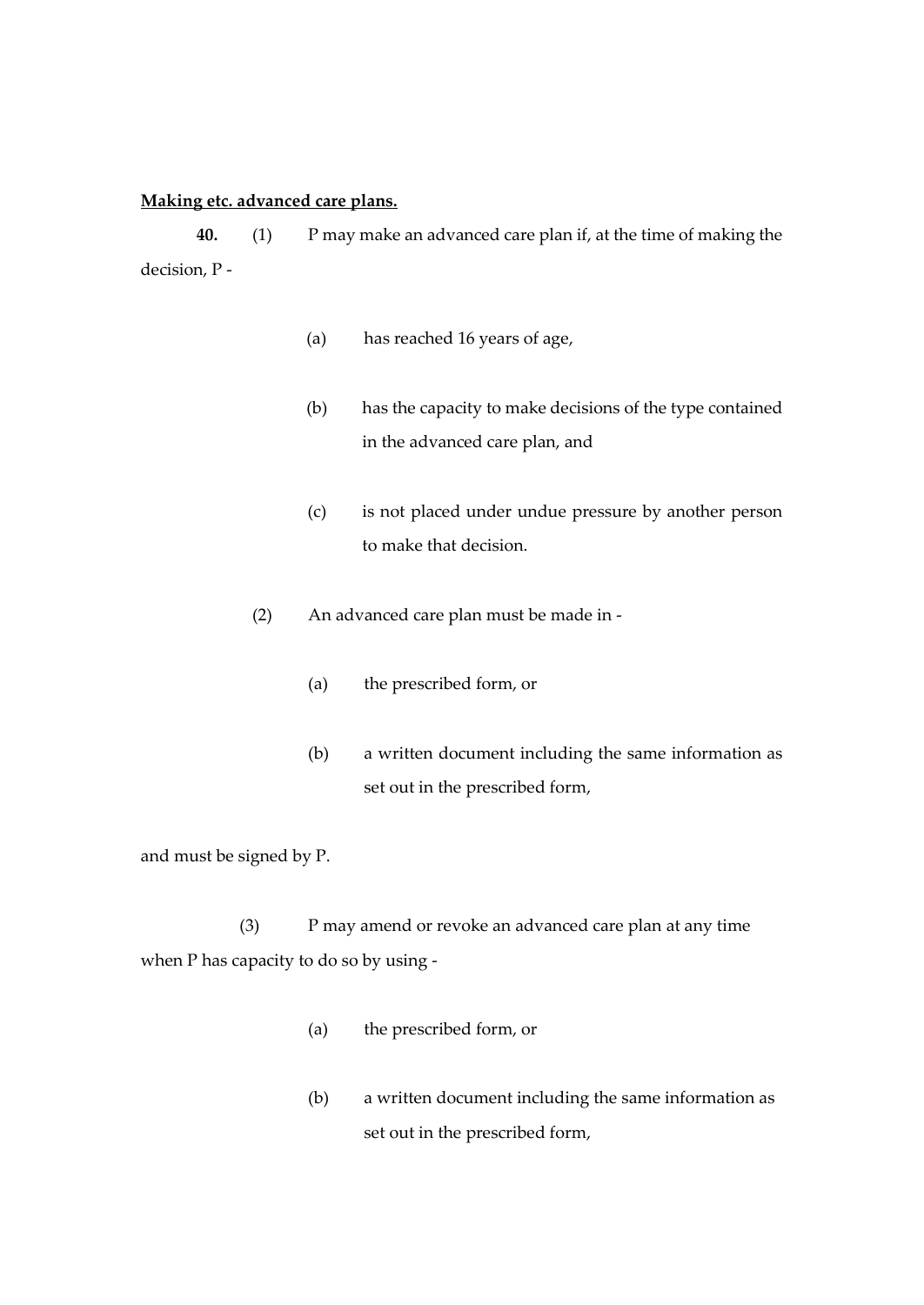which is signed by P.

- (4) For the avoidance of doubt
	- (a) any reference in this section to a form or document being "**signed by P**" includes a reference to another person signing that form or document in P's presence and at P's direction, and
	- (b) an advanced care plan need not be witnessed by another person.

#### PART 7

### INDEPENDENT CAPACITY REPRESENTATIVES

#### **Arrangements and appointment.**

**41.** (1) The Committee must make such arrangements as it considers reasonable to enable independent capacity representatives to be available to represent and support -

- (a) persons to whom acts or decisions proposed under sections 43 and 44 relate,
- (b) persons who may be affected by a safeguarding inquiry or issue for the purposes of section 45, and
- (c) persons who fall within section 46.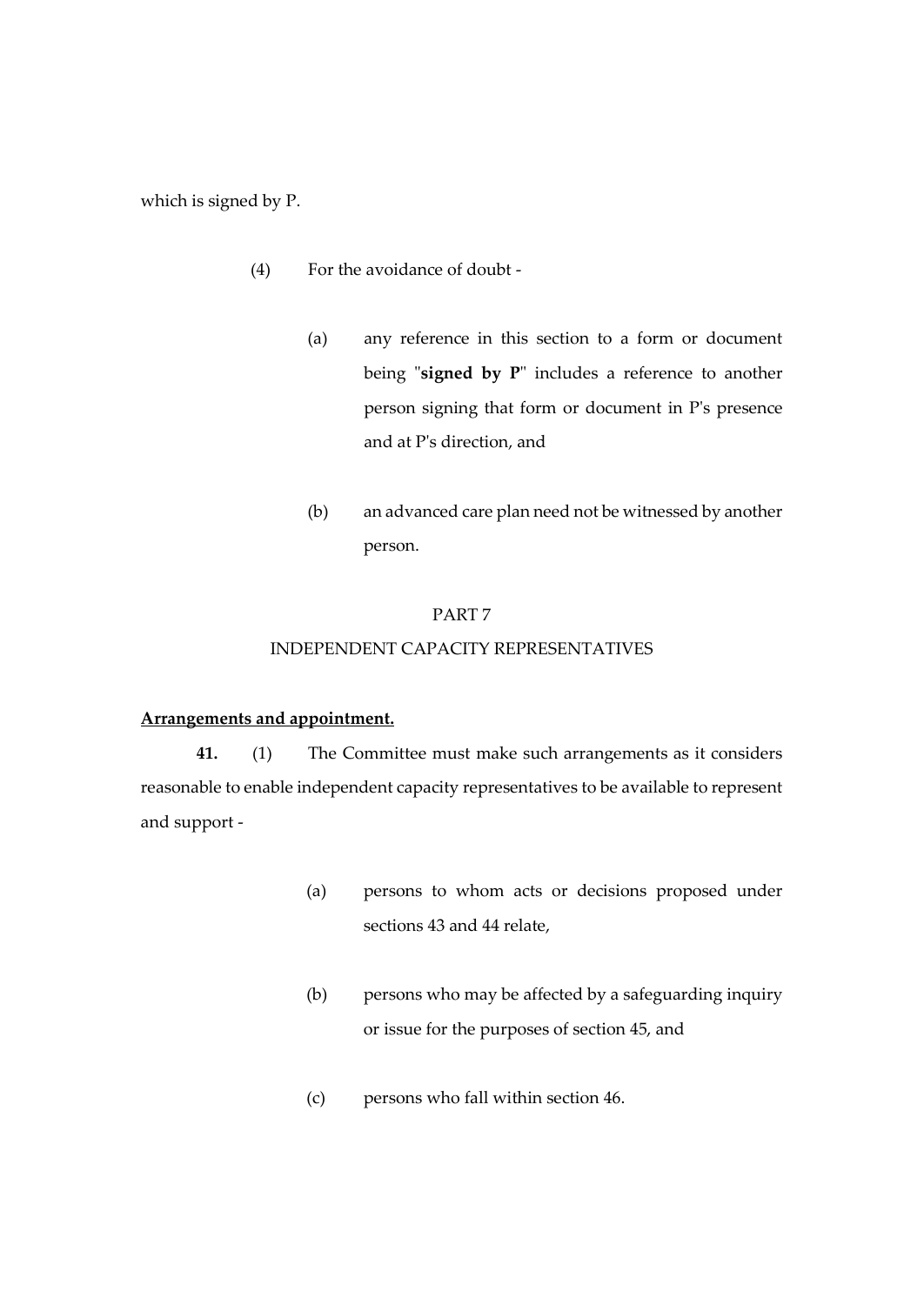(2) In making arrangements under subsection (1), the Committee must have regard to the principle that a person to whom a proposed act or decision relates should, so far as practicable, be represented and supported by a person who is independent of any person who will be responsible for the act or decision.

(3) The arrangements may include provision for payments to be made to, or in relation to, persons carrying out functions in accordance with the arrangements.

(4) A person may only be appointed as an independent capacity representative (an "**ICR**") if that person is approved by resolution of the Committee.

(5) For the avoidance of doubt, the Committee may, by further resolution, revoke or suspend any approval made under subsection (4).

(6) The Committee may, by regulations, make such other provision as to the appointment of ICRs as it thinks fit.

# **Functions.**

**42.** (1) The functions of an ICR are to -

- (a) provide support to the person ("**P**") for whom the ICR has been appointed so that P may participate as fully as possible in any relevant decision,
- (b) obtain and evaluate relevant information,
- (c) ascertain what P's wishes and feelings would be likely to be, and the beliefs and values that would be likely to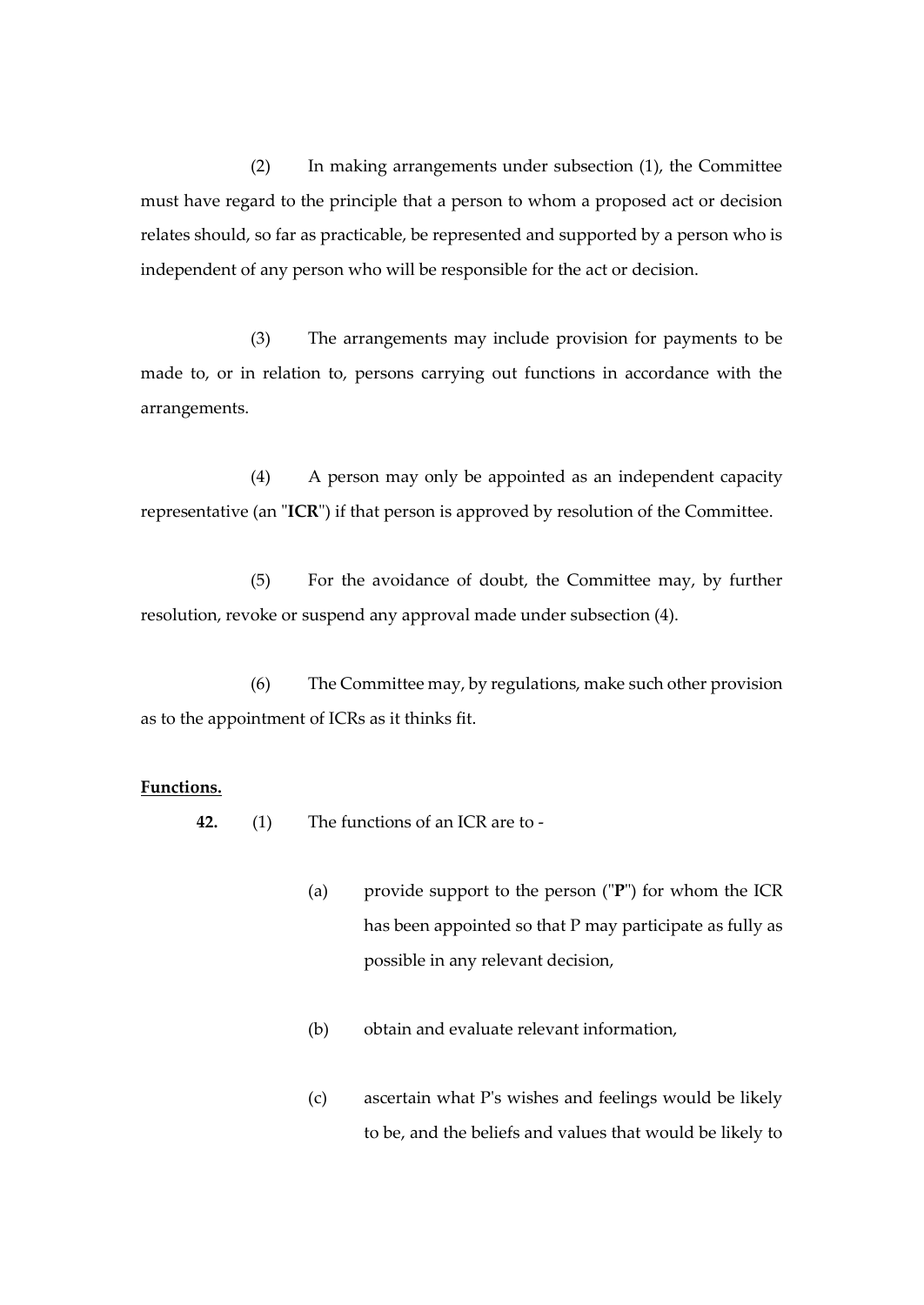influence P, if P had capacity,

- (d) ascertain what alternative courses of action are available in relation to P,
- (e) obtain a further medical opinion where treatment is proposed and the ICR thinks that one should be obtained, and
- (f) do, or arrange to have done, any other reasonably practicable thing to support P.

(2) The ICR may take all steps necessary to carry out the functions set out in subsection (1), and in particular -

- (a) may interview P in private, and
- (b) may, at all reasonable times, examine and take copies of -
	- (i) any health record of P, and
	- (ii) any record of, or held by, an Island authority and compiled in connection with a social services function,

which the person holding the record considers may be relevant to the ICR's investigation.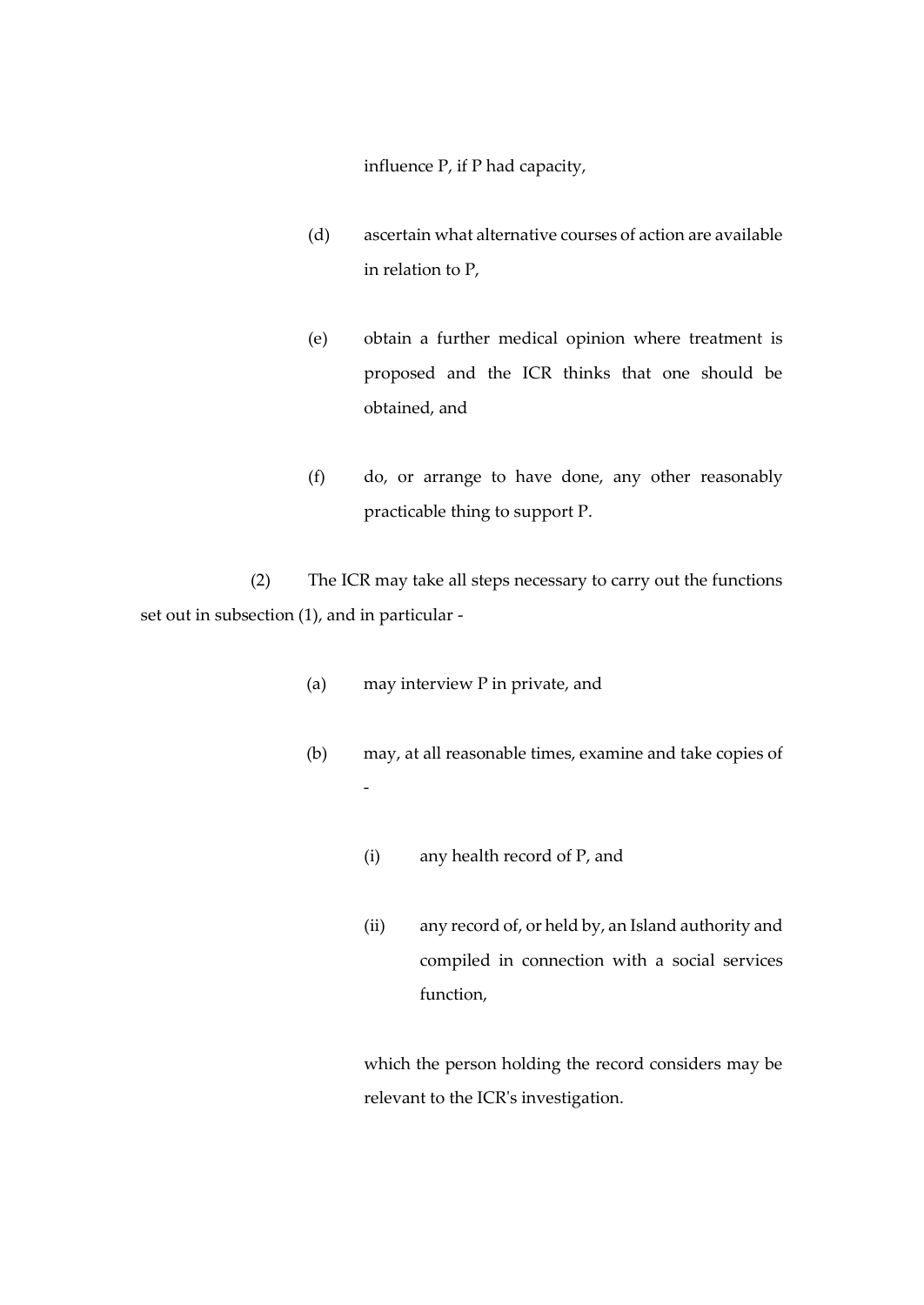(3) For the avoidance of doubt, an ICR has the same rights to challenge any decision as if the ICR were any other person engaged in caring for P or interested in P's welfare.

- (4) The Committee may by regulation
	- (a) amend subsection (1), and
	- (b) make such other provision as to the functions of ICRs as it thinks fit.

# **Serious medical treatment.**

- **43.** (1) Subject to subsection (5), if an Island authority
	- (a) is proposing to provide, or secure the provision of, serious medical treatment for a person ("**P**") who lacks capacity to consent to the treatment, and
	- (b) is satisfied that there is no person, other than one engaged in providing care or treatment for P in a professional capacity or for remuneration, whom it would be appropriate to consult in determining what would be in P's best interests,

the Island authority must, before the treatment is provided, instruct an ICR to represent P.

(2) If the treatment needs to be provided as a matter of urgency, it may be provided even though the Island authority has not complied with subsection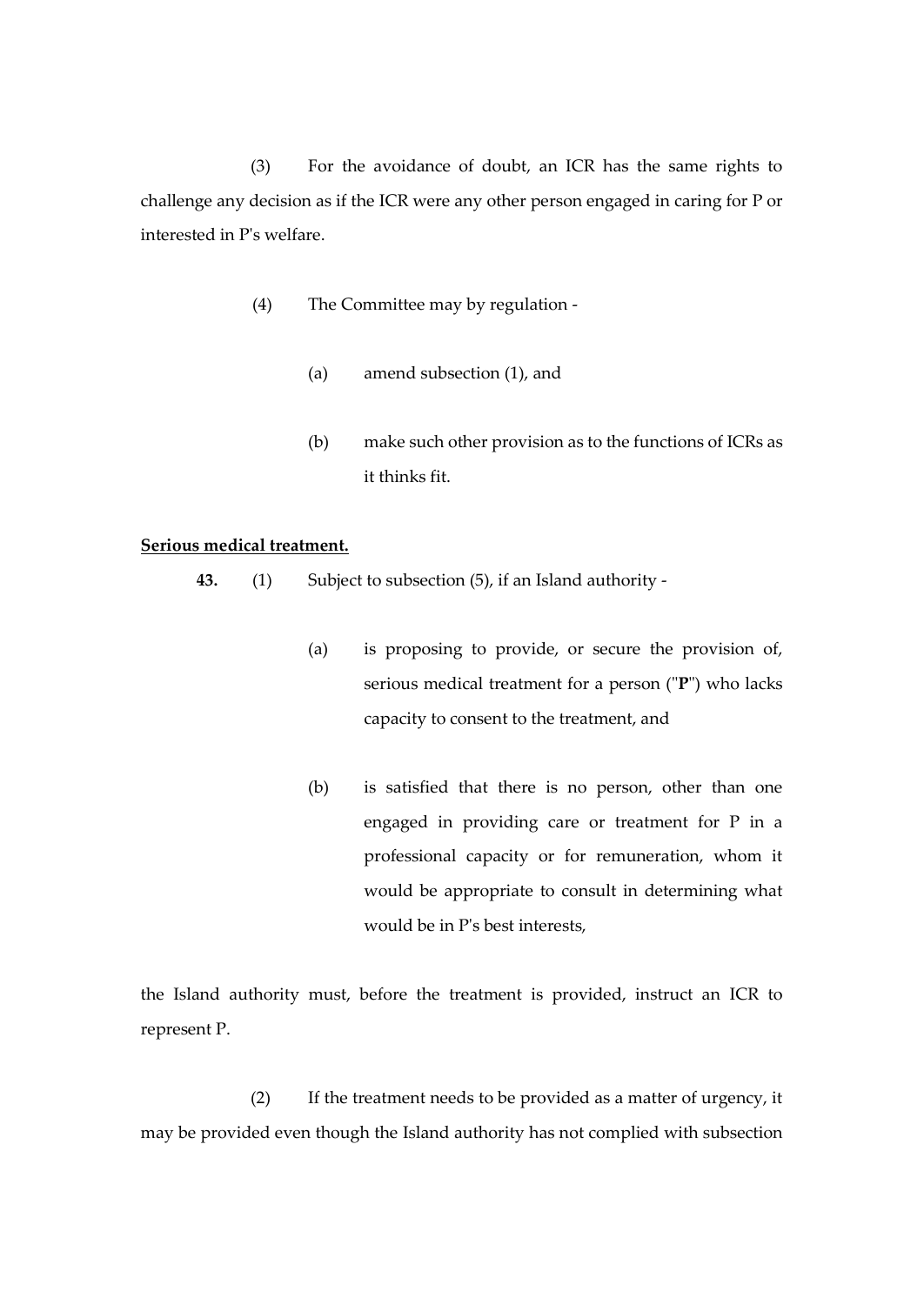(3) The Island authority must, in providing or securing the provision of treatment for P, take into account any information given, or submissions made, by the ICR.

(4) For the purposes of subsection (1), "**serious medical treatment**" is treatment which involves providing, withholding or withdrawing treatment in circumstances where -

- (a) in a case where a single treatment is being proposed, there is a fine balance between its benefits to P and the burdens and risks it is likely to entail for P,
- (b) in a case where there is a choice of treatments, a decision as to which one to use is finely balanced, or
- (c) what is proposed would be likely to involve serious consequences for P.
- (5) The Committee may be regulations amend the definition set out in subsection (4).

(6) This section does not apply if P's treatment would be provided under the Mental Health Law.

# **Provision of accommodation.**

**44.** (1) Subject to subsection (4), an Island authority may request the appointment of an ICR if it -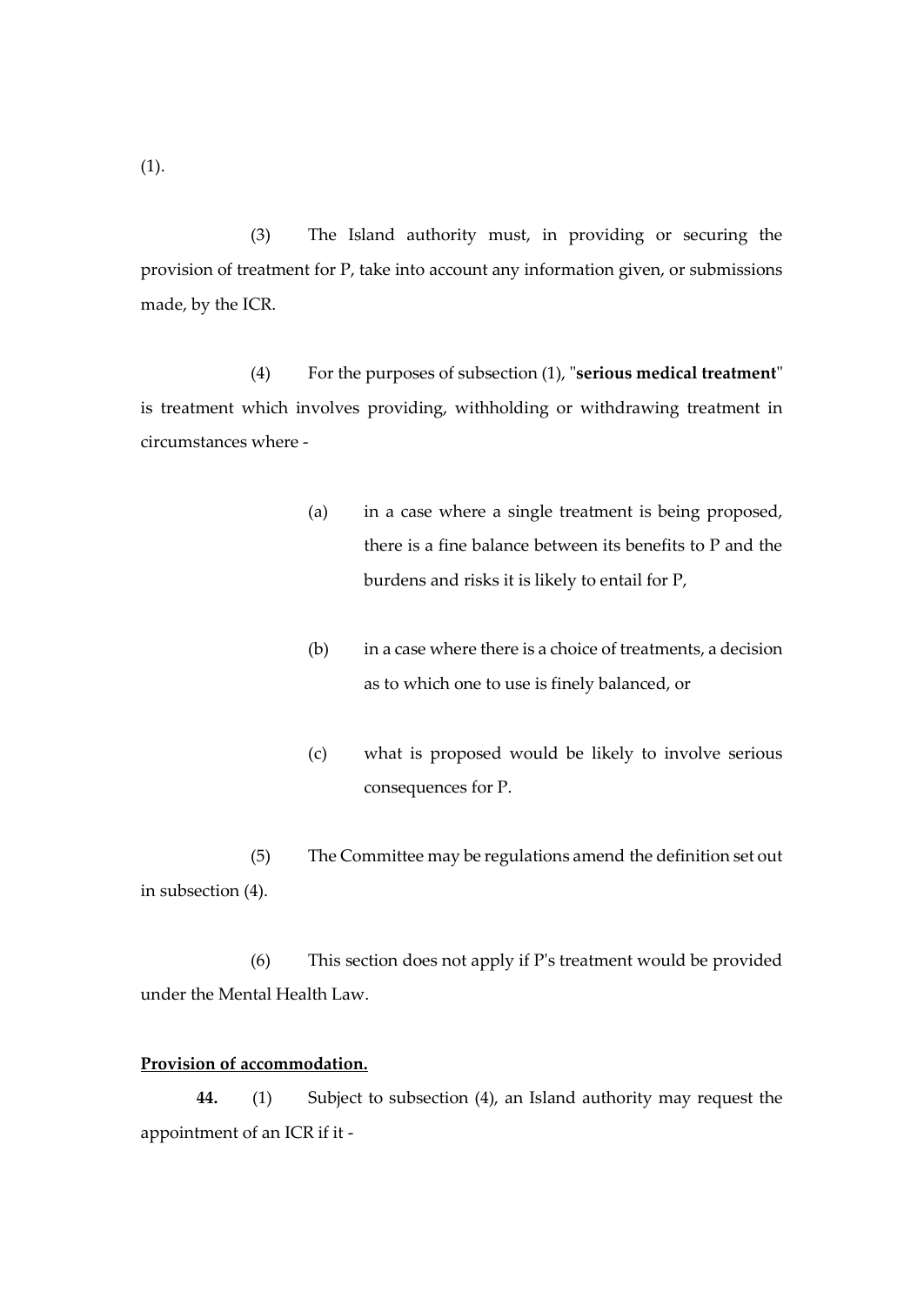- (a) proposes to make arrangements
	- (i) for the provision of accommodation (whether in a hospital, care home or any other placement) for a person ("**P"**) who lacks capacity to agree to the arrangements, or
	- (ii) for a change in P's accommodation to another hospital, care home or placement,

which is likely to be provided for a continuous period of at least 28 days, and

(b) is satisfied that there is no person, other than one engaged in providing care or treatment for P in a professional capacity or for remuneration, whom it would be appropriate for it to consult in determining what would be in P's best interests.

(2) If the Island authority has made arrangements described in subsection (1)(a), but -

- (a) did not instruct an ICR to represent P before making the arrangements because it was satisfied that the provision was not likely to be for a continuous period longer than 28 days, and
- (b) subsequently has reason to believe that the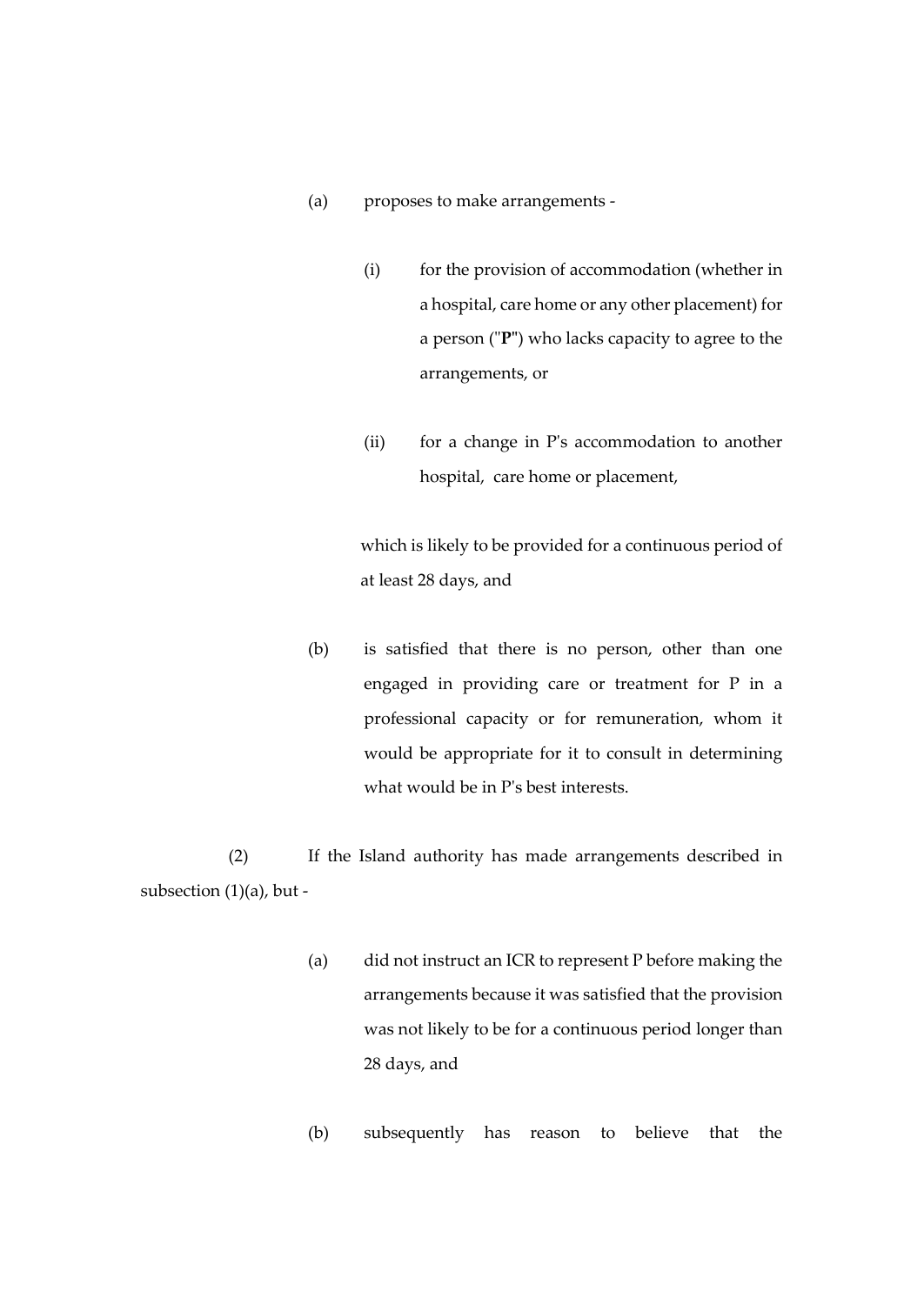accommodation is likely to be provided for a continuous period of at least 28 days,

it must re-consider whether to request the appointment of an ICR.

(3) The Island authority must, in deciding what arrangements or further arrangements to make for P, take into account any information given, or submissions made, by the ICR.

- (4) Subsection (1) does not apply if
	- (a) P is accommodated as a result of an obligation imposed or an order made under the Mental Health Law, or
	- $(b)$   $P -$ 
		- (i) has capacity to decide whether or not P wishes an ICR to perform the functions set out in section 42, and
		- (ii) does not wish an ICR to perform those functions.

# **Safeguarding and other cases.**

- **45.** (1) An Island authority may request the appointment of an ICR
	- (a) where
		- (i) a safeguarding investigation of any description is being carried out, or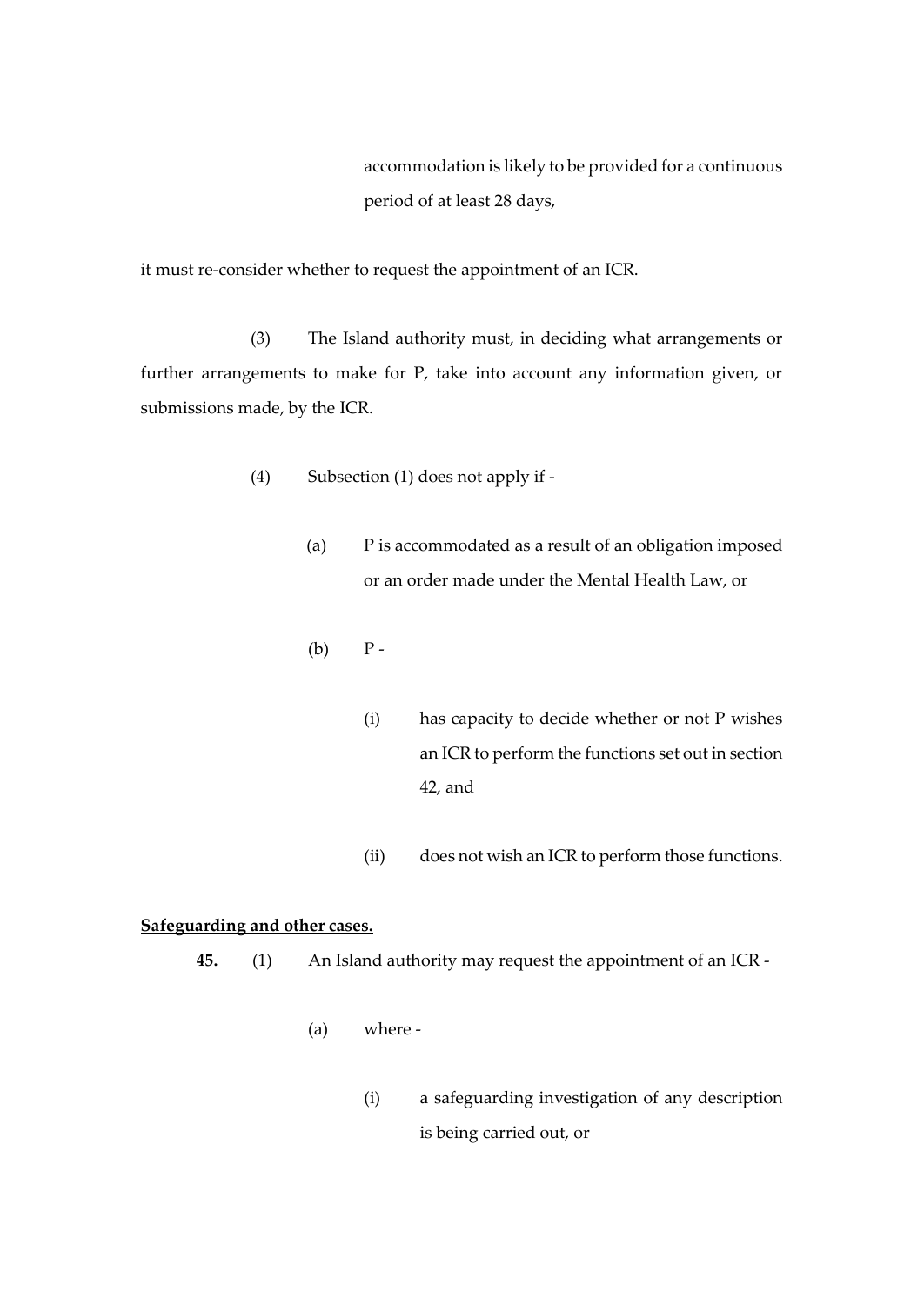(ii) an allegation has been made,

which might affect the appropriateness of any person to make decisions or be consulted on behalf of P, or

(b) where the Committee otherwise considers that it is appropriate in order to safeguard P.

(2) For the purposes of this section, "**safeguarding investigation**" means any investigation undertaken in accordance with an Ordinance made under section 73.

(3) For the avoidance of doubt, an Island authority may request the appointment of an ICR in relation to any other case where there is not a requirement to do so in this Part.

# **Person subject to protective authorisation scheme.**

**46.** (1) Subject to subsection (8), an Island authority must request the appointment of an ICR where -

- (a) a person ("**P**")
	- (i) is, or is proposed to be, accommodated in a hospital, care home or other placement by or on behalf of the Island authority,
	- (ii) receives, or may receive, services provided by or on behalf of the Island authority,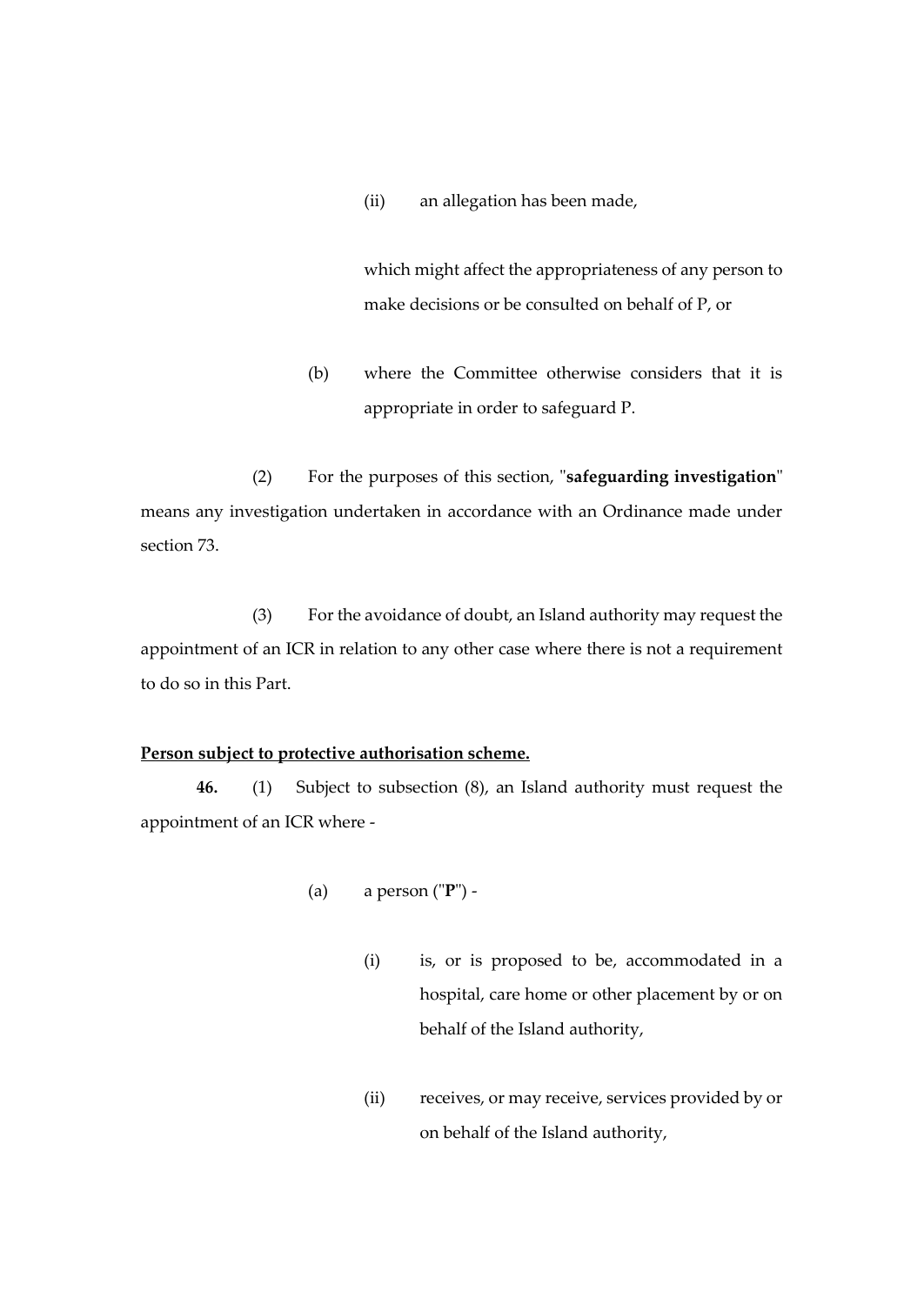- (b) P will, or it is likely that P will, become subject to a protective authorisation as a result of that accommodation or provision of services, and
- (c) the Island authority is satisfied that there is no person, other than one engaged in providing care or treatment for P in a professional capacity or for remuneration, whom it would be appropriate to consult in determining what would be in P's best interests.

(2) The Island authority must request the appointment of an ICR where a person ("**P**") is subject to the protective authorisation scheme and -

- (a) a Capacity Professional requests the appointment of an ICR, or
- (b) the Capacity Professional is satisfied that there is no person, other than one engaged in providing care or treatment for P in a professional capacity or for remuneration, whom it would be appropriate to consult in determining what would be in P's best interests.

(3) A Capacity Professional may request the appointment of an ICR where the Capacity Professional thinks that it is appropriate, in particular where -

> (a) P or P's Representative requests the appointment of an ICR,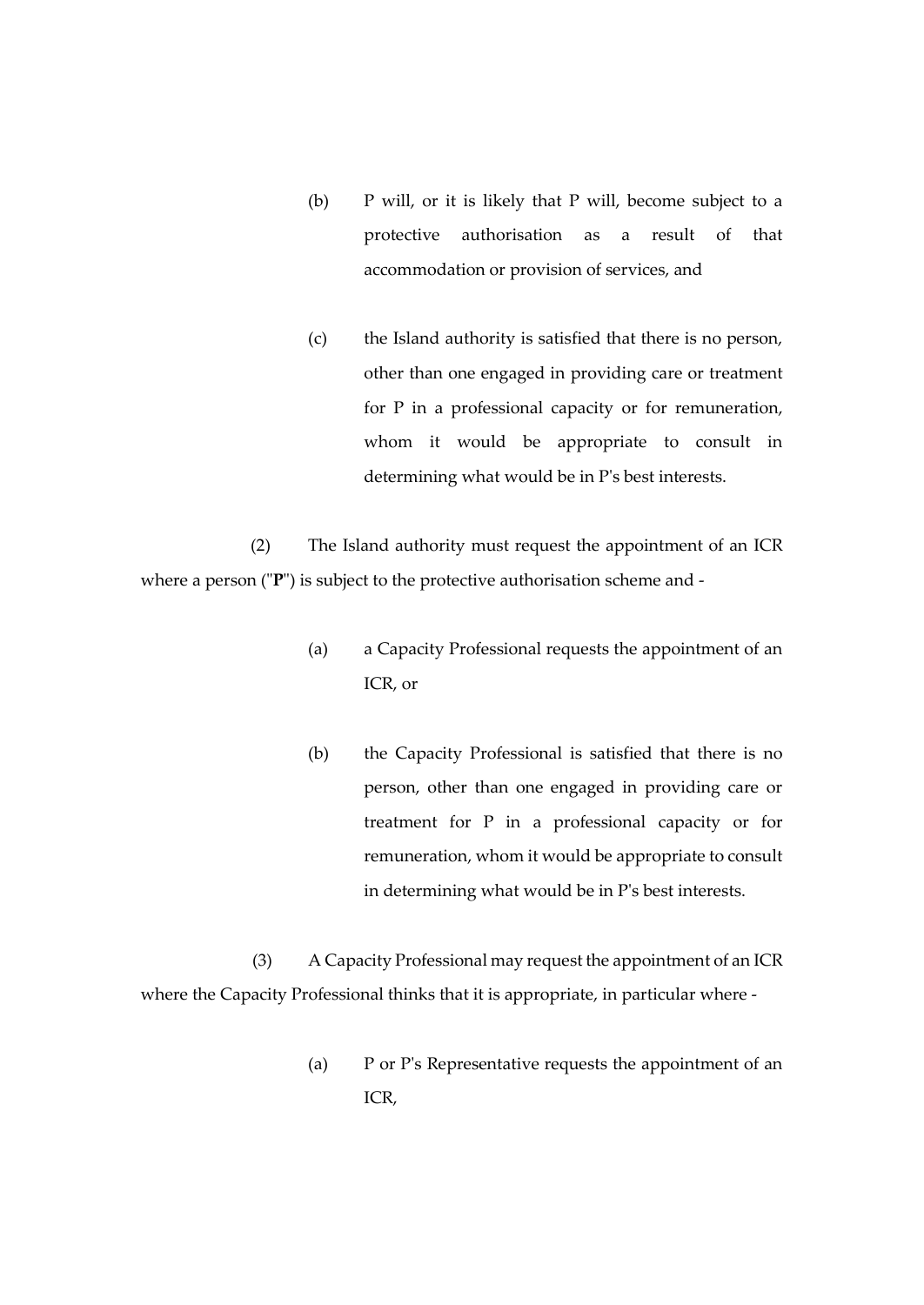- (b) P's Representative could not otherwise carry out the functions set out in section 71(3), or
- (c) a safeguarding investigation is being carried out or an allegation has been made which might affect the appropriateness of P's Representative or any other person to make decisions or be consulted on behalf of P in relation to the protective authorisation.

(4) Where an ICR is appointed under this section, the ICR, in addition to the functions set out in section 42(1) -

- (a) must take such steps as are reasonably practicable to help -
	- (i) P and P's Representative, as the case may be, to understand the following matters -
		- (A) the effect, purpose and duration of any, or any proposed, authorisation,
		- (B) any conditions to which the authorisation is, or is proposed to be, subject,
		- (C) the right to request a re-assessment of the qualifying requirements for the protective authorisation by a Capacity Professional,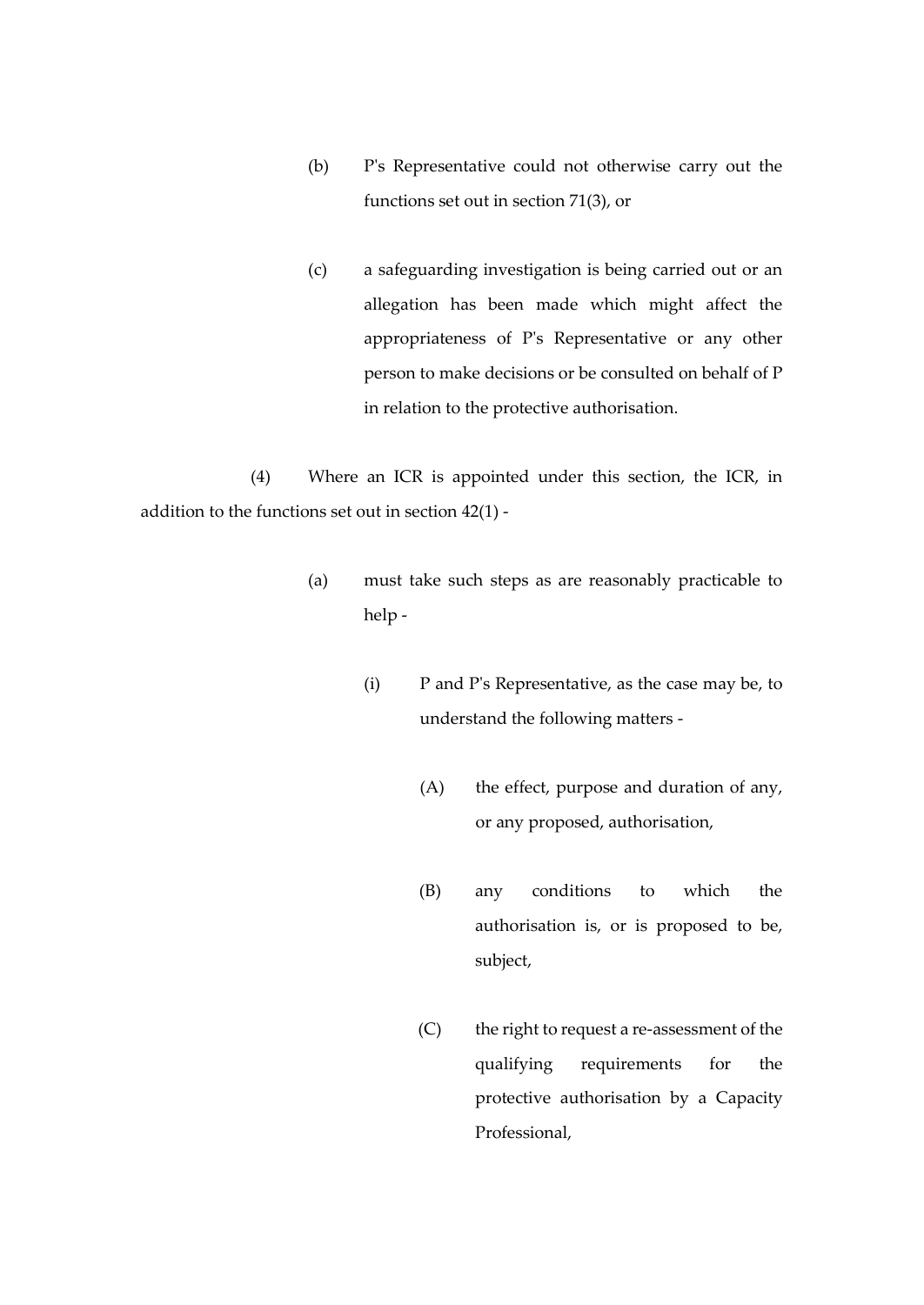- (D) the right to make an application to a court or the Tribunal challenging the protective authorisation,
- (E) any other right to make a complaint concerning the protective authorisation, and
- (F) how to exercise the rights set out in items (C) to (E), and
- (ii) P and P's Representative, as the case may be, to exercise the right to -
	- (A) request a re-assessment of any of the qualifying requirements, or
	- (B) challenge the protective authorisation, and
- (b) where it is in P's interests to do so, may exercise the right to -
	- (i) request a re-assessment of any of the qualifying requirements,
	- (ii) challenge the protective authorisation, or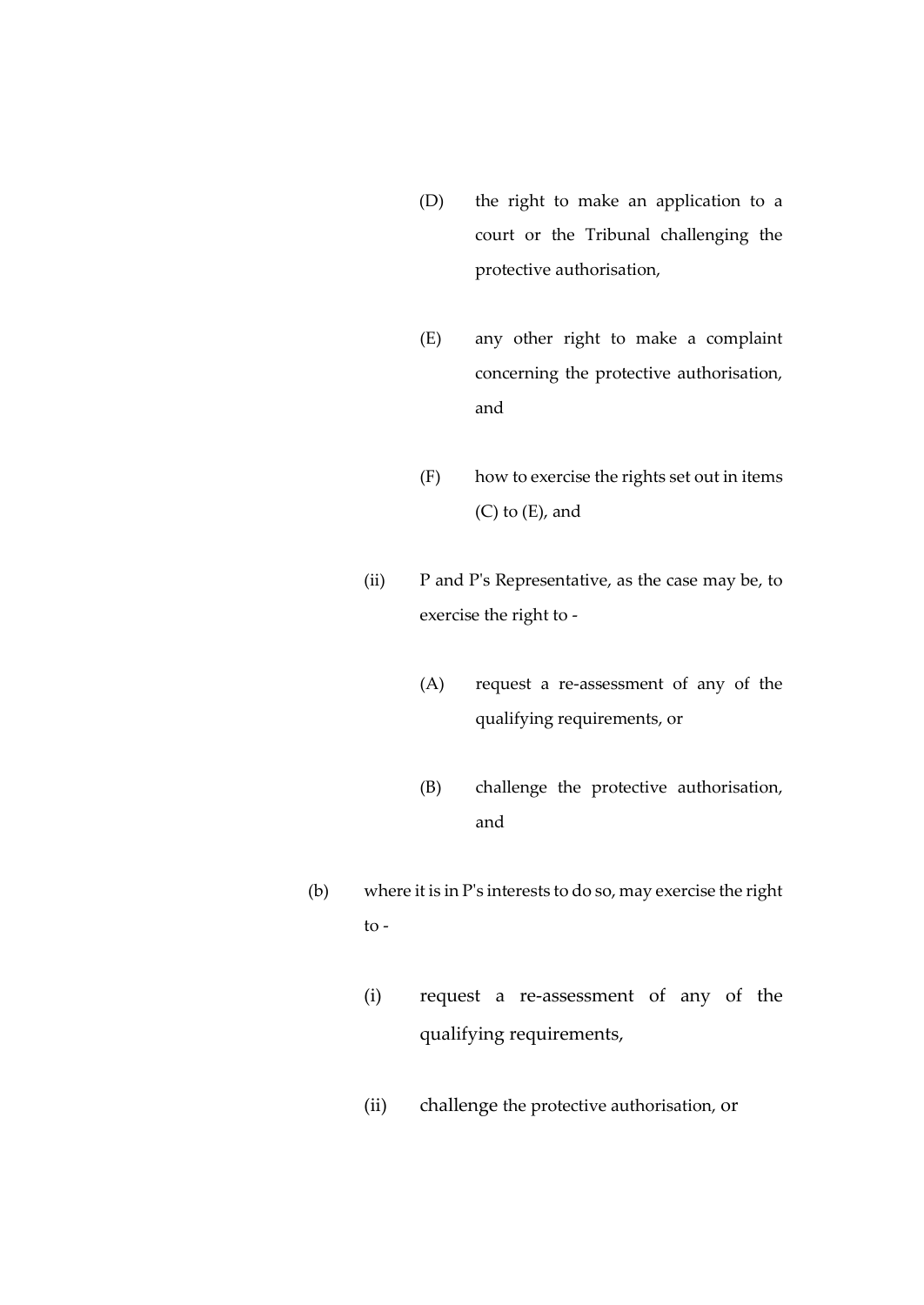(iii) make a complaint concerning the protective authorisation.

(5) For the avoidance of doubt, if the ICR helps P or P's Representative to -

- (a) request a re-assessment of any of the qualifying requirement for the protective authorisation, the ICR may -
	- (i) make submissions to the Capacity Professional on the question of whether a qualifying requirement should be re-assessed, and
	- (ii) give information, or make submissions, to any person carrying out a re-assessment, and
- (b) challenge the protective authorisation, the ICR may
	- (i) assist P, P's Representative and any other person acting on P's behalf to make submissions, and
	- (ii) make submissions,

in support of that application.

(6) For the purposes of this section, "**safeguarding investigation**" means any investigation undertaken under Part 9.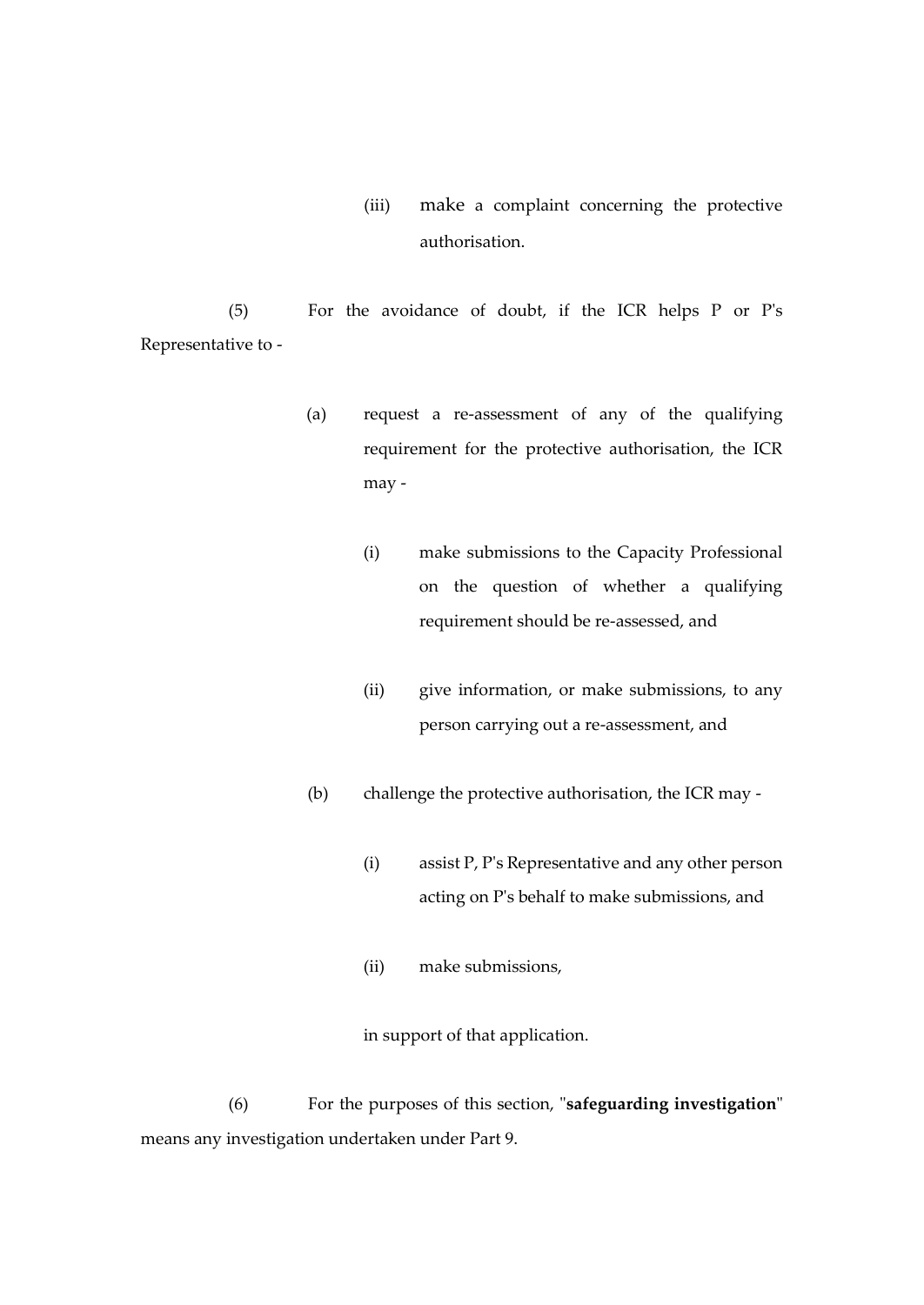(7) Nothing in this section shall prevent an ICR from subsequently being appointed as P's Representative under section 71 in relation to the same person.

- (8) Subsection (1) does not apply where  $P -$ 
	- (a) has capacity to decide whether or not P wishes an ICR to perform the functions set out in section 42, and
	- (b) does not wish an ICR to perform those functions.

### PART 8

# PROTECTIVE AUTHORISATION SCHEME

## **Significant restriction of a person's personal rights.**

**47.** (1) For the purposes of this Part, a significant restriction of P's personal rights (a "**significant restriction**") occurs when -

- (a) a person ("**P**") is confined in a particular restricted space for a not negligible time,
- (b) P has not validly consented to that confinement, and
- (c) the arrangements which include the confinement ("**the relevant arrangements**") are made by, or are due to an action of, a person or body responsible to, or regulated by, an Island authority,

and, for the avoidance of doubt, includes a deprivation of liberty within the meaning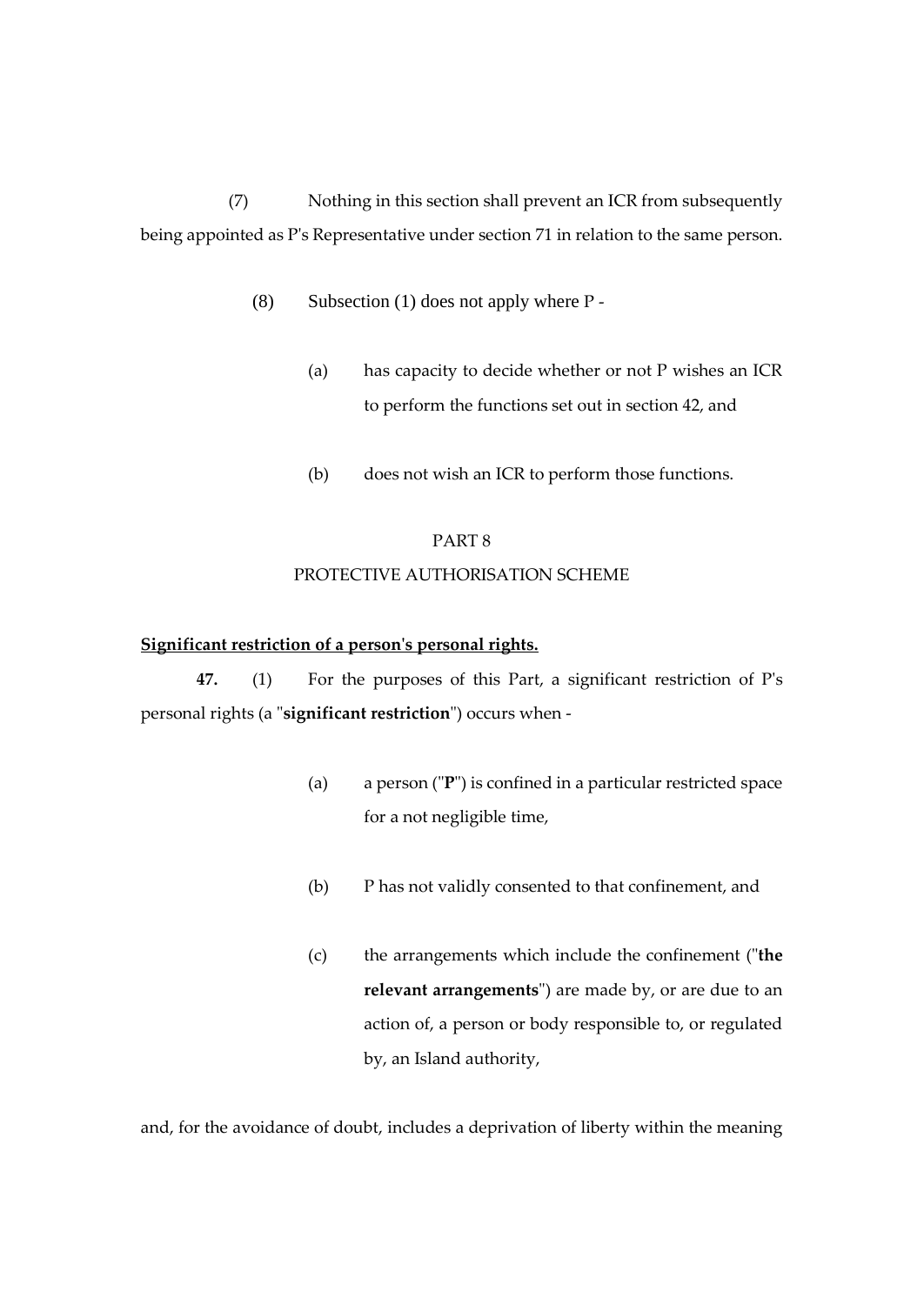of Article 5(1) of the Human Rights Convention.

(2) For the purposes of subsection (1), "**confined**" and "**confinement**" means where P -

- (a) is prevented from moving from the place in which P is required to reside, in order to live where and with whom P chooses, and
- (b) is subject to continuous supervision and control.
- (3) For the avoidance of doubt
	- (a) a significant restriction does not occur
		- (i) where P is detained in an approved establishment in accordance with the Mental Health Law, or
		- (ii) where P is admitted to a hospital or other establishment for the provision of prescribed medical treatment,
	- (b) a significant restriction does not occur where P has not reached 16, and
	- (c) relevant arrangements for the purposes of subsection (1) can include where -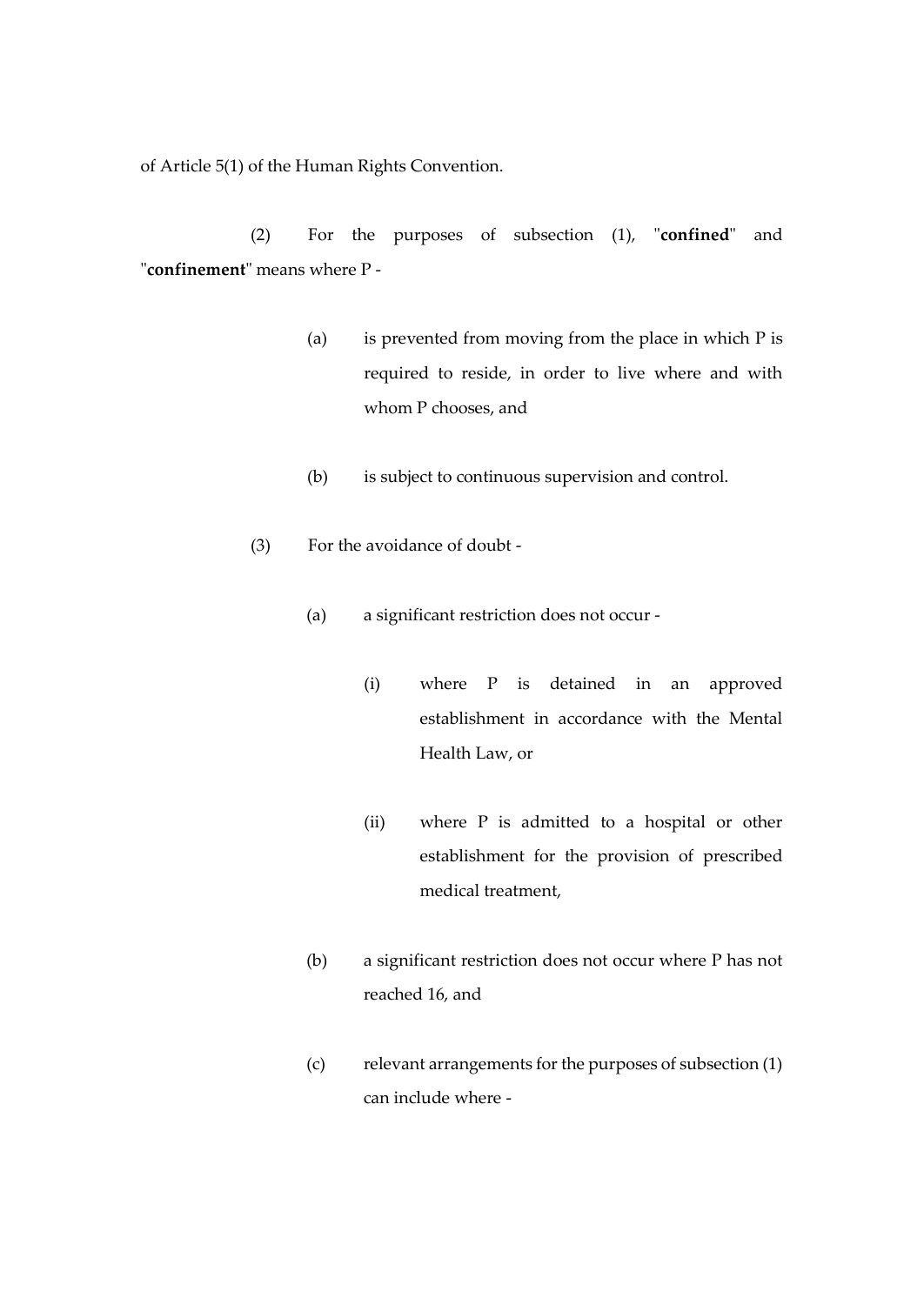- (i) P resides in a private dwelling, and
- (ii) care or treatment is provided by, or is due to an action of, a person or body responsible to, or regulated by, an Island authority.

# **Capacity professionals.**

**48.** (1) The Committee, after consultation with the Medical & Emergency Services Committee of the Chief Pleas of Sark, may by resolution approve Capacity Professionals for the purposes of carrying out -

- (a) the functions set out in this Part and any relevant code of practice, and
- (b) such other functions as are conferred upon Capacity Professionals under this Law or any other enactment,

upon such terms and subject to such conditions as it thinks fit.

(2) For the avoidance of doubt, the Committee may, after consultation with the Medical & Emergency Services Committee of the Chief Pleas of Sark, by further resolution, revoke or suspend any approval or vary the terms and conditions of any approval made under subsection (1).

(3) A Capacity Professional shall carry out the functions set out in subsection (1) with fairness, impartiality and independence and in a manner that is in the best interests of any person who is the subject of any such function.

(4) The States may by Ordinance make such provision as they see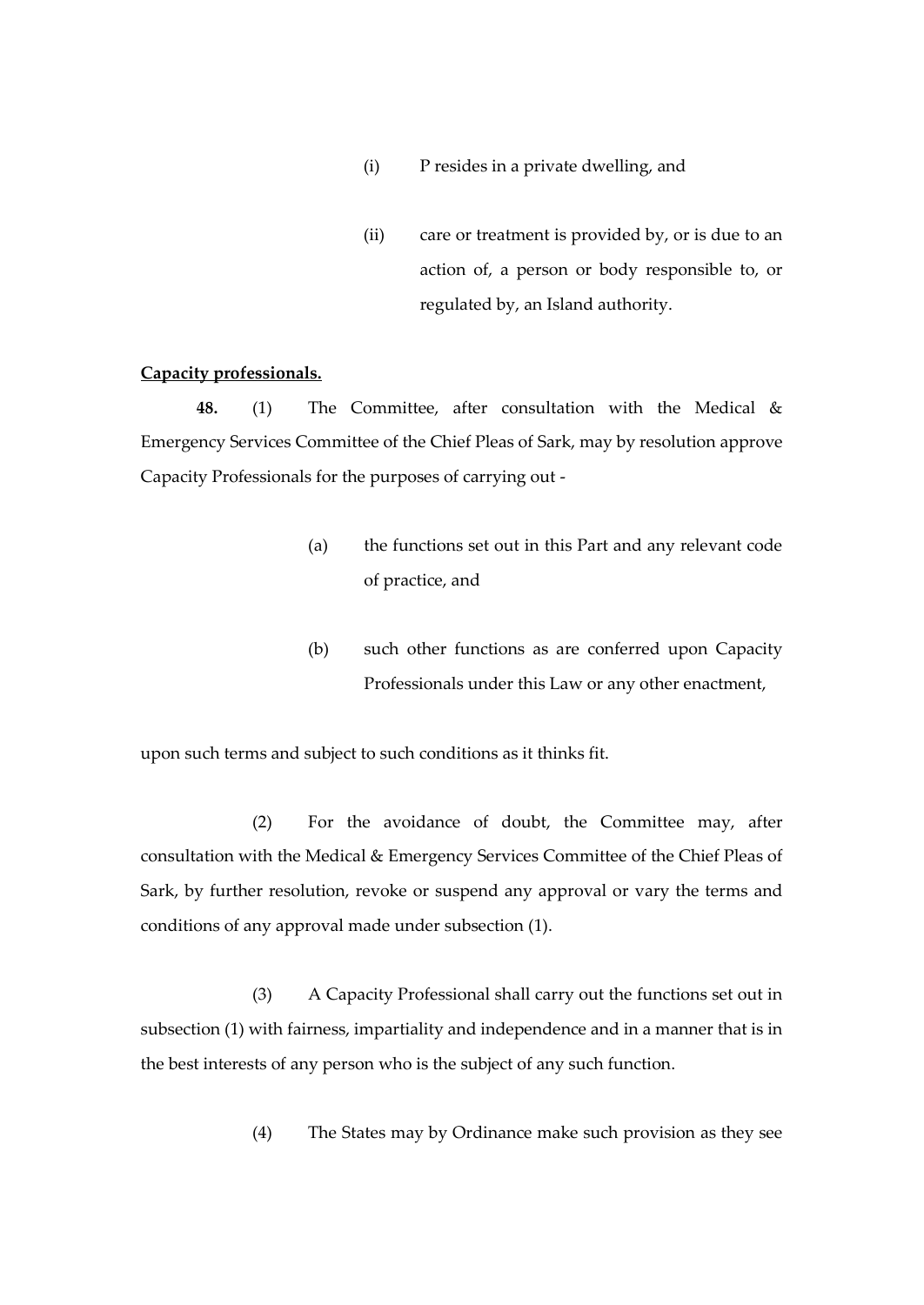fit in relation to -

- (a) rights of entry for Capacity Professionals to any placement where a person is subject to a protective authorisation,
- (b) rights for Capacity Professionals to require information or the production of documents from any person in relation to protective authorisation,
- (c) the creation and punishment of offences for contravention of any such rights.

### **Protective authorisation.**

**49.** (1) A protective authorisation in relation to a person ("**P**") authorises -

- (a) relevant arrangements which are a significant restriction, and
- (b) any act done which is required by or ancillary to those arrangements, including the conveyance of P to and from a placement as may be required from time to time for the purposes of the relevant arrangements.

(2) For the avoidance of doubt, a protective authorisation does not authorise an arrangement or act which would only be a restriction with P's rights under article 8 of the Human Rights Convention.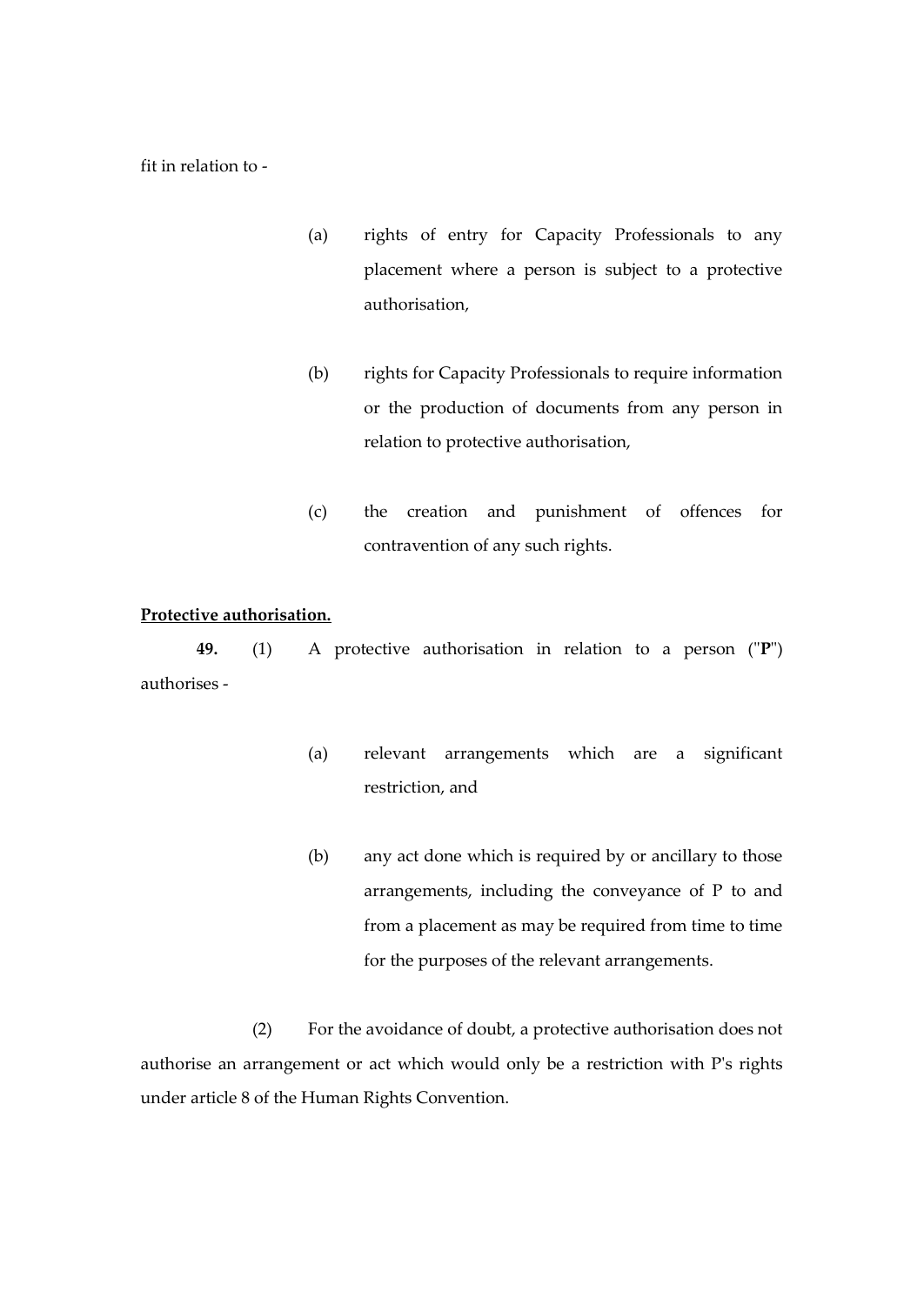(3) Where the placement is not a hospital operated by the Committee or a private dwelling, a protective authorisation may only be granted in relation to a placement which has been approved by or on behalf of the Committee.

(4) For the purposes of subsection (3), a placement may only be approved by the Committee where it is satisfied that, having taken into account the qualifications and quality of the management, personnel and facilities of the placement, the relevant duties and functions set out in this Law, and particularly this Part, will be carried out or performed (as the case may be).

(5) A protective authorisation must be granted in the prescribed form.

*Requirements and assessments*

### **Qualifying requirements.**

**50.** The requirements ("**the qualifying requirements**") for the purposes of a protective authorisation in relation to a person ("**P**") are -

- (a) the age requirement,
- (b) the capacity (functional) requirement,
- (c) the significant restriction requirement,
- (d) the cognitive impairment (diagnostic) requirement,
- (e) the contrary decisions requirement, and
- (f) the best interests requirement.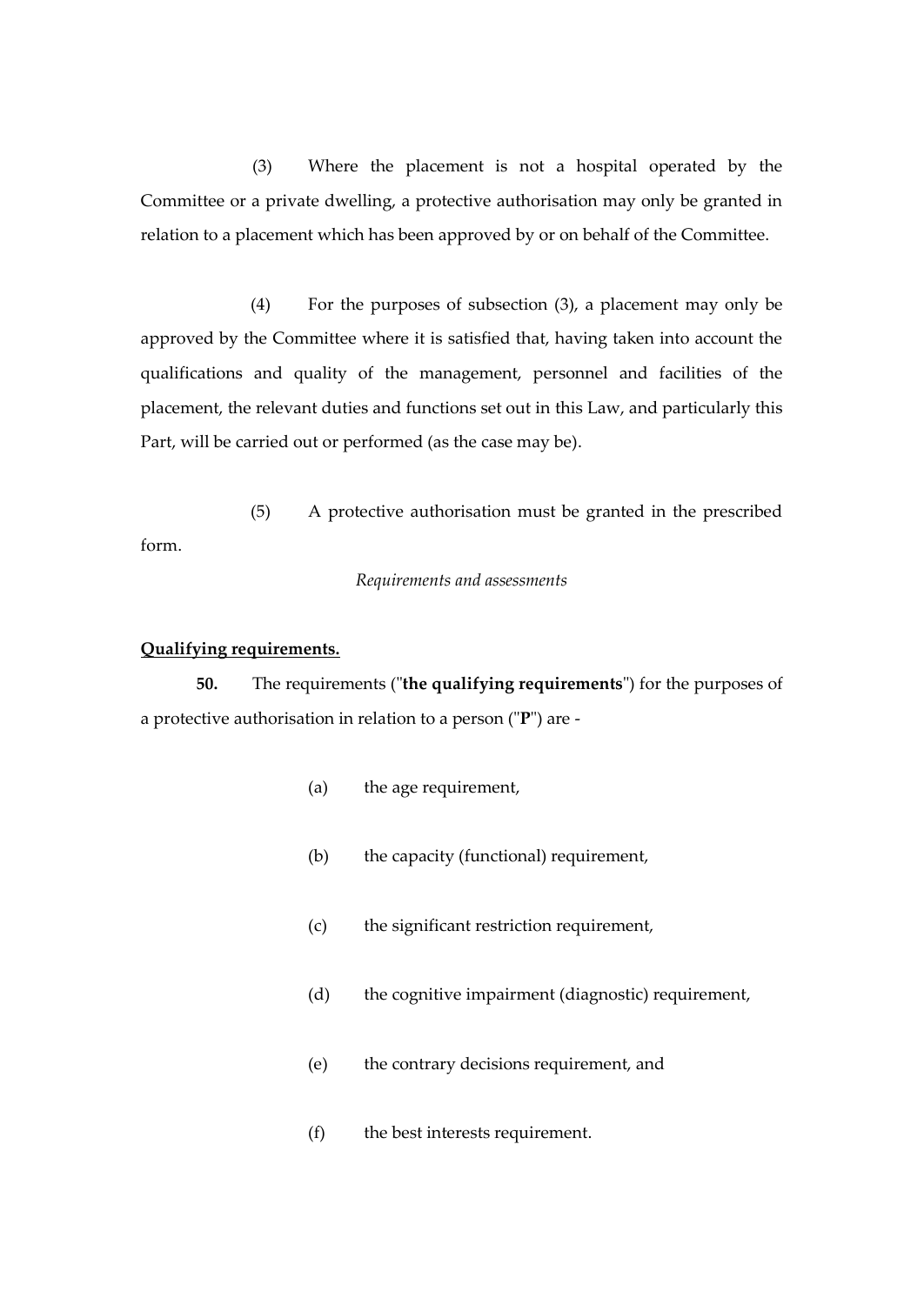# **The age requirement.**

**51.** The age requirement is satisfied if P is assessed to have reached 16.

### **The capacity (functional) requirement.**

**52.** The capacity (functional) requirement is satisfied if P is assessed to lack capacity in relation to the question whether or not P should be accommodated in the placement under the arrangements for the purpose of being given the relevant care or treatment.

### **The significant restriction requirement.**

**53.** The significant restriction requirement is satisfied if the arrangements made, or proposed to be made, in relation to P by the person or body amount to a significant restriction for the purposes of section 47.

#### **The cognitive impairment (diagnostic) requirement.**

**54.** (1) The cognitive impairment (diagnostic) requirement is satisfied if P is assessed to have a cognitive impairment.

- (2) For the purposes of subsection (1), "**cognitive impairment**"
	- (a) means an impairment or disturbance in the mind or brain, whether temporary or permanent, which has an adverse effect on that person's ability to carry out normal day-to-day activities, and
	- (b) for the avoidance of doubt, includes a mental disorder within the meaning of section 1 of the Mental Health Law, but disregarding section 1(3) of that Law in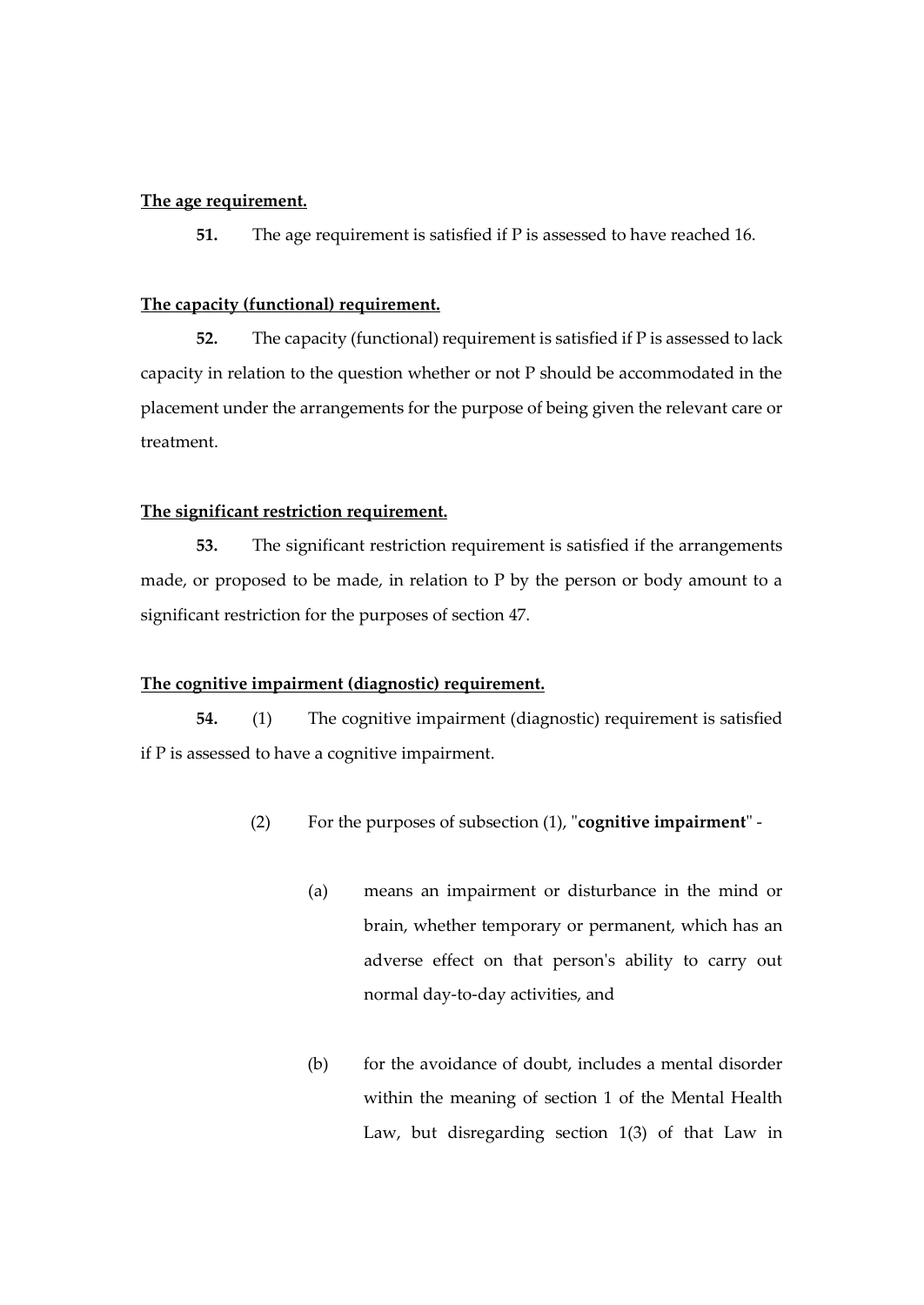relation to persons with learning disability.

# **The contrary decisions requirement.**

- **55.** The contrary decisions requirement is satisfied if
	- (a) P is assessed not to have previously expressed an objection to the arrangement, including by way of a valid advance decision to refuse treatment under Part 5, or
	- (b) P's guardian or attorney (if any) is assessed not to have expressed an objection to the arrangement, if within the scope of that guardian's or attorney's authority.

# **The best interests requirement.**

**56.** The best interests requirement is satisfied if -

- (a) the grant of a protective authorisation
	- (i) will allow the provision of necessary care and treatment to P in a proportionate manner and in the less restrictive manner, and
	- (ii) is otherwise appropriate, including having regard to the likelihood of P suffering harm and the seriousness of any such harm, and
- (b) the arrangements will be the least restrictive practicably available option to best promote P's best interests and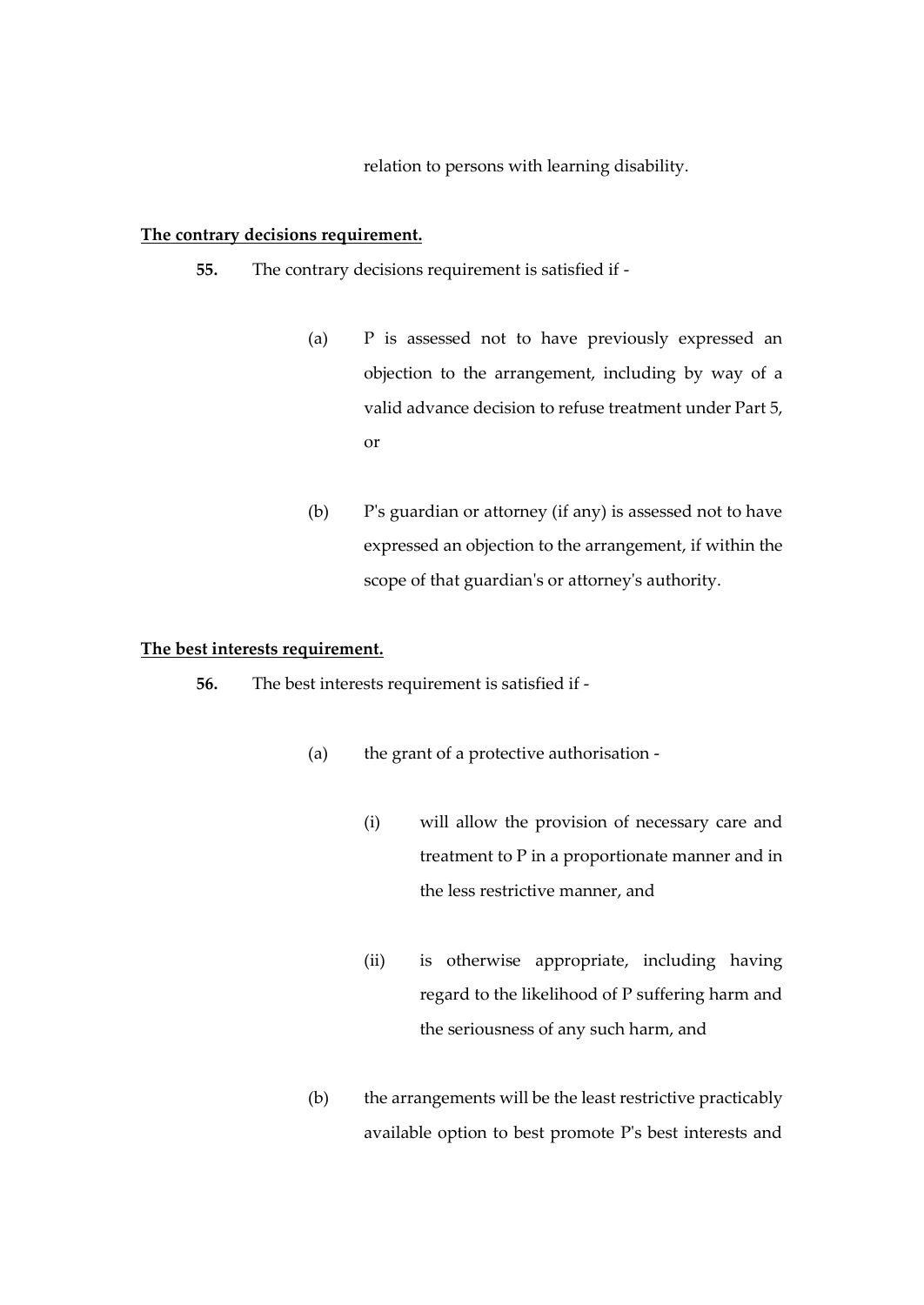### welfare.

### **Assessments.**

**57.** (1) Subject to subsection (2), a prescribed assessment must be completed by a prescribed person or a Capacity Professional.

- (2) For an assessment required under
	- (a) section  $50(a)$  (age), and
	- (b) section 50(b) (capacity), (c) (significant restriction), (d) (cognitive impairment) and (e) contrary decisions,

a prescribed person may rely upon an equivalent assessment.

- (3) An "**equivalent assessment**" means, for the purposes of
	- (a) subsection (2)(a), an assessment which the Capacity Professional is satisfied is reliable, and
	- (b) subsection  $(2)(b)$ , an assessment which has been -
		- (i) completed in the previous 12 months, and
		- (ii) which has been reviewed by a Capacity Professional who is satisfied that it does not require an update.
- (4) Where a Capacity Professional is satisfied that an equivalent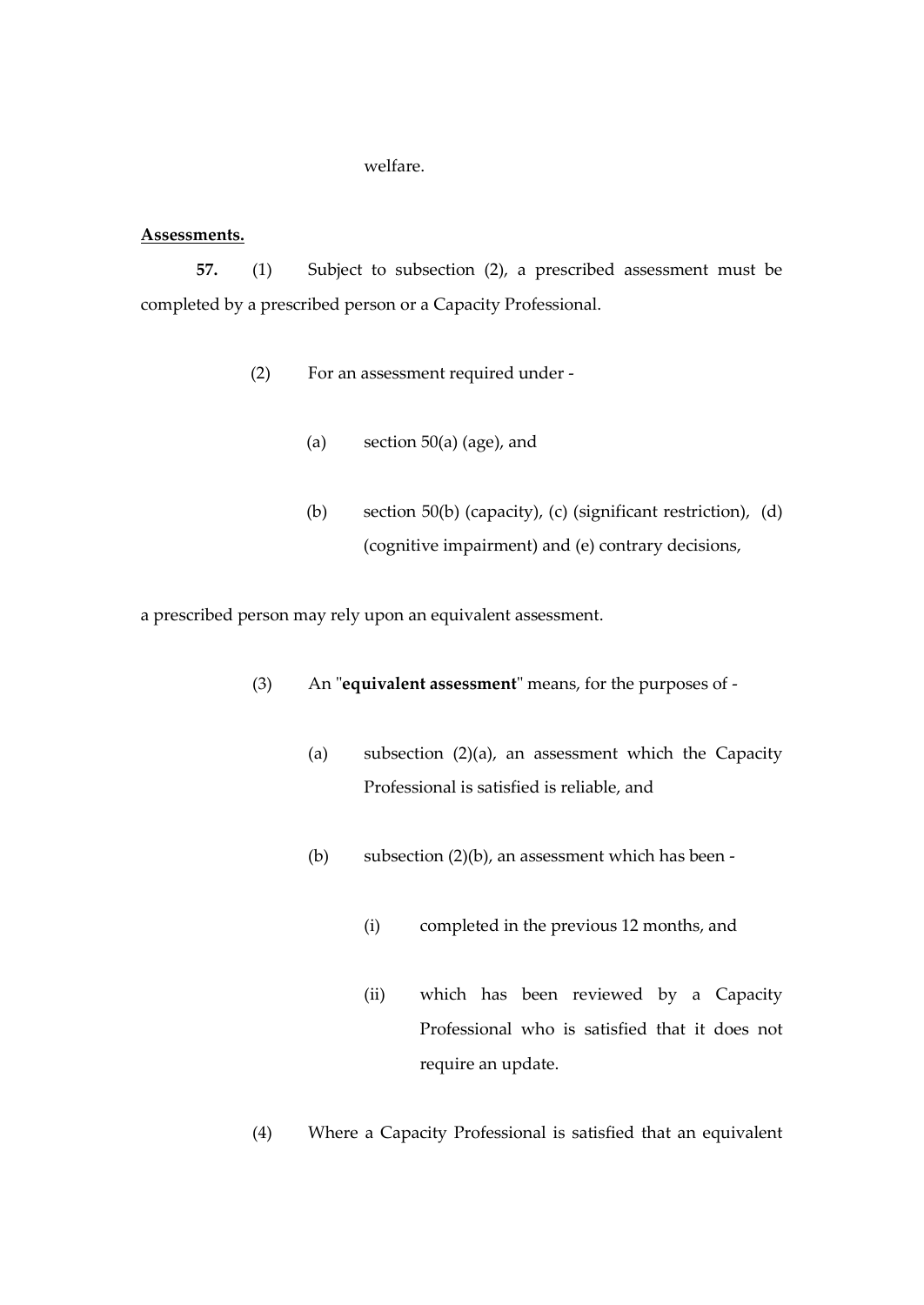assessment requires an update, the Capacity Professional must complete, or arrange for the completion of, a new assessment.

#### *Processes*

#### **Protective authorisation process A.**

**58.** (1) This process applies where the relevant arrangements are provided, or are to be provided, by or on behalf of the Committee, except where P is admitted to hospital.

- (2) Where a prescribed person believes that
	- (a) those arrangements in relation to P amount to, or will amount to, a significant restriction, and
	- (b) P lacks capacity to consent to those arrangements,

that person must apply to a Capacity Professional to oversee the completion of the assessments of the requirements set out in section 50.

(3) Where P, P's Representative or an ICR object to the arrangements, a Capacity Professional -

- (a) must complete the assessments required by section 50(b) (capacity), (c) (significant restriction) and (f) (best interests), and
- (b) may complete, or arrange for the completion of, the other assessments required.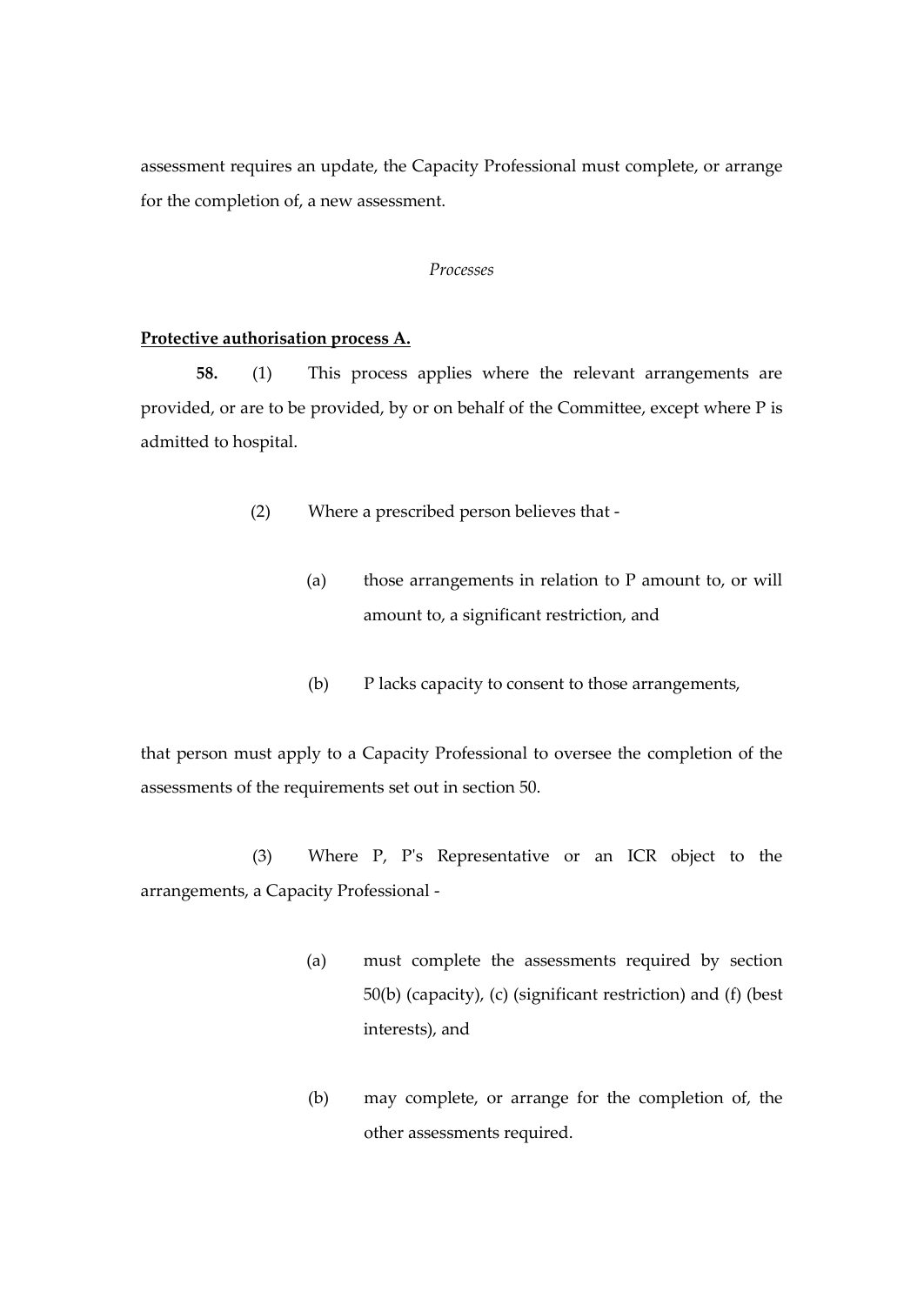(4) Under this process, a protective authorisation may be granted by a Capacity Professional for a period not exceeding 12 months.

# **Protective authorisation process B.**

**59.** (1) This process applies where the relevant arrangements are not provided, or are not to be provided, by or on behalf of the Committee and, for the avoidance of doubt, includes where they are, or are to be provided, by or on behalf of the Chief Pleas of Sark.

- (2) Where a prescribed person believes that
	- (a) those arrangements in relation to P amount to, or will amount to, a significant restriction, and
	- (b) P cannot consent to those arrangements,

that person must -

- (i) grant a protective authorisation for a period not exceeding 28 days, and
- (ii) apply to a Capacity Professional to oversee the completion of the other assessments required by section 50.
- (3) A Capacity Professional
	- (a) must complete the assessments required by section  $50(c)$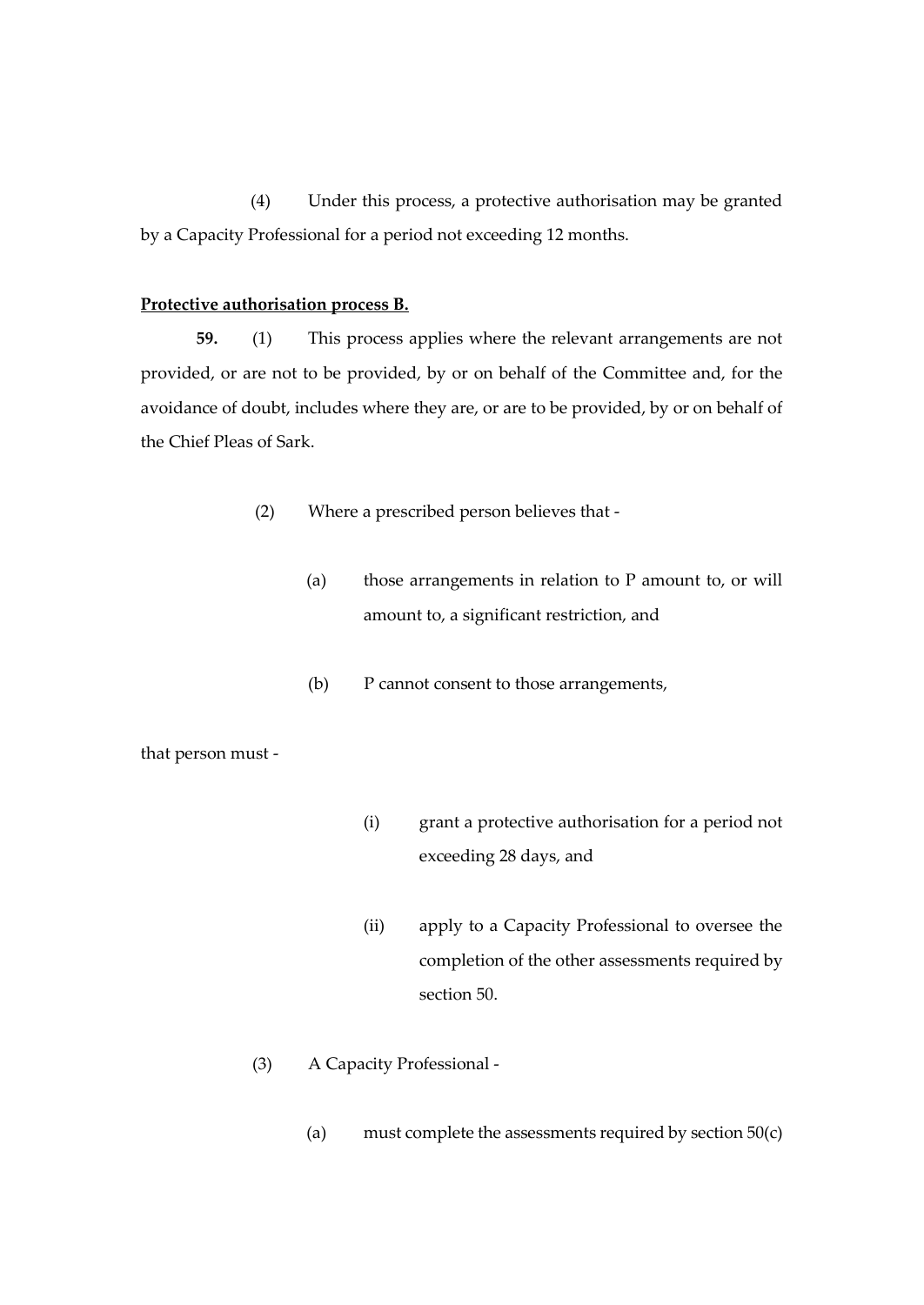(significant restriction) and (f) (best interests), and

(b) may complete, or arrange for the completion of, the other assessments required.

(4) Under this process, a protective authorisation may be granted by a Capacity Professional for a period not exceeding 12 months.

## **Protective authorisation process C.**

**60.** (1) This process applies where the relevant arrangements relate to P's admission to a hospital operated by the Committee.

- (2) Where a prescribed person believes that
	- (a) P is likely to remain admitted to hospital for a period of up to 28 days only,
	- (b) those arrangements in relation to P amount to, or will amount to, a significant restriction, and
	- (c) P cannot consent to those arrangements,

that person must grant a protective authorisation for a period not exceeding 28 days.

- (3) In any other case, where a prescribed person believes that
	- (a) the arrangements in relation to P amount to, or will amount to, a significant restriction,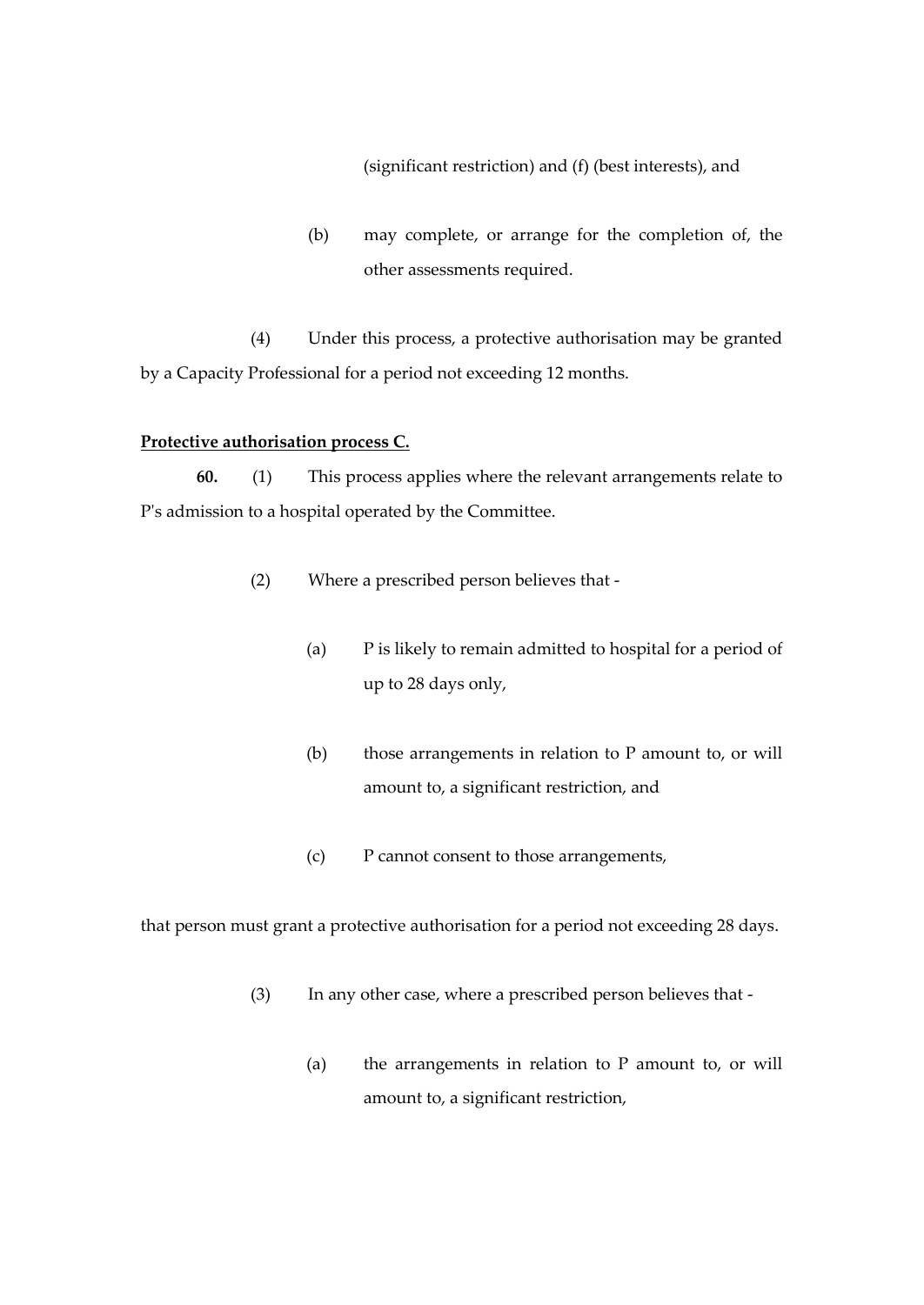(b) P cannot consent to those arrangements,

that person must -

- (i) grant a protective authorisation for a period not exceeding 28 days, and
- (ii) apply to a Capacity Professional to oversee the completion of the other assessments required by section 50.

(4) Where a prescribed person has granted a protective authorisation under subsection (2) but believes that P is likely to remain admitted to hospital after the expiry of the original 28 day period, that person must apply to a Capacity Professional to oversee the completion of the other assessments required by section 50.

- (5) A Capacity Professional
	- (a) must complete the assessments required by section 50(b) (capacity), (c) (significant restriction) and (f) (best interests), and
	- (b) may complete, or arrange for the completion of, the other assessments required.

(6) Under this process, a protective authorisation may be granted by a Capacity Professional for a period not exceeding 12 months.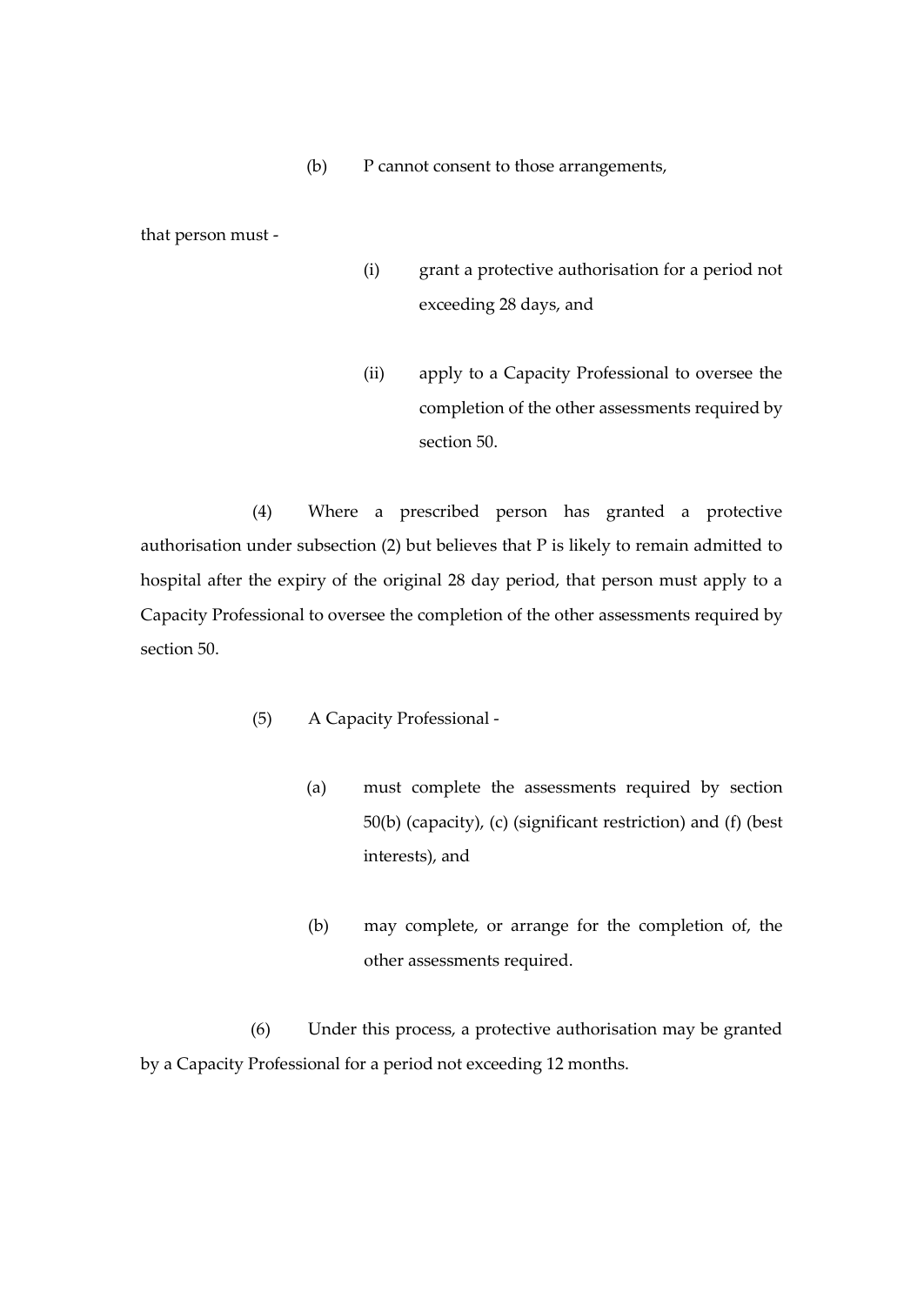# **Power of Capacity Professional to extend protective authorisation granted by prescribed person under process C.**

**61.** A Capacity Professional may extend a protective authorisation granted by a prescribed person under section 60(2) for a period of up to 7 days where that Professional believes it is necessary to do so in the best interests of P.

# **Portability of protective authorisation.**

- **62.** Where a person ("**P**") is
	- (a) subject to a protective authorisation, and
	- (b) moved to a new placement,

that protective authorisation continues to have effect, and a further protective authorisation is not required, if a Capacity Professional believes that the relevant arrangements in the new placement would not require a material condition to be varied by imposing a further restriction on P.

# **Suspension of protective authorisation.**

- **63.** A protective authorisation
	- (a) may be suspended by a Capacity Professional for a period not exceeding 1 month, but
	- (b) may only be re-activated subsequently where a Capacity Professional believes that the relevant arrangements would not require a material condition to be varied by imposing a further restriction on P.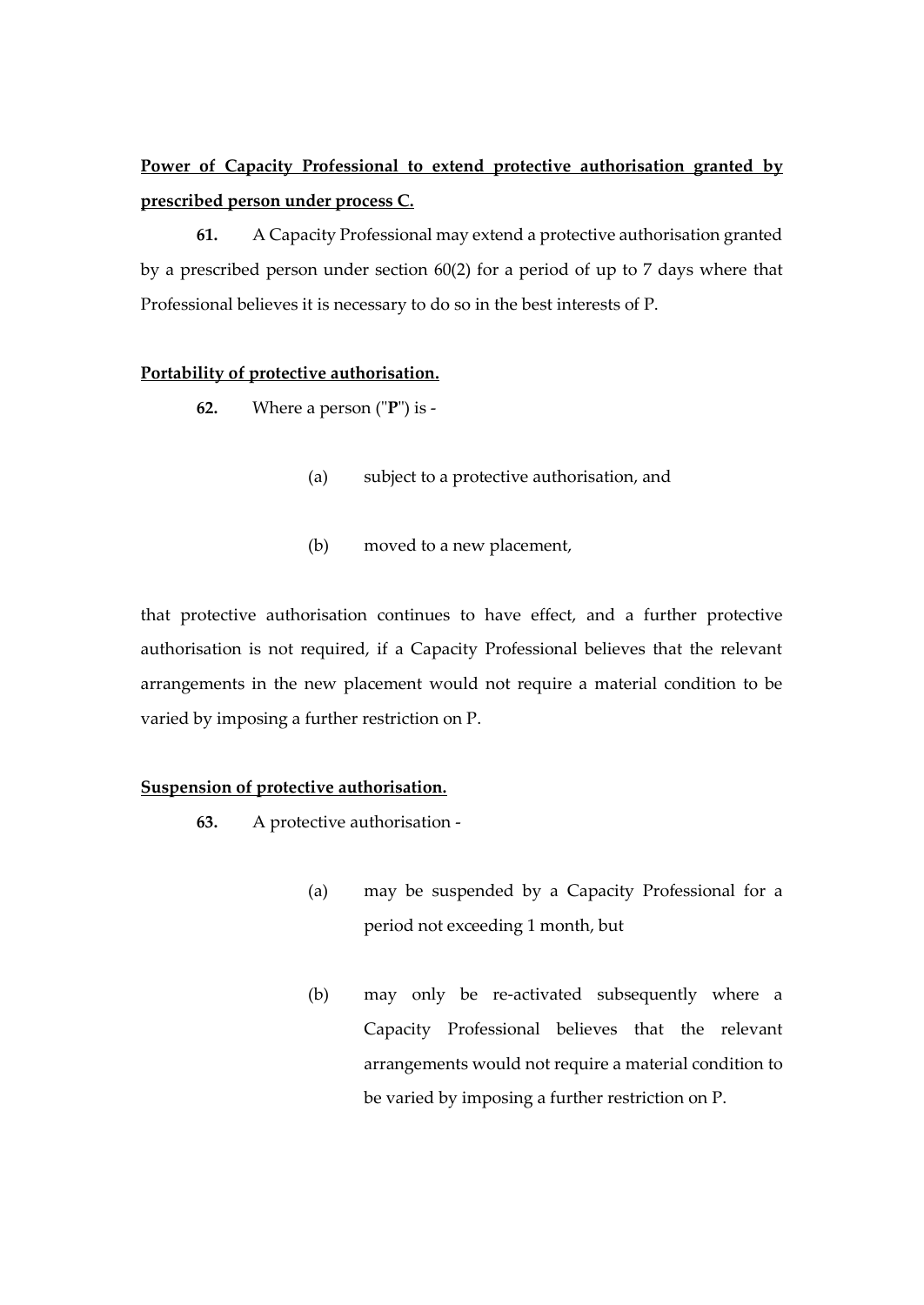# **Variation of protective authorisation.**

**64.** A Capacity Professional may vary a protective authorisation if that Professional is satisfied that -

- (a) consultation under section 67 has been carried out,
- (b) a re-assessment of the relevant qualifying requirements has taken place,
- (c) the variation is due to a change of P's placement.

# **Cessation of protective authorisation.**

- **65.** (1) A protective authorisation ceases to have effect where
	- (a) the period for which the protective authorisation was granted has expired, without it being renewed or extended,
	- (b) a Capacity Professional discharges the protective authorisation, or
	- (c) the Tribunal makes an order discharging the protective authorisation.

(2) For the avoidance of doubt, a protective authorisation does not automatically cease to have effect if P becomes subject to an order under the Mental Health Law.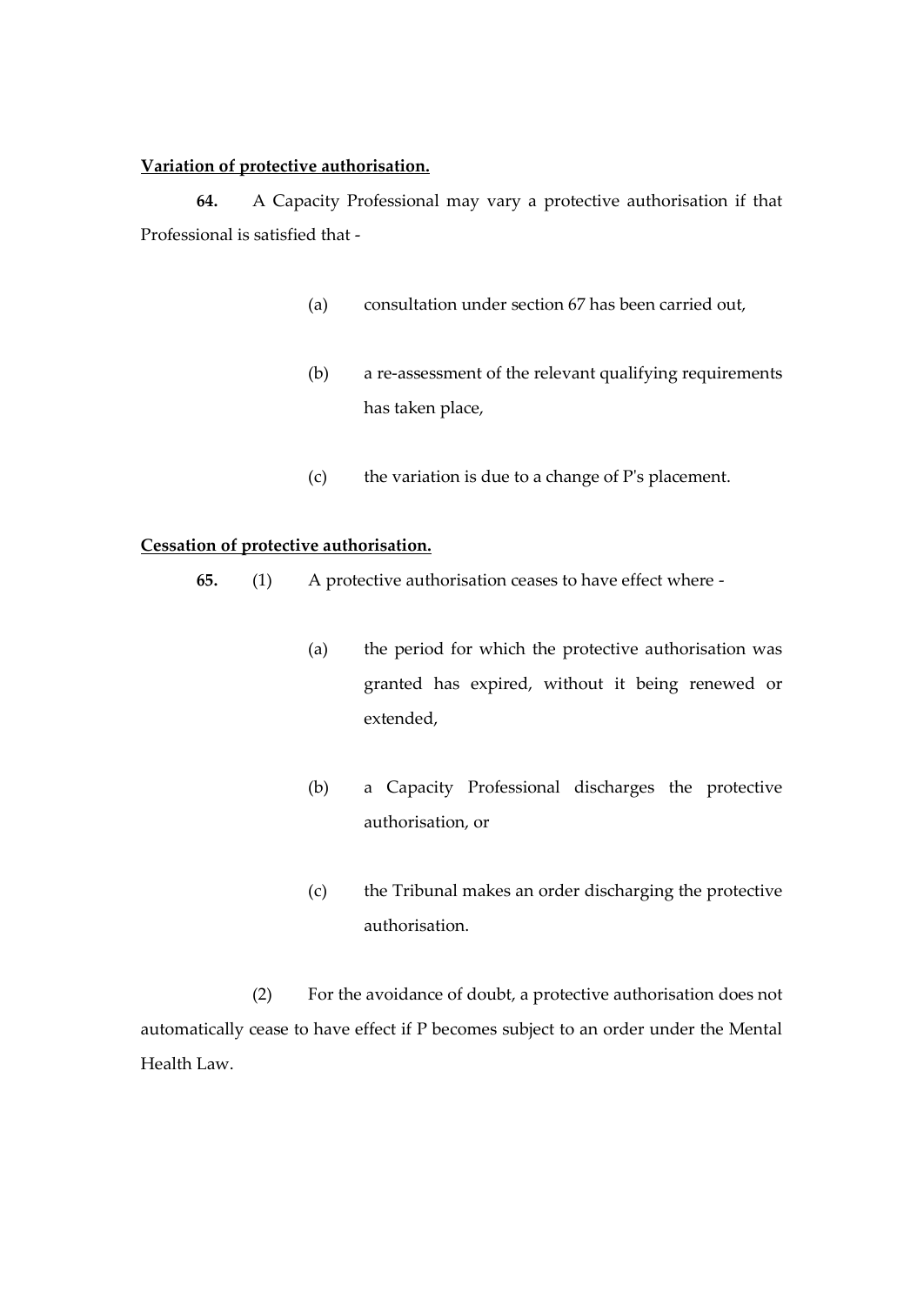### **Renewal of protective authorisation.**

**66.** (1) A Capacity Professional may, on one or more occasions, renew a protective authorisation in accordance with this section for a specified period ("**the renewal period**") of up to 12 months.

(2) For the avoidance of doubt, a protective authorisation which has ceased to have effect cannot be renewed.

(3) A Capacity Professional may renew a protective authorisation if -

- (a) the Capacity Professional is satisfied
	- (i) that the qualifying requirements continue to be met, and
	- (ii) that it is unlikely that there will be any significant change in P's condition during the renewal period which would affect whether those requirements are met, and
- (b) the Capacity Professional has carried out consultation under section 67.

# **Consultation.**

- **67.** (1) Consultation under this section must be carried out with
	- (a) the person subject to the protective authorisation ("**P**"),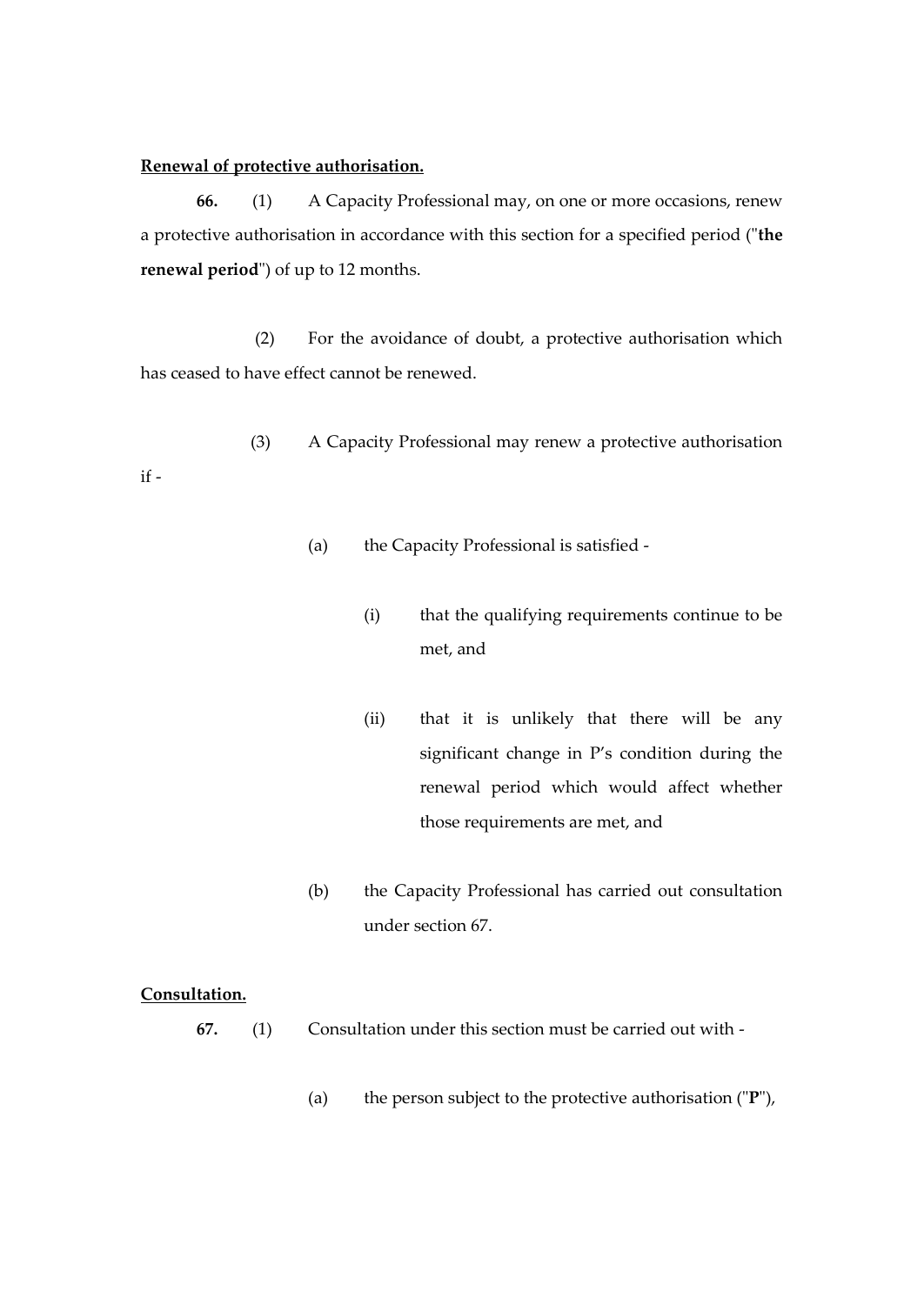- (b) P's Representative (including an attorney under a valid lasting power of attorney granted by P or a guardian appointed for P by a court), or any person named by P as someone to be consulted about arrangements of the kind in question, and
- (c) any person engaged in caring for P or interested in P's welfare.

(2) The main purpose of the consultation under this section is to try to ascertain P's wishes or feelings in relation to the arrangements.

(3) If it is not practicable or appropriate to consult a particular person falling within subsection (1), the duty to consult that person does not apply.

#### *Reassessment and challenge*

### **Power and duty of Capacity Professional to reassess the qualifying requirements.**

**68.** (1) Subject to subsection (2), a Capacity Professional may at any time complete, or arrange for the completion of, any reassessment required for the grant of a protective assessment.

(2) A Capacity Professional must complete, or arrange for the completion of, the relevant reassessments -

- (a) if a reasonable request is made by a person named in section 67(1),
- (b) if P becomes subject to an order under the Mental Health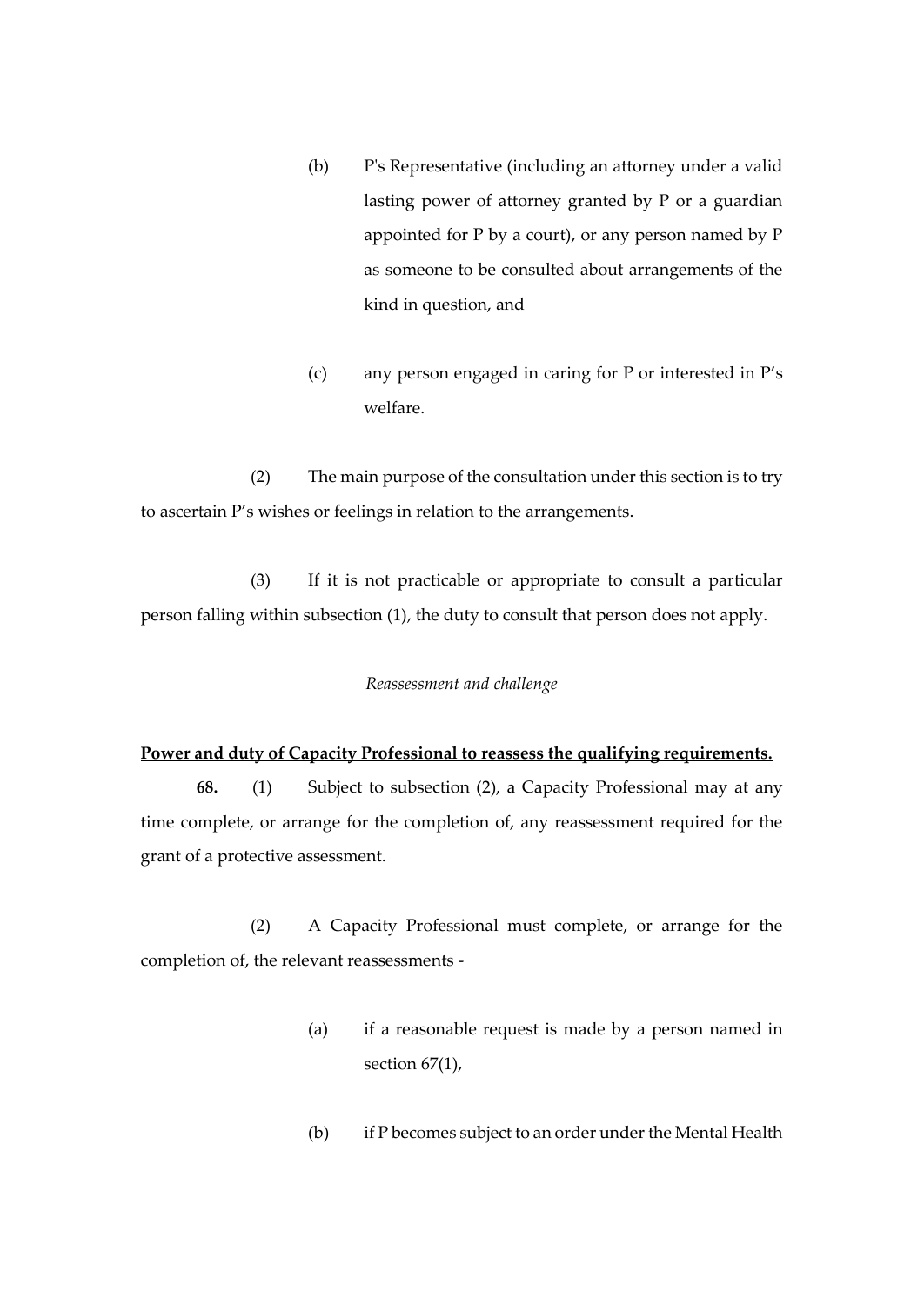Law,

- (c) if subsection (3) applies, and
- (d) if (in any other case) a Capacity Professional becomes aware of a significant change in P's condition or circumstances.
- (3) This subsection applies where
	- (a) the arrangements provide for P to reside in, or to receive care or treatment at, a specified placement,
	- (b) the Capacity Professional becomes aware that P does not wish to reside in, or to receive care or treatment at, that placement.

# **Challenge to protective authorisation.**

**69.** (1) The following persons may apply to the Tribunal to challenge a protective authorisation in relation to a person ("**P**") -

- (a) P,
- (b) P's Representative,
- (c) an ICR, or
- (d) where P is under 18, any person with parental responsibility.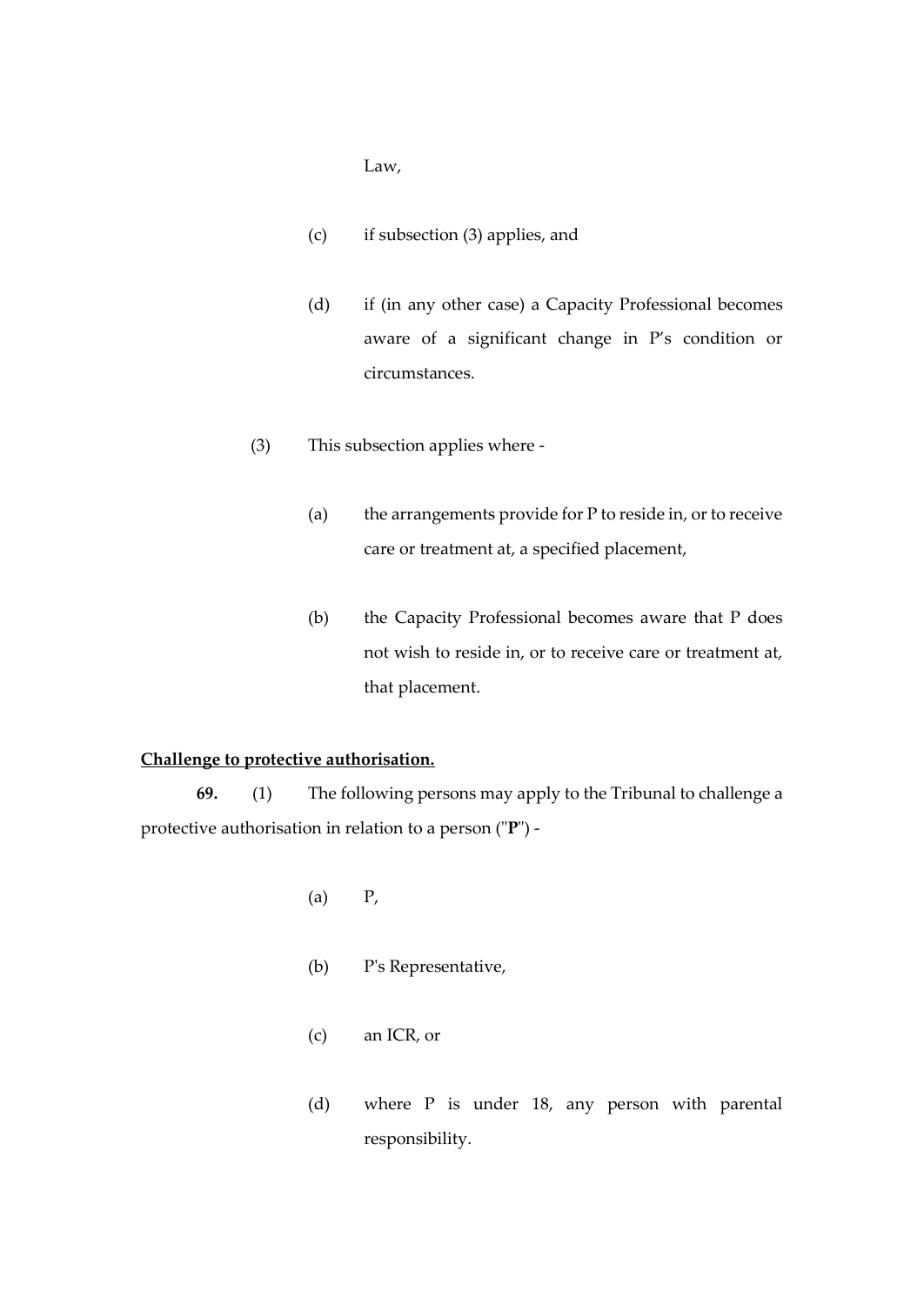(2) Any application to the Tribunal must be made in accordance with rules of court made under section 83.

# **Referral of protective authorisation.**

**70.** (1) Without prejudice to any other power or duty to refer a matter to the Tribunal, and subject to subsection (2), a Capacity Professional may refer P's case to the Tribunal for consideration.

(2) A Capacity Professional may not make a referral under subsection (1) where an application has been made to the Tribunal under section 69 and -

- (a) it has not been withdrawn, or
- (b) no determination has been reached by the Tribunal in relation to the application.

(3) Any referral to the Tribunal must be made in accordance with rules of court made under section 83.

### *Representatives*

#### **Person's representative.**

**71.** (1) Where a protective authorisation is granted in relation to a person ("**P**"), a Capacity Professional must appoint a representative for P ("**P's Representative**") as soon as reasonably practicable.

(2) A person may only be appointed as P's Representative if that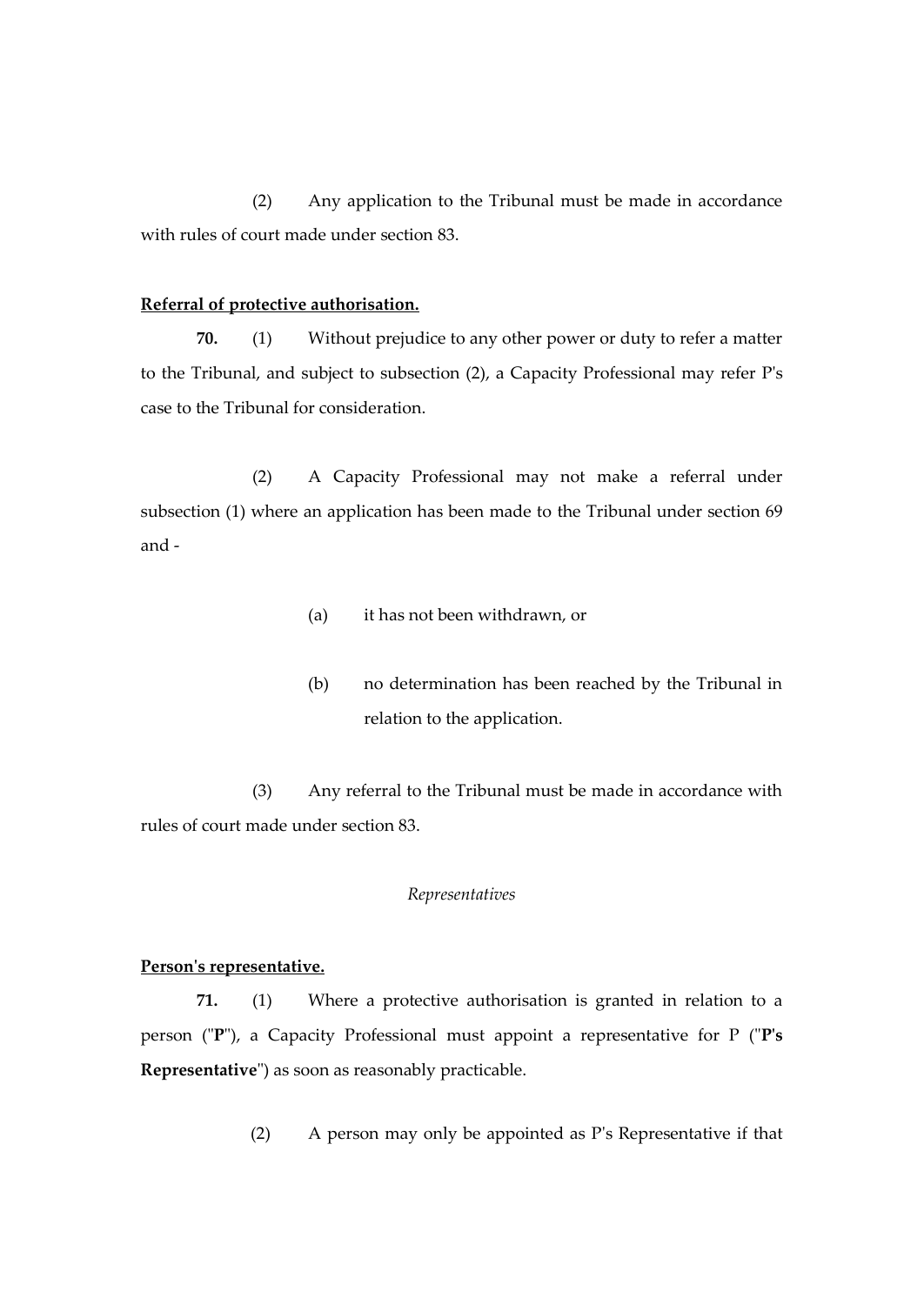#### person -

- (a) has attained the age of 18,
- (b) consents to carry out the functions set out in subsection (3), and
- (c) is, in the opinion of the Capacity Professional, an appropriate person to -
	- (i) carry out those functions, and
	- (ii) otherwise represent P in relation to the protective authorisation.
- (3) The functions of P's Representative are to
	- (a) maintain regular contact with P, whether by visiting in person or otherwise, and
	- (b) in relation to the protective authorisation
		- (i) provide support to P so that P may participate as fully as possible in any relevant decision,
		- (ii) obtain and evaluate relevant information,
		- (iii) ascertain what P's wishes and feelings are, or would be likely to be if P had capacity, in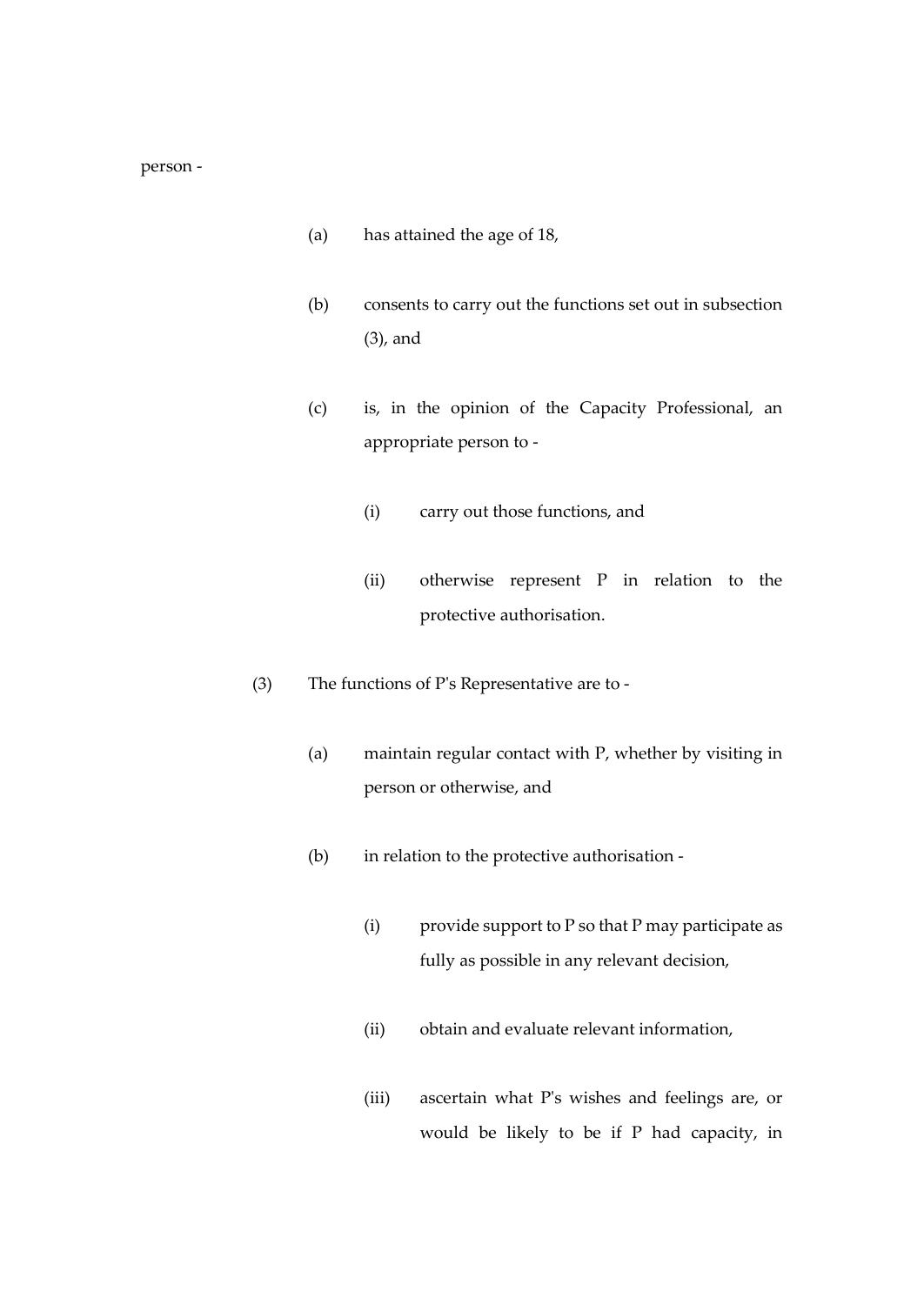relation to the relevant arrangements for P's care,

- (iv) represent P's wishes and feelings in relation to any reassessment or challenge (including making any application), and
- (v) do, or arrange to have done, any other reasonably practicable thing to support P.

(4) P's Representative may take all steps necessary to carry out the functions set out in subsection (3), and in particular -

(a) may interview P in private, and

-

- (b) may, at all reasonable times, examine and take copies of
	- (i) any health record of P, and
	- (ii) any record of, or held by, an Island authority and compiled in connection with a social services function,

which the person holding the record considers may allow P's Representative to carry out the functions set out in subsection (3).

(5) For the avoidance of doubt, P's Representative has the same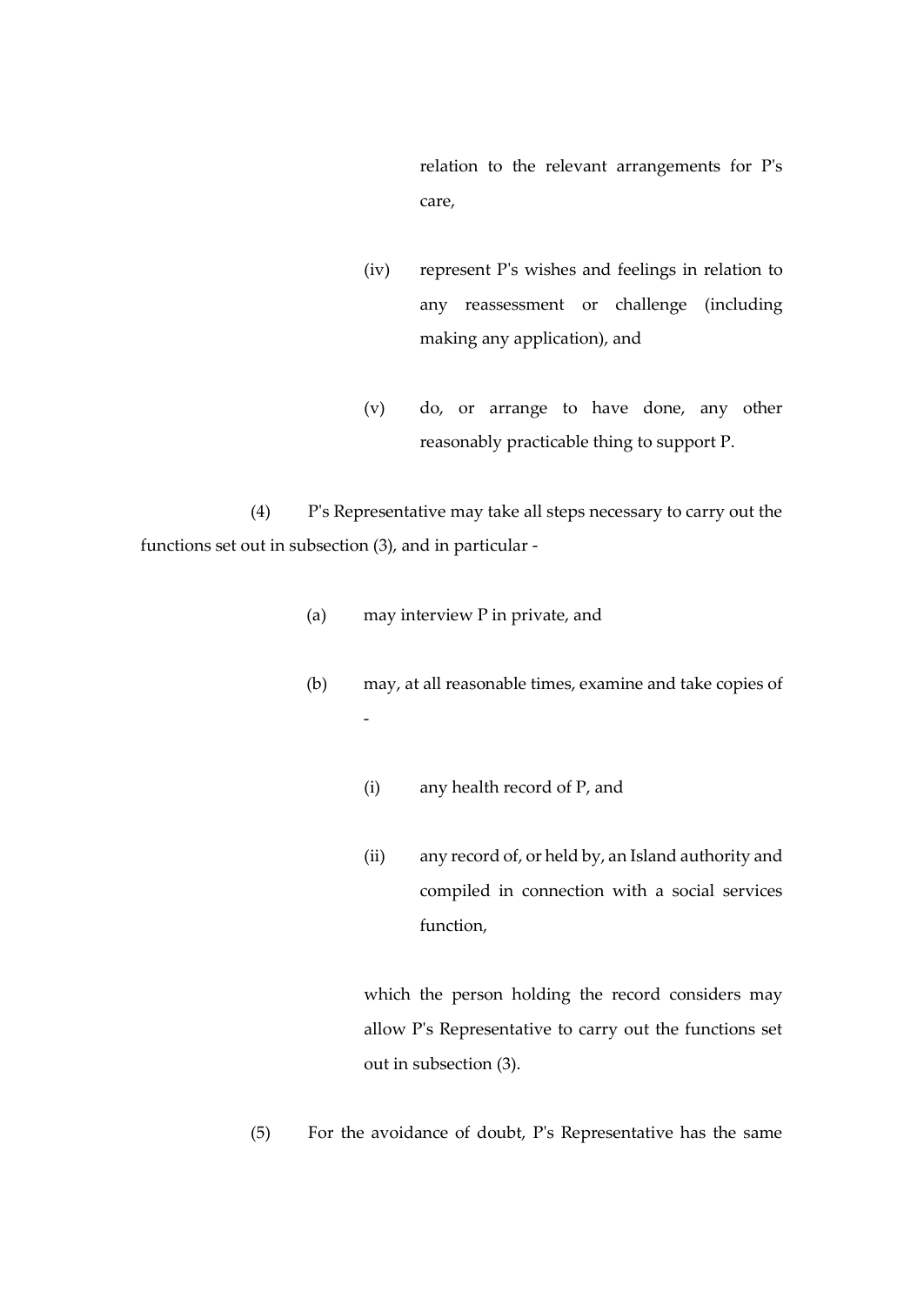rights to challenge any decision as if the representative were any other person engaged in caring for P or interested in P's welfare.

(6) Where P's Representative is appointed under subsection (1), the Capacity Professional must take such steps as are reasonably practicable to help P and P's Representative understand -

- (a) the effect, purpose and duration of the protective authorisation,
- (b) any conditions to which the authorisation is subject,
- (c) the right to request a re-assessment of the qualifying requirements of the protective authorisation by a Capacity Professional,
- (d) the right to make an application to the relevant court or tribunal challenging the protective authorisation,
- (e) any other right to make a complaint concerning the protective authorisation,
- (f) how to exercise the rights set out in paragraphs (c) to (e), and
- (g) the right to request the appointment of an ICR under Part 7.
- (7) Where P's Representative -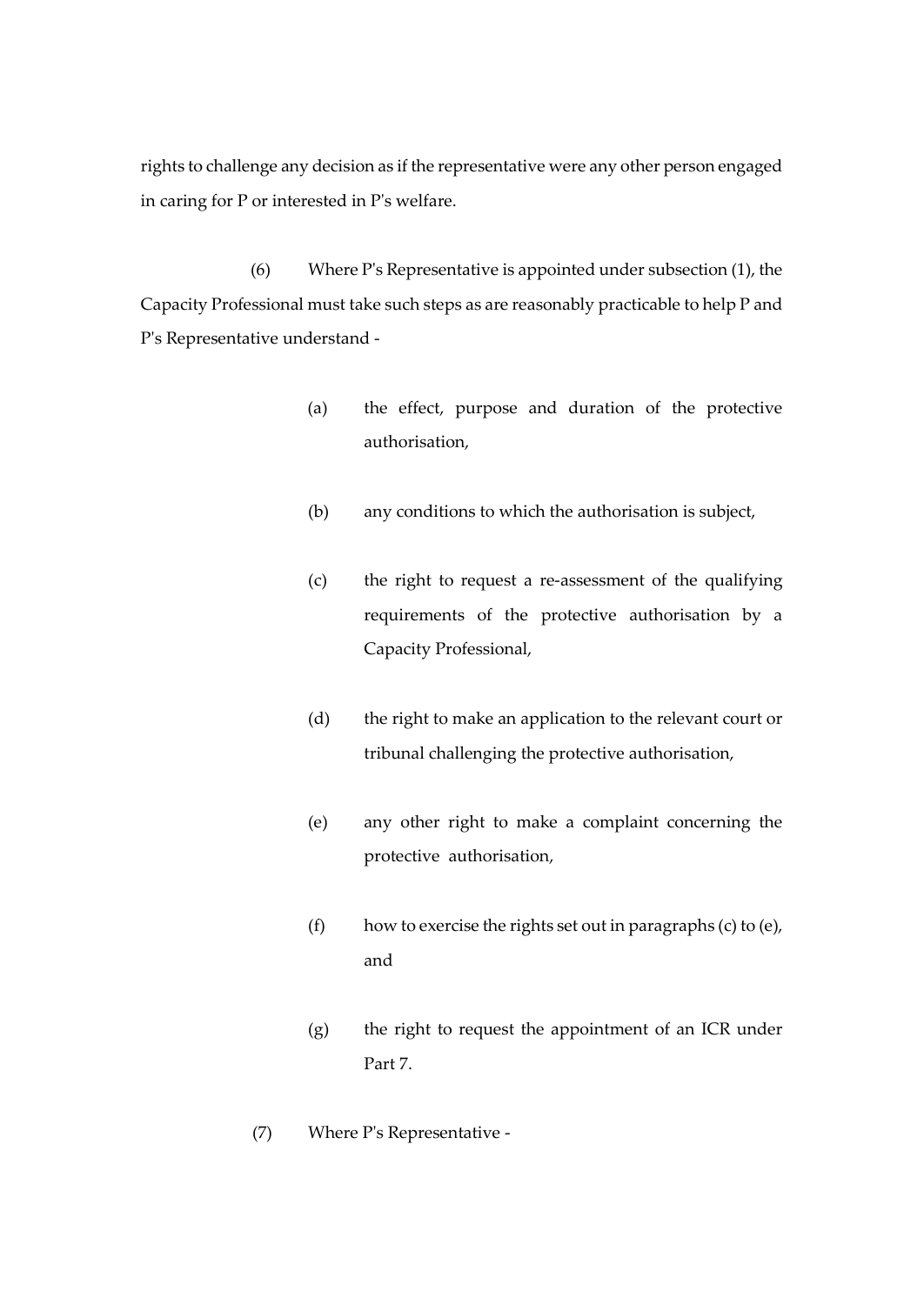- (a) no longer wishes to carry out the functions set out in subsection (3), or
- (b) is, in the Capacity Professional's opinion, unfit or otherwise unable to carry out those functions,

the Capacity Professional may appoint another person as P's Representative in the first person's place in accordance with this section.

- (8) The Committee may by regulation
	- (a) amend subsections (2) and (3),
	- (b) make such other provision as to the functions of representatives appointed under this section as it thinks fit.

### *General*

# **Amendment of this Part.**

**72.** (1) The States may by Ordinance amend this Part where it appears to the States to be necessary or expedient to do so for the purpose of -

- (a) protecting persons who fall within this Part from harm,
- (b) promoting the proper care of those persons,
- (c) facilitating the fair and efficient carrying out of the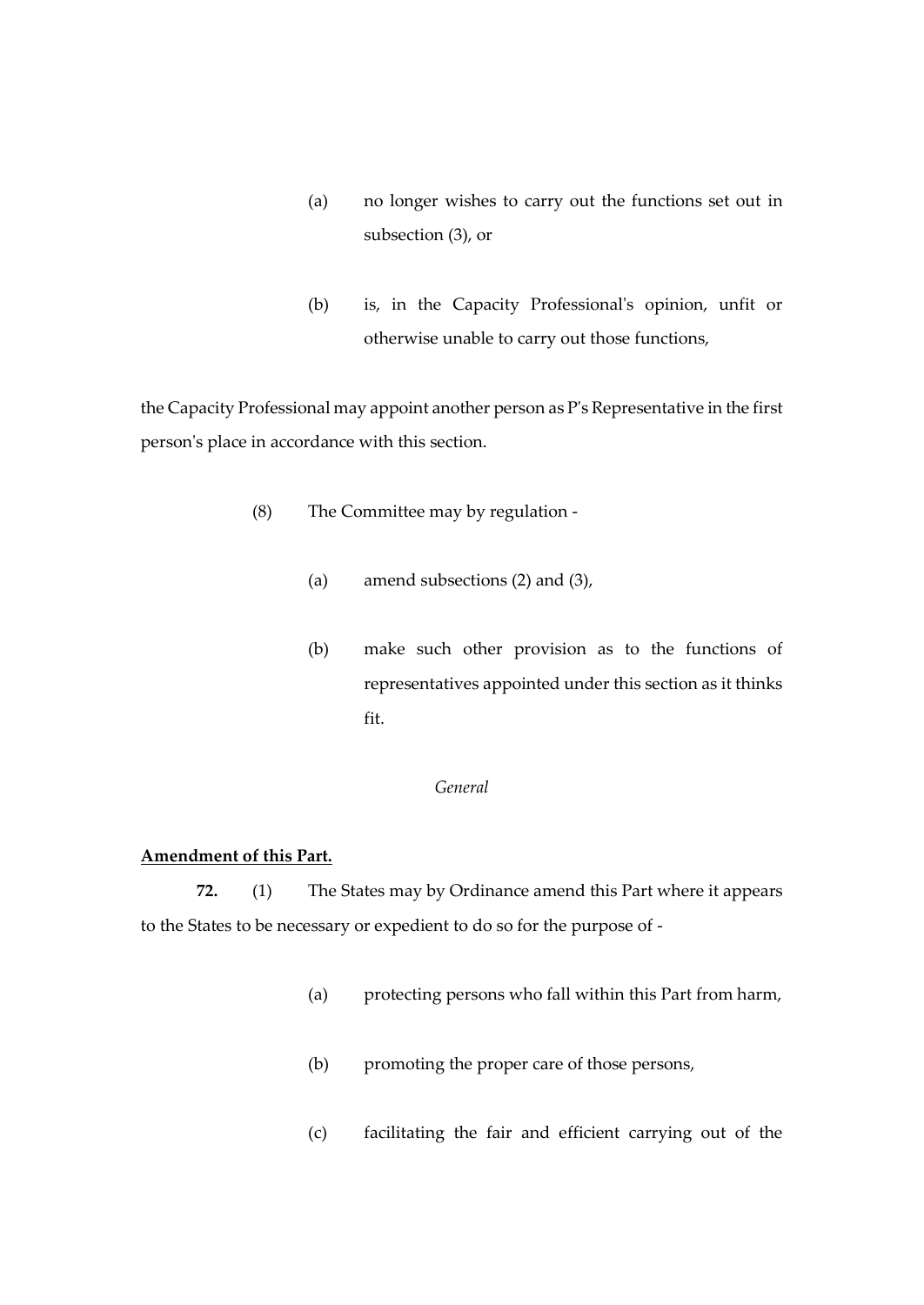functions of Capacity Professionals, P's Representatives and ICRs, and

(d) discharging any international obligation to which the Bailiwick, or any part thereof, is subject.

(2) An Ordinance made under this Law by the States applying in Sark ceases to have effect in Sark if, at the first or second meeting of the Chief Pleas of Sark following the approval date, the Chief Pleas resolve to disapprove its application to Sark.

(3) If the Chief Pleas of Sark resolves to disapprove the application of an Ordinance in accordance with subsection (2), the Ordinance ceases to have effect in Sark, but without prejudice to -

- (a) anything done under the Ordinance in Sark, or
- (b) the making of a new Ordinance having effect in Sark.

(4) Subsection (1) is without prejudice to any other provision of this Law conferring power to make Ordinances and vice versa.

# PART 9

# SAFEGUARDING

# **Safeguarding.**

**73.** (1) The States may by Ordinance make such provision as they see fit in relation to safeguarding vulnerable persons aged 18 or over ("**vulnerable persons**").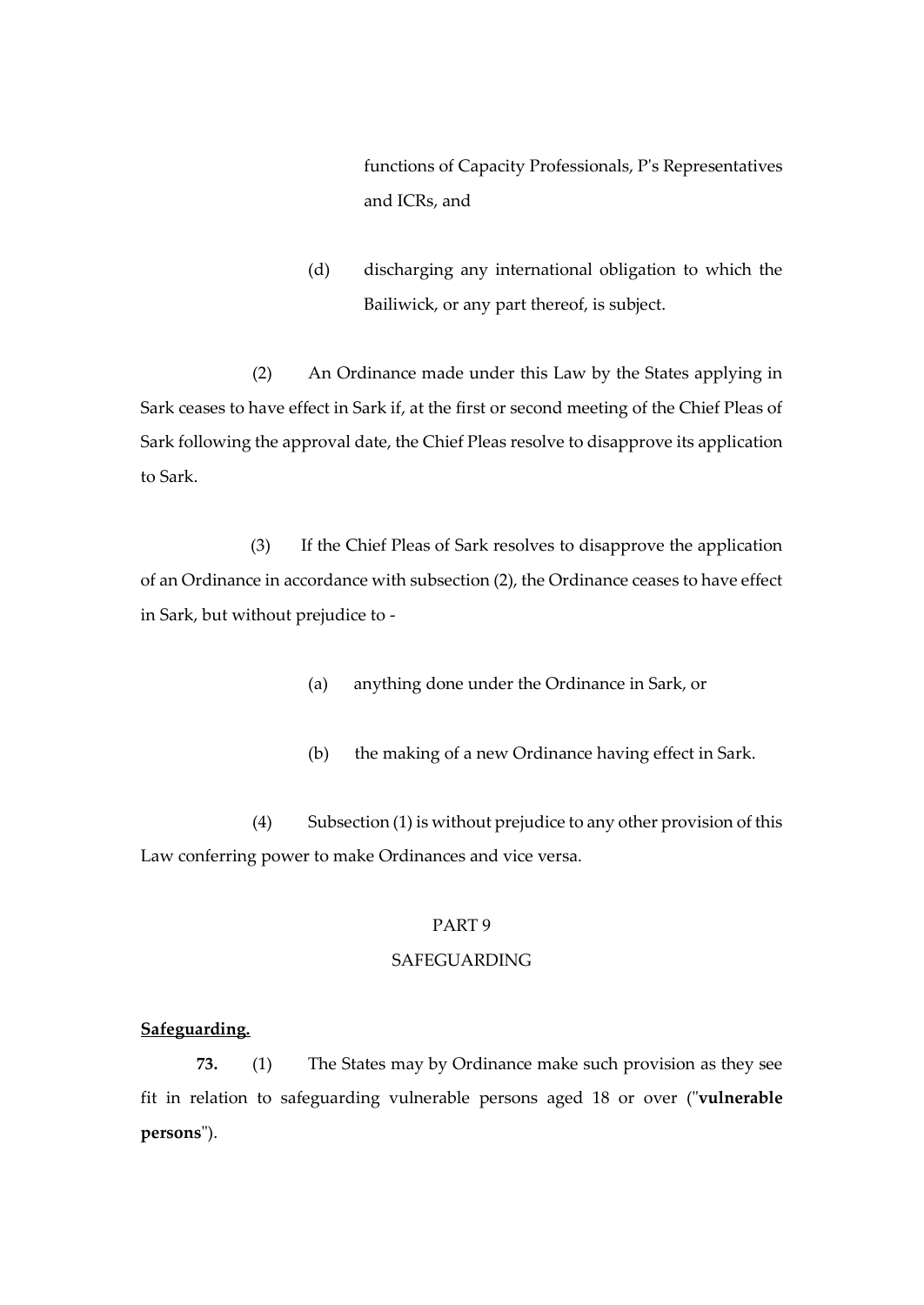(2) The Chief Pleas of Sark may by Ordinance make such provision as they see fit in relation to safeguarding vulnerable persons.

(2) Without limiting the power set out in subsection (1) or (2), an Ordinance under that subsection may, in particular, make provision in relation to -

- (a) the grounds for, and conduct of, safeguarding enquiries,
- (b) the establishment of any body to help and protect vulnerable persons in the Bailiwick or any part thereof,
- (c) the grounds for, and conduct of, safeguarding vulnerable persons reviews,
- (e) the disclosure, and sharing, of information for the purposes of safeguarding vulnerable persons, and
- (f) rights of entry and rights to require information or the production of documents from any person in relation to any safeguarding enquiry or safeguarding vulnerable persons review,
- (g) the creation and punishment of offences for contravention of any rights set out in paragraph (f).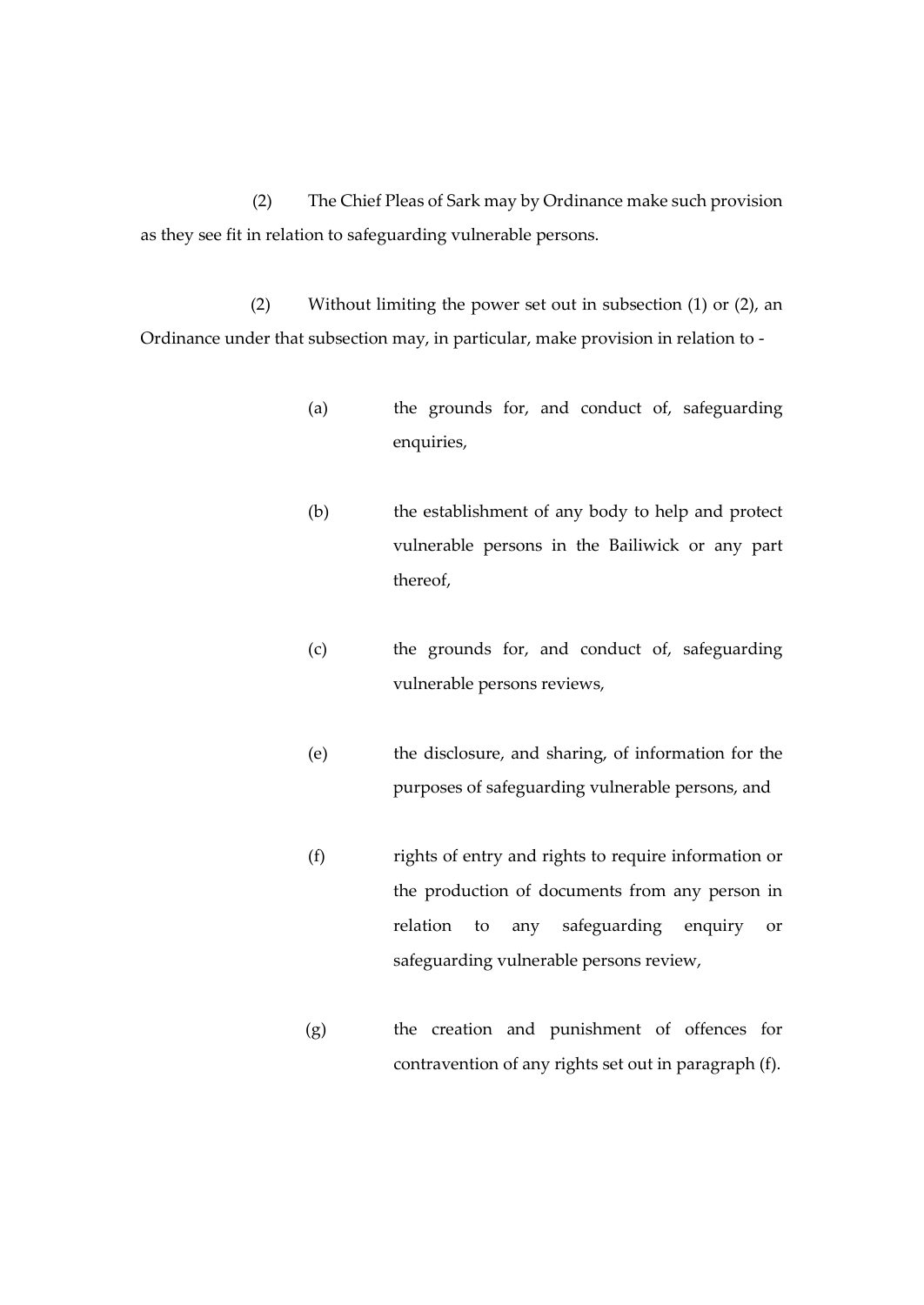### PART 10

# GENERAL PROVISIONS

#### *Research*

### **Research: power to make Ordinances.**

**74.** The States may by Ordinance make such provision as they think fit in relation to research involving persons who lack capacity.

### *Criminal provisions*

# **Ill-treatment or neglect.**

- **75.** (1) A person ("**D**")
	- (a) who ill-treats or wilfully neglects a person ("**P**") who lacks, or whom D reasonably believes to lack, capacity to consent to the acts which constitute the ill-treatment or wilful neglect, and
	- (b) who
		- (i) has the care of P,
		- (ii) is an attorney under a lasting power of attorney created by P, or
		- (iii) is a guardian appointed by the court for P,

is guilty of an offence.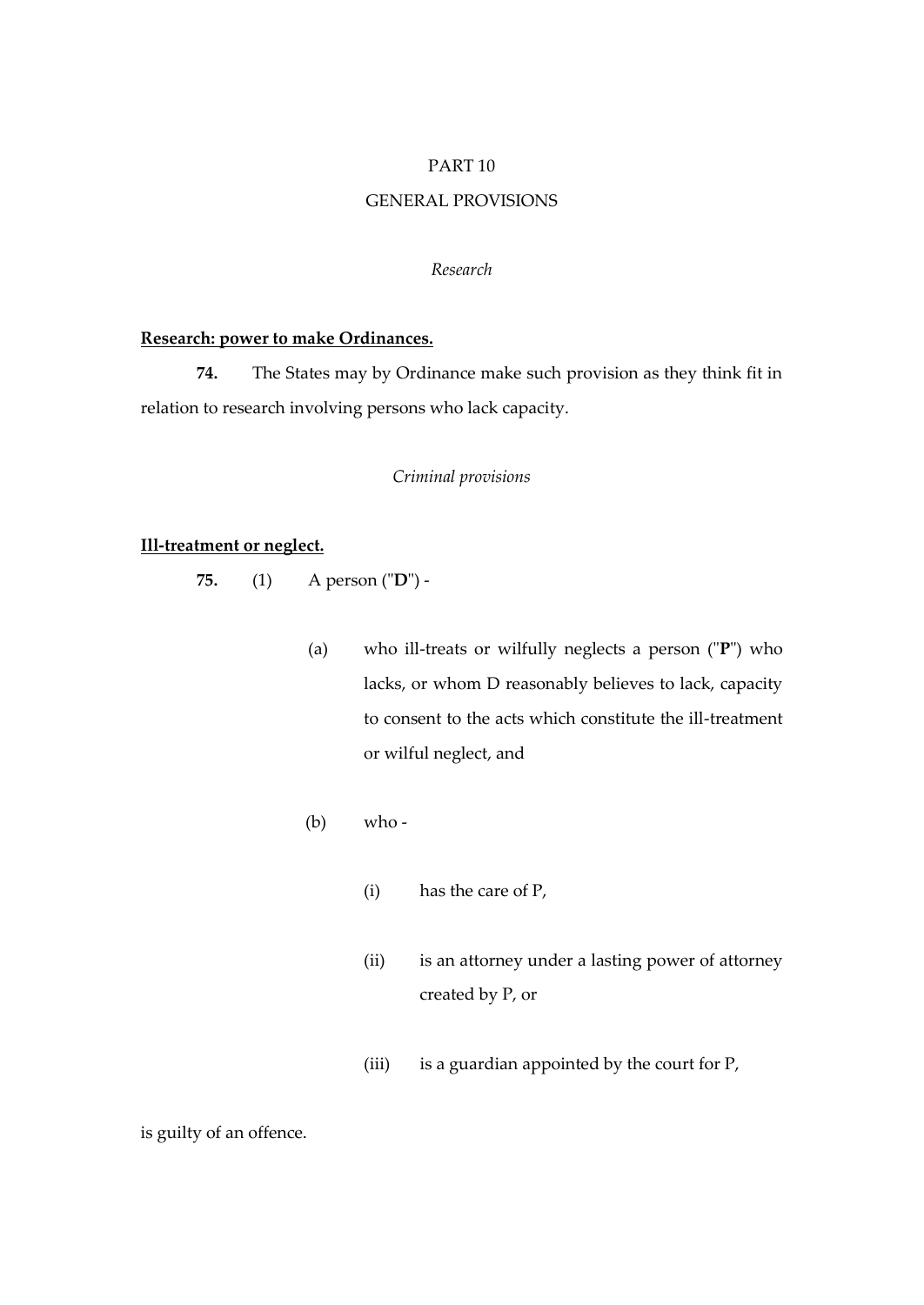- (2) A person guilty of an offence under this section is liable
	- (a) on summary conviction, to imprisonment for a term not exceeding 2 years or a fine not exceeding level 5 on the uniform scale, or both,
	- (b) on conviction on indictment, to imprisonment for a term not exceeding 5 years or a fine, or both.

# **Effect on criminal law.**

**76.** For the avoidance of doubt, it is hereby declared that nothing in this Law is to be taken to affect the law relating to murder or manslaughter, or the operation of section 5 of the Homicide and Suicide (Bailiwick of Guernsey) Law, 2006**<sup>l</sup>** (criminal liability for complicity in another's suicide).

# *General*

# **Disclosure.**

**77.** (1) A person ("**A**") may disclose any information or document to another person ("**B**") for the purposes of -

\_\_\_\_\_\_\_\_\_\_\_\_\_\_\_\_\_\_\_\_\_\_\_\_\_\_\_\_\_\_\_\_\_\_\_\_\_\_\_\_\_\_\_\_\_\_\_\_\_\_\_\_\_\_\_\_\_\_\_\_\_\_\_\_\_\_\_\_\_

- (a) carrying out a function under, or making a decision in accordance with, this Law, or
- (b) permitting B to carry out any preparatory steps related
- <sup>1</sup> Order in Council No. XX of 2009.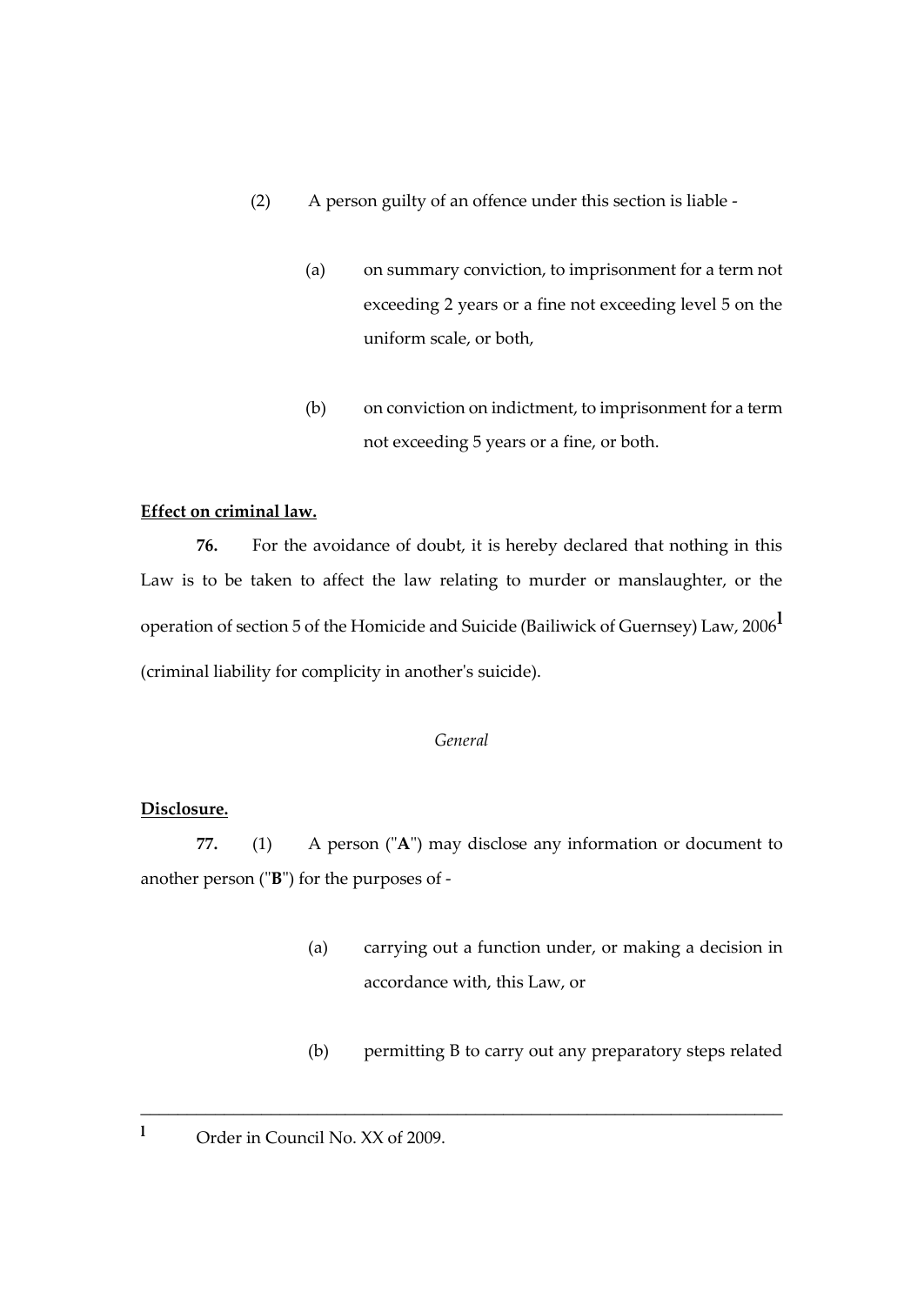to carrying out such a function or making such a decision,

where it is the best interests of the person for whom the function is being carried out or in respect of whom the decision is being made (as the case may be) for the disclosure to take place.

(2) Except as provided by subsection (3), the supply of information under this section is to be taken not to breach any restriction on the disclosure of information (however arising or imposed).

(3) This section does not authorise the doing of anything that contravenes the Data Protection (Bailiwick of Guernsey) Law, 2017.

(4) This section does not affect a power to supply information that exists apart from this section.

# **Power to carry Law into effect by Ordinance.**

**78.** (1) The States may by Ordinance make such other provision as they think fit for the purposes of carrying this Law into effect in Guernsey and Alderney.

(2) The Chief Pleas may by Ordinance make such additional provision as they think fit for the purposes of carrying this Law into effect in Sark.

### **Savings and transitional provisions, etc.**

**79**. (1) The States by Ordinance may make such provision as they see fit in relation to savings and transitional provisions, including the making of consequential amendments and repeals.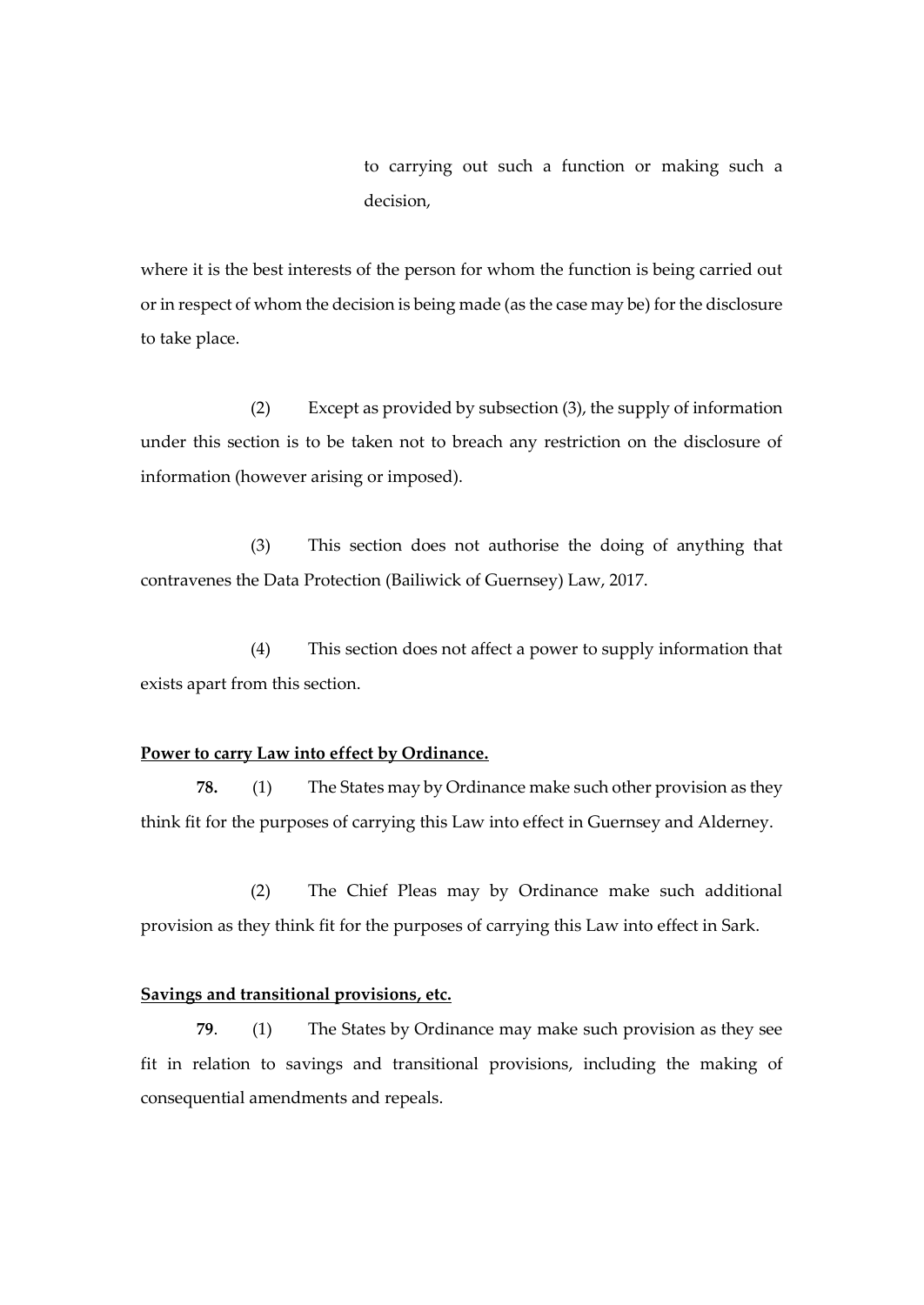(2) Without limiting the power under subsection (1), an Ordinance made under this section may amend the Mental Health (Bailiwick of Guernsey) Law, 2010 or any enactment made under that Law in order to make any amendments necessary for the purpose of this Law in relation to the Mental Health and Capacity Review Tribunal.

(3) This section is without prejudice to section 20 of the Interpretation and Standard Provisions (Bailiwick of Guernsey) Law, 2016**m**.

# **Code of practice.**

**80.** (1) The Committee shall prepare and issue a code of practice (a "**code**") -

- (a) for the guidance of persons assessing whether a person has capacity in relation to any matter,
- (b) for the guidance of persons acting in connection with the care or treatment of another person,
- (c) for the guidance of attorneys under lasting powers of attorney,
- (d) with respect to advance decisions and advance care plans,
- (e) for the guidance of persons acting in connection with

\_\_\_\_\_\_\_\_\_\_\_\_\_\_\_\_\_\_\_\_\_\_\_\_\_\_\_\_\_\_\_\_\_\_\_\_\_\_\_\_\_\_\_\_\_\_\_\_\_\_\_\_\_\_\_\_\_\_\_\_\_\_\_\_\_\_\_\_\_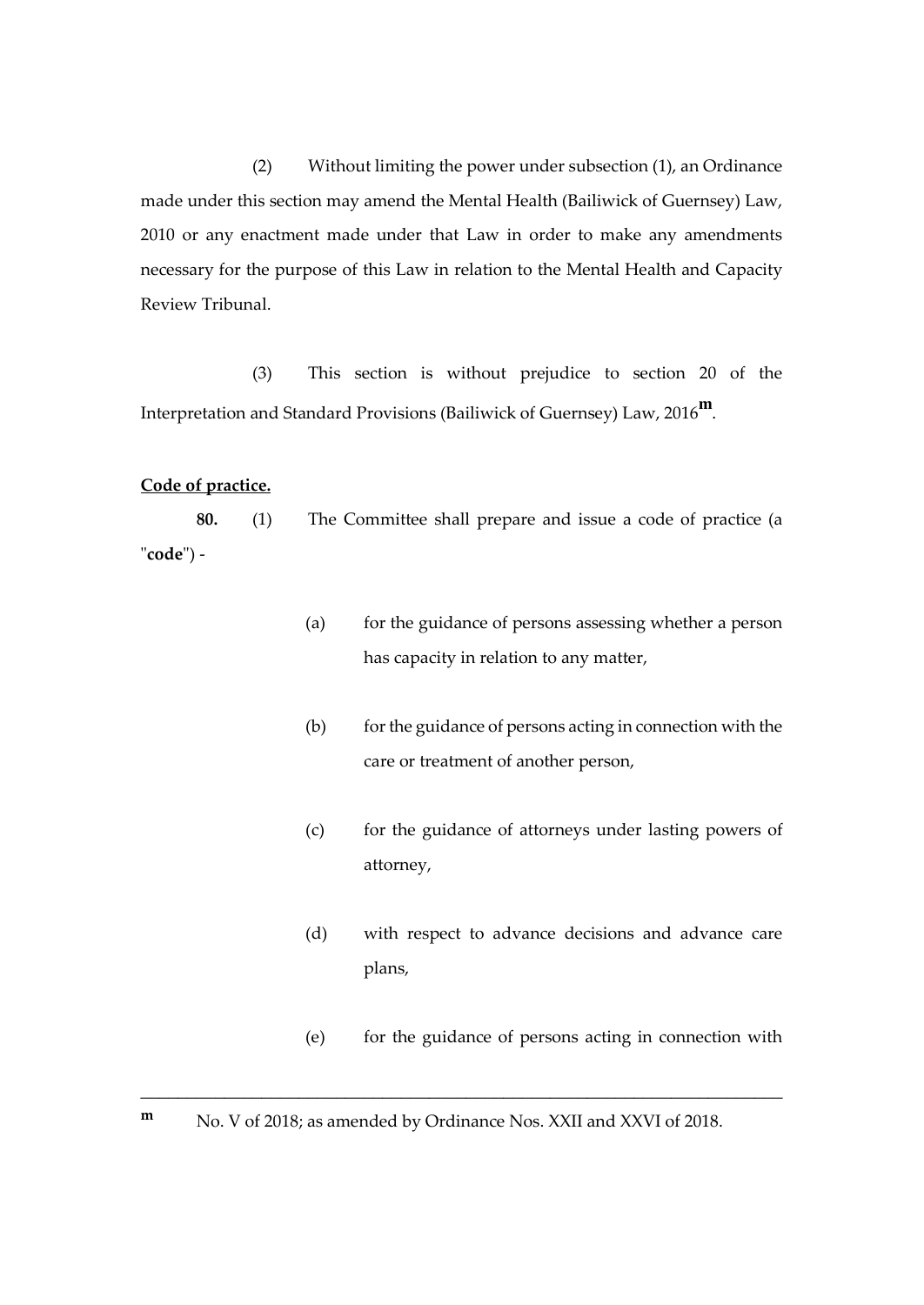protective authorisations, and

- (f) with respect to such other matters concerned with this Law as it thinks fit.
- (2) The Committee may from time to time revise a code.

(3) It is the duty of a person to have regard to any relevant code when acting in relation to a person who lacks capacity and is doing so in one or more of the following ways -

- (a) as the attorney under a lasting power of attorney,
- (b) as a person acting in relation to a protective authorisation,
- (c) in a professional capacity, or
- (d) for remuneration.

(4) If it appears to a court or tribunal conducting any criminal or civil proceedings that -

- (a) a provision of a code, or
- (b) a failure to comply with a code,

is relevant to a question arising in the proceedings, the provision or failure must be taken into account in deciding the question.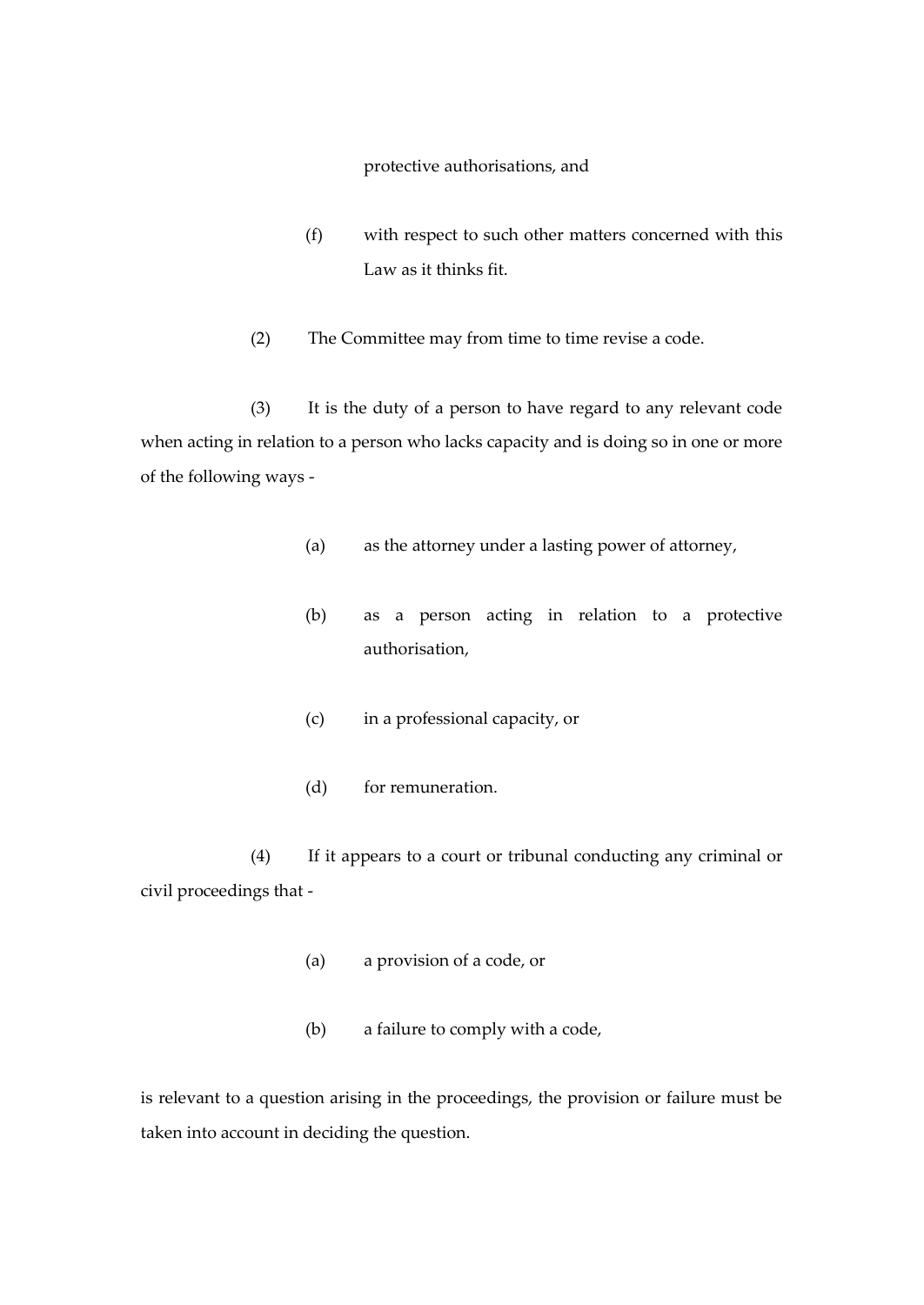(5) Before preparing or revising a code, the Committee must consult such persons as it considers appropriate, including but not limited to -

- (a) the Policy and Finance Committee of the States of Alderney, and
- (b) the Policy and Finance Committee of the Chief Pleas.

(6) The Committee must arrange for any code that it has issued to be published in such a way as it considers appropriate for bringing the code to the attention of persons likely to be concerned with its provisions.

# **Laying of regulations.**

**81.** Regulations under this Law shall be laid before a meeting of the States as soon as possible after being made; and, if at that or the next meeting the States resolve that the regulations be annulled, then they shall cease to have effect, but without prejudice to anything done under them or to the making of new regulations.

# **Special provisions governing application of regulations and codes of practice to Sark.**

**82.** Regulations made, and any code of practice issued, by the Committee shall not have effect in respect of Sark until, and unless, they have been approved by resolution of the Medical & Emergency Services Committee of the Chief Pleas.

## **Rules of court.**

**83.** (1) Subject to subsection (3), a court may by order make rules dealing with all procedural and incidental matters arising under this Law, and generally for carrying this Law into effect.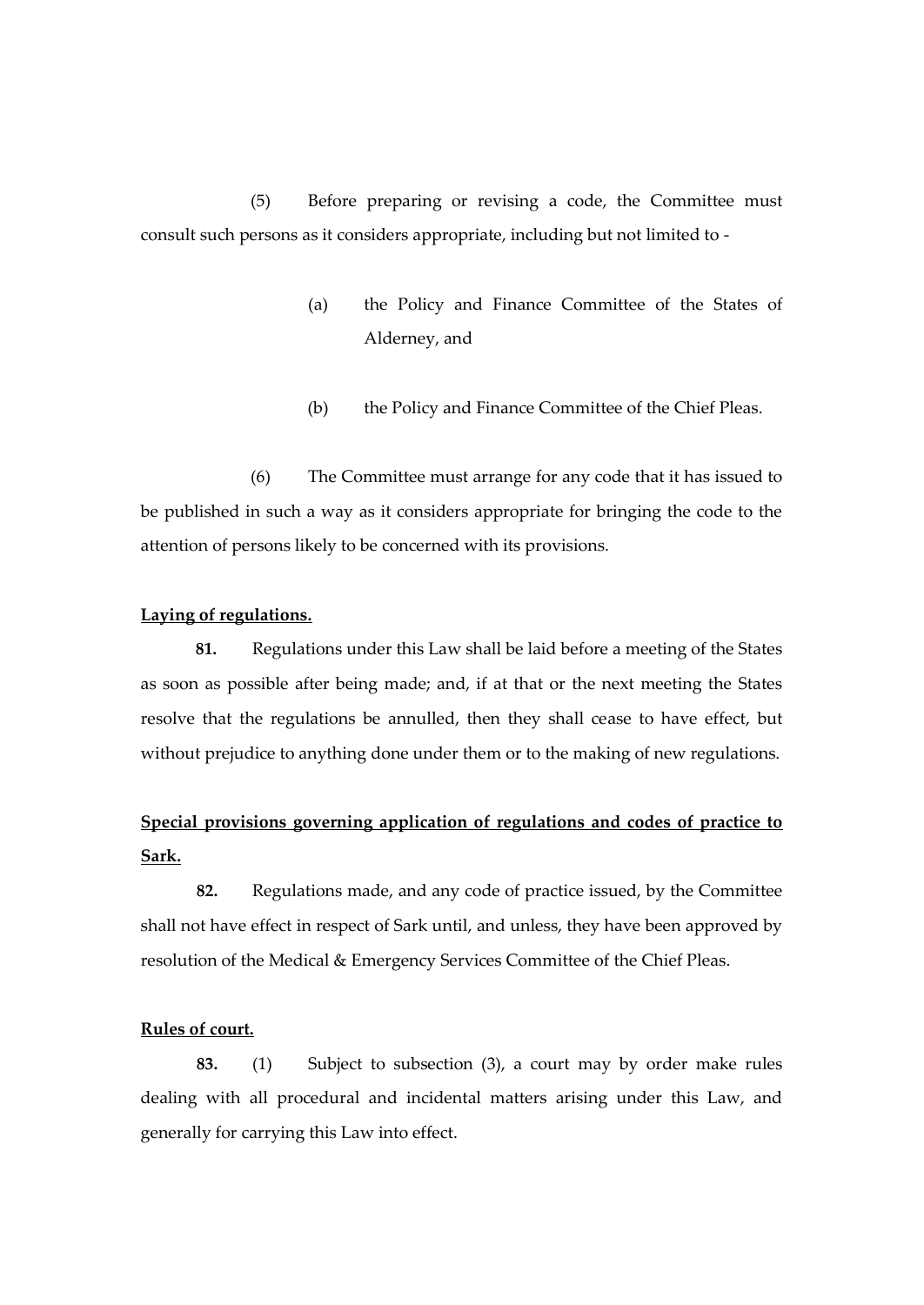- (2) Rules under subsection (1) may, without limitation be made
	- (a) in respect of the practice and procedure to be followed in connection with proceedings before the court under this Law, and
	- (b) without prejudice to the generality of paragraph (a), generally in respect of -
		- (i) applications under this Law (including the hearing and determination of applications otherwise than in open court),
		- (ii) practice and procedure under this Law before the court, and
		- (iii) in the case of the Royal Court, practice and procedure under this Law before the Tribunal,
	- (c) in respect of evidence including, without limitation, rules as to the admission of evidence and evidential presumptions,
	- (d) for the visiting and interviewing of persons in private by or under the directions of the court, and
	- (e) in respect of the joinder of such persons as parties.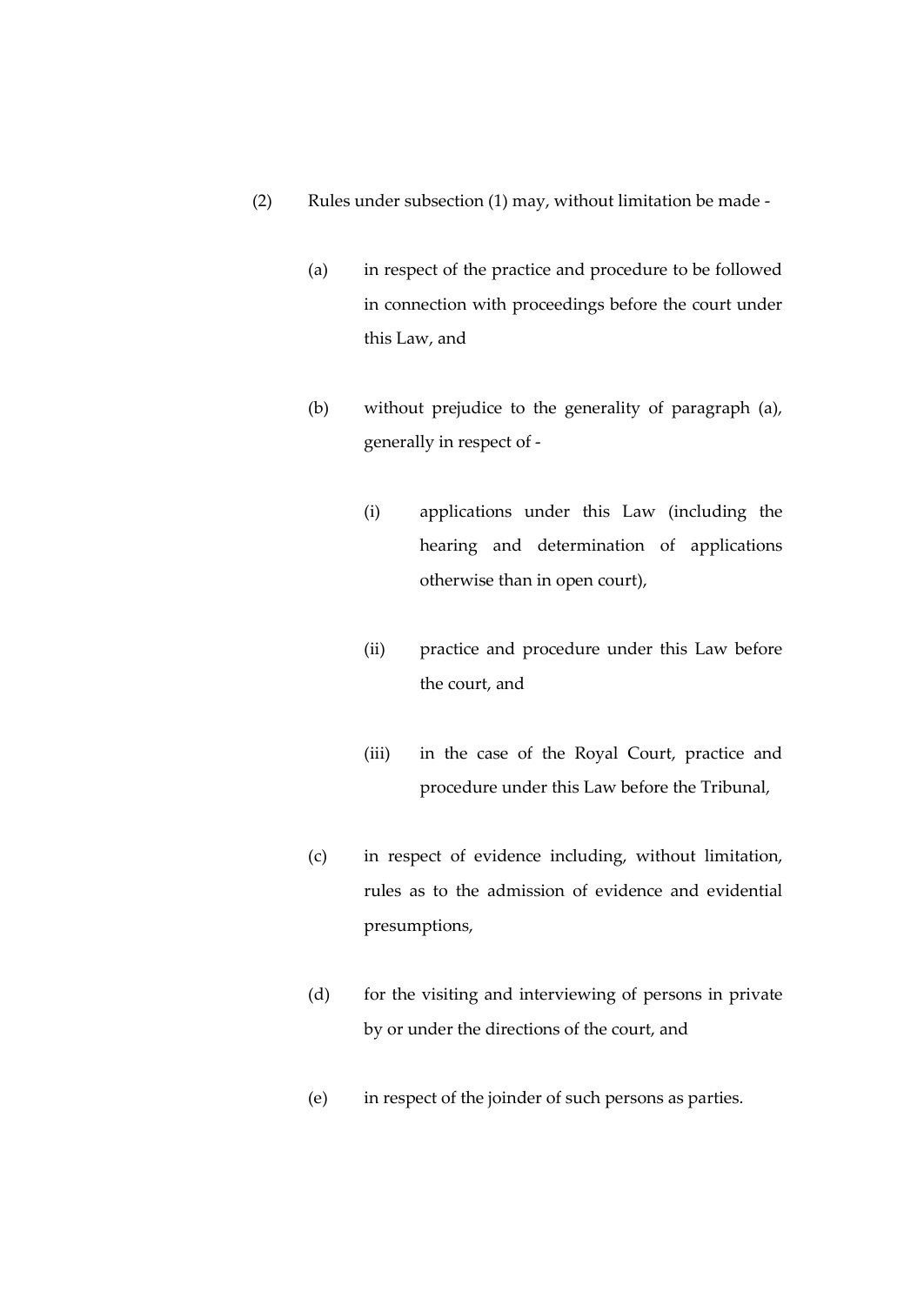(3) Rules made under subsection (1) by the Court of Alderney or the Court of the Seneschal shall, without prejudice to the validity of anything done under them, or to the making of new rules, cease to have effect -

- (a) if they are disapproved by the Royal Court, immediately upon such disapproval, or
- (b) if they are not approved by the Royal Court within 3 months after being made, at the expiration of those 3 months.
- (4) Subsection (1) is without prejudice to any other power to make rules.

(5) Unless the context requires otherwise, for the purposes of this section, "**court**" means -

- (a) in respect of Alderney, the Court of Alderney,
- (b) in respect of Sark, the Court of the Seneschal, and
- (c) in respect of Guernsey, the Royal Court (and for the purposes of this section, "**the Royal Court**" means the Royal Court sitting as a Full Court).

# *Miscellaneous*

# **Citation.**

**84.** This Law may be cited as the Capacity (Bailiwick of Guernsey) Law,